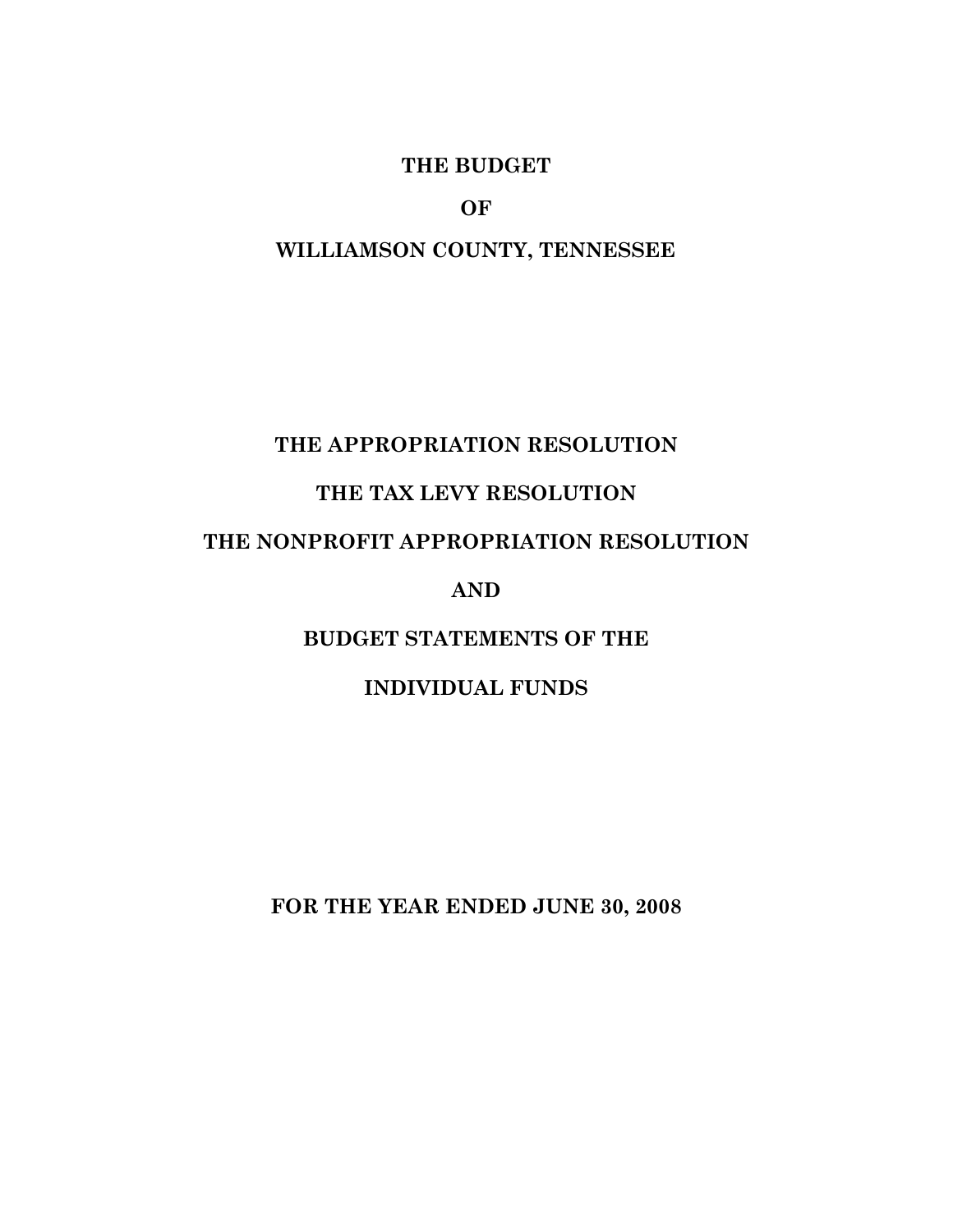#### **WILLIAMSON COUNTY, TENNESSEE**

#### **Budget for the Year Ending June 30, 2008**

#### **TABLE OF CONTENTS**

 $Page(s)$ 

| The Appropriation Resolution<br>The Tax Levy Resolution<br>The Nonprofit Appropriation Resolution |                   | 1<br>6<br>7 |
|---------------------------------------------------------------------------------------------------|-------------------|-------------|
|                                                                                                   | Statement/Figures |             |
| Summary Statement of Proposed Operations                                                          | A                 | 9           |
| Statement of Estimated Revenue from Current Property Taxes                                        | B                 | 10          |
| Property Tax Revenue Distribution by Fund                                                         | 1                 | 12          |
| Major Revenue Sources – Total for All Funds                                                       | $\overline{2}$    | 13          |
| <b>Expenditures Distribution by Fund</b>                                                          | $\overline{3}$    | 14          |
| General Fund:                                                                                     |                   |             |
| <b>Statement of Proposed Operations</b>                                                           | $\mathcal{C}$     | 15          |
| Special Revenue Funds:                                                                            |                   |             |
| <b>Statement of Proposed Operations:</b>                                                          |                   |             |
| Solid Waste/Sanitation Fund                                                                       | $D-1$             | 45          |
| Drug Control Fund                                                                                 | $D-2$             | 48          |
| Highway/Public Works Fund                                                                         | $D-3$             | 49          |
| General Purpose School Fund                                                                       | $D-4$             | 53          |
| School Federal Projects Fund                                                                      | $D-5$             | 66          |
| Central Cafeteria Fund                                                                            | $D-6$             | 68          |
| Debt Service Funds:                                                                               |                   |             |
| <b>Statement of Proposed Operations:</b>                                                          |                   |             |
| General Debt Service Fund                                                                         | $E-1$             | 70          |
| Rural Debt Service Fund                                                                           | $E-2$             | 73          |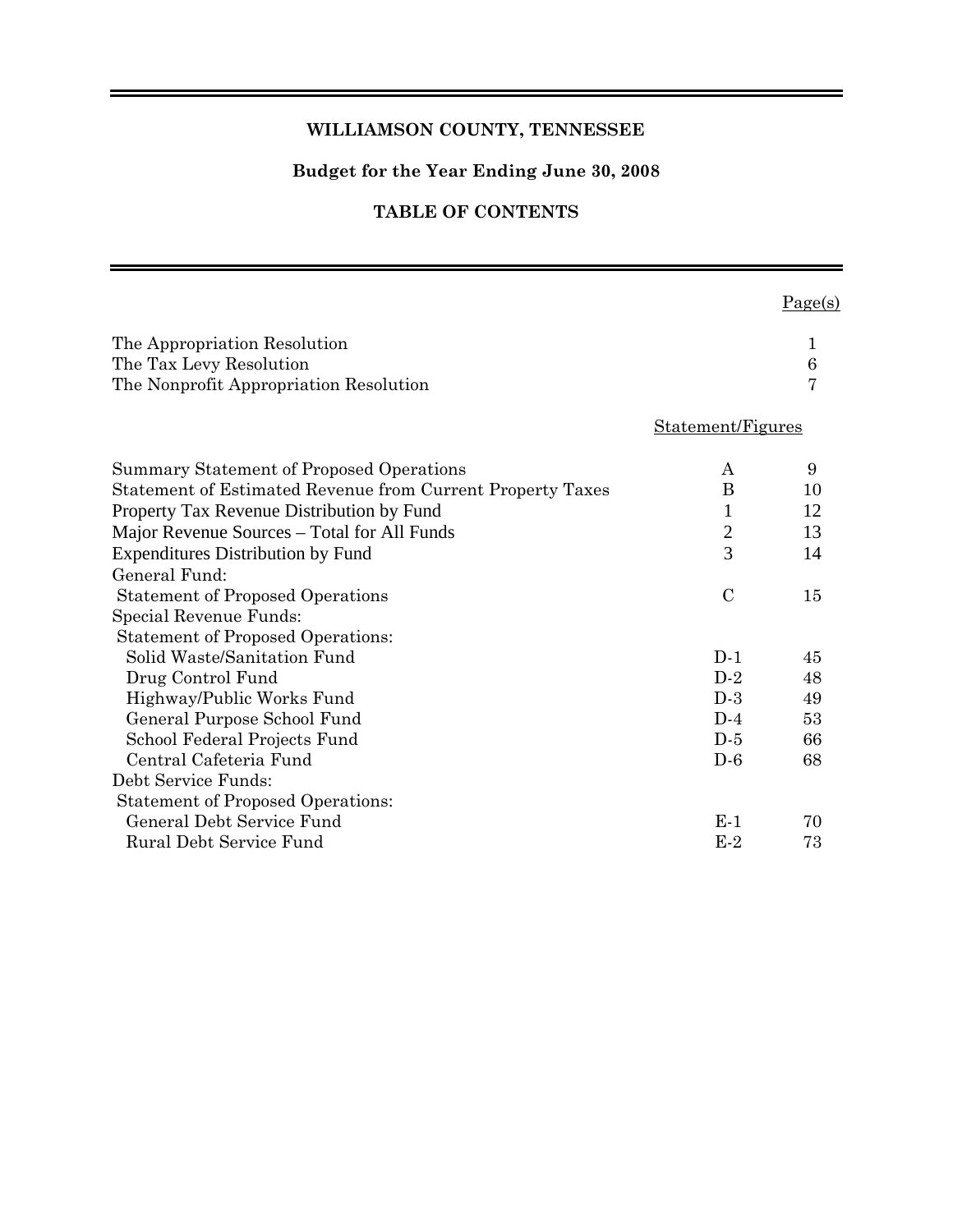#### **A RESOLUTION MAKING APPROPRIATIONS FOR THE VARIOUS FUNDS, DEPARTMENTS, INSTITUTIONS, OFFICES AND AGENCIES OF WILLIAMSON COUNTY, TENNESSEE, FOR THE YEAR BEGINNING JULY 1, 2007, AND ENDING JUNE 30, 2008**

 SECTION 1. BE IT RESOLVED by the Board of County Commissioners of Williamson County, Tennessee, assembled in regular session on the 9th day of July, 2007, that the amounts hereafter set out are hereby appropriated for the purpose of meeting the expenses of the various funds, departments, institutions, offices and agencies of Williamson County, Tennessee, for the capital outlay, and for meeting the payment of principal and interest on the county's debt maturing during the year beginning July 1, 2007, and ending June 30, 2008, according to the following schedule:

#### GENERAL FUND

|            | 51100 County Commission                                  | \$<br>690,139 |
|------------|----------------------------------------------------------|---------------|
|            | 51210 Board of Equalization                              | 3,000         |
|            | 51220 Beer Board                                         | 3,000         |
|            | 51240 Other Boards and Committees                        | 3,675         |
|            | 51300 County Mayor                                       | 468,835       |
|            | 51310 Personnel Office                                   | 240,626       |
|            | 51400 County Attorney                                    | 568,890       |
|            | 51500 Election Commission (Including Voter Registration) | 481,170       |
|            | 51600 Register of Deeds                                  | 556,173       |
|            | 51710 Development                                        | 2,151,810     |
|            | 51720 Planning                                           | 26,330        |
|            | 51730 Building                                           | 18,855        |
|            | 51740 Engineering                                        | 51,950        |
|            | 51750 Codes Compliance                                   | 55,079        |
|            | 51760 Geographical Information Systems                   | 1,082,353     |
|            | 51800 County Buildings                                   | 3,117,840     |
|            | 51810 Other Facilities                                   | 144,866       |
|            | 51910 Preservation of Records                            | 243,907       |
|            | 51920 Risk Management                                    | 184,632       |
|            | 51930 Other Risk Management                              | 247,555       |
|            | 52100 Accounting and Budgeting                           | 615,874       |
|            | 52300 Property Assessor's Office                         | 1,492,319     |
|            | 52400 County Trustee's Office                            | 461,700       |
|            | 52500 County Clerk's Office                              | 889,300       |
|            | 53100 Circuit Court                                      | 1,388,647     |
|            | 53300 General Sessions Court                             | 631,245       |
|            | 53400 Chancery Court                                     | 380,848       |
|            | 53500 Juvenile Court                                     | 394,691       |
|            | 53900 Other Administration of Justice                    | 150,110       |
|            | 54110 Sheriff's Department                               | 6,040,404     |
|            | 54130 Traffic Control                                    | 93,665        |
| 54210 Jail |                                                          | 4,732,814     |
|            | 54220 Workhouse                                          | 207,952       |
|            | 54240 Juvenile Services                                  | 1,566,292     |
|            | 54310 Fire Prevention and Control                        | 538,121       |
|            | 54410 Civil Defense                                      | 883,995       |
|            | 54420 Rescue Squad                                       | 236,857       |
|            | 54610 County Coroner/Medical Examiner                    | 121,705       |
|            | 55100 Local Health Center                                | 3,000         |
|            | 55110 Local Health Center                                | 1,304,887     |
|            | 55120 Rabies and Animal Control                          | 836,183       |
|            | 55130 Ambulance/Emergency Medical Services               | 1,845,797     |
|            | 55190 Other Local Health Services                        | 10,640        |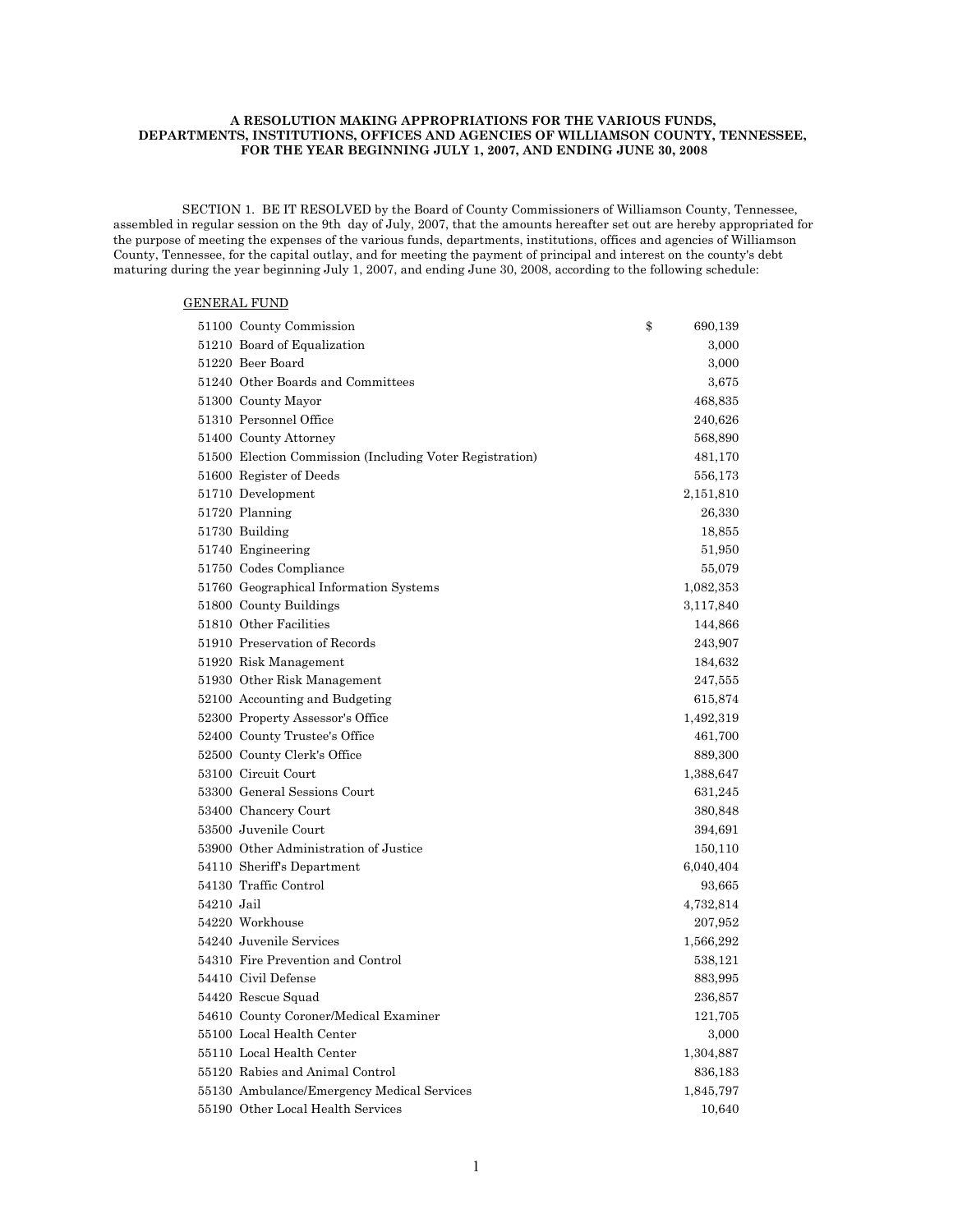| 55310 Regional Mental Health Center            | 24,220            |
|------------------------------------------------|-------------------|
| 55390 Appropriation to State                   | 115,351           |
| 55510 General Welfare Assistance               | 19,574            |
| 55520 Aid to Dependent Children                | 12,267            |
| 55900 Other Public Health and Welfare          | 145,705           |
| 56100 Adult Activities                         | 50,515            |
| 56300 Senior Citizens Assistance               | 97,513            |
| 56500 Libraries                                | 1,942,743         |
| 56700 Parks and Fair Boards                    | 7,165,270         |
| 56900 Other Social, Cultural and Recreational  | 1,241,096         |
| 57100 Agriculture Extension Service            | 338,792           |
| 57500 Soil Conservation                        | 43,328            |
| 58110 Tourism                                  | 525,000           |
| 58190 Other Economic and Community Development | 322,286           |
| 58210 Public Transportation                    | 290,000           |
| 58300 Veterans' Services                       | 13,119            |
| 58400 Other Charges                            | 2,188,418         |
| 58600 Employee Benefits                        | 9,958,250         |
| 58900 Miscellaneous                            | 352,778           |
| Transfers To Other Funds                       | 500,000           |
| Total General Fund                             | \$<br>60,513,956  |
| <b>SOLID WASTE/SANITATION FUND</b>             |                   |
| 55710 Sanitation Management                    | \$<br>3,233,853   |
| 58400 Other Charges                            | 273,343           |
| 58600 Employee Benefits                        | 397,250           |
| Total Solid Waste/Sanitation Fund              | \$<br>3,904,446   |
| <b>DRUG CONTROL FUND</b>                       |                   |
| 54150 Drug Enforcement                         | \$<br>254,380     |
| Total Drug Control Fund                        | \$<br>254,380     |
| HIGHWAY/PUBLIC WORKS FUND                      |                   |
| 61000 Administration                           | \$<br>683,391     |
| 62000 Highway and Bridge Maintenance           | 5,337,984         |
| 63100 Operation and Maintenance of Equipment   | 1,933,969         |
| 63400 Quarry Operations                        | 751,105           |
| 65000 Other Charges                            | 705,000           |
| 66000 Employee Benefits                        | 1,069,790         |
| 68000 Capital Outlay                           | 592,000           |
| Total Highway/Public Works Fund                | \$<br>11,073,239  |
|                                                |                   |
| GENERAL PURPOSE SCHOOL FUND                    |                   |
| 71000 Instruction                              |                   |
| 71100 Regular Instruction Program              | \$<br>101,649,139 |
| 71150 Alternative Instruction Program          | 394,777           |
| 71200 Special Education Program                | 20,787,105        |
| 71300 Vocational Education Program             | 4,432,962         |
| 71400 Student Body Education Program           | 1,888,150         |
| 71600 Adult Education Program                  | 360,277           |
| 72000 Support Services                         |                   |
| 72110 Attendance                               | 114,733           |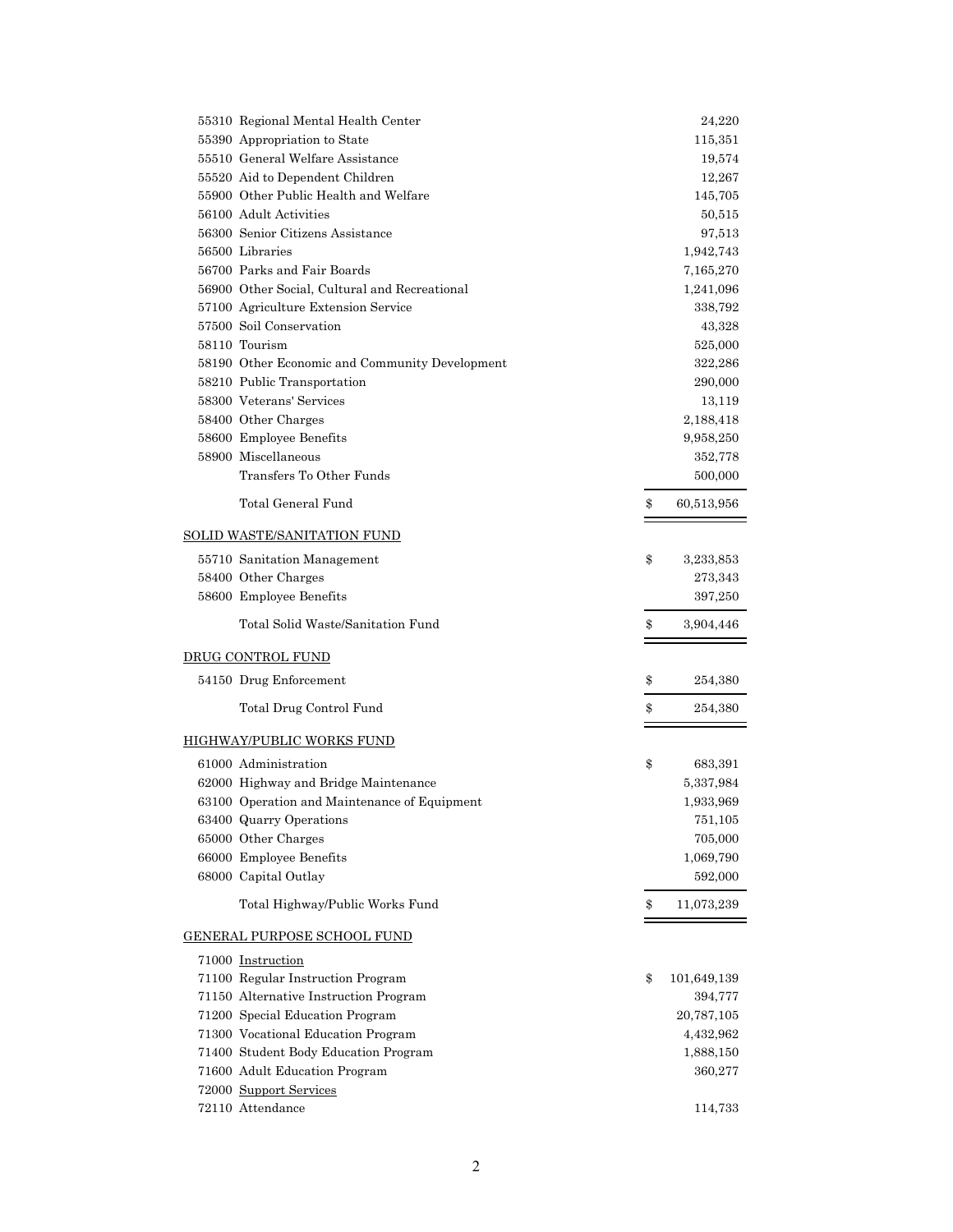| 72120 Health Services                         | 2,330,990         |
|-----------------------------------------------|-------------------|
| 72130 Other Student Support                   | 5,966,625         |
| 72210 Regular Instruction Program             | 5,671,792         |
| 72220 Special Education Program               | 2,182,074         |
| 72230 Vocational Education Program            | 219,797           |
| 72260 Adult Programs                          | 137,866           |
| 72310 Board of Education                      | 3,123,587         |
| 72320 Director of Schools                     | 1,478,332         |
| 72410 Office of the Principal                 | 12,400,388        |
| 72510 Fiscal Services                         | 977,596           |
| 72520 Human Resources/Personnel               | 941,657           |
| 72610 Operation of Plant                      | 11,737,899        |
| 72620 Maintenance of Plant                    | 4,931,706         |
| 72710 Transportation                          | 9,870,870         |
| 72810 Central and Other                       | 2,756,331         |
| 73300 Community Services                      | 590,206           |
| 73400 Early Childhood Education               | 824,980           |
| Total General Purpose School Fund             | \$<br>195,769,839 |
| <u>CENTRAL CAFETERIA FUND</u>                 |                   |
| 73100 Food Service                            | \$<br>8,753,507   |
| Total Central Cafeteria Fund                  | \$<br>8,753,507   |
| <u>EXTENDED SCHOOL PROGRAM FUND</u>           |                   |
| 73300 Community Services                      | \$<br>747,872     |
| Total Extended School Program Fund            | \$<br>747,872     |
| <u>GENERAL DEBT SERVICE FUND</u>              |                   |
| 82110 Principal - General Government          | \$<br>9,167,000   |
| 82120 Principal - Highways and Streets        | 142,000           |
| 82130 Principal - Education                   | 7,790,000         |
| 82210 Interest - General Government           | 7,550,000         |
| 82220 Interest - Highways and Streets         | 66,500            |
| 82230 Interest - Education                    | 5,549,500         |
| 82310 Other Debt Service - General Government | 570,000           |
| Total General Debt Service Fund               | \$<br>30,835,000  |
| <u>RURAL DEBT SERVICE FUND</u>                |                   |
| 82130 Principal - Education                   | \$<br>8,250,000   |
| 82230 Interest - Education                    | 7,016,000         |
| 82330 Other Debt Service - Education          | 235,000           |
| Total Rural Debt Service Fund                 | \$<br>15,501,000  |
|                                               |                   |

 BE IT FURTHER RESOLVED that the budget for the School Federal Projects Fund shall be the budget approved for separate projects within No Child Left Behind (NCLB), Individuals with Disabilities Education Act (IDEA - Part B and Preschool), Carl Perkins Vocational fund and other federal grants by the Williamson County Board of Education.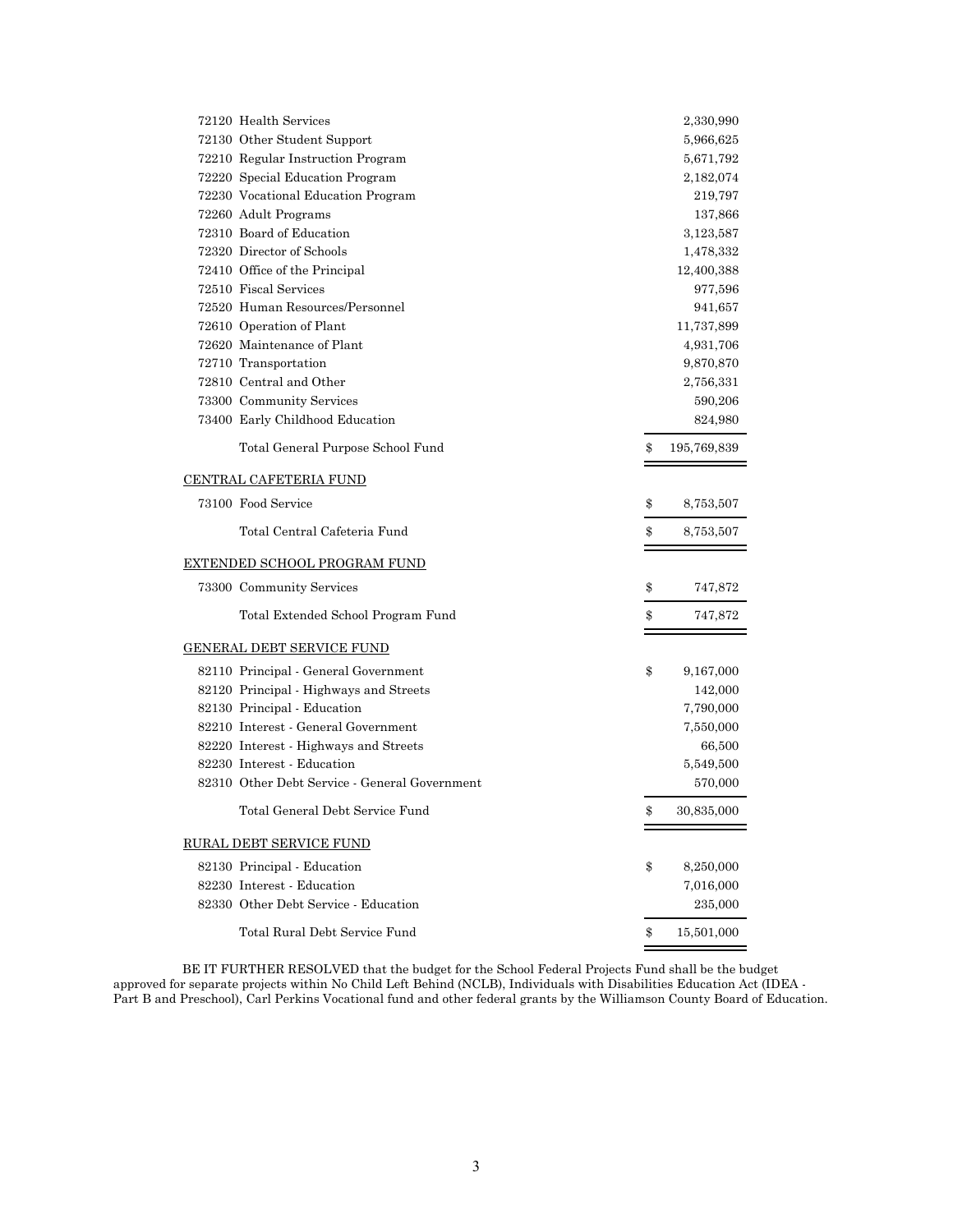SECTION 2. BE IT FURTHER RESOLVED that there are also hereby appropriated certain portions of the commissions and fees for collecting taxes and licenses and for administering other funds which the trustee, county clerk, circuit court clerk, clerk and master, register, and the sheriff and their officially authorized deputies and assistants may be entitled to receive under state laws heretofore or hereafter enacted. Expenditures out of commissions and/or fees collected by the trustee, county clerk, circuit court clerk, clerk and master, register and sheriff may be made for such purposes and in such amounts as may be authorized by existing law or by valid order of any court having power to make such appropriations. Any excess commissions and/or fees collected over and above the expenditures duly and conclusively authorized shall be paid over to the trustee and converted into the General Fund as provided by law.

 BE IT FURTHER RESOLVED that if any fee officials, as enumerated in Section 8-22-101, Tennessee Code Annotated, operate under provisions of Section 8-22-104, Tennessee Code Annotated, provisions of the preceding paragraph shall not apply to those particular officials.

 SECTION 3. BE IT FURTHER RESOLVED that any amendment to the budget, except for amendments to the budget for funds under supervision of the director of schools, shall be approved as provided in Section 5-9-407, Tennessee Code Annotated. The director of schools must receive approval of the Board of Education for transfers within each major category of the budget, and approval of both the Board of Education and Board of County Commissioners for transfers between major categories as required by law.

 One copy of each amendment shall be filed with the county clerk, one copy with the chairman of the Budget Committee, and one copy with each divisional or departmental head concerned. The reason(s) for each transfer shall be clearly stated; however, this section shall in no case whatsoever be construed as authorizing transfer from one fund to another, but shall apply solely to transfers within a certain fund.

 SECTION 4. BE IT FURTHER RESOLVED that any appropriations made by this resolution which cover the same purpose for which a specific appropriation is made by statute is made in lieu of but not in addition to said statutory appropriation. The salary, wages, or remuneration of each officer, employee, or agent of the county shall not be in excess of the amounts authorized by existing law or as set forth in the estimate of expenditures which accompanies this resolution. Provided, however, that appropriations for such salaries, wages, or other remuneration hereby authorized shall in no case be construed as permitting expenditures for an office, agency, institution, division or department of the county in excess of the appropriation made herein for such office, agency, institution, division or department of the county. Such appropriation shall constitute the limit to the expenditures of any office, agency, institution, division or department for the year ending June 30, 2008. The aggregate expenditures for any item of appropriation shall in no instance be more than the amount herein appropriated for such item.

 SECTION 5. BE IT FURTHER RESOLVED that any resolution which may hereafter be presented to the Board of County Commissioners providing for appropriations in addition to those made by this Budget Appropriation Resolution shall specifically provide sufficient revenue or other funds actually to be provided during the year in which the expenditure is to be made to meet such additional appropriation. Said appropriating resolution shall be submitted to and approved by the state director of Local Finance after its adoption as provided by Section 9-21-403, Tennessee Code Annotated.

 SECTION 6. BE IT FURTHER RESOLVED that the county mayor and county clerk are hereby authorized to borrow money on revenue anticipation notes, provided such notes are first approved by the state director of Local Finance, to pay for the expenses herein authorized until the taxes and other revenue for the year 2007-2008 have been collected. The proceeds of loans for each individual fund shall not exceed 60% of the appropriations of each fund and shall be used only to pay the expenses and other requirements of the fund for which the loan is made. The loan shall be paid out of revenue from the fund for which money is borrowed. The notes evidencing the loans authorized under this section shall be issued under the applicable sections of Title 9, Chapter 21, Tennessee Code Annotated. Said notes shall be signed by the county mayor and countersigned by the county clerk and shall mature and be paid in full without renewal not later than June 30, 2008.

 SECTION 7. BE IT FURTHER RESOLVED that the delinquent county property taxes for the year 2006 and prior years and the interest and penalty thereon collected during the year ending June 30, 2008, shall be apportioned to the various county funds according to the subdivision of the tax levy for the year 2006. The clerk and master and the trustee are hereby authorized and directed to make such apportionment accordingly.

 SECTION 8. BE IT FURTHER RESOLVED that all unencumbered balances of appropriations remaining at the end of the year shall lapse and be of no further effect at the end of the year at June 30, 2008.

 SECTION 9. BE IT FURTHER RESOLVED that any resolution or part of a resolution which heretofore has been passed by the Board of County Commissioners which is in conflict with any provision in this resolution be and the same is hereby repealed.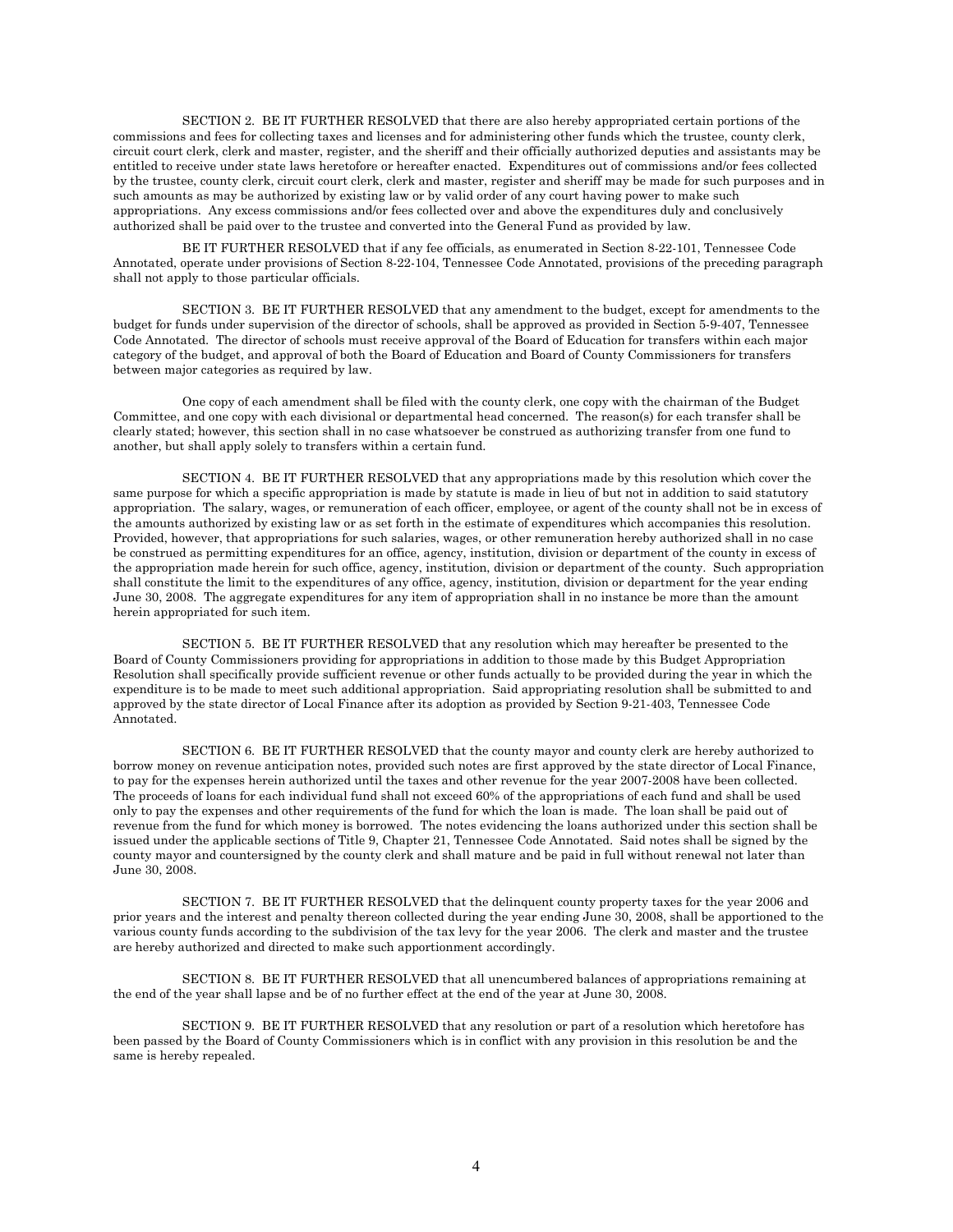SECTION 10. BE IT FURTHER RESOLVED that this resolution shall take effect from and after its passage and its provisions shall be in force from and after July 1, 2007. This resolution shall be spread upon the minutes of the Board of County Commissioners.

Passed this 9th day of July, 2007.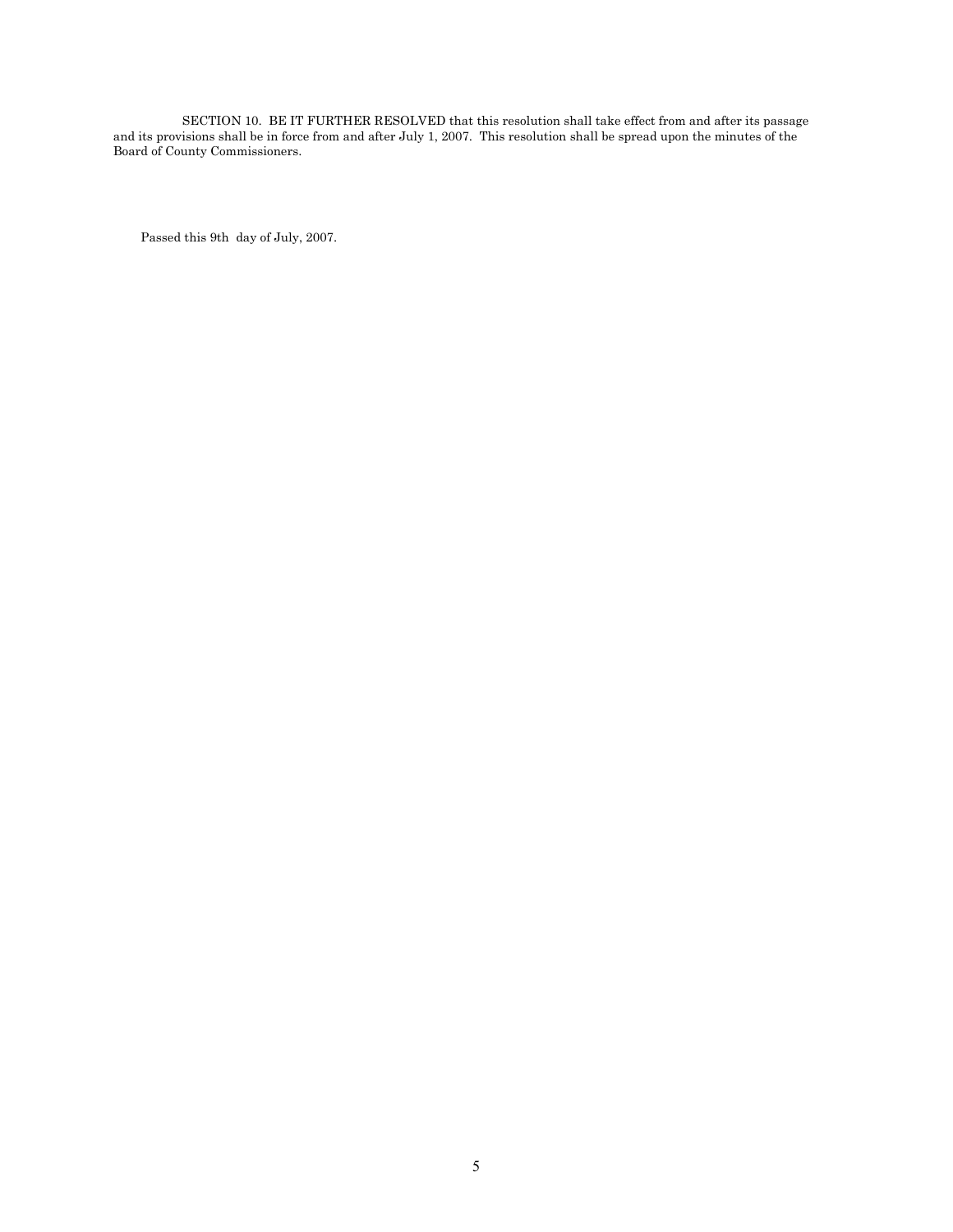#### **RESOLUTION FIXING THE TAX LEVY IN WILLIAMSON COUNTY, TENNESSEE FOR THE YEAR BEGINNING JULY 1, 2007**

**SECTION 1. BE IT RESOLVED** by the Board of County Commissioners of Williamson County, Tennessee, assembled in regular session on this 9th day of July, 2007, that the combined property tax rate for Williamson County, Tennessee for the fiscal year beginning July 1, 2007, shall be \$2.31 on each \$100 of taxable property, which is to provide revenue for each of the following funds and otherwise conform to the following levies:

| Fund                           | Rate   |
|--------------------------------|--------|
|                                |        |
| <b>County General</b>          | \$0.49 |
| Highway/Public                 | 0.05   |
| <b>General Purpose Schools</b> | 1.20   |
| <b>General Debt Service</b>    | 0.34   |
| Solid Waste/Sanitation         | 0.06   |
| <b>Rural Debt Service</b>      | 0.17   |
| Total                          | \$2.31 |

**SECTION 2. BE IT FURTHER RESOLVED,** that there is hereby levied a gross receipts tax as provided by law. The proceeds of the gross receipts tax herein levied shall accrue to the Highway Public Works Fund.

**SECTION 3. BE IT FURTHER RESOLVED**, that all resolutions of the Board of County Commissioners of Williamson County, Tennessee, which are in conflict with this resolution are hereby repealed.

**SECTION 4. BE IT FURTHER RESOLVED**, that this resolution take effect from and after its passage, the public welfare requiring it. This resolution shall be spread upon the minutes of the Board of County Commissioners.

Passed this 9th day of July, 2007.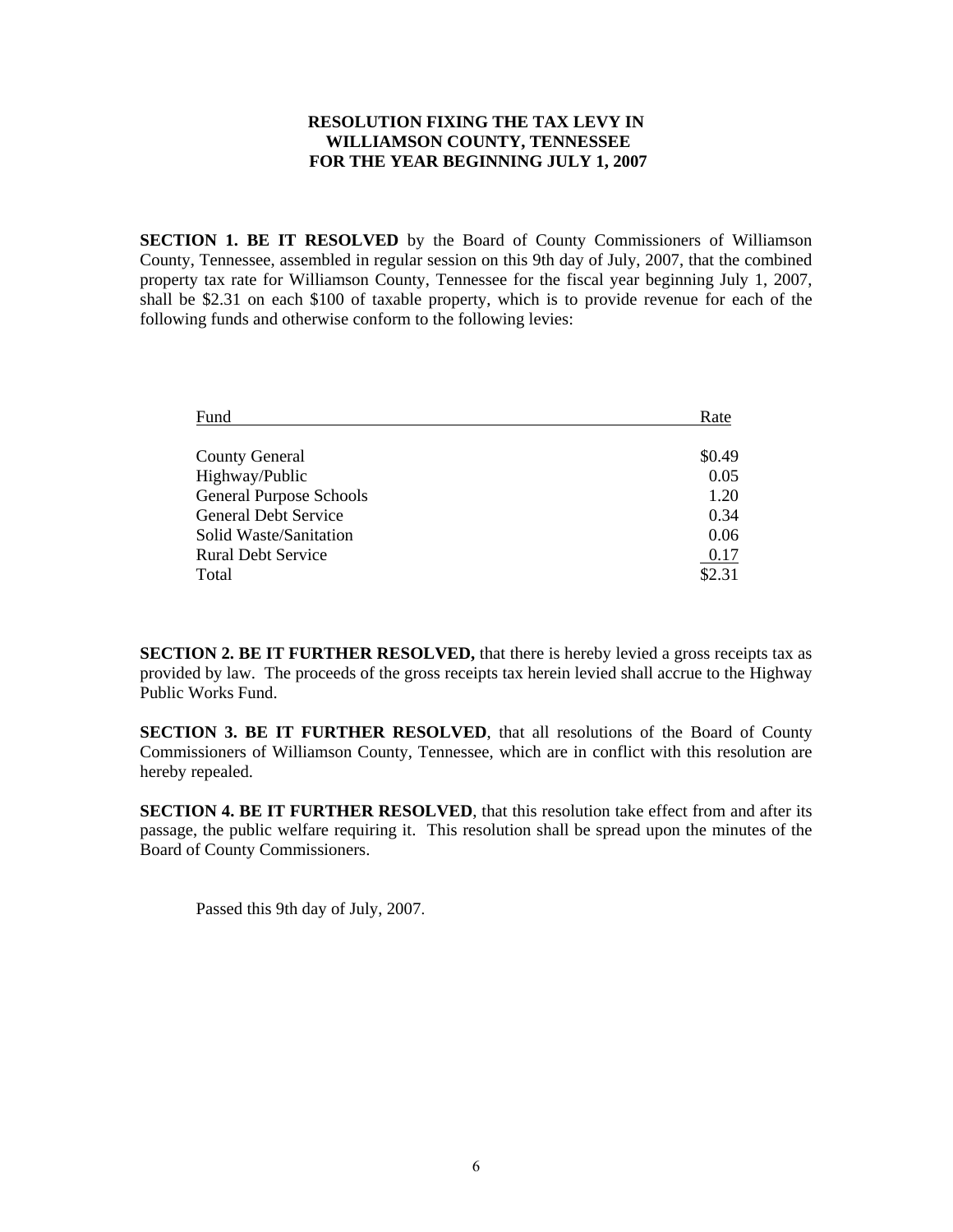#### **RESOLUTION MAKING APPROPRIATIONS TO NON-PROFIT CHARITABLE ORGANIZATIONS OF WILLIAMSON COUNTY, TN FOR THE FISCAL YEAR BEGINNING JULY 1, 2007, AND ENDING JUNE 30, 2008**

**WHEREAS,** Section 5-9-109, Tennessee Code Annotated, authorizes the Williamson County Legislative Body to make appropriations to various non-profit charitable organizations; and,

**WHEREAS,** the Williamson County Legislative Body recognizes the various non-profit charitable organizations providing services in Williamson County have great need of funds to carry on their non-profit, charitable work;

**NOW THEREFORE, BE IT RESOLVED,** by the Board of County Commissioners of Williamson County, meeting in regular session on this  $9<sup>th</sup>$  day of July, 2007,

**SECTION 1.** That \$1,144,035 be appropriated to non profit organizations in Williamson County as reflected below:

| <b>ACCOUNT NO.</b> | <b>AGENCY</b>                        | <b>PURPOSE</b>              | <b>AMOUNT</b> |
|--------------------|--------------------------------------|-----------------------------|---------------|
| 101.54310.316.001  | <b>Arrington VFD</b>                 | <b>Emergency Services</b>   | \$52,000      |
| 101.54310.316.002  | <b>College Grove VFD</b>             | <b>Emergency Services</b>   | 45,615        |
| 101.54310.316.003  | <b>Fairview VFD</b>                  | <b>Emergency Services</b>   | 75,000        |
| 101.54310.316.004  | Flat Creek/Bethesda VFD              | <b>Emergency Services</b>   | 54,780        |
| 101.54310.316.005  | Nolensville VFD                      | <b>Emergency Services</b>   | 74,348        |
| 101.54310.316.006  | W C Rescue Squad                     | <b>Emergency Services</b>   | 197,125       |
| 101.54310.316.007  | Peytonsville VFD                     | <b>Emergency Services</b>   | 37,253        |
| 101.55190.316      | M/C Community Action Agency          | <b>Community Services</b>   | 10,640        |
| 101.55310.316      | Regional Mental Health Center        | <b>Mental Health Svcs</b>   | 24,220        |
| 101.55390.316      | <b>State Rehabilitation Center</b>   | <b>Handicapped Svcs</b>     | 75,351        |
| 101.55390.316.001  | <b>M/C HRA Homemaker Services</b>    | <b>Community Services</b>   | 40,000        |
| 101.55510.316      | Graceworks                           | <b>Community Services</b>   | 19,574        |
| 101.55520.316      | <b>Foster Children</b>               | Child Care                  | 12,267        |
| 101.56100.316      | <b>Adult Activities/Waves</b>        | Handicapped Svcs            | 50,515        |
| 101.56300.316.001  | <b>Franklin Senior Citizens</b>      | <b>Senior Citizens Svcs</b> | 29,976        |
| 101.56300.316.002  | <b>Fairview Senior Citizens</b>      | <b>Senior Citizens Svcs</b> | 6,702         |
| 101.56300.316.003  | <b>Hillsboro Senior Citizens</b>     | <b>Senior Citizens Svcs</b> | 4,790         |
| 101.56300.316.004  | <b>College Grove Senior Citizens</b> | Senior Citizens Svcs        | 17,750        |
| 101.56300.316.005  | <b>Bethesda Senior Citizens</b>      | <b>Senior Citizens Svcs</b> | 13,345        |
| 101.56300.316.007  | <b>Nolensville Senior Citizens</b>   | <b>Senior Citizens Svcs</b> | 4,700         |
| 101.56300.316.008  | <b>Brentwood Senior Citizens</b>     | Senior Citizens Svcs        | 17,750        |
| 101.56300.316.009  | Spring Hill Senior Citizens          | Senior Citizens Svcs        | 2,500         |
| 101.56500.316.001  | Library-Brentwood                    | Operations                  | 79,945        |
| 101.56500.316.002  | Library-Spring Hill                  | Operations                  | 29,070        |
| 101.58900.316.001  | Boys & Girls Club                    | <b>Community Services</b>   | 9,955         |
| 101.58900.316.003  | <b>Community Child Care</b>          | <b>Community Services</b>   | 8,343         |
| 101.58900.316.005  | My Friends House                     | <b>Community Services</b>   | 5,509         |
| 101.58900.316.006  | <b>CrimeStoppers</b>                 | <b>Community Services</b>   | 970           |
| 101.58900.316.007  | <b>M/C HRA Nutrition Program</b>     | <b>Community Services</b>   | 16,247        |
| 101.58900.316.008  | M/C HRA Transportation Prog.         | <b>Community Services</b>   | 2,490         |
| 101.58900.316.011  | Court Appointed Special Advoc.       | <b>Community Services</b>   | 3,992         |
| 101.58900.316.015  | <b>Community Housing Partnership</b> | <b>Community Services</b>   | 42,368        |
| 101.58900.316.018  | <b>Assoc.</b> for Retarded Citizens  | <b>Community Services</b>   | 2,015         |
| 101.58900.316.019  | <b>Greenbrier Community Center</b>   | <b>Community Services</b>   | 485           |
| 101.58900.316.021  | SaddleUp!                            | <b>Handicapped Svcs</b>     | 4,000         |
| 101.58900.316.023  | Bridges of W <sub>C</sub>            | <b>Community Services</b>   | 17,445        |
| 101.58900.316.027  | <b>Brentwood Arts Foundation</b>     | <b>Community Services</b>   | 5,000         |
| 101.58900.316.028  | Williamson County Fair               | <b>Community Services</b>   | 50,000        |
|                    |                                      |                             | \$1,144,035   |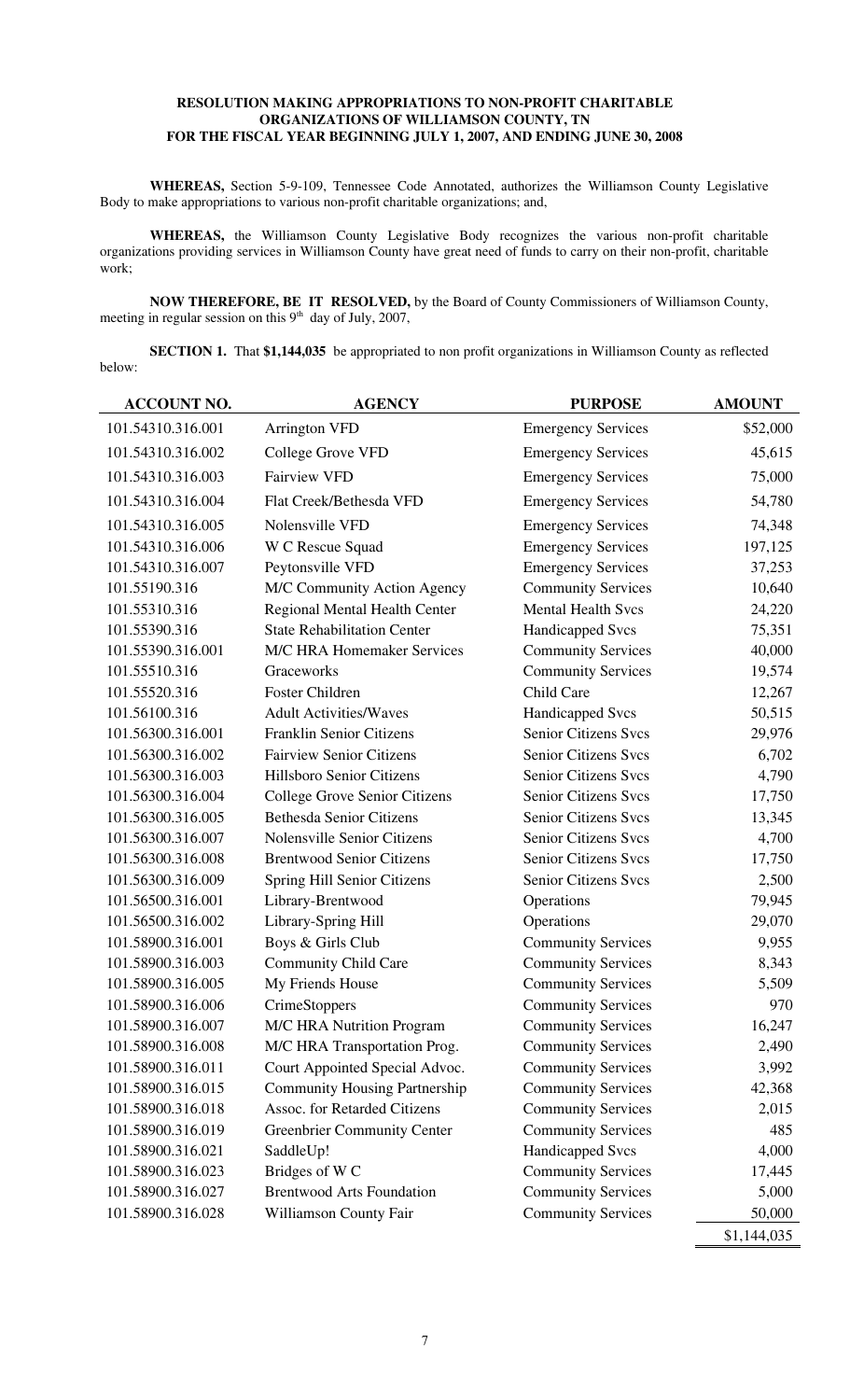**AND BE IT FURTHER RESOLVED,** that all appropriations enumerated in Section 1 above are subject to the following conditions:

- 1. That the non-profit organizations to which funds are appropriated shall file with the county clerk and the disbursing officials a copy of any annual report of its business affairs and transactions and the proposed use of the county's funds in accordance with rules promulgated by the Comptroller of the Treasury, Chapter 0380-2-7. Such annual report shall be prepared and certified by the chief financial officer of such non-profit organization in accordance with Section 5-9-102(c), Tennessee Code Annotated.
- 2. That said funds must only be used by the named non-profit charitable organizations in furtherance of their non-profit charitable purposes benefitting the general welfare of the residents of Williamson County.
- 3. That it is the expressed interest of the County Commission of Williamson County in providing these funds to the above-named non-profit charitable organizations to be fully in compliance with Chapter 0380-2-7 of the Rules of the Comptroller of the Treasury and Section 5-9-109, Tennessee Code Annotated, and any and all other laws which may apply to County appropriations to non-profit organizations; and so this appropriations is made subject to compliance with any and all of these laws and regulations.

**AND BE IT FURTHER RESOLVED** that this resolution shall take effect from and after its passage; and its provisions shall be in force from and after July 1, 2007. This resolution shall be spread upon the minutes of the Board of County Commissioners this 9<sup>th</sup> day of July, 2007.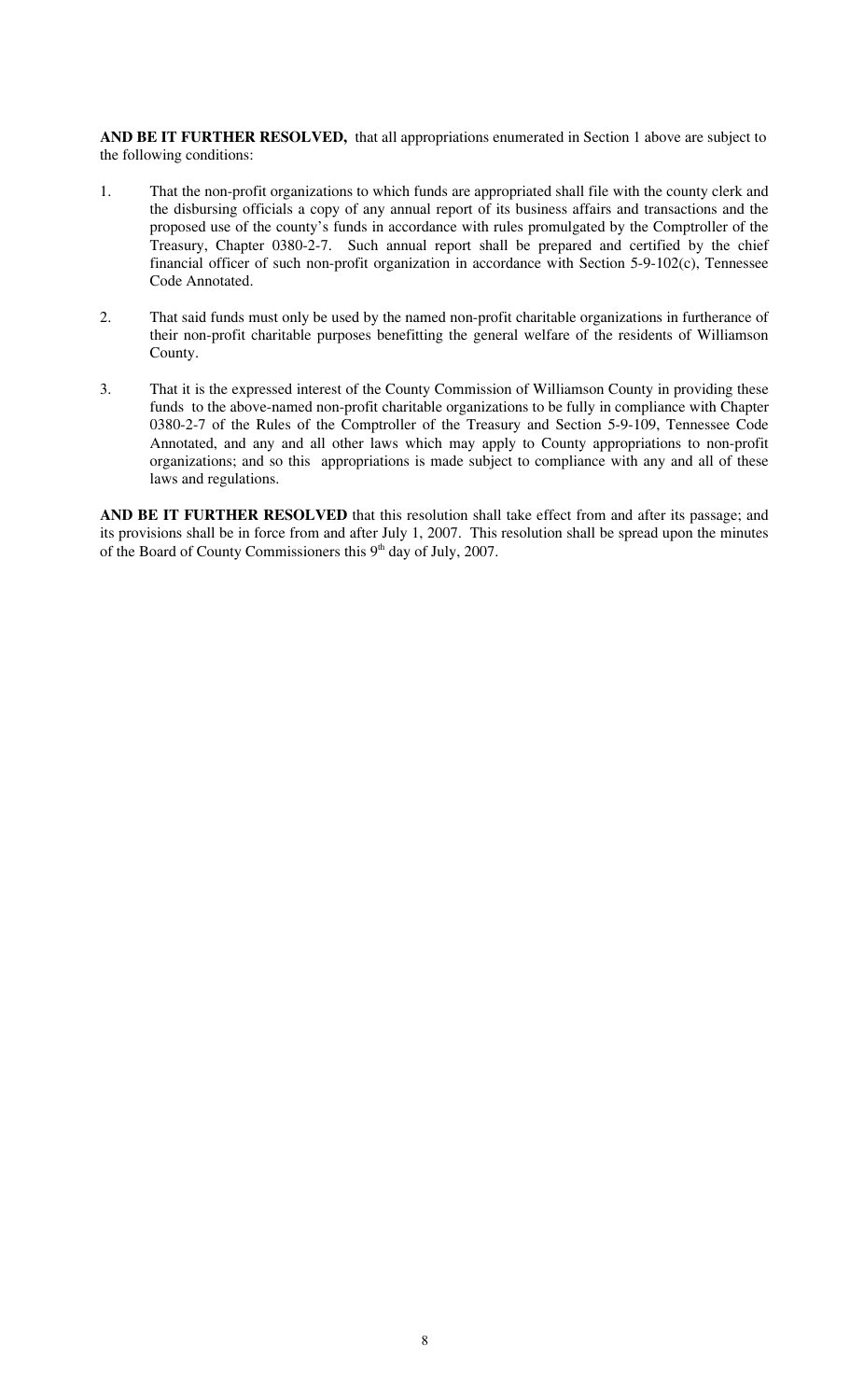$\blacktriangle$ 

Summary Statement of Proposed Operations A Summary Statement of Proposed Operations<br>For the Year Ending June 30, 2008 For the Year Ending June 30, 2008 Williamson County, Tennessee Williamson County, Tennessee

|                         | Estimated      |                                                                            |              |            |                                        |           |             | Estimated                     |
|-------------------------|----------------|----------------------------------------------------------------------------|--------------|------------|----------------------------------------|-----------|-------------|-------------------------------|
|                         | Beginning      |                                                                            |              | Total      |                                        |           |             | Ending                        |
|                         | Fund           |                                                                            |              | Estimated  |                                        |           | Total       | Fund                          |
|                         | <b>Balance</b> | Estimated                                                                  | Transfers    | Available  | Estimated                              | Transfers | Appropri-   | Balance                       |
| Fund                    | 7/1/2007       | Revenue                                                                    | $\mathbf{r}$ | Funds      | Expenditures                           | J         | ations      | 6/30/2008                     |
| General                 |                | $$26,963,609$ \$ 57,259,694 \$                                             |              |            | $0$ \$ $84,223,303$ \$ $60,013,956$ \$ | 500,000\$ |             | 60,513,956 \$ 23,709,347      |
| Solid Waste/Sanitation  | 1,944,151      | 4,262,166                                                                  | 500,000      | 6,706,317  | 3,904,446                              |           | 3,904,446   | 2,801,871                     |
| Drug Control            | 234,519        | 36,000                                                                     |              | 270,519    | 254,380                                |           | 254,380     | 16,139                        |
| Highway/Public Works    | 7,883,534      | 0,079,260                                                                  | 300,000      | 18,262,794 | 1,073,239                              |           | 11,073,239  | 7,189,555                     |
| General Debt Service    | 21,089,212     | 23,407,072                                                                 | 6,593,420    | 51,089,704 | 30,835,000                             |           | 30,835,000  | 20,254,704                    |
| Rural Debt Service      | 5,432,216      | 3,656,864                                                                  | 6,000,000    | 20,089,080 | 15,501,000                             |           | 15,501,000  | 4,588,080                     |
| General Purpose School  | 21,787,546     | 192,089,564                                                                | 25,000       | 13,902,110 | 195,769,839                            |           | 195,769,839 | 18,132,271                    |
| Central Cafeteria       | 1,576,721      | 3,762,326                                                                  |              | 10,339,047 | 8,753,507                              |           | 8,753,507   | 1,585,540                     |
| Extended School Program | 263,126        | 712,765                                                                    |              | 975,891    | 747,872                                |           | 747,872     | 228,019                       |
| Total                   |                | $87,174,634$ \$ 305,265,711 \$ 13,418,420 \$ 405,858,765 \$ 326,853,239 \$ |              |            |                                        | 500,000\$ |             | 327, 353, 239 \$ 78, 505, 526 |
|                         |                |                                                                            |              |            |                                        |           |             |                               |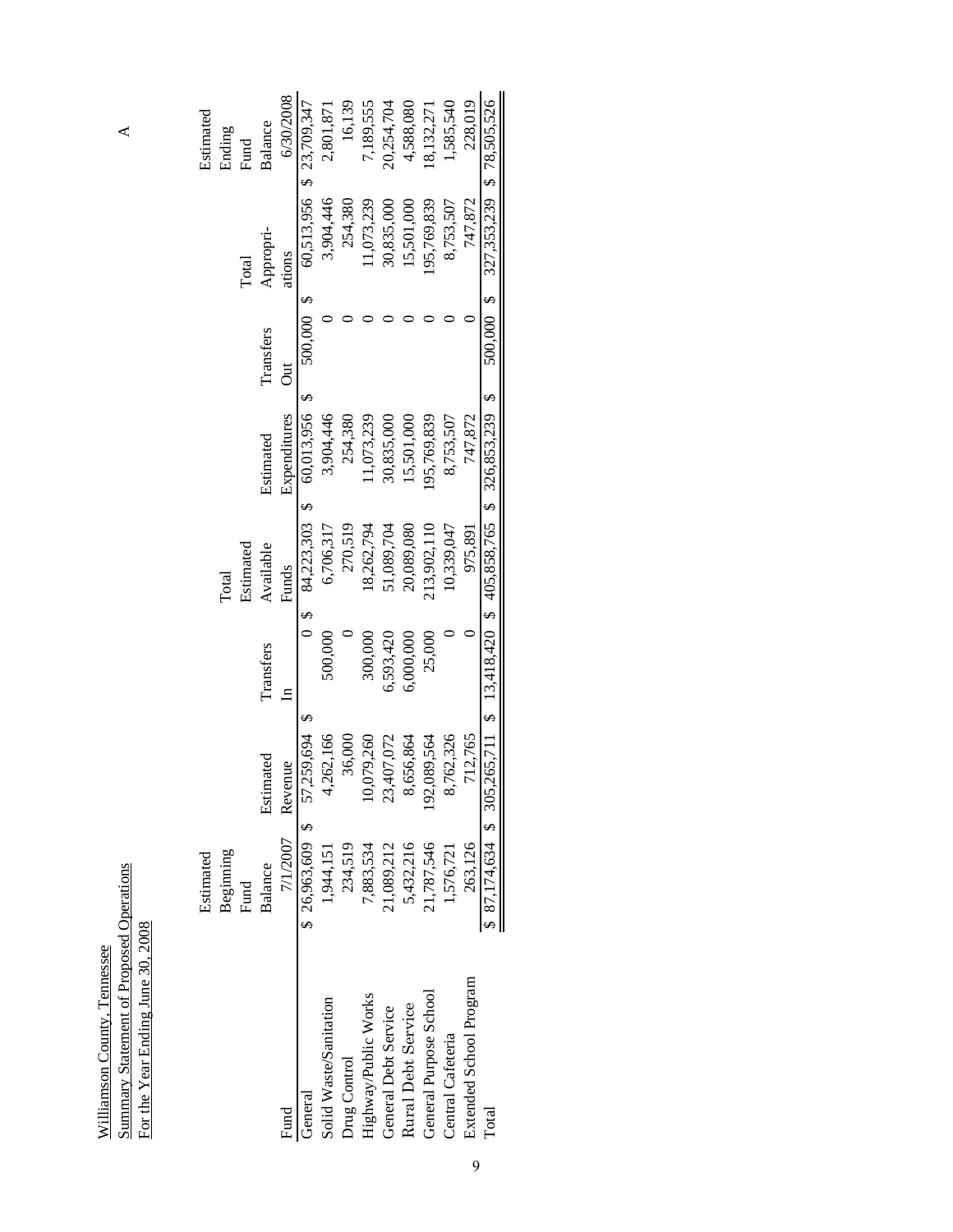#### Williamson County, Tennessee B Statement of Estimated Revenue from Current Property Taxes 2007 Assessments Based Upon Estimated Assessed Valuation of \$6,549,575,595

|                             | <b>Proposed</b> |               | <b>Amount of</b> |   | <b>Reserve for</b><br><b>Delinquency</b> |              | <b>Estimated</b><br><b>Collection of</b> |
|-----------------------------|-----------------|---------------|------------------|---|------------------------------------------|--------------|------------------------------------------|
| <b>FUND</b>                 | <b>Tax Rate</b> |               | <b>Tax Levy</b>  |   | 8%                                       |              | <b>Taxes</b>                             |
| General                     | \$<br>0.49      | <sup>\$</sup> | 32,092,920       | S | 2,567,434                                | <sup>S</sup> | 29,525,487                               |
| Solid Waste/Convention Ctr. | 0.06            |               | 2,498,007        |   | 199,841                                  |              | 2,298,166                                |
| Highway/ Public Works       | 0.05            |               | 737,782          |   | 59,023                                   |              | 678,760                                  |
| General Purpose School      | 1.20            |               | 78,594,907       |   | 6,287,593                                |              | 72,307,315                               |
| <b>General Debt Service</b> | 0.34            |               | 22,268,557       |   | 1,781,485                                |              | 20,487,072                               |
| <b>Rural Debt Service</b>   | 0.17            |               | 8,681,374        |   | 694,510                                  |              | 7,986,864                                |
|                             |                 |               |                  |   |                                          |              |                                          |
|                             | \$<br>2.31      | \$.           | 144,873,547      |   | 11,589,884                               | S            | 133,283,664                              |

| <b>ADA</b> Proration            | <b>Percentage</b> | Amount     |
|---------------------------------|-------------------|------------|
| General Purpose School          | 88.35% \$         | 63,883,910 |
| <b>Franklin Special Schools</b> | 11.65%            | 8,423,404  |
| <b>TOTAL</b>                    | $100.00\%$ \$     | 72,307,315 |

| <b>County Assessment Breakdown</b> |                 |
|------------------------------------|-----------------|
| <b>County Outside Cities</b>       | \$1,460,553,293 |
| <b>Brentwood</b>                   | 2,004,514,570   |
| Fairview                           | 132,156,342     |
| Franklin (Outside FSSD)            | 958, 356, 854   |
| Franklin (Inside FSSD)             | 1,427,874,186   |
| FSSD (9TH Outside)                 | 15,010,874      |
| Spring Hill                        | 384,836,640     |
| <b>Thompson Station</b>            | 51,082,585      |
| Nolensville                        | 115,190,251     |
| <b>Total County Assessment</b>     | \$6,549,575,595 |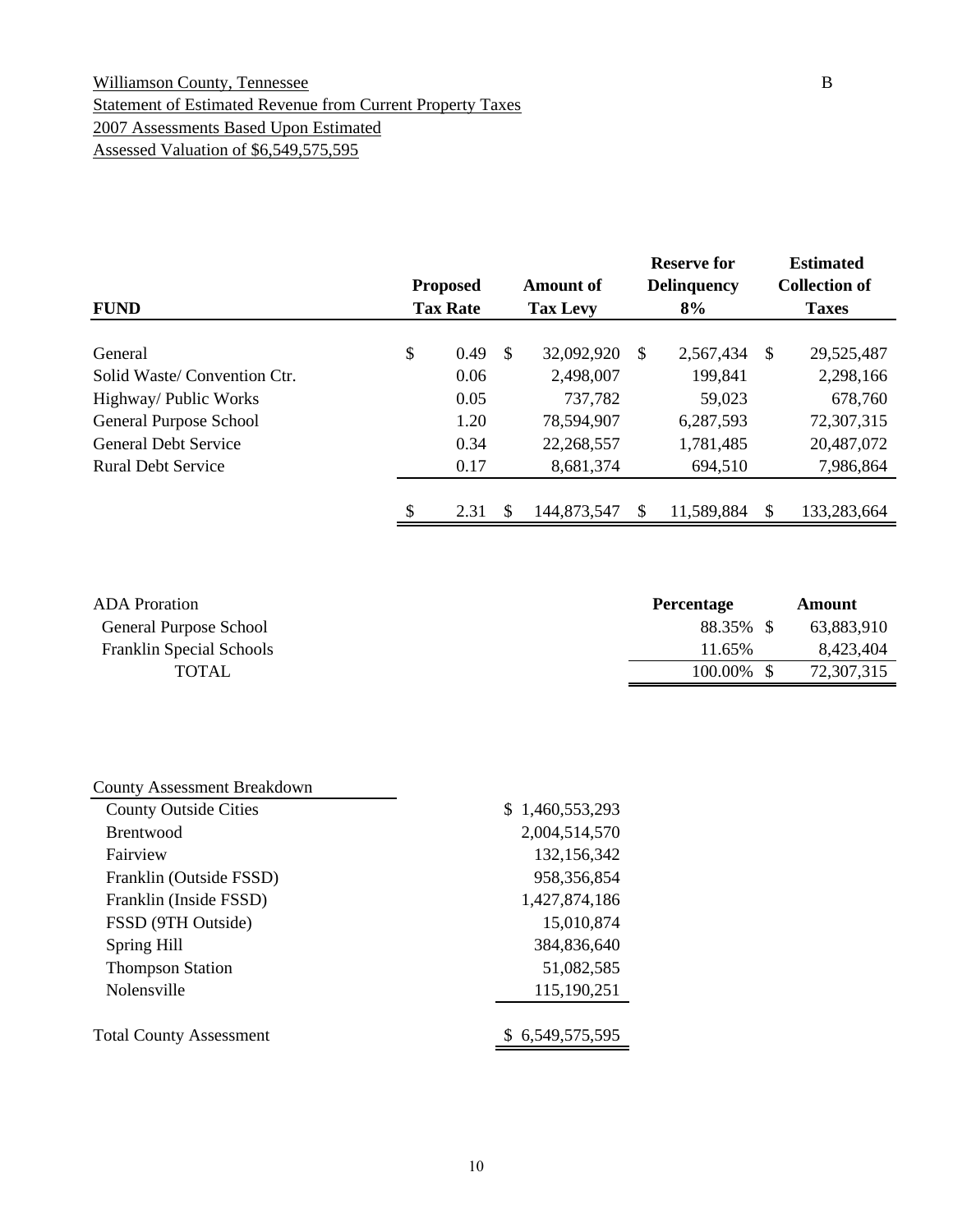|                                |                 | <b>TAX BASED</b>  |
|--------------------------------|-----------------|-------------------|
| <b>FUNDS</b>                   |                 | <b>ASSESSMENT</b> |
| General                        |                 |                   |
|                                |                 | \$6,549,575,595   |
| General Purpose School         |                 | \$6,549,575,595   |
| <b>General Debt Service</b>    |                 | \$6,549,575,595   |
| Highway/ Public Works          |                 |                   |
| County Outside Cities          | \$1,460,553,293 |                   |
| FSSD (9TH Outside)             | 15,010,874      |                   |
| <b>Total Highway</b>           |                 | \$1,475,564,167   |
| <b>Rural Debt Service</b>      |                 |                   |
| <b>Total County Assessment</b> | \$6,549,575,595 |                   |
| LESS: Franklin (Inside FSSD)   | (1,427,874,186) |                   |
| FSSD (9TH Outside)             | (15,010,874)    |                   |
| <b>Total Rural Debt</b>        |                 | \$5,106,690,535   |
| Solid Waste/Convention Centers |                 |                   |
| <b>Total County Assessment</b> | \$6,549,575,595 |                   |
| LESS: Franklin (Outside FSSD)  | (958, 356, 854) |                   |
| Franklin (Inside FSSD)         | (1,427,874,186) |                   |
| <b>Total Solid Waste</b>       |                 | \$4,163,344,555   |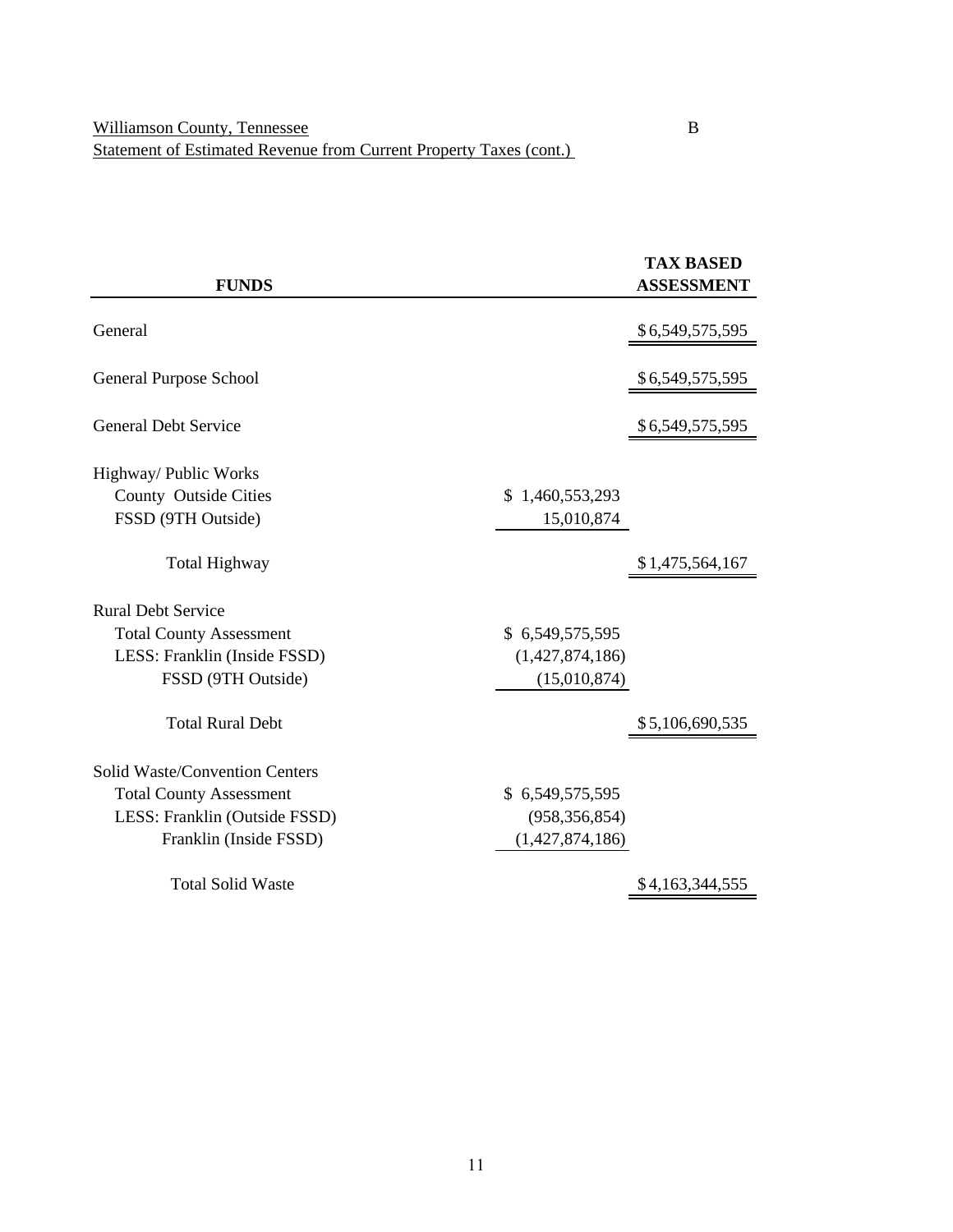# Property Tax Revenue Distribution by Fund FY 2008 Figure 1

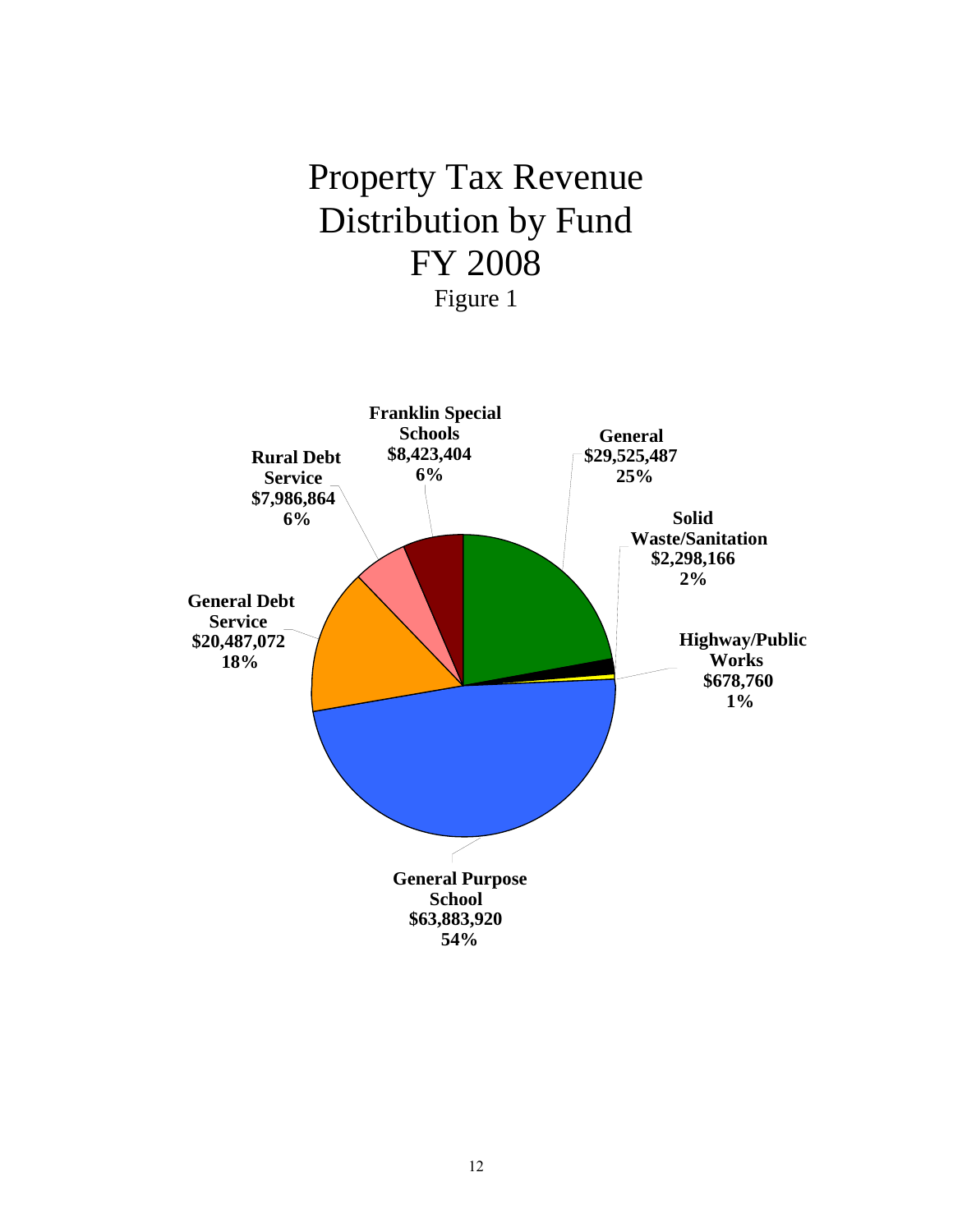# **Major Revenue Sources Total for All Funds FY 2008**

Figure 2

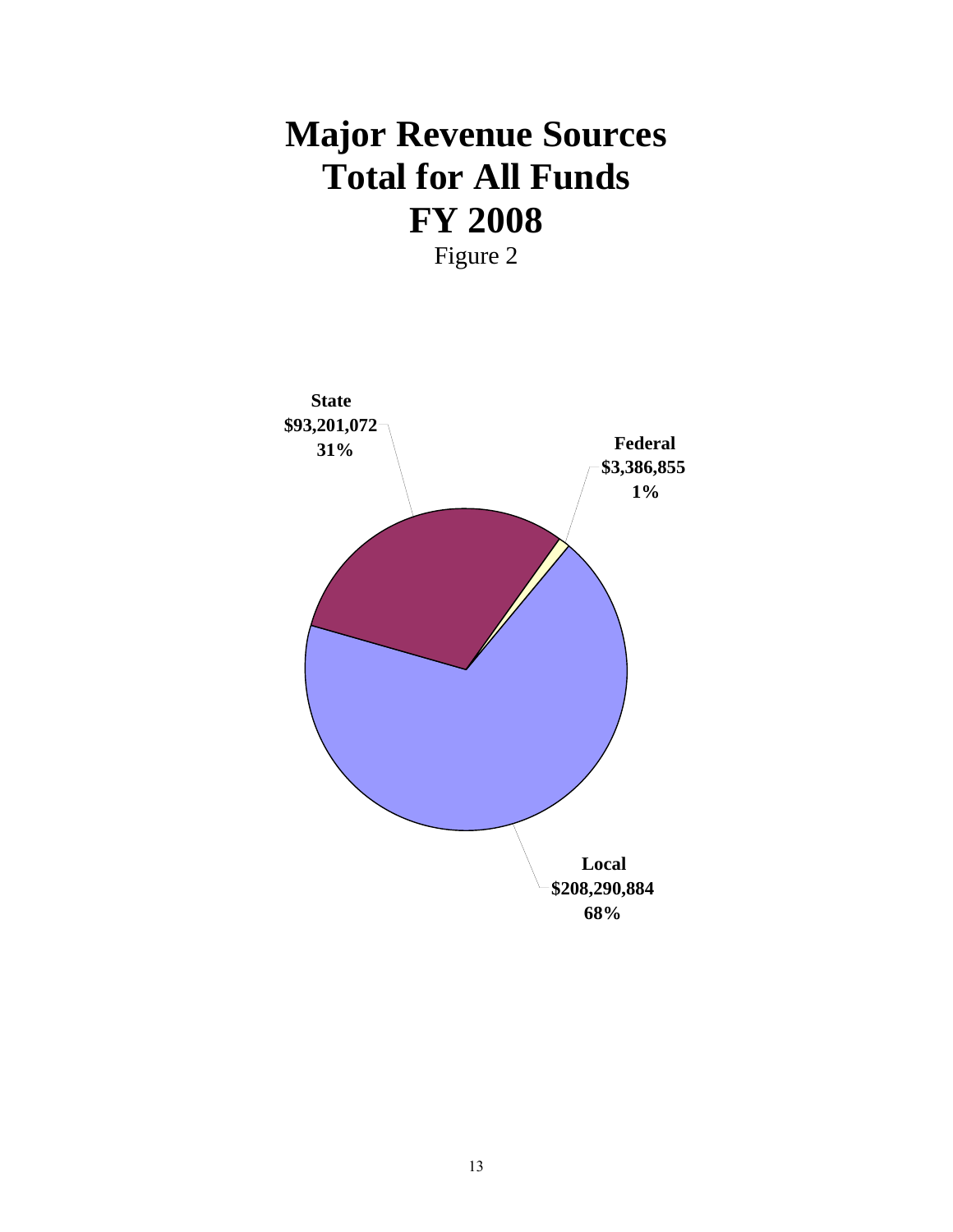# Expenditures Distribution by Fund FY 2008 Figure 3

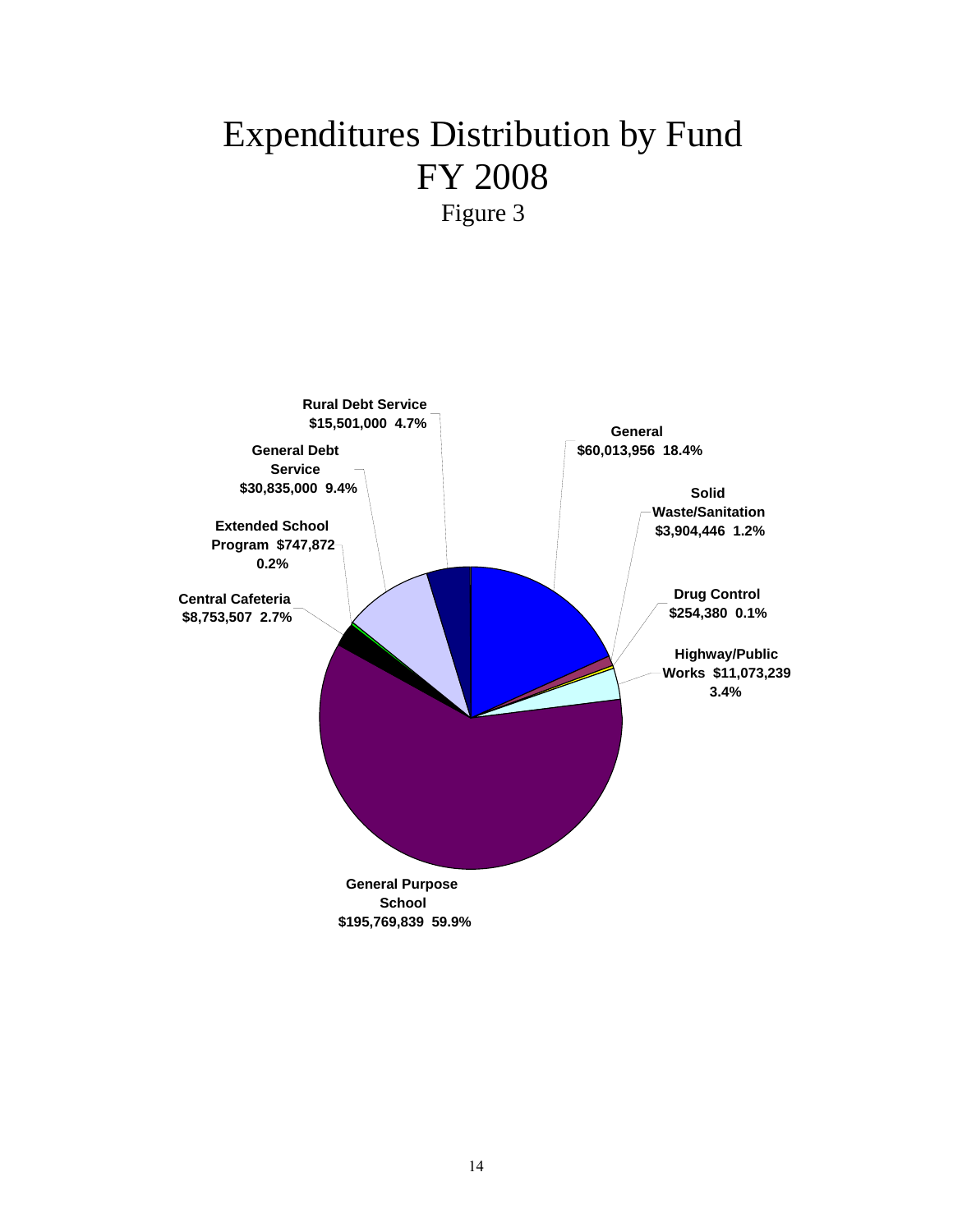| Account |                                                  | Actual              | Estimated        | Estimated        |
|---------|--------------------------------------------------|---------------------|------------------|------------------|
| No.     | Description                                      | $2005 - 2006$       | 2006 - 2007      | 2007 - 2008      |
|         | <b>Estimated Revenues</b>                        |                     |                  |                  |
| 40000   | <b>LOCAL TAXES</b>                               |                     |                  |                  |
| 40100   | <b>County Property Taxes</b>                     |                     |                  |                  |
| 40110   | <b>Current Property Tax</b>                      | \$<br>28,161,658 \$ | 29,904,121 \$    | 29,525,487       |
| 40120   | Trustee's Collections - Prior Year               | 323,922             | 327,723          | 325,000          |
| 40130   | Circuit/Clerk & Master Collections - Prior Years | 221,461             | 165,355          | 150,000          |
| 40140   | <b>Interest and Penalty</b>                      | 79,962              | 82,427           | 75,000           |
| 40161   | Payments in Lieu of Taxes - T.V.A.               | 1,145               | 1,150            | $\mathbf{0}$     |
| 40163   | Payments in Lieu of Taxes - Other                | 51,916              | 49,517           | $\mathbf{0}$     |
| 40200   | <b>County Local Option Taxes</b>                 |                     |                  |                  |
| 40210   | Local Option Sales Tax                           | 1,102,020           | $\boldsymbol{0}$ | $\mathbf{0}$     |
| 40220   | Hotel/Motel Tax                                  | 2,004,592           | 2,381,989        | 1,750,000        |
| 40250   | Litigation Tax - General                         | 8,193               | 9,069            | 5,000            |
| 40260   | Litigation Tax - Special Purpose                 | 96,770              | 104,587          | 100,000          |
| 40266   | Litigation Tax - Jail, Workhouse, or Courthouse  | 39,137              | 100,453          | 52,500           |
| 40300   | <b>Statutory Local Taxes</b>                     |                     |                  |                  |
| 40320   | <b>Bank Excise Tax</b>                           | 1,347,162           | 1,490,050        | 1,500,000        |
| 40330   | <b>Wholesale Beer Tax</b>                        | 390,015             | 406,154          | 350,000          |
| 40331   | Beer Privilege Tax                               | 2,106               | 2,406            | 0                |
| 40350   | Interstate Telecommunications Tax                | 4,323               | 3,174            | 5,000            |
|         | TOTAL LOCAL TAXES                                | \$<br>33,834,382 \$ | 35,028,175 \$    | 33,837,987       |
| 41000   | <b>LICENSES AND PERMITS</b>                      |                     |                  |                  |
| 41100   | Licenses                                         |                     |                  |                  |
| 41130   | Animal Vaccination                               | \$<br>78,668 \$     | 78,017 \$        | 75,000           |
| 41140   | Cable TV Franchise                               | 716,099             | 666,155          | 700,000          |
| 41500   | Permits                                          |                     |                  |                  |
| 41510   | <b>Beer Permits</b>                              | 869                 | 760              | $\boldsymbol{0}$ |
| 41520   | <b>Building Permits</b>                          | 746,310             | 760,609          | 650,000          |
| 41590   | Other Permits                                    | 42,600              | 53,250           | $\boldsymbol{0}$ |
|         | TOTAL LICENSES AND PERMITS                       | \$<br>1,584,546 \$  | 1,558,791 \$     | 1,425,000        |
|         |                                                  |                     |                  |                  |
| 42000   | FINES, FORFEITURES AND PENALTIES                 |                     |                  |                  |
| 42100   | <b>Circuit Court</b>                             |                     |                  |                  |
| 42110   | Fines                                            | \$<br>29,537 \$     | 24,737 \$        | 25,000           |
| 42120   | <b>Officers Costs</b>                            | 36,554              | 42,929           | 30,000           |
| 42150   | Jail Fees                                        | 6,486               | 6,785            | 5,000            |
| 42170   | Judicial Commissioner Fees                       | 2,461               | 2,566            | 2,500            |
| 42180   | <b>DUI</b> Treatment Fines                       | 9,662               | 15,807           | 10,000           |
| 42190   | Data Entry Fee - Circuit Court                   | 3,217               | 4,032            | 2,000            |
| 42191   | Courtroom Security Fee                           | 171                 | 851              | 0                |
| 42200   | <b>Criminal Court</b>                            |                     |                  |                  |
| 42240   | Drug Control Fines                               | 15,352              | 19,484           | 12,000           |
| 42241   | Drug Court Fees                                  | 6,328               | 5,397            | 2,000            |
| 42260   | <b>District Attorney General Fees</b>            | $\mathbf{0}$        | 168              | $\mathbf{0}$     |
| 42290   | Data Entry Fee - Criminal Court                  | 15,749              | 16,041           | 10,000           |
| 42291   | Courtroom Security Fee                           | 1,448               | 4,719            | 2,000            |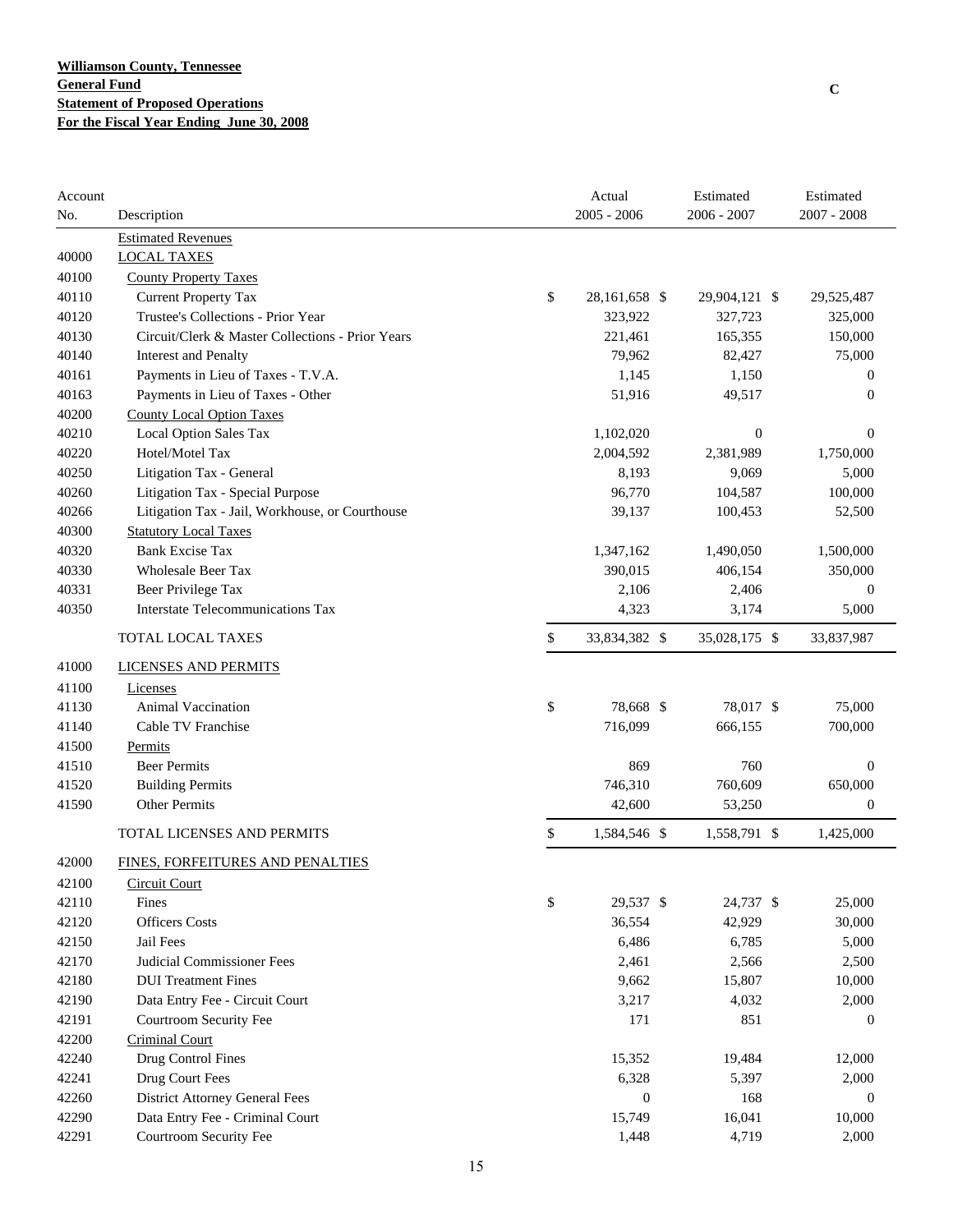| Account |                                            |    | Actual           | Estimated    | Estimated     |
|---------|--------------------------------------------|----|------------------|--------------|---------------|
| No.     | Description                                |    | $2005 - 2006$    | 2006 - 2007  | $2007 - 2008$ |
|         | <b>Estimated Revenues (Cont.)</b>          |    |                  |              |               |
| 42000   | FINES, FORFEITURES AND PENALTIES (Cont.)   |    |                  |              |               |
| 42300   | <b>General Sessions Court</b>              |    |                  |              |               |
| 42310   | Fines                                      | \$ | 80,212 \$        | 79,046 \$    | 75,000        |
| 42320   | <b>Officers Costs</b>                      |    | 116,790          | 149,603      | 110,000       |
| 42330   | Game and Fish Fines                        |    | 569              | 823          | 500           |
| 42340   | Drug Control Fines                         |    | 384              | 950          | 500           |
| 42341   | Drug Court Fees                            |    | 10,352           | 15,229       | 10,000        |
| 42350   | Jail Fees                                  |    | 22,778           | 27,491       | 20,000        |
| 42360   | <b>District Attorney General Fees</b>      |    | $\boldsymbol{0}$ | 2,431        | $\mathbf{0}$  |
| 42370   | Judicial Commissioner Fees                 |    | 13,050           | 14,561       | 15,000        |
| 42380   | <b>DUI</b> Treatment Fines                 |    | 24,464           | 27,223       | 20,000        |
| 42390   | Data Entry Fee - General Sessions Court    |    | 5,918            | 6,925        | 5,000         |
| 42400   | Juvenile Court                             |    |                  |              |               |
| 42410   | Fines                                      |    | 86,645           | 49,212       | 70,000        |
| 42490   | Data Entry Fee - Juvenile Court            |    | 2,433            | 1,513        | 1,000         |
| 42500   | <b>Chancery Court</b>                      |    |                  |              |               |
| 42520   | <b>Officers</b> Costs                      |    | 7,821            | 6,621        | 5,000         |
| 42530   | Data Entry Fee - Chancery Court            |    | 4,924            | 4,955        | 2,500         |
| 42600   | Other Courts - In-county                   |    |                  |              |               |
| 42641   | Drug Court Fees                            |    | 823              | 332          | 500           |
| 42670   | <b>DUI</b> Treatment Fines                 |    | 1,153            | 1,123        | 1,000         |
|         | TOTAL FINES, FORFEITURES AND PENALTIES     | \$ | 505,281 \$       | 531,554 \$   | 436,500       |
| 43000   | <b>CHARGES FOR CURRENT SERVICES</b>        |    |                  |              |               |
| 43100   | <b>General Service Charges</b>             |    |                  |              |               |
| 43190   | Other General Service Charges              | \$ | 62,262 \$        | 36,660 \$    | 50,000        |
| 43194   | <b>Service Charges</b>                     |    | 94,304           | 99,900       | 90,000        |
| 43300   | Fees                                       |    |                  |              |               |
| 43330   | <b>Engineer Review Fees</b>                |    | 7,500            | 6,000        | 42,600        |
| 43340   | <b>Recreation Fees</b>                     |    | 3,080,944        | 3,249,754    | 3,650,000     |
| 43350   | Copy Fees                                  |    | 70,864           | 65,595       | 60,000        |
| 43360   | <b>Library Fees</b>                        |    | 36,125           | 60,911       | 30,000        |
| 43370   | <b>Telephone Commissions</b>               |    | 121,753          | 122,983      | 100,000       |
| 43392   | Data Processing Fee - Register             |    | 129,287          | 125,019      | 100,000       |
| 43393   | <b>Probation Fees</b>                      |    | 422,140          | 480,476      | 400,000       |
| 43394   | Data Processing Fee - Sheriff              |    | 22,778           | 24,907       | 20,000        |
| 43395   | Sexual Offender Registration Fee - Sheriff |    | 1,160            | 2,000        | 500           |
| 43500   | <b>Education Charges</b>                   |    |                  |              |               |
| 43533   | Transportation from Individuals            |    | 23,646           | 16,561       | 40,000        |
| 43990   | Other Charges for Services                 |    |                  |              |               |
| 43990   | Other Charges for Services                 |    | 262,963          | 244,353      | 250,000       |
|         | TOTAL CHARGES FOR CURRENT SERVICES         | \$ | 4,335,726 \$     | 4,535,119 \$ | 4,833,100     |
| 44000   | <b>OTHER LOCAL REVENUES</b>                |    |                  |              |               |
| 44100   | <b>Recurring Items</b>                     |    |                  |              |               |
| 44110   | Investment Income                          | \$ | 918,233 \$       | 1,859,829 \$ | 2,000,000     |
| 44120   | Lease/Rentals                              | 16 | 500,006          | 355,922      | 320,000       |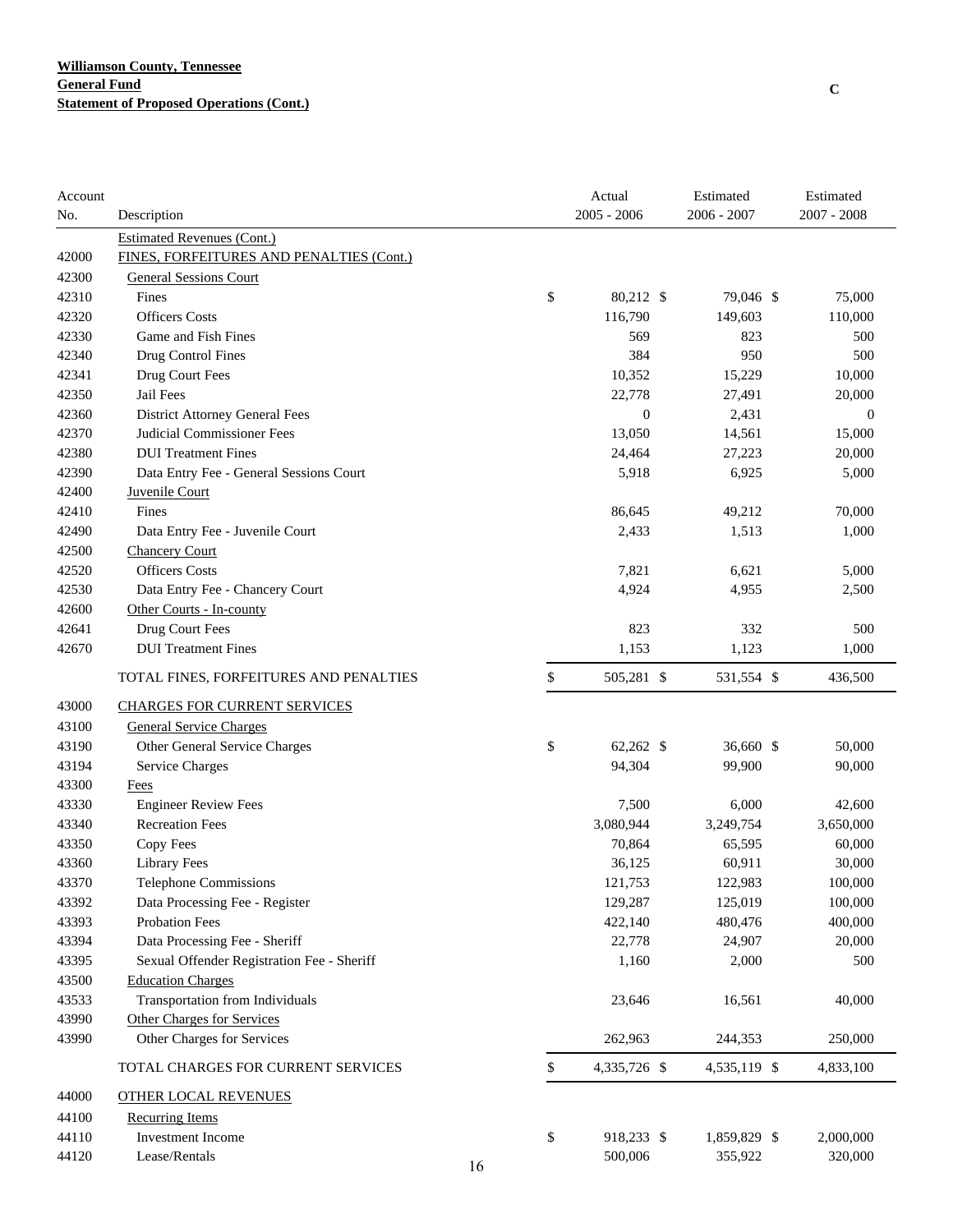| $2005 - 2006$<br>2006 - 2007<br>$2007 - 2008$<br>No.<br>Description<br><b>Estimated Revenues (Cont.)</b><br><b>OTHER LOCAL REVENUES (Cont.)</b><br>44000<br>44100<br>Recurring Items (Cont.)<br>\$<br>11,809 \$<br>44130<br>Sale of Materials and Supplies<br>$3,414$ \$<br>10,000<br>44140<br>Sale of Maps<br>93,749<br>127,987<br>75,000<br>44500<br>Nonrecurring Items<br>44513<br>Gain on Disposal of Property<br>966,468<br>$\boldsymbol{0}$<br>$\boldsymbol{0}$<br>44530<br>Sale of Equipment<br>24,065<br>43,333<br>$\theta$<br>44540<br>Sale of Property<br>$\boldsymbol{0}$<br>568<br>$\overline{0}$<br>Contributions & Gifts<br>44570<br>1,000<br>$\overline{0}$<br>$\theta$<br><b>Other Local Revenues</b><br>44990<br><b>Other Local Revenues</b><br>44990<br>66,108<br>61,091<br>50,000<br>\$<br>TOTAL OTHER LOCAL REVENUES<br>2,581,438 \$<br>2,452,144 \$<br>2,455,000<br>FEES RECEIVED FROM COUNTY OFFICIALS<br>45000<br>45100<br><b>Excess Fees</b><br>\$<br>45110<br><b>County Clerk</b><br>0 <sup>5</sup><br>1,932,891 \$<br>1,700,000<br>Circuit Court Clerk<br>45120<br>$\boldsymbol{0}$<br>1,450,873<br>950,000<br>45150<br><b>Clerk and Master</b><br>542,538<br>$\boldsymbol{0}$<br>400,000<br>45180<br>$\boldsymbol{0}$<br>2,424,035<br>Register<br>2,300,000<br>45190<br>Trustee<br>$\boldsymbol{0}$<br>4,438,757<br>4,000,000<br>45500<br>Fees In Lieu of Salary<br><b>County Clerk</b><br>45510<br>1,772,634<br>0<br>$\boldsymbol{0}$<br>45520<br>Circuit Court Clerk<br>967,678<br>$\boldsymbol{0}$<br>$\boldsymbol{0}$<br>45550<br><b>Clerk and Master</b><br>464,987<br>$\theta$<br>$\mathbf{0}$<br>45560<br>Juvenile Court Clerk<br>67,205<br>60,000<br>74,354<br>45580<br>Register<br>2,459,624<br>$\boldsymbol{0}$<br>$\mathbf{0}$<br>Sheriff<br>45590<br>212,971<br>236,734<br>225,000<br>45610<br>4,119,563<br>740<br>Trustee<br>$\boldsymbol{0}$<br>TOTAL FEES RECEIVED FROM COUNTY OFFICIALS<br>\$<br>11,100,922 \$<br>9,635,000<br>10,064,662 \$<br>46000<br><b>STATE OF TENNESSEE</b><br>46100<br><b>General Government Grants</b><br>\$<br>9,000 \$<br>6,750 \$<br>5,000<br>46110<br>Juvenile Services Program<br>37,909<br>46160<br><b>State Reappraisal Grant</b><br>39,735<br>41,835<br>46200<br><b>Public Safety Grants</b><br>46210<br>Law Enforcement Training Programs<br>$\boldsymbol{0}$<br>45,126<br>50,000<br>$\boldsymbol{0}$<br>46230<br>Safe and Drug-Free Schools and Communities<br>269,298<br>275,000<br>46400<br><b>Public Works Grants</b><br>46430<br>69,823 | Account |                | Actual | Estimated | Estimated |
|---------------------------------------------------------------------------------------------------------------------------------------------------------------------------------------------------------------------------------------------------------------------------------------------------------------------------------------------------------------------------------------------------------------------------------------------------------------------------------------------------------------------------------------------------------------------------------------------------------------------------------------------------------------------------------------------------------------------------------------------------------------------------------------------------------------------------------------------------------------------------------------------------------------------------------------------------------------------------------------------------------------------------------------------------------------------------------------------------------------------------------------------------------------------------------------------------------------------------------------------------------------------------------------------------------------------------------------------------------------------------------------------------------------------------------------------------------------------------------------------------------------------------------------------------------------------------------------------------------------------------------------------------------------------------------------------------------------------------------------------------------------------------------------------------------------------------------------------------------------------------------------------------------------------------------------------------------------------------------------------------------------------------------------------------------------------------------------------------------------------------------------------------------------------------------------------------------------------------------------------------------------------------------------------------------------------------------------------------------------------------------------------------------------------------------------------------------------------------------------------------------------------------|---------|----------------|--------|-----------|-----------|
|                                                                                                                                                                                                                                                                                                                                                                                                                                                                                                                                                                                                                                                                                                                                                                                                                                                                                                                                                                                                                                                                                                                                                                                                                                                                                                                                                                                                                                                                                                                                                                                                                                                                                                                                                                                                                                                                                                                                                                                                                                                                                                                                                                                                                                                                                                                                                                                                                                                                                                                           |         |                |        |           |           |
|                                                                                                                                                                                                                                                                                                                                                                                                                                                                                                                                                                                                                                                                                                                                                                                                                                                                                                                                                                                                                                                                                                                                                                                                                                                                                                                                                                                                                                                                                                                                                                                                                                                                                                                                                                                                                                                                                                                                                                                                                                                                                                                                                                                                                                                                                                                                                                                                                                                                                                                           |         |                |        |           |           |
|                                                                                                                                                                                                                                                                                                                                                                                                                                                                                                                                                                                                                                                                                                                                                                                                                                                                                                                                                                                                                                                                                                                                                                                                                                                                                                                                                                                                                                                                                                                                                                                                                                                                                                                                                                                                                                                                                                                                                                                                                                                                                                                                                                                                                                                                                                                                                                                                                                                                                                                           |         |                |        |           |           |
|                                                                                                                                                                                                                                                                                                                                                                                                                                                                                                                                                                                                                                                                                                                                                                                                                                                                                                                                                                                                                                                                                                                                                                                                                                                                                                                                                                                                                                                                                                                                                                                                                                                                                                                                                                                                                                                                                                                                                                                                                                                                                                                                                                                                                                                                                                                                                                                                                                                                                                                           |         |                |        |           |           |
|                                                                                                                                                                                                                                                                                                                                                                                                                                                                                                                                                                                                                                                                                                                                                                                                                                                                                                                                                                                                                                                                                                                                                                                                                                                                                                                                                                                                                                                                                                                                                                                                                                                                                                                                                                                                                                                                                                                                                                                                                                                                                                                                                                                                                                                                                                                                                                                                                                                                                                                           |         |                |        |           |           |
|                                                                                                                                                                                                                                                                                                                                                                                                                                                                                                                                                                                                                                                                                                                                                                                                                                                                                                                                                                                                                                                                                                                                                                                                                                                                                                                                                                                                                                                                                                                                                                                                                                                                                                                                                                                                                                                                                                                                                                                                                                                                                                                                                                                                                                                                                                                                                                                                                                                                                                                           |         |                |        |           |           |
|                                                                                                                                                                                                                                                                                                                                                                                                                                                                                                                                                                                                                                                                                                                                                                                                                                                                                                                                                                                                                                                                                                                                                                                                                                                                                                                                                                                                                                                                                                                                                                                                                                                                                                                                                                                                                                                                                                                                                                                                                                                                                                                                                                                                                                                                                                                                                                                                                                                                                                                           |         |                |        |           |           |
|                                                                                                                                                                                                                                                                                                                                                                                                                                                                                                                                                                                                                                                                                                                                                                                                                                                                                                                                                                                                                                                                                                                                                                                                                                                                                                                                                                                                                                                                                                                                                                                                                                                                                                                                                                                                                                                                                                                                                                                                                                                                                                                                                                                                                                                                                                                                                                                                                                                                                                                           |         |                |        |           |           |
|                                                                                                                                                                                                                                                                                                                                                                                                                                                                                                                                                                                                                                                                                                                                                                                                                                                                                                                                                                                                                                                                                                                                                                                                                                                                                                                                                                                                                                                                                                                                                                                                                                                                                                                                                                                                                                                                                                                                                                                                                                                                                                                                                                                                                                                                                                                                                                                                                                                                                                                           |         |                |        |           |           |
|                                                                                                                                                                                                                                                                                                                                                                                                                                                                                                                                                                                                                                                                                                                                                                                                                                                                                                                                                                                                                                                                                                                                                                                                                                                                                                                                                                                                                                                                                                                                                                                                                                                                                                                                                                                                                                                                                                                                                                                                                                                                                                                                                                                                                                                                                                                                                                                                                                                                                                                           |         |                |        |           |           |
|                                                                                                                                                                                                                                                                                                                                                                                                                                                                                                                                                                                                                                                                                                                                                                                                                                                                                                                                                                                                                                                                                                                                                                                                                                                                                                                                                                                                                                                                                                                                                                                                                                                                                                                                                                                                                                                                                                                                                                                                                                                                                                                                                                                                                                                                                                                                                                                                                                                                                                                           |         |                |        |           |           |
|                                                                                                                                                                                                                                                                                                                                                                                                                                                                                                                                                                                                                                                                                                                                                                                                                                                                                                                                                                                                                                                                                                                                                                                                                                                                                                                                                                                                                                                                                                                                                                                                                                                                                                                                                                                                                                                                                                                                                                                                                                                                                                                                                                                                                                                                                                                                                                                                                                                                                                                           |         |                |        |           |           |
|                                                                                                                                                                                                                                                                                                                                                                                                                                                                                                                                                                                                                                                                                                                                                                                                                                                                                                                                                                                                                                                                                                                                                                                                                                                                                                                                                                                                                                                                                                                                                                                                                                                                                                                                                                                                                                                                                                                                                                                                                                                                                                                                                                                                                                                                                                                                                                                                                                                                                                                           |         |                |        |           |           |
|                                                                                                                                                                                                                                                                                                                                                                                                                                                                                                                                                                                                                                                                                                                                                                                                                                                                                                                                                                                                                                                                                                                                                                                                                                                                                                                                                                                                                                                                                                                                                                                                                                                                                                                                                                                                                                                                                                                                                                                                                                                                                                                                                                                                                                                                                                                                                                                                                                                                                                                           |         |                |        |           |           |
|                                                                                                                                                                                                                                                                                                                                                                                                                                                                                                                                                                                                                                                                                                                                                                                                                                                                                                                                                                                                                                                                                                                                                                                                                                                                                                                                                                                                                                                                                                                                                                                                                                                                                                                                                                                                                                                                                                                                                                                                                                                                                                                                                                                                                                                                                                                                                                                                                                                                                                                           |         |                |        |           |           |
|                                                                                                                                                                                                                                                                                                                                                                                                                                                                                                                                                                                                                                                                                                                                                                                                                                                                                                                                                                                                                                                                                                                                                                                                                                                                                                                                                                                                                                                                                                                                                                                                                                                                                                                                                                                                                                                                                                                                                                                                                                                                                                                                                                                                                                                                                                                                                                                                                                                                                                                           |         |                |        |           |           |
|                                                                                                                                                                                                                                                                                                                                                                                                                                                                                                                                                                                                                                                                                                                                                                                                                                                                                                                                                                                                                                                                                                                                                                                                                                                                                                                                                                                                                                                                                                                                                                                                                                                                                                                                                                                                                                                                                                                                                                                                                                                                                                                                                                                                                                                                                                                                                                                                                                                                                                                           |         |                |        |           |           |
|                                                                                                                                                                                                                                                                                                                                                                                                                                                                                                                                                                                                                                                                                                                                                                                                                                                                                                                                                                                                                                                                                                                                                                                                                                                                                                                                                                                                                                                                                                                                                                                                                                                                                                                                                                                                                                                                                                                                                                                                                                                                                                                                                                                                                                                                                                                                                                                                                                                                                                                           |         |                |        |           |           |
|                                                                                                                                                                                                                                                                                                                                                                                                                                                                                                                                                                                                                                                                                                                                                                                                                                                                                                                                                                                                                                                                                                                                                                                                                                                                                                                                                                                                                                                                                                                                                                                                                                                                                                                                                                                                                                                                                                                                                                                                                                                                                                                                                                                                                                                                                                                                                                                                                                                                                                                           |         |                |        |           |           |
|                                                                                                                                                                                                                                                                                                                                                                                                                                                                                                                                                                                                                                                                                                                                                                                                                                                                                                                                                                                                                                                                                                                                                                                                                                                                                                                                                                                                                                                                                                                                                                                                                                                                                                                                                                                                                                                                                                                                                                                                                                                                                                                                                                                                                                                                                                                                                                                                                                                                                                                           |         |                |        |           |           |
|                                                                                                                                                                                                                                                                                                                                                                                                                                                                                                                                                                                                                                                                                                                                                                                                                                                                                                                                                                                                                                                                                                                                                                                                                                                                                                                                                                                                                                                                                                                                                                                                                                                                                                                                                                                                                                                                                                                                                                                                                                                                                                                                                                                                                                                                                                                                                                                                                                                                                                                           |         |                |        |           |           |
|                                                                                                                                                                                                                                                                                                                                                                                                                                                                                                                                                                                                                                                                                                                                                                                                                                                                                                                                                                                                                                                                                                                                                                                                                                                                                                                                                                                                                                                                                                                                                                                                                                                                                                                                                                                                                                                                                                                                                                                                                                                                                                                                                                                                                                                                                                                                                                                                                                                                                                                           |         |                |        |           |           |
|                                                                                                                                                                                                                                                                                                                                                                                                                                                                                                                                                                                                                                                                                                                                                                                                                                                                                                                                                                                                                                                                                                                                                                                                                                                                                                                                                                                                                                                                                                                                                                                                                                                                                                                                                                                                                                                                                                                                                                                                                                                                                                                                                                                                                                                                                                                                                                                                                                                                                                                           |         |                |        |           |           |
|                                                                                                                                                                                                                                                                                                                                                                                                                                                                                                                                                                                                                                                                                                                                                                                                                                                                                                                                                                                                                                                                                                                                                                                                                                                                                                                                                                                                                                                                                                                                                                                                                                                                                                                                                                                                                                                                                                                                                                                                                                                                                                                                                                                                                                                                                                                                                                                                                                                                                                                           |         |                |        |           |           |
|                                                                                                                                                                                                                                                                                                                                                                                                                                                                                                                                                                                                                                                                                                                                                                                                                                                                                                                                                                                                                                                                                                                                                                                                                                                                                                                                                                                                                                                                                                                                                                                                                                                                                                                                                                                                                                                                                                                                                                                                                                                                                                                                                                                                                                                                                                                                                                                                                                                                                                                           |         |                |        |           |           |
|                                                                                                                                                                                                                                                                                                                                                                                                                                                                                                                                                                                                                                                                                                                                                                                                                                                                                                                                                                                                                                                                                                                                                                                                                                                                                                                                                                                                                                                                                                                                                                                                                                                                                                                                                                                                                                                                                                                                                                                                                                                                                                                                                                                                                                                                                                                                                                                                                                                                                                                           |         |                |        |           |           |
|                                                                                                                                                                                                                                                                                                                                                                                                                                                                                                                                                                                                                                                                                                                                                                                                                                                                                                                                                                                                                                                                                                                                                                                                                                                                                                                                                                                                                                                                                                                                                                                                                                                                                                                                                                                                                                                                                                                                                                                                                                                                                                                                                                                                                                                                                                                                                                                                                                                                                                                           |         |                |        |           |           |
|                                                                                                                                                                                                                                                                                                                                                                                                                                                                                                                                                                                                                                                                                                                                                                                                                                                                                                                                                                                                                                                                                                                                                                                                                                                                                                                                                                                                                                                                                                                                                                                                                                                                                                                                                                                                                                                                                                                                                                                                                                                                                                                                                                                                                                                                                                                                                                                                                                                                                                                           |         |                |        |           |           |
|                                                                                                                                                                                                                                                                                                                                                                                                                                                                                                                                                                                                                                                                                                                                                                                                                                                                                                                                                                                                                                                                                                                                                                                                                                                                                                                                                                                                                                                                                                                                                                                                                                                                                                                                                                                                                                                                                                                                                                                                                                                                                                                                                                                                                                                                                                                                                                                                                                                                                                                           |         |                |        |           |           |
|                                                                                                                                                                                                                                                                                                                                                                                                                                                                                                                                                                                                                                                                                                                                                                                                                                                                                                                                                                                                                                                                                                                                                                                                                                                                                                                                                                                                                                                                                                                                                                                                                                                                                                                                                                                                                                                                                                                                                                                                                                                                                                                                                                                                                                                                                                                                                                                                                                                                                                                           |         |                |        |           |           |
|                                                                                                                                                                                                                                                                                                                                                                                                                                                                                                                                                                                                                                                                                                                                                                                                                                                                                                                                                                                                                                                                                                                                                                                                                                                                                                                                                                                                                                                                                                                                                                                                                                                                                                                                                                                                                                                                                                                                                                                                                                                                                                                                                                                                                                                                                                                                                                                                                                                                                                                           |         |                |        |           |           |
|                                                                                                                                                                                                                                                                                                                                                                                                                                                                                                                                                                                                                                                                                                                                                                                                                                                                                                                                                                                                                                                                                                                                                                                                                                                                                                                                                                                                                                                                                                                                                                                                                                                                                                                                                                                                                                                                                                                                                                                                                                                                                                                                                                                                                                                                                                                                                                                                                                                                                                                           |         |                |        |           |           |
|                                                                                                                                                                                                                                                                                                                                                                                                                                                                                                                                                                                                                                                                                                                                                                                                                                                                                                                                                                                                                                                                                                                                                                                                                                                                                                                                                                                                                                                                                                                                                                                                                                                                                                                                                                                                                                                                                                                                                                                                                                                                                                                                                                                                                                                                                                                                                                                                                                                                                                                           |         |                |        |           |           |
|                                                                                                                                                                                                                                                                                                                                                                                                                                                                                                                                                                                                                                                                                                                                                                                                                                                                                                                                                                                                                                                                                                                                                                                                                                                                                                                                                                                                                                                                                                                                                                                                                                                                                                                                                                                                                                                                                                                                                                                                                                                                                                                                                                                                                                                                                                                                                                                                                                                                                                                           |         |                |        |           |           |
|                                                                                                                                                                                                                                                                                                                                                                                                                                                                                                                                                                                                                                                                                                                                                                                                                                                                                                                                                                                                                                                                                                                                                                                                                                                                                                                                                                                                                                                                                                                                                                                                                                                                                                                                                                                                                                                                                                                                                                                                                                                                                                                                                                                                                                                                                                                                                                                                                                                                                                                           |         |                |        |           |           |
|                                                                                                                                                                                                                                                                                                                                                                                                                                                                                                                                                                                                                                                                                                                                                                                                                                                                                                                                                                                                                                                                                                                                                                                                                                                                                                                                                                                                                                                                                                                                                                                                                                                                                                                                                                                                                                                                                                                                                                                                                                                                                                                                                                                                                                                                                                                                                                                                                                                                                                                           |         |                |        |           |           |
|                                                                                                                                                                                                                                                                                                                                                                                                                                                                                                                                                                                                                                                                                                                                                                                                                                                                                                                                                                                                                                                                                                                                                                                                                                                                                                                                                                                                                                                                                                                                                                                                                                                                                                                                                                                                                                                                                                                                                                                                                                                                                                                                                                                                                                                                                                                                                                                                                                                                                                                           |         |                |        |           |           |
|                                                                                                                                                                                                                                                                                                                                                                                                                                                                                                                                                                                                                                                                                                                                                                                                                                                                                                                                                                                                                                                                                                                                                                                                                                                                                                                                                                                                                                                                                                                                                                                                                                                                                                                                                                                                                                                                                                                                                                                                                                                                                                                                                                                                                                                                                                                                                                                                                                                                                                                           |         |                |        |           |           |
|                                                                                                                                                                                                                                                                                                                                                                                                                                                                                                                                                                                                                                                                                                                                                                                                                                                                                                                                                                                                                                                                                                                                                                                                                                                                                                                                                                                                                                                                                                                                                                                                                                                                                                                                                                                                                                                                                                                                                                                                                                                                                                                                                                                                                                                                                                                                                                                                                                                                                                                           |         | Litter Program |        | 59,558    | 50,000    |
| 46800<br><b>Other State Revenues</b>                                                                                                                                                                                                                                                                                                                                                                                                                                                                                                                                                                                                                                                                                                                                                                                                                                                                                                                                                                                                                                                                                                                                                                                                                                                                                                                                                                                                                                                                                                                                                                                                                                                                                                                                                                                                                                                                                                                                                                                                                                                                                                                                                                                                                                                                                                                                                                                                                                                                                      |         |                |        |           |           |
| 46820<br>Income Tax<br>1,767,563<br>772,106<br>500,000                                                                                                                                                                                                                                                                                                                                                                                                                                                                                                                                                                                                                                                                                                                                                                                                                                                                                                                                                                                                                                                                                                                                                                                                                                                                                                                                                                                                                                                                                                                                                                                                                                                                                                                                                                                                                                                                                                                                                                                                                                                                                                                                                                                                                                                                                                                                                                                                                                                                    |         |                |        |           |           |
| Beer Tax<br>46830<br>18,753<br>17,212<br>16,000                                                                                                                                                                                                                                                                                                                                                                                                                                                                                                                                                                                                                                                                                                                                                                                                                                                                                                                                                                                                                                                                                                                                                                                                                                                                                                                                                                                                                                                                                                                                                                                                                                                                                                                                                                                                                                                                                                                                                                                                                                                                                                                                                                                                                                                                                                                                                                                                                                                                           |         |                |        |           |           |
| 46840<br>Alcoholic Beverage Tax<br>61,774<br>67,753<br>50,000                                                                                                                                                                                                                                                                                                                                                                                                                                                                                                                                                                                                                                                                                                                                                                                                                                                                                                                                                                                                                                                                                                                                                                                                                                                                                                                                                                                                                                                                                                                                                                                                                                                                                                                                                                                                                                                                                                                                                                                                                                                                                                                                                                                                                                                                                                                                                                                                                                                             |         |                |        |           |           |
| Mixed Drink Tax<br>46850<br>4,417<br>15,824<br>5,000                                                                                                                                                                                                                                                                                                                                                                                                                                                                                                                                                                                                                                                                                                                                                                                                                                                                                                                                                                                                                                                                                                                                                                                                                                                                                                                                                                                                                                                                                                                                                                                                                                                                                                                                                                                                                                                                                                                                                                                                                                                                                                                                                                                                                                                                                                                                                                                                                                                                      |         |                |        |           |           |
| <b>Contracted Prisoner Boarding</b><br>46915<br>1,229,803<br>1,019,025<br>1,200,000                                                                                                                                                                                                                                                                                                                                                                                                                                                                                                                                                                                                                                                                                                                                                                                                                                                                                                                                                                                                                                                                                                                                                                                                                                                                                                                                                                                                                                                                                                                                                                                                                                                                                                                                                                                                                                                                                                                                                                                                                                                                                                                                                                                                                                                                                                                                                                                                                                       |         |                |        |           |           |
| 46950<br>T.B.I. - Equipment Reimbursement<br>434<br>1,699<br>500                                                                                                                                                                                                                                                                                                                                                                                                                                                                                                                                                                                                                                                                                                                                                                                                                                                                                                                                                                                                                                                                                                                                                                                                                                                                                                                                                                                                                                                                                                                                                                                                                                                                                                                                                                                                                                                                                                                                                                                                                                                                                                                                                                                                                                                                                                                                                                                                                                                          |         |                |        |           |           |
| 46960<br>Registrar's Salary Supplement<br>16,380<br>16,000<br>12,285<br>17                                                                                                                                                                                                                                                                                                                                                                                                                                                                                                                                                                                                                                                                                                                                                                                                                                                                                                                                                                                                                                                                                                                                                                                                                                                                                                                                                                                                                                                                                                                                                                                                                                                                                                                                                                                                                                                                                                                                                                                                                                                                                                                                                                                                                                                                                                                                                                                                                                                |         |                |        |           |           |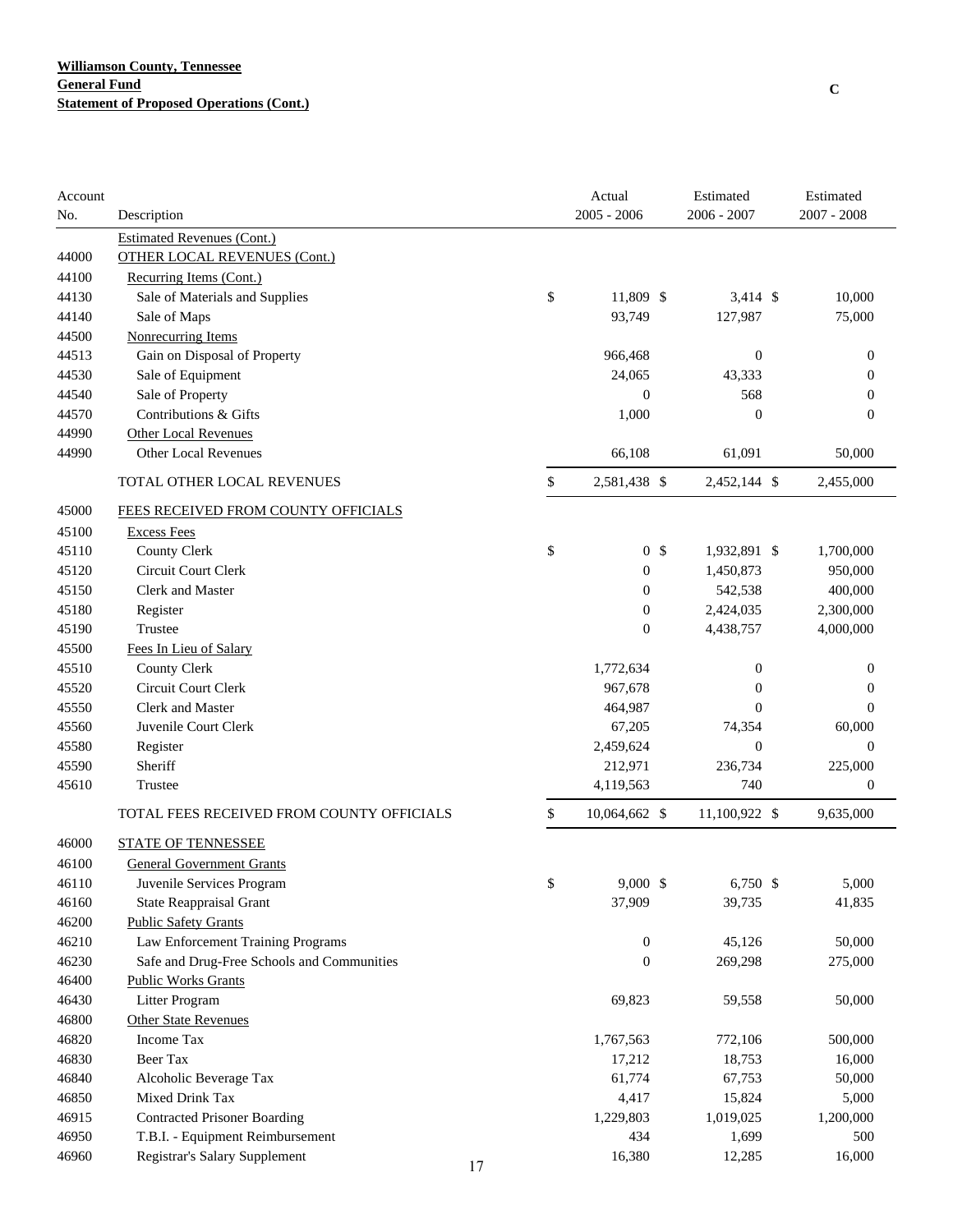| Account<br>No. | Description                                                |    | Actual<br>$2005 - 2006$ | Estimated<br>2006 - 2007 | Estimated<br>2007 - 2008 |  |
|----------------|------------------------------------------------------------|----|-------------------------|--------------------------|--------------------------|--|
|                | <b>Estimated Revenues (Cont.)</b>                          |    |                         |                          |                          |  |
| 46000          | <b>STATE OF TENNESSEE (Cont.)</b>                          |    |                         |                          |                          |  |
| 46800          | Other State Revenues (Cont.)                               |    |                         |                          |                          |  |
| 46980          | Other State Grants                                         |    | \$<br>715,003 \$        | 1,276,681 \$             | 1,000,600                |  |
| 46990          | <b>Other State Revenues</b>                                |    | 53,326                  | 8,095                    | $\boldsymbol{0}$         |  |
|                | <b>TOTAL STATE OF TENNESSEE</b>                            |    | \$<br>3,982,644 \$      | 3,612,688 \$             | 3,209,935                |  |
| 47000          | FEDERAL GOVERNMENT                                         |    |                         |                          |                          |  |
| 47100          | <b>Federal Through State</b>                               |    |                         |                          |                          |  |
| 47220          | Civil Defense Reimbursement                                |    | \$<br>725,444 \$        | 827,746 \$               | 977,172                  |  |
| 47230          | Disaster Relief                                            |    | $\theta$                | 44,879                   | $\mathbf{0}$             |  |
| 47590          | Other Federal through State                                |    | 225,336                 | 343,247                  | 290,000                  |  |
| 47600          | Direct Federal Revenue                                     |    |                         |                          |                          |  |
| 47990          | Other Direct Federal Revenue                               |    | 55,770                  | $\boldsymbol{0}$         | $\boldsymbol{0}$         |  |
|                | TOTAL FEDERAL GOVERNMENT                                   |    | \$<br>1,006,550 \$      | 1,215,872 \$             | 1,267,172                |  |
| 48000          | OTHER GOVERNMENTS AND CITIZENS GROUPS                      |    |                         |                          |                          |  |
| 48100          | <b>Other Governments</b>                                   |    |                         |                          |                          |  |
| 48110          | Prisoner Board                                             |    | \$<br>3,197 \$          | $2,200$ \$               | 10,000                   |  |
| 48140          | <b>Contracted Services</b>                                 |    | 165,344                 | 191,600                  | 150,000                  |  |
| 48600          | <b>Citizens Groups</b>                                     |    |                         |                          |                          |  |
| 48610          | Donations                                                  |    | 61,550                  | 131,233                  | $\boldsymbol{0}$         |  |
|                | TOTAL OTHER GOVERNMENTS AND CITIZENS GROUPS                |    | \$<br>230,091 \$        | 325,033 \$               | 160,000                  |  |
|                | <b>Total Estimated Revenues</b>                            |    | \$<br>58,125,320 \$     | 60,360,298 \$            | 57,259,694               |  |
|                | <b>Estimated Other Sources:</b>                            |    |                         |                          |                          |  |
| 49600          | Proceeds From Sale of Capital Assets                       |    | \$<br>526,819 \$        | 0 <sup>5</sup>           | $\boldsymbol{0}$         |  |
| 49800          | <b>Transfers In</b>                                        |    | 35,742                  | 66,370                   | 0                        |  |
|                |                                                            |    |                         |                          |                          |  |
|                | <b>Total Estimated Revenues and Other Sources</b>          |    | \$<br>58,687,881 \$     | 60,426,668 \$            | 57,259,694               |  |
| 51000          | <b>Estimated Expenditures</b><br><b>GENERAL GOVERNMENT</b> |    |                         |                          |                          |  |
| 51100          | <b>County Commission</b>                                   |    |                         |                          |                          |  |
| 101            | County Official/Administrative Officer                     |    | \$<br>86,999 \$         | 135,734 \$               | 144,600                  |  |
| 199            | Other Per Diem & Fees                                      |    | 5,300                   | 4,650                    | 8,000                    |  |
| 305            | <b>Audit Services</b>                                      |    | 113,335                 | 52,302                   | 72,500                   |  |
| 312            | Contracts with Private Agencies                            |    | 60,000                  | $\boldsymbol{0}$         | 60,000                   |  |
| 320            | Dues and Memberships                                       |    | $\overline{0}$          | 65                       | 1,250                    |  |
| 332            | Legal Notices, Recording and Court Costs                   |    | 396                     | 251                      | 2,000                    |  |
| 337            | Maintenance & Repair Services- Office Equipment            |    | 184                     | 6,538                    | 11,789                   |  |
| 348            | <b>Postal Charges</b>                                      |    | 2,000                   | 1,500                    | 2,000                    |  |
| 349            | Printing, Stationery and Forms                             |    | 655                     | 600                      | 1,000                    |  |
| 355            | Travel                                                     |    | 1,199                   | 2,237                    | 7,500                    |  |
| 399            | <b>Other Contracted Services</b>                           |    | $\boldsymbol{0}$        | $\boldsymbol{0}$         | 2,000                    |  |
| 499            | Other Supplies and Materials                               |    | 3,861                   | $\boldsymbol{0}$         | $\mathbf{0}$             |  |
| 509            | Refunds                                                    | 18 | 5,649                   | 4,301                    | 28,000                   |  |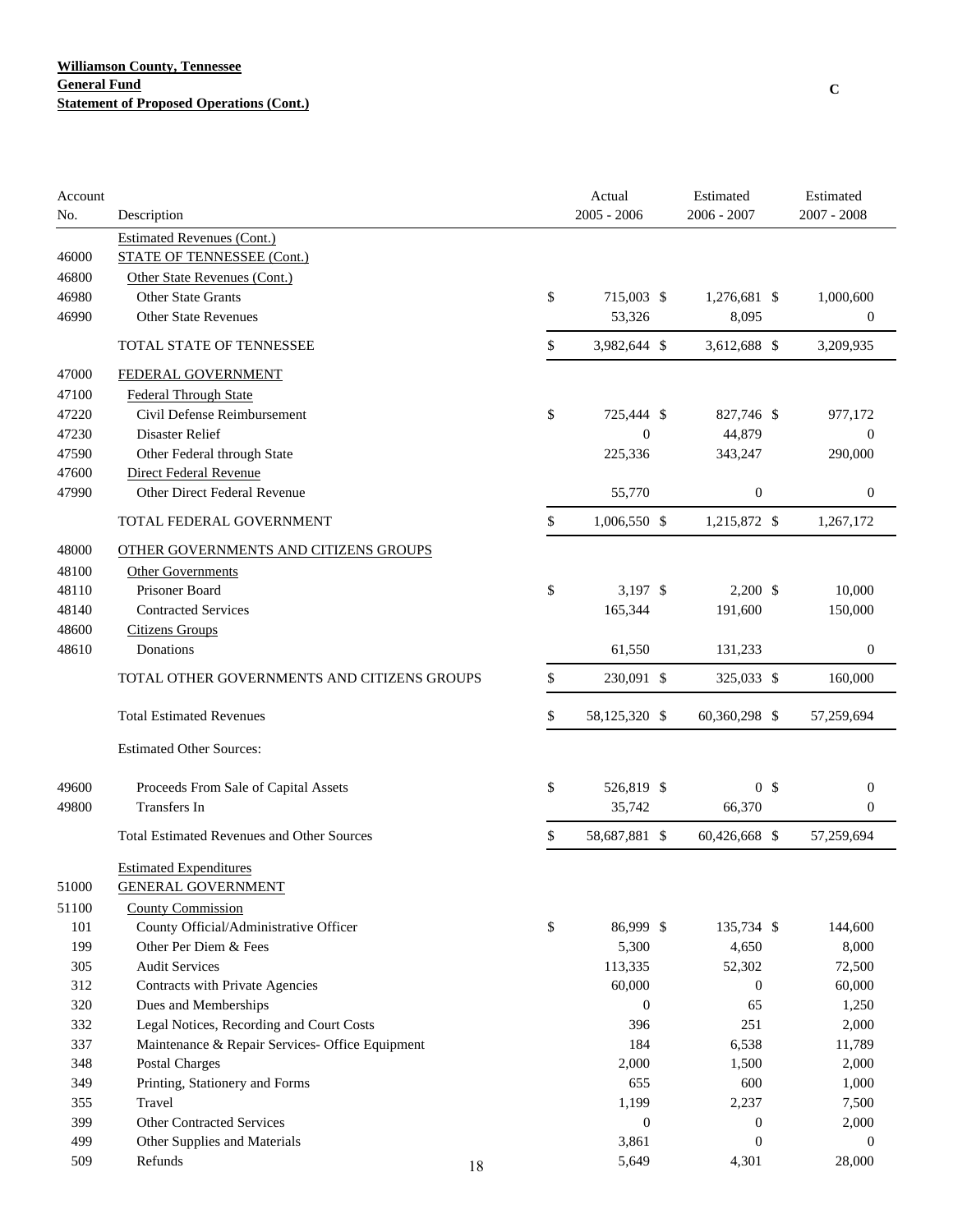| Account |                                                 |    | Actual           | Estimated        | Estimated   |              |
|---------|-------------------------------------------------|----|------------------|------------------|-------------|--------------|
| No.     | Description                                     |    | $2005 - 2006$    | $2006 - 2007$    | 2007 - 2008 |              |
|         | <b>Estimated Expenditures (Cont.)</b>           |    |                  |                  |             |              |
| 51000   | <b>GENERAL GOVERNMENT (Cont.)</b>               |    |                  |                  |             |              |
| 51100   | County Commission (Cont.)                       |    |                  |                  |             |              |
| 540     | Tax Relief Program                              | \$ | 300,000 \$       | 300,422 \$       | 300,000     |              |
| 599     | Other Charges                                   |    | 1,876            | 519              |             | 2,000        |
| 709     | Data Processing Equipment                       |    | 6,594            | 7,755            |             | 7,500        |
| 711     | Furniture and Fixtures                          |    | 13,640           | 22,568           |             | 40,000       |
|         | <b>Total County Commission</b>                  | \$ | 601,688 \$       | 539,442 \$       | 690,139     |              |
| 51210   | <b>Board of Equalization</b>                    |    |                  |                  |             |              |
| 191     | Board and Committee Members Fees                | \$ | 1,816 \$         | 5,080 \$         |             | 3,000        |
|         | Total Board of Equalization                     | \$ | 1,816 \$         | 5,080 \$         |             | 3,000        |
|         |                                                 |    |                  |                  |             |              |
| 51220   | <b>Beer Board</b>                               |    |                  |                  |             |              |
| 191     | Board and Committee Members Fees                | \$ | 1,550 \$         | 750 \$           |             | 3,000        |
|         | <b>Total Beer Board</b>                         | \$ | 1,550 \$         | 750 \$           |             | 3,000        |
| 51240   | Other Boards and Committees                     |    |                  |                  |             |              |
| 191     | Board and Committee Members Fees                | \$ | 0 <sup>5</sup>   | 0 <sup>5</sup>   |             | 2,250        |
| 199     | Other Per Diem & Fees                           |    | 200              | 1,233            |             | $\theta$     |
| 302     | Advertising                                     |    | $\boldsymbol{0}$ | $\boldsymbol{0}$ |             | 350          |
| 307     | Communication                                   |    | $\boldsymbol{0}$ | $\boldsymbol{0}$ |             | 150          |
| 348     | <b>Postal Charges</b>                           |    | $\boldsymbol{0}$ | $\boldsymbol{0}$ |             | 375          |
| 349     | Printing, Stationery and Forms                  |    | $\boldsymbol{0}$ | $\boldsymbol{0}$ |             | 200          |
| 355     | Travel                                          |    | $\overline{0}$   | $\boldsymbol{0}$ |             | 350          |
|         | <b>Total Other Boards and Committees</b>        | \$ | 200 \$           | $1,233$ \$       |             | 3,675        |
| 51300   | <b>County Mayor</b>                             |    |                  |                  |             |              |
| 101     | County Official/Administrative Officer          | \$ | 117,021 \$       | 122,866 \$       | 126,568     |              |
| 105     | Supervisor/Director                             |    | 63,440           | 66,602           |             | 68,599       |
| 133     | Paraprofessionals                               |    | $\boldsymbol{0}$ | $\boldsymbol{0}$ |             | 93,288       |
| 140     | <b>Salary Supplements</b>                       |    | $\overline{0}$   | $\overline{0}$   |             | 4,000        |
| 161     | Sercetary(s)                                    |    | 89,190           | 94,640           |             | 97,550       |
| 168     | <b>Temporary Personnel</b>                      |    | $\boldsymbol{0}$ | $\boldsymbol{0}$ |             | 1,030        |
| 169     | Part-time Personnel                             |    | $\mathbf{0}$     | $\boldsymbol{0}$ |             | 4,090        |
| 186     | Longevity Pay                                   |    | 1,100            | 1,150            |             | 1,450        |
| 187     | Overtime Pay                                    |    | 240              | 54               |             | 1,000        |
| 199     | Other Per Diem & Fees                           |    | 3,706            | 3,081            |             | $\mathbf{0}$ |
| 302     | Advertising                                     |    | $\boldsymbol{0}$ | 54               |             | 150          |
| 307     | Communication                                   |    | 4,012            | 3,681            |             | 5,500        |
| 308     | Consultants                                     |    | 25,000           | 13,180           |             | 27,000       |
| 320     | Dues and Memberships                            |    | 1,098            | 2,717            |             | 3,000        |
| 330     | <b>Operating Lease Payments</b>                 |    | 2,052            | 2,073            |             | 2,250        |
| 337     | Maintenance & Repair Services- Office Equipment |    | 90               | 344              |             | 1,250        |
| 348     | <b>Postal Charges</b>                           |    | 4,270            | 3,500            |             | 4,500        |
| 349     | Printing, Stationery and Forms                  |    | 1,534            | 873              |             | 1,700        |
| 355     | Travel                                          |    | 2,801            | 2,241            |             | 4,000        |
| 435     | Office Supplies                                 |    | 1,921            | 1,831            |             | 2,130        |
|         |                                                 | 19 |                  |                  |             |              |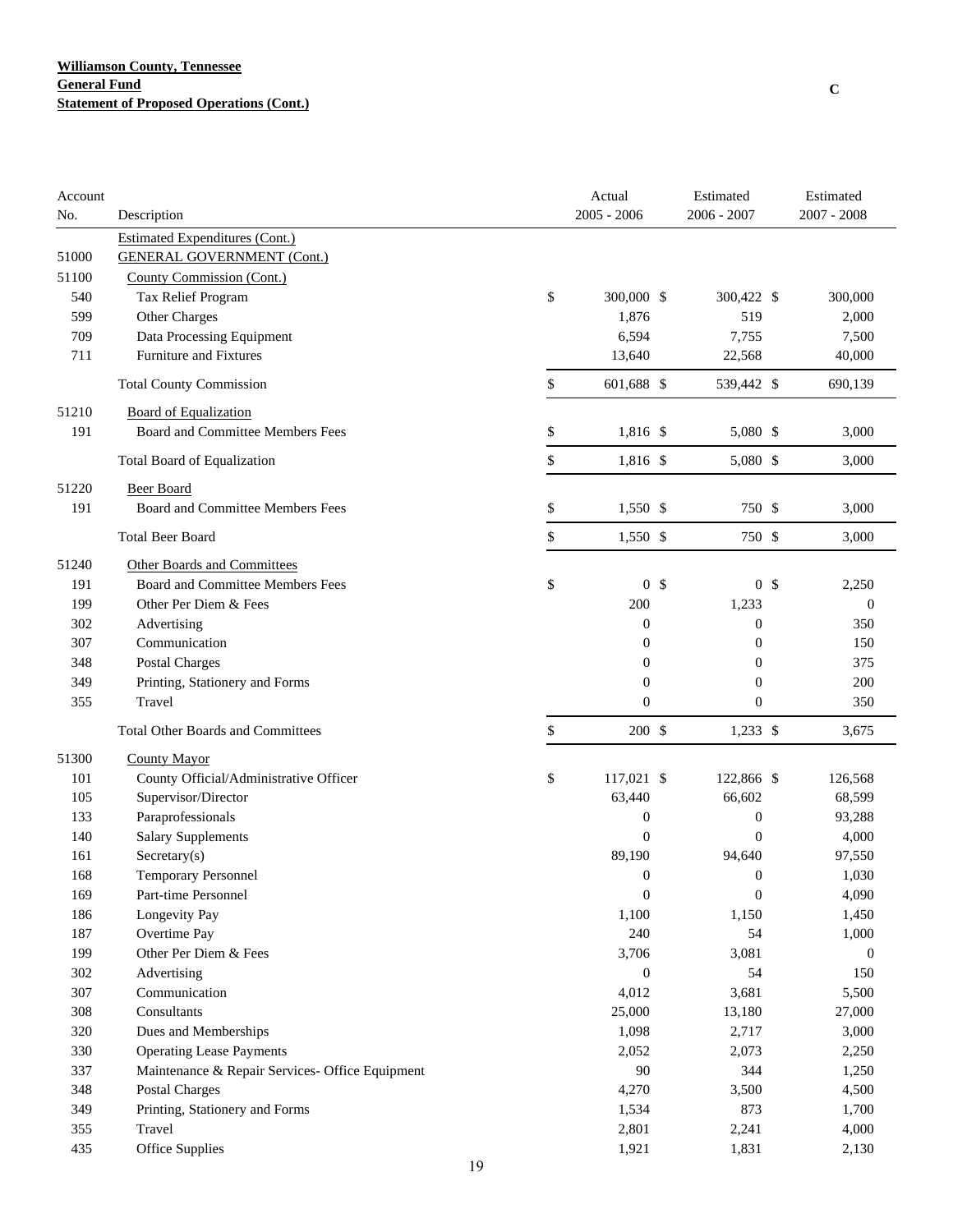| Account |                                                    | Actual               | Estimated        | Estimated             |
|---------|----------------------------------------------------|----------------------|------------------|-----------------------|
| No.     | Description                                        | $2005 - 2006$        | 2006 - 2007      | 2007 - 2008           |
|         | <b>Estimated Expenditures (Cont.)</b>              |                      |                  |                       |
| 51000   | <b>GENERAL GOVERNMENT (Cont.)</b>                  |                      |                  |                       |
| 51300   | County Mayor (Cont.)                               |                      |                  |                       |
| 437     | Periodicals                                        | \$<br>0 <sup>5</sup> |                  | 0 <sup>5</sup><br>200 |
| 499     | Other Supplies and Materials                       | 712                  | 590              | 730                   |
| 508     | Premiums on Corporate Surety Bonds                 | 200                  | 90               | 250                   |
| 599     | Other Charges                                      | 2,995                | 1,025            | 13,600                |
| 719     | Office Equipment                                   | 4,167                | 338              | 5,000                 |
|         | <b>Total County Mayor</b>                          | \$<br>325,549 \$     | 320,930 \$       | 468,835               |
| 51310   | <b>Personnel Office</b>                            |                      |                  |                       |
| 103     | Assistant(s)                                       | \$<br>67,576 \$      | 74,826 \$        | 77,237                |
| 105     | Supervisor/Director                                | 79,997               | 83,990           | 86,525                |
| 162     | <b>Clerical Personnel</b>                          | $\boldsymbol{0}$     | $\boldsymbol{0}$ | 58,074                |
| 186     | Longevity Pay                                      | 700                  | 800              | 900                   |
| 196     | In-Service Training                                | 822                  | 1,885            | $\mathbf{0}$          |
| 199     | Other Per Diem & Fees                              | $\boldsymbol{0}$     | 81               | $\mathbf{0}$          |
| 302     | Advertising                                        | $\boldsymbol{0}$     | $\boldsymbol{0}$ | 400                   |
| 307     | Communication                                      | 983                  | 875              | 1,500                 |
| 317     | Data Processing Services                           | 2,380                | 2,435            | 3,000                 |
| 320     | Dues and Memberships                               | 160                  | 145              | 400                   |
| 348     | Postal Charges                                     | 300                  | 250              | 300                   |
| 349     | Printing, Stationery and Forms                     | 2,019                | 1,898            | 2,890                 |
| 355     | Travel                                             | 95                   | 886              | 500                   |
| 435     | Office Supplies                                    | 1,700                | 676              | 1,000                 |
| 437     | Periodicals                                        | 492                  | 743              | 800                   |
| 524     | In Service/Staff Development                       | $\boldsymbol{0}$     | $\boldsymbol{0}$ | 1,500                 |
| 599     | Other Charges                                      | $\overline{0}$       | $\boldsymbol{0}$ | 100                   |
| 709     | Data Processing Equipment                          | 2,493                | 355              | 5,000                 |
| 711     | Furniture and Fixtures                             | 500                  | $\boldsymbol{0}$ | 500                   |
|         | <b>Total Personnel Office</b>                      | \$<br>160,217 \$     | 169,845 \$       | 240,626               |
| 51400   | <b>County Attorney</b>                             |                      |                  |                       |
| 331     | Legal Services                                     | \$<br>435,031 \$     | 472,584 \$       | 568,890               |
|         | <b>Total County Attorney</b>                       | \$<br>435,031 \$     | 472,584 \$       | 568,890               |
| 51500   | Election Commission (Including Voter Registration) |                      |                  |                       |
| 101     | County Official/Administrative Officer             | \$<br>79,248 \$      | 83,200 \$        | 85,706                |
| 103     | $\text{Assistant}(s)$                              | 109,797              | 116,534          | 122,562               |
| 168     | <b>Temporary Personnel</b>                         | 14,104               | 35,492           | 55,830                |
| 169     | Part-time Personnel                                | 7,634                | 18,466           | 25,070                |
| 186     | Longevity Pay                                      | 1,600                | 1,750            | 1,900                 |
| 187     | Overtime Pay                                       | 2,895                | 15,002           | 10,500                |
| 192     | <b>Election Commission</b>                         | 4,740                | 4,440            | 7,200                 |
| 193     | <b>Election Workers</b>                            | 24,550               | 63,241           | 49,100                |
| 302     | Advertising                                        | 2,629                | 7,647            | 5,800                 |
| 307     | Communication                                      | 7,778                | 7,707            | 9,406                 |
| 320     | Dues and Memberships                               | 1,300                | 1,913            | 2,800                 |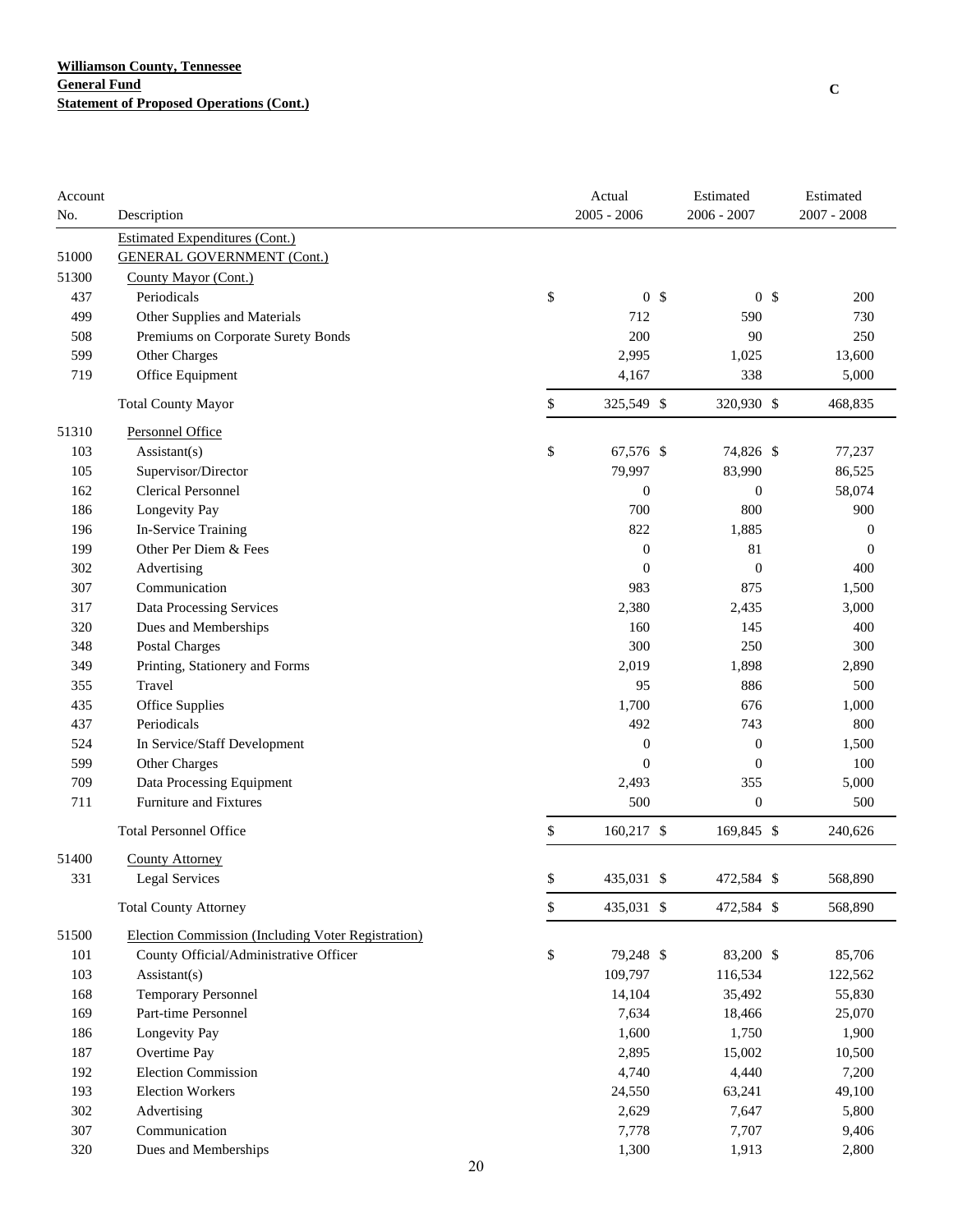| Account |                                                                            |              | Actual<br>$2005 - 2006$ | Estimated<br>2006 - 2007 | Estimated<br>2007 - 2008 |
|---------|----------------------------------------------------------------------------|--------------|-------------------------|--------------------------|--------------------------|
| No.     | Description                                                                |              |                         |                          |                          |
| 51000   | <b>Estimated Expenditures (Cont.)</b><br><b>GENERAL GOVERNMENT (Cont.)</b> |              |                         |                          |                          |
| 51500   | Election Commission (Including Voter Registration) (Cont.)                 |              |                         |                          |                          |
| 327     | Freight Expenses                                                           | \$           | $3,115$ \$              | 8,551 \$                 | 4,025                    |
| 330     | <b>Operating Lease Payments</b>                                            |              | 1,553                   | 2,551                    | 5,500                    |
| 333     | Licenses                                                                   |              | $\boldsymbol{0}$        | $\boldsymbol{0}$         | 22,945                   |
| 336     | Maintenance & Repair Services- Equipment                                   |              | 4,818                   | 6,330                    | 11,820                   |
| 337     | Maintenance & Repair Services- Office Equipment                            |              | 3,680                   | 20,508                   | 5,895                    |
| 348     | <b>Postal Charges</b>                                                      |              | 15,656                  | 15,932                   | 16,000                   |
| 349     | Printing, Stationery and Forms                                             |              | 8,241                   | 21,368                   | 10,558                   |
| 355     | Travel                                                                     |              | 977                     | 7,332                    | 4,761                    |
| 435     | <b>Office Supplies</b>                                                     |              | 4,000                   | 5,393                    | 7,000                    |
| 437     | Periodicals                                                                |              | 95                      | 190                      | 357                      |
| 599     | Other Charges                                                              |              | 399                     | 838                      | 4,035                    |
| 719     | Office Equipment                                                           |              | 8,204                   | 5,089                    | 12,400                   |
| 731     | <b>Voting Machines</b>                                                     |              | 490,991                 | $\boldsymbol{0}$         | $\boldsymbol{0}$         |
|         | Total Election Commission (Including Voter Registration)                   | \$           | 798,004 \$              | 449,474 \$               | 481,170                  |
| 51600   | <b>Register of Deeds</b>                                                   |              |                         |                          |                          |
| 101     | County Official/Administrative Officer                                     | \$           | 88,046 \$               | 92,456 \$                | 95,229                   |
| 106     | Deputy(ies)                                                                |              | 360,663                 | 377,359                  | 388,919                  |
| 169     | Part-time Personnel                                                        |              | 11,465                  | 13,875                   | 8,674                    |
| 186     | Longevity Pay                                                              |              | 5,550                   | 5,700                    | 6,100                    |
| 187     | Overtime Pay                                                               |              | 46,718                  | 48,105                   | 0                        |
| 196     | In-Service Training                                                        |              | 801                     | 1,157                    | $\boldsymbol{0}$         |
| 199     | Other Per Diem & Fees                                                      |              | 481                     | 949                      | $\theta$                 |
| 307     | Communication                                                              |              | 5,548                   | 3,496                    | 7,000                    |
| 320     | Dues and Memberships                                                       |              | 839                     | 1,145                    | 1,000                    |
| 330     | <b>Operating Lease Payments</b>                                            |              | 12,441                  | 12,348                   | 1,356                    |
| 337     | Maintenance & Repair Services- Office Equipment                            |              | 34,671                  | 34,615                   | 400                      |
| 348     | Postal Charges                                                             |              | 17,703                  | 10,132                   | 12,069                   |
| 349     | Printing, Stationery and Forms                                             |              | 32,662                  | 28,090                   | 31,251                   |
| 355     | Travel                                                                     |              | 165                     | 233                      | 1,000                    |
| 508     | Premiums on Corporate Surety Bonds                                         |              | 150                     | 75                       | 175                      |
| 524     | In Service/Staff Development                                               |              | $\boldsymbol{0}$        | $\boldsymbol{0}$         | 2,000                    |
| 599     | Other Charges                                                              |              | $\theta$                | $\overline{0}$           | 1,000                    |
| 709     | Data Processing Equipment                                                  |              | 45,114                  | 67,777                   | $\boldsymbol{0}$         |
| 799     | Other Capital Outlay                                                       |              | 11,306                  | 11,323                   | $\boldsymbol{0}$         |
|         | <b>Total Register of Deeds</b>                                             | $\mathbb{S}$ | 674,323 \$              | 708,835 \$               | 556,173                  |
| 51710   | Development                                                                |              |                         |                          |                          |
| 103     | Assistant(s)                                                               | \$           | 543,622 \$              | 586,492 \$               | 1,162,851                |
| 105     | Supervisor/Director                                                        |              | 79,706                  | 83,699                   | 92,719                   |
| 106     | Deputy(ies)                                                                |              | 251,387                 | 265,117                  | 342,559                  |
| 161     | Sercetary(s)                                                               |              | 133,670                 | 147,960                  | 298,036                  |
| 168     | <b>Temporary Personnel</b>                                                 |              | 300                     | $\boldsymbol{0}$         | 8,373                    |
| 169     | Part-time Personnel                                                        |              | 420                     | $\mathbf{0}$             | 25,402                   |
| 186     | Longevity Pay                                                              |              | 8,750                   | 9,450                    | 17,950                   |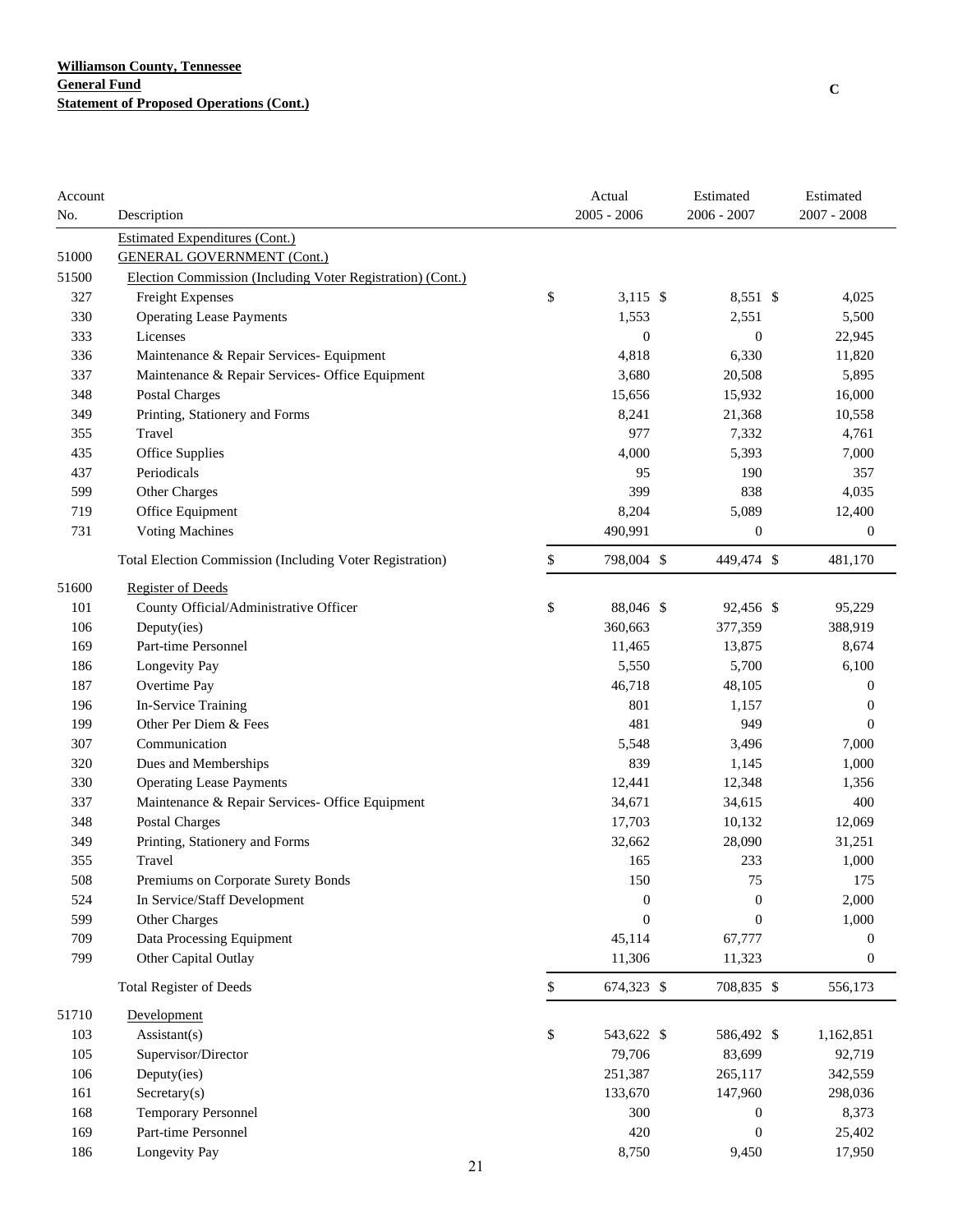| Account |                                                 |    | Actual             |                | Estimated        | Estimated        |
|---------|-------------------------------------------------|----|--------------------|----------------|------------------|------------------|
| No.     | Description                                     |    | $2005 - 2006$      |                | 2006 - 2007      | $2007 - 2008$    |
|         | <b>Estimated Expenditures (Cont.)</b>           |    |                    |                |                  |                  |
| 51000   | <b>GENERAL GOVERNMENT (Cont.)</b>               |    |                    |                |                  |                  |
| 51710   | Development (Cont.)                             |    |                    |                |                  |                  |
| 191     | <b>Board and Committee Members Fees</b>         |    | \$                 | 0 <sup>5</sup> | 0 <sup>5</sup>   | 2,800            |
| 196     | In-Service Training                             |    | 1,014              |                | $\boldsymbol{0}$ | $\boldsymbol{0}$ |
| 199     | Other Per Diem & Fees                           |    | 3,827              |                | 4,187            | $\mathbf{0}$     |
| 307     | Communication                                   |    | 12,692             |                | 11,454           | 14,000           |
| 308     | Consultants                                     |    | $\boldsymbol{0}$   |                | 7,477            | 108,500          |
| 320     | Dues and Memberships                            |    | 530                |                | 647              | 800              |
| 330     | <b>Operating Lease Payments</b>                 |    | 2,626              |                | 2,632            | 3,450            |
| 337     | Maintenance & Repair Services- Office Equipment |    | 1,764              |                | 1,500            | 2,250            |
| 348     | <b>Postal Charges</b>                           |    | 12,740             |                | 6,928            | 7,500            |
| 355     | Travel                                          |    | 608                |                | 419              | 600              |
| 435     | Office Supplies                                 |    | 13,004             |                | 20,467           | 20,800           |
| 443     | Road Signs                                      |    | 3,000              |                | $\mathbf{0}$     | $\boldsymbol{0}$ |
| 524     | In Service/Staff Development                    |    | $\boldsymbol{0}$   |                | $\mathbf{0}$     | 1,220            |
| 599     | Other Charges                                   |    | $\boldsymbol{0}$   |                | $\theta$         | 2,000            |
| 711     | Furniture and Fixtures                          |    | 3,059              |                | 3,203            | 3,500            |
| 718     | <b>Motor Vehicles</b>                           |    | 16,000             |                | 15,835           | 30,000           |
| 719     | Office Equipment                                |    | 6,925              |                | 4,942            | 6,500            |
|         | <b>Total Development</b>                        |    | \$<br>1,095,644 \$ |                | 1,172,409 \$     | 2,151,810        |
| 51720   | Planning                                        |    |                    |                |                  |                  |
| 196     | In-Service Training                             |    | \$<br>3,804 \$     |                | 1,823 \$         | $\boldsymbol{0}$ |
| 302     | Advertising                                     |    | 721                |                | 680              | 800              |
| 308     | Consultants                                     |    | 5,315              |                | 6,498            | 5,000            |
| 320     | Dues and Memberships                            |    | 701                |                | 813              | 830              |
| 322     | <b>Evaluation and Testing</b>                   |    | 12,450             |                | 12,524           | 12,600           |
| 338     | Maintenance & Repair Services- Vehicles         |    | 121                |                | 211              | 850              |
| 355     | Travel                                          |    | 73                 |                | 126              | 400              |
| 425     | Gasoline                                        |    | 443                |                | 531              | 585              |
| 429     | <b>Instructional Supplies and Materials</b>     |    | 1,333              |                | 1,194            | 1,265            |
| 524     | In Service/Staff Development                    |    | $\boldsymbol{0}$   |                | $\boldsymbol{0}$ | 4,000            |
|         | <b>Total Planning</b>                           |    | \$<br>24,961 \$    |                | 24,400 \$        | 26,330           |
| 51730   | Building                                        |    |                    |                |                  |                  |
| 196     | In-Service Training                             |    | \$<br>2,406 \$     |                | 2,397 \$         | $\boldsymbol{0}$ |
| 302     | Advertising                                     |    | $\boldsymbol{0}$   |                | 32               | 27               |
| 307     | Communication                                   |    | 3,214              |                | 2,559            | 2,700            |
| 320     | Dues and Memberships                            |    | 480                |                | 480              | 480              |
| 338     | Maintenance & Repair Services- Vehicles         |    | 2,347              |                | 4,580            | 3,589            |
| 425     | Gasoline                                        |    | 8,966              |                | 8,623            | 7,959            |
| 451     | Uniforms                                        |    | 600                |                | 800              | 800              |
| 524     | In Service/Staff Development                    |    | $\boldsymbol{0}$   |                | $\boldsymbol{0}$ | 3,300            |
|         | <b>Total Building</b>                           |    | \$<br>18,013 \$    |                | 19,471 \$        | 18,855           |
| 51740   | Engineering                                     |    |                    |                |                  |                  |
| 191     | Board and Committee Members Fees                |    | \$                 | 0 <sup>5</sup> | 0 <sup>5</sup>   | 3,000            |
|         |                                                 | 22 |                    |                |                  |                  |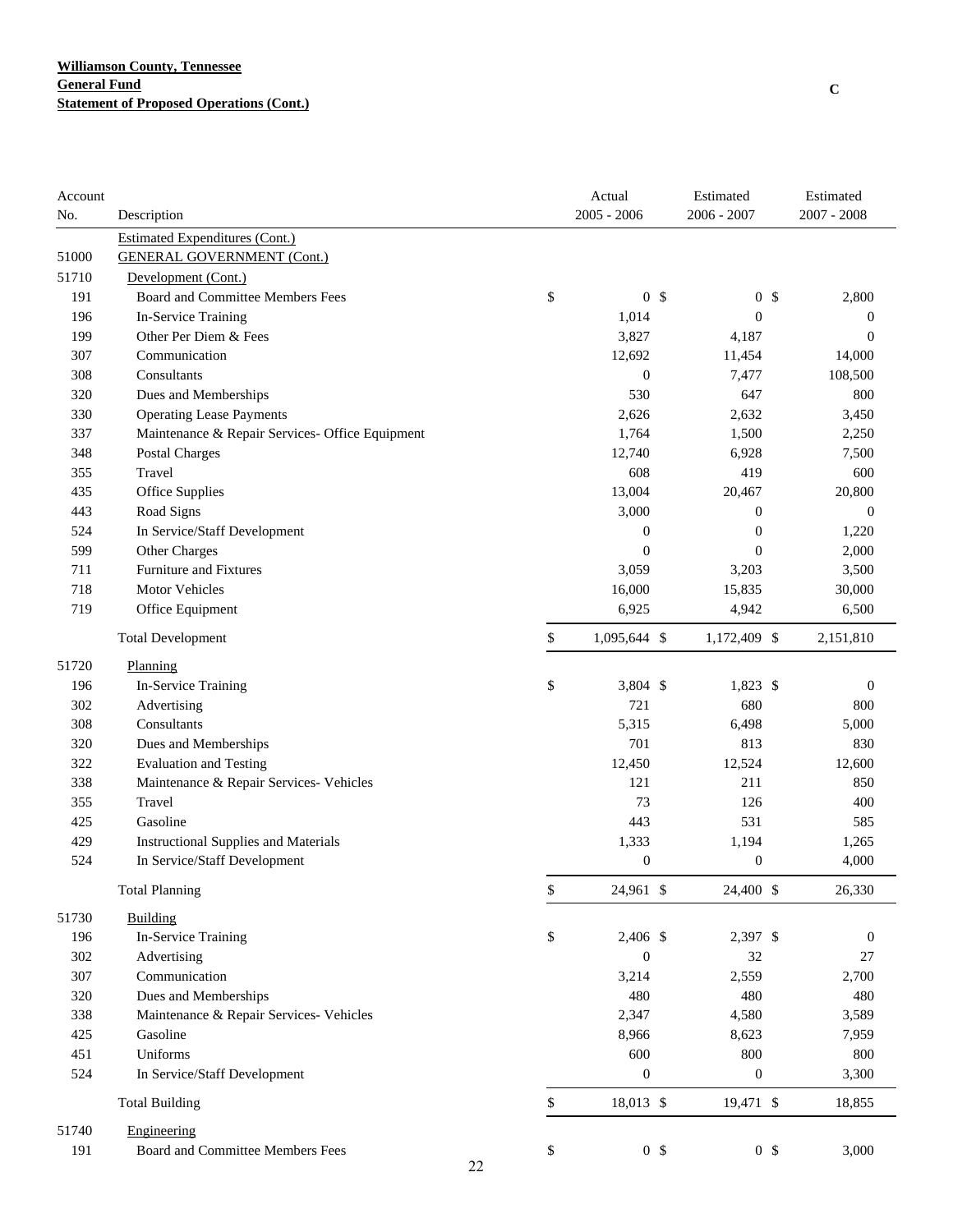| Account |                                                 |    | Actual           | Estimated        | Estimated        |
|---------|-------------------------------------------------|----|------------------|------------------|------------------|
| No.     | Description                                     |    | $2005 - 2006$    | $2006 - 2007$    | $2007 - 2008$    |
|         | <b>Estimated Expenditures (Cont.)</b>           |    |                  |                  |                  |
| 51000   | <b>GENERAL GOVERNMENT (Cont.)</b>               |    |                  |                  |                  |
| 51740   | Engineering (Cont.)                             |    |                  |                  |                  |
| 196     | In-Service Training                             | \$ | 4,145 \$         | 4,629 \$         | $\boldsymbol{0}$ |
| 199     | Other Per Diem & Fees                           |    | 2,111            | 2,352            | $\boldsymbol{0}$ |
| 308     | Consultants                                     |    | 3,500            | 5,000            | 5,000            |
| 320     | Dues and Memberships                            |    | 1,182            | 1,205            | 1,200            |
| 322     | <b>Evaluation and Testing</b>                   |    | 64,197           | $\mathbf{0}$     | 15,000           |
| 338     | Maintenance & Repair Services- Vehicles         |    | 4,270            | 2,528            | 2,750            |
| 361     | Permits                                         |    | 2,500            | 2,500            | 7,500            |
| 425     | Gasoline                                        |    | 5,262            | 5,197            | 4,600            |
| 429     | <b>Instructional Supplies and Materials</b>     |    | 4,042            | 6,274            | 7,000            |
| 437     | Periodicals                                     |    | 500              | 214              | $\boldsymbol{0}$ |
| 451     | Uniforms                                        |    | 398              | 498              | 500              |
| 524     | In Service/Staff Development                    |    | $\boldsymbol{0}$ | 0                | 5,400            |
|         | <b>Total Engineering</b>                        | \$ | 92,107 \$        | 30,397 \$        | 51,950           |
| 51750   | Codes Compliance                                |    |                  |                  |                  |
| 196     | In-Service Training                             | \$ | $1,772$ \$       | 872 \$           | $\boldsymbol{0}$ |
| 302     | Advertising                                     |    | 373              | 364              | 1,000            |
| 307     | Communication                                   |    | 1,176            | 1,287            | 1,700            |
| 308     | Consultants                                     |    | 1,500            | 1,500            | 25,472           |
| 312     | Contracts with Private Agencies                 |    | $\boldsymbol{0}$ | 14,209           | 16,000           |
| 320     | Dues and Memberships                            |    | 179              | 184              | 195              |
| 331     | <b>Legal Services</b>                           |    | 12               | $\boldsymbol{0}$ | 200              |
| 338     | Maintenance & Repair Services- Vehicles         |    | 1,389            | 1,483            | 2,000            |
| 355     | Travel                                          |    | 558              | 262              | 750              |
| 425     | Gasoline                                        |    | 1,937            | 1,916            | 3,000            |
| 437     | Periodicals                                     |    | $\boldsymbol{0}$ | 0                | 400              |
| 451     | Uniforms                                        |    | 478              | 499              | 500              |
| 524     | In Service/Staff Development                    |    | $\boldsymbol{0}$ | $\boldsymbol{0}$ | 3,862            |
|         | <b>Total Codes Compliance</b>                   | \$ | 9,374 \$         | 22,576 \$        | 55,079           |
| 51760   | <b>Geographical Information Systems</b>         |    |                  |                  |                  |
| 105     | Supervisor/Director                             | \$ | 80,226 \$        | 84,240 \$        | 86,757           |
| 121     | Data Processing Personnel                       |    | 381,889          | 420,468          | 478,160          |
| 161     | Sercetary(s)                                    |    | 25,563           | 26,832           | 28,755           |
| 169     | Part-time Personnel                             |    | 32,846           | 21,036           | 35,465           |
| 186     | Longevity Pay                                   |    | 4,150            | 4,500            | 4,850            |
| 196     | In-Service Training                             |    | 10,999           | 15,061           | 0                |
| 307     | Communication                                   |    | 95,892           | 93,918           | 96,000           |
| 308     | Consultants                                     |    | 5,000            | 9,900            | 10,000           |
| 320     | Dues and Memberships                            |    | 1,460            | 1,205            | 1,500            |
| 333     | Licenses                                        |    | 103,771          | 118,696          | 144,766          |
| 337     | Maintenance & Repair Services- Office Equipment |    | 109,235          | 129,206          | 154,800          |
| 338     | Maintenance & Repair Services- Vehicles         |    | 965              | 419              | 1,000            |
| 355     | Travel                                          |    | 370              | 831              | 1,000            |
| 399     | <b>Other Contracted Services</b>                |    | 12,827           | 12,881           | 13,000           |
|         |                                                 | 23 |                  |                  |                  |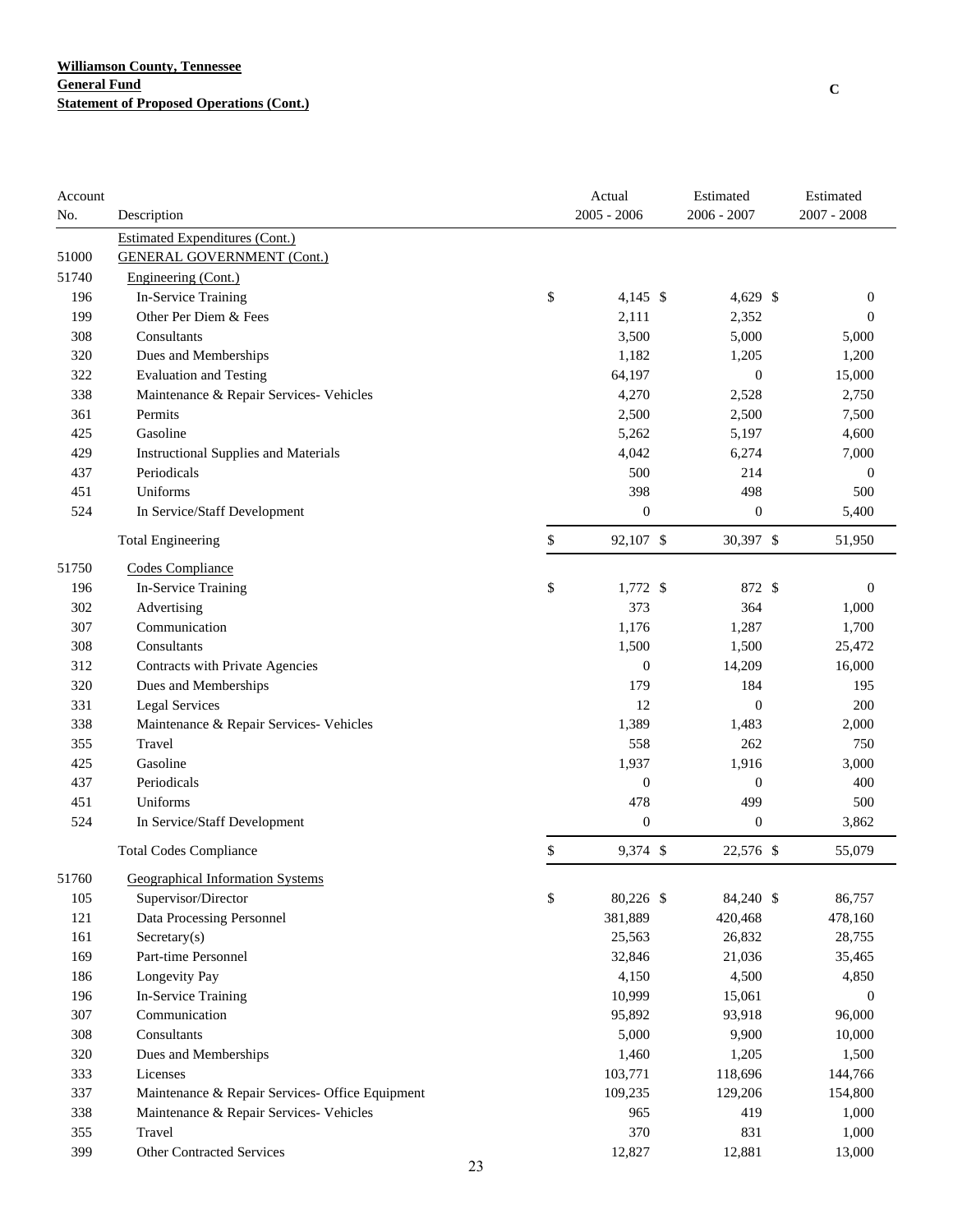| Account |                                               | Actual               | Estimated        | Estimated        |
|---------|-----------------------------------------------|----------------------|------------------|------------------|
| No.     | Description                                   | $2005 - 2006$        | $2006 - 2007$    | $2007 - 2008$    |
|         | <b>Estimated Expenditures (Cont.)</b>         |                      |                  |                  |
| 51000   | <b>GENERAL GOVERNMENT (Cont.)</b>             |                      |                  |                  |
| 51760   | Geographical Information Systems (Cont.)      |                      |                  |                  |
| 425     | Gasoline                                      | \$<br>$2,269$ \$     | $2,284$ \$       | 1,800            |
| 429     | <b>Instructional Supplies and Materials</b>   | 689                  | 596              | 700              |
| 435     | Office Supplies                               | 7,000                | 6,108            | 7,000            |
| 524     | In Service/Staff Development                  | $\boldsymbol{0}$     | $\boldsymbol{0}$ | 15,100           |
| 711     | <b>Furniture and Fixtures</b>                 | 1,373                | 1,242            | 1,700            |
| 799     | Other Capital Outlay                          | 249,953              | $\boldsymbol{0}$ | $\boldsymbol{0}$ |
|         | <b>Total Geographical Information Systems</b> | \$<br>1,126,477 \$   | 949,423 \$       | 1,082,353        |
| 51800   | <b>County Buildings</b>                       |                      |                  |                  |
| 105     | Supervisor/Director                           | \$<br>87,901 \$      | 92,290 \$        | 95,059           |
| 106     | Deputy(ies)                                   | 52,562               | 55,182           | 56,839           |
| 141     | Foremen                                       | 47,870               | 50,212           | 51,719           |
| 142     | Mechanic(s)                                   | 495,409              | 519,403          | 628,910          |
| 162     | <b>Clerical Personnel</b>                     | 31,678               | 33,259           | 34,258           |
| 166     | <b>Custodial Personnel</b>                    | 225,347              | 245,847          | 269,565          |
| 169     | Part-time Personnel                           | 180,863              | 175,169          | 227,254          |
| 186     | Longevity Pay                                 | 9,350                | 9,750            | 11,300           |
| 187     | Overtime Pay                                  | 46,432               | 61,442           | 66,188           |
| 199     | Other Per Diem & Fees                         | 87                   | 4,414            | $\mathbf{0}$     |
| 307     | Communication                                 | 50,216               | 51,727           | 67,520           |
| 312     | Contracts with Private Agencies               | 29,774               | 53,096           | 69,000           |
| 330     | <b>Operating Lease Payments</b>               | $\boldsymbol{0}$     | $\boldsymbol{0}$ | 510              |
| 335     | Maintenance & Repair Services- Buildings      | 370,723              | 394,681          | 445,016          |
| 338     | Maintenance & Repair Services- Vehicles       | 13,670               | 16,606           | 22,000           |
| 351     | Rentals                                       | 0                    | $\boldsymbol{0}$ | 126,000          |
| 355     | Travel                                        | $\boldsymbol{0}$     | 31               | 1,020            |
| 410     | <b>Custodial Supplies</b>                     | 50,108               | 79,973           | 82,100           |
| 415     | Electricity                                   | 419,277              | 418,494          | 464,800          |
| 425     | Gasoline                                      | 30,030               | 38,284           | 44,730           |
| 434     | Natural Gas                                   | 89,945               | 71,467           | 173,500          |
| 435     | Office Supplies                               | 2,000                | 1,852            | 2,000            |
| 451     | Uniforms                                      | 13,384               | 14,126           | 16,680           |
| 454     | Water and Sewer                               | 37,211               | 33,402           | 50,000           |
| 524     | In Service/Staff Development                  | $\boldsymbol{0}$     | $\boldsymbol{0}$ | 5,000            |
| 599     | Other Charges                                 | $\mathbf{0}$         | $\boldsymbol{0}$ | 2,612            |
| 718     | <b>Motor Vehicles</b>                         | 34,125               | 25,000           | 50,000           |
| 719     | Office Equipment                              | 997                  | 2,682            | 5,260            |
| 790     | Other Equipment                               | $\boldsymbol{0}$     | $\boldsymbol{0}$ | 25,000           |
| 799     | Other Capital Outlay                          | 151,221              | $\boldsymbol{0}$ | 24,000           |
|         | <b>Total County Buildings</b>                 | \$<br>2,470,180 \$   | 2,448,389 \$     | 3,117,840        |
| 51810   | <b>Other Facilities</b>                       |                      |                  |                  |
| 103     | Assistant(s)                                  | \$<br>0 <sup>5</sup> | 28,013 \$        | 29,010           |
| 105     | Supervisor/Director                           | 41,600               | 43,680           | 45,000           |
| 169     | Part-time Personnel                           | 23,747               | 9,123            | 9,572            |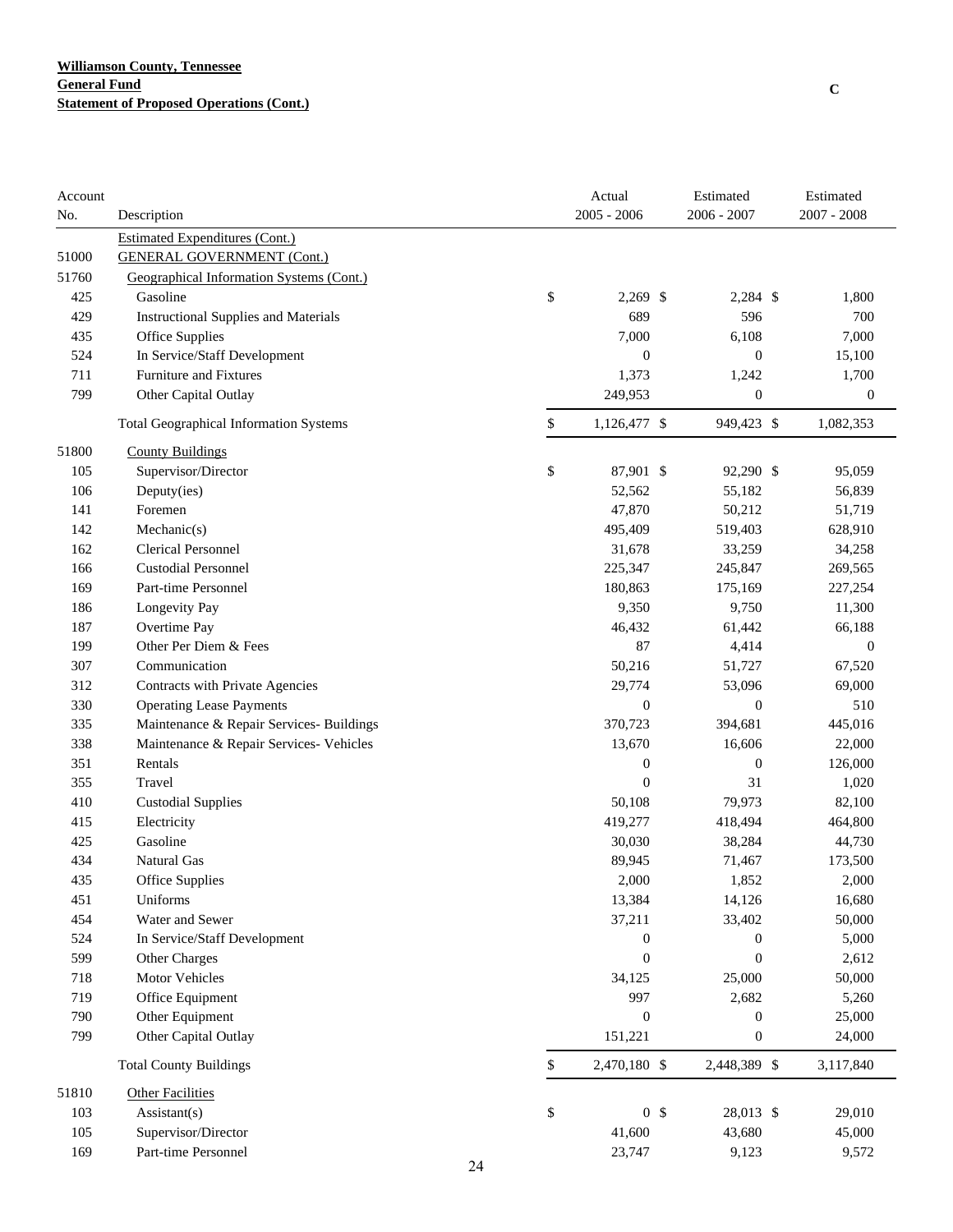| 2006 - 2007<br>$2007 - 2008$<br>Description<br>$2005 - 2006$<br>No.<br><b>Estimated Expenditures (Cont.)</b><br>51000<br><b>GENERAL GOVERNMENT (Cont.)</b><br>51810<br>Other Facilities (Cont.)<br>\$<br>307<br>Communication<br>$1,141$ \$<br>764 \$<br>1,490<br>337<br>994<br>962<br>994<br>Maintenance & Repair Services- Office Equipment<br>1,864<br>338<br>Maintenance & Repair Services- Vehicles<br>2,214<br>1,400<br>355<br>Travel<br>141<br>394<br>700<br>500<br>975<br>425<br>Gasoline<br>600<br>818<br>435<br>Office Supplies<br>2,476<br>1,000<br>499<br>Other Supplies and Materials<br>$\boldsymbol{0}$<br>4,051<br>3,000<br><b>Communication Equipment</b><br>708<br>15,669<br>15,202<br>17,200<br>Data Processing Equipment<br>487<br>709<br>596<br>600<br>Furniture and Fixtures<br>256<br>295<br>300<br>711<br>12,000<br>790<br>Other Equipment<br>27,923<br>34,000<br>\$<br>100,984 \$<br><b>Total Other Facilities</b><br>134,901 \$<br>144,866<br>51910<br>Preservation of Records<br>\$<br>101<br>County Official/Administrative Officer<br>43,950 \$<br>47,174 \$<br>48,610<br>82,181<br>103<br>Assistant(s)<br>86,258<br>119,544<br>4,635<br>168<br><b>Temporary Personnel</b><br>257<br>5,853<br>186<br>Longevity Pay<br>1,600<br>2,000<br>2,200<br>714<br>307<br>Communication<br>618<br>2,600<br>309<br>Contracts with Government Agencies<br>5,171<br>$\mathbf{0}$<br>$\mathbf{0}$<br>330<br>1,311<br>3,414<br>3,550<br><b>Operating Lease Payments</b><br>333<br>Licenses<br>1,000<br>3,000<br>1,555<br>5,079<br>337<br>4,219<br>10,950<br>Maintenance & Repair Services- Office Equipment<br>348<br><b>Postal Charges</b><br>347<br>216<br>800<br><b>Other Contracted Services</b><br>600<br>399<br>1,200<br>1,200<br>435<br>Office Supplies<br>7,179<br>4,091<br>15,100<br>499<br>Other Supplies and Materials<br>13,694<br>20,500<br>10,697<br>Office Equipment<br>719<br>5,900<br>42,677<br>10,000<br>799<br>$\boldsymbol{0}$<br>Other Capital Outlay<br>54,776<br>$\boldsymbol{0}$<br>\$<br><b>Total Preservation of Records</b><br>173,361 \$<br>259,152 \$<br>243,907<br>51920<br><b>Risk Management</b><br>101<br>\$<br>County Official/Administrative Officer<br>70,221 \$<br>73,736 \$<br>75,968<br>103<br>60,248<br>$\text{Assistant}(s)$<br>84,065<br>96,864<br>307<br>Communication<br>1,717<br>1,780<br>2,400<br>80<br>202<br>600<br>320<br>Dues and Memberships<br>500<br>500<br>348<br><b>Postal Charges</b><br>1,000<br>349<br>Printing, Stationery and Forms<br>669<br>$\boldsymbol{0}$<br>700<br>355<br>Travel<br>815<br>597<br>1,200<br>411<br>Data Processing Supplies<br>222<br>$\boldsymbol{0}$<br>300<br>685<br>429<br><b>Instructional Supplies and Materials</b><br>115<br>1,000<br>435<br>Office Supplies<br>1,404<br>1,019<br>1,400<br>709<br>Data Processing Equipment<br>619<br>$\boldsymbol{0}$<br>2,000<br>Furniture and Fixtures<br>711<br>1,071<br>148<br>1,200 | Account |  | Actual | Estimated | Estimated |
|---------------------------------------------------------------------------------------------------------------------------------------------------------------------------------------------------------------------------------------------------------------------------------------------------------------------------------------------------------------------------------------------------------------------------------------------------------------------------------------------------------------------------------------------------------------------------------------------------------------------------------------------------------------------------------------------------------------------------------------------------------------------------------------------------------------------------------------------------------------------------------------------------------------------------------------------------------------------------------------------------------------------------------------------------------------------------------------------------------------------------------------------------------------------------------------------------------------------------------------------------------------------------------------------------------------------------------------------------------------------------------------------------------------------------------------------------------------------------------------------------------------------------------------------------------------------------------------------------------------------------------------------------------------------------------------------------------------------------------------------------------------------------------------------------------------------------------------------------------------------------------------------------------------------------------------------------------------------------------------------------------------------------------------------------------------------------------------------------------------------------------------------------------------------------------------------------------------------------------------------------------------------------------------------------------------------------------------------------------------------------------------------------------------------------------------------------------------------------------------------------------------------------------------------------------------------------------------------------------------------------------------------------------------------------------------------------------------------------------------------------------------------------------------------------------------------------------------------------------------------------------------------------------------------------------|---------|--|--------|-----------|-----------|
|                                                                                                                                                                                                                                                                                                                                                                                                                                                                                                                                                                                                                                                                                                                                                                                                                                                                                                                                                                                                                                                                                                                                                                                                                                                                                                                                                                                                                                                                                                                                                                                                                                                                                                                                                                                                                                                                                                                                                                                                                                                                                                                                                                                                                                                                                                                                                                                                                                                                                                                                                                                                                                                                                                                                                                                                                                                                                                                                 |         |  |        |           |           |
|                                                                                                                                                                                                                                                                                                                                                                                                                                                                                                                                                                                                                                                                                                                                                                                                                                                                                                                                                                                                                                                                                                                                                                                                                                                                                                                                                                                                                                                                                                                                                                                                                                                                                                                                                                                                                                                                                                                                                                                                                                                                                                                                                                                                                                                                                                                                                                                                                                                                                                                                                                                                                                                                                                                                                                                                                                                                                                                                 |         |  |        |           |           |
|                                                                                                                                                                                                                                                                                                                                                                                                                                                                                                                                                                                                                                                                                                                                                                                                                                                                                                                                                                                                                                                                                                                                                                                                                                                                                                                                                                                                                                                                                                                                                                                                                                                                                                                                                                                                                                                                                                                                                                                                                                                                                                                                                                                                                                                                                                                                                                                                                                                                                                                                                                                                                                                                                                                                                                                                                                                                                                                                 |         |  |        |           |           |
|                                                                                                                                                                                                                                                                                                                                                                                                                                                                                                                                                                                                                                                                                                                                                                                                                                                                                                                                                                                                                                                                                                                                                                                                                                                                                                                                                                                                                                                                                                                                                                                                                                                                                                                                                                                                                                                                                                                                                                                                                                                                                                                                                                                                                                                                                                                                                                                                                                                                                                                                                                                                                                                                                                                                                                                                                                                                                                                                 |         |  |        |           |           |
|                                                                                                                                                                                                                                                                                                                                                                                                                                                                                                                                                                                                                                                                                                                                                                                                                                                                                                                                                                                                                                                                                                                                                                                                                                                                                                                                                                                                                                                                                                                                                                                                                                                                                                                                                                                                                                                                                                                                                                                                                                                                                                                                                                                                                                                                                                                                                                                                                                                                                                                                                                                                                                                                                                                                                                                                                                                                                                                                 |         |  |        |           |           |
|                                                                                                                                                                                                                                                                                                                                                                                                                                                                                                                                                                                                                                                                                                                                                                                                                                                                                                                                                                                                                                                                                                                                                                                                                                                                                                                                                                                                                                                                                                                                                                                                                                                                                                                                                                                                                                                                                                                                                                                                                                                                                                                                                                                                                                                                                                                                                                                                                                                                                                                                                                                                                                                                                                                                                                                                                                                                                                                                 |         |  |        |           |           |
|                                                                                                                                                                                                                                                                                                                                                                                                                                                                                                                                                                                                                                                                                                                                                                                                                                                                                                                                                                                                                                                                                                                                                                                                                                                                                                                                                                                                                                                                                                                                                                                                                                                                                                                                                                                                                                                                                                                                                                                                                                                                                                                                                                                                                                                                                                                                                                                                                                                                                                                                                                                                                                                                                                                                                                                                                                                                                                                                 |         |  |        |           |           |
|                                                                                                                                                                                                                                                                                                                                                                                                                                                                                                                                                                                                                                                                                                                                                                                                                                                                                                                                                                                                                                                                                                                                                                                                                                                                                                                                                                                                                                                                                                                                                                                                                                                                                                                                                                                                                                                                                                                                                                                                                                                                                                                                                                                                                                                                                                                                                                                                                                                                                                                                                                                                                                                                                                                                                                                                                                                                                                                                 |         |  |        |           |           |
|                                                                                                                                                                                                                                                                                                                                                                                                                                                                                                                                                                                                                                                                                                                                                                                                                                                                                                                                                                                                                                                                                                                                                                                                                                                                                                                                                                                                                                                                                                                                                                                                                                                                                                                                                                                                                                                                                                                                                                                                                                                                                                                                                                                                                                                                                                                                                                                                                                                                                                                                                                                                                                                                                                                                                                                                                                                                                                                                 |         |  |        |           |           |
|                                                                                                                                                                                                                                                                                                                                                                                                                                                                                                                                                                                                                                                                                                                                                                                                                                                                                                                                                                                                                                                                                                                                                                                                                                                                                                                                                                                                                                                                                                                                                                                                                                                                                                                                                                                                                                                                                                                                                                                                                                                                                                                                                                                                                                                                                                                                                                                                                                                                                                                                                                                                                                                                                                                                                                                                                                                                                                                                 |         |  |        |           |           |
|                                                                                                                                                                                                                                                                                                                                                                                                                                                                                                                                                                                                                                                                                                                                                                                                                                                                                                                                                                                                                                                                                                                                                                                                                                                                                                                                                                                                                                                                                                                                                                                                                                                                                                                                                                                                                                                                                                                                                                                                                                                                                                                                                                                                                                                                                                                                                                                                                                                                                                                                                                                                                                                                                                                                                                                                                                                                                                                                 |         |  |        |           |           |
|                                                                                                                                                                                                                                                                                                                                                                                                                                                                                                                                                                                                                                                                                                                                                                                                                                                                                                                                                                                                                                                                                                                                                                                                                                                                                                                                                                                                                                                                                                                                                                                                                                                                                                                                                                                                                                                                                                                                                                                                                                                                                                                                                                                                                                                                                                                                                                                                                                                                                                                                                                                                                                                                                                                                                                                                                                                                                                                                 |         |  |        |           |           |
|                                                                                                                                                                                                                                                                                                                                                                                                                                                                                                                                                                                                                                                                                                                                                                                                                                                                                                                                                                                                                                                                                                                                                                                                                                                                                                                                                                                                                                                                                                                                                                                                                                                                                                                                                                                                                                                                                                                                                                                                                                                                                                                                                                                                                                                                                                                                                                                                                                                                                                                                                                                                                                                                                                                                                                                                                                                                                                                                 |         |  |        |           |           |
|                                                                                                                                                                                                                                                                                                                                                                                                                                                                                                                                                                                                                                                                                                                                                                                                                                                                                                                                                                                                                                                                                                                                                                                                                                                                                                                                                                                                                                                                                                                                                                                                                                                                                                                                                                                                                                                                                                                                                                                                                                                                                                                                                                                                                                                                                                                                                                                                                                                                                                                                                                                                                                                                                                                                                                                                                                                                                                                                 |         |  |        |           |           |
|                                                                                                                                                                                                                                                                                                                                                                                                                                                                                                                                                                                                                                                                                                                                                                                                                                                                                                                                                                                                                                                                                                                                                                                                                                                                                                                                                                                                                                                                                                                                                                                                                                                                                                                                                                                                                                                                                                                                                                                                                                                                                                                                                                                                                                                                                                                                                                                                                                                                                                                                                                                                                                                                                                                                                                                                                                                                                                                                 |         |  |        |           |           |
|                                                                                                                                                                                                                                                                                                                                                                                                                                                                                                                                                                                                                                                                                                                                                                                                                                                                                                                                                                                                                                                                                                                                                                                                                                                                                                                                                                                                                                                                                                                                                                                                                                                                                                                                                                                                                                                                                                                                                                                                                                                                                                                                                                                                                                                                                                                                                                                                                                                                                                                                                                                                                                                                                                                                                                                                                                                                                                                                 |         |  |        |           |           |
|                                                                                                                                                                                                                                                                                                                                                                                                                                                                                                                                                                                                                                                                                                                                                                                                                                                                                                                                                                                                                                                                                                                                                                                                                                                                                                                                                                                                                                                                                                                                                                                                                                                                                                                                                                                                                                                                                                                                                                                                                                                                                                                                                                                                                                                                                                                                                                                                                                                                                                                                                                                                                                                                                                                                                                                                                                                                                                                                 |         |  |        |           |           |
|                                                                                                                                                                                                                                                                                                                                                                                                                                                                                                                                                                                                                                                                                                                                                                                                                                                                                                                                                                                                                                                                                                                                                                                                                                                                                                                                                                                                                                                                                                                                                                                                                                                                                                                                                                                                                                                                                                                                                                                                                                                                                                                                                                                                                                                                                                                                                                                                                                                                                                                                                                                                                                                                                                                                                                                                                                                                                                                                 |         |  |        |           |           |
|                                                                                                                                                                                                                                                                                                                                                                                                                                                                                                                                                                                                                                                                                                                                                                                                                                                                                                                                                                                                                                                                                                                                                                                                                                                                                                                                                                                                                                                                                                                                                                                                                                                                                                                                                                                                                                                                                                                                                                                                                                                                                                                                                                                                                                                                                                                                                                                                                                                                                                                                                                                                                                                                                                                                                                                                                                                                                                                                 |         |  |        |           |           |
|                                                                                                                                                                                                                                                                                                                                                                                                                                                                                                                                                                                                                                                                                                                                                                                                                                                                                                                                                                                                                                                                                                                                                                                                                                                                                                                                                                                                                                                                                                                                                                                                                                                                                                                                                                                                                                                                                                                                                                                                                                                                                                                                                                                                                                                                                                                                                                                                                                                                                                                                                                                                                                                                                                                                                                                                                                                                                                                                 |         |  |        |           |           |
|                                                                                                                                                                                                                                                                                                                                                                                                                                                                                                                                                                                                                                                                                                                                                                                                                                                                                                                                                                                                                                                                                                                                                                                                                                                                                                                                                                                                                                                                                                                                                                                                                                                                                                                                                                                                                                                                                                                                                                                                                                                                                                                                                                                                                                                                                                                                                                                                                                                                                                                                                                                                                                                                                                                                                                                                                                                                                                                                 |         |  |        |           |           |
|                                                                                                                                                                                                                                                                                                                                                                                                                                                                                                                                                                                                                                                                                                                                                                                                                                                                                                                                                                                                                                                                                                                                                                                                                                                                                                                                                                                                                                                                                                                                                                                                                                                                                                                                                                                                                                                                                                                                                                                                                                                                                                                                                                                                                                                                                                                                                                                                                                                                                                                                                                                                                                                                                                                                                                                                                                                                                                                                 |         |  |        |           |           |
|                                                                                                                                                                                                                                                                                                                                                                                                                                                                                                                                                                                                                                                                                                                                                                                                                                                                                                                                                                                                                                                                                                                                                                                                                                                                                                                                                                                                                                                                                                                                                                                                                                                                                                                                                                                                                                                                                                                                                                                                                                                                                                                                                                                                                                                                                                                                                                                                                                                                                                                                                                                                                                                                                                                                                                                                                                                                                                                                 |         |  |        |           |           |
|                                                                                                                                                                                                                                                                                                                                                                                                                                                                                                                                                                                                                                                                                                                                                                                                                                                                                                                                                                                                                                                                                                                                                                                                                                                                                                                                                                                                                                                                                                                                                                                                                                                                                                                                                                                                                                                                                                                                                                                                                                                                                                                                                                                                                                                                                                                                                                                                                                                                                                                                                                                                                                                                                                                                                                                                                                                                                                                                 |         |  |        |           |           |
|                                                                                                                                                                                                                                                                                                                                                                                                                                                                                                                                                                                                                                                                                                                                                                                                                                                                                                                                                                                                                                                                                                                                                                                                                                                                                                                                                                                                                                                                                                                                                                                                                                                                                                                                                                                                                                                                                                                                                                                                                                                                                                                                                                                                                                                                                                                                                                                                                                                                                                                                                                                                                                                                                                                                                                                                                                                                                                                                 |         |  |        |           |           |
|                                                                                                                                                                                                                                                                                                                                                                                                                                                                                                                                                                                                                                                                                                                                                                                                                                                                                                                                                                                                                                                                                                                                                                                                                                                                                                                                                                                                                                                                                                                                                                                                                                                                                                                                                                                                                                                                                                                                                                                                                                                                                                                                                                                                                                                                                                                                                                                                                                                                                                                                                                                                                                                                                                                                                                                                                                                                                                                                 |         |  |        |           |           |
|                                                                                                                                                                                                                                                                                                                                                                                                                                                                                                                                                                                                                                                                                                                                                                                                                                                                                                                                                                                                                                                                                                                                                                                                                                                                                                                                                                                                                                                                                                                                                                                                                                                                                                                                                                                                                                                                                                                                                                                                                                                                                                                                                                                                                                                                                                                                                                                                                                                                                                                                                                                                                                                                                                                                                                                                                                                                                                                                 |         |  |        |           |           |
|                                                                                                                                                                                                                                                                                                                                                                                                                                                                                                                                                                                                                                                                                                                                                                                                                                                                                                                                                                                                                                                                                                                                                                                                                                                                                                                                                                                                                                                                                                                                                                                                                                                                                                                                                                                                                                                                                                                                                                                                                                                                                                                                                                                                                                                                                                                                                                                                                                                                                                                                                                                                                                                                                                                                                                                                                                                                                                                                 |         |  |        |           |           |
|                                                                                                                                                                                                                                                                                                                                                                                                                                                                                                                                                                                                                                                                                                                                                                                                                                                                                                                                                                                                                                                                                                                                                                                                                                                                                                                                                                                                                                                                                                                                                                                                                                                                                                                                                                                                                                                                                                                                                                                                                                                                                                                                                                                                                                                                                                                                                                                                                                                                                                                                                                                                                                                                                                                                                                                                                                                                                                                                 |         |  |        |           |           |
|                                                                                                                                                                                                                                                                                                                                                                                                                                                                                                                                                                                                                                                                                                                                                                                                                                                                                                                                                                                                                                                                                                                                                                                                                                                                                                                                                                                                                                                                                                                                                                                                                                                                                                                                                                                                                                                                                                                                                                                                                                                                                                                                                                                                                                                                                                                                                                                                                                                                                                                                                                                                                                                                                                                                                                                                                                                                                                                                 |         |  |        |           |           |
|                                                                                                                                                                                                                                                                                                                                                                                                                                                                                                                                                                                                                                                                                                                                                                                                                                                                                                                                                                                                                                                                                                                                                                                                                                                                                                                                                                                                                                                                                                                                                                                                                                                                                                                                                                                                                                                                                                                                                                                                                                                                                                                                                                                                                                                                                                                                                                                                                                                                                                                                                                                                                                                                                                                                                                                                                                                                                                                                 |         |  |        |           |           |
|                                                                                                                                                                                                                                                                                                                                                                                                                                                                                                                                                                                                                                                                                                                                                                                                                                                                                                                                                                                                                                                                                                                                                                                                                                                                                                                                                                                                                                                                                                                                                                                                                                                                                                                                                                                                                                                                                                                                                                                                                                                                                                                                                                                                                                                                                                                                                                                                                                                                                                                                                                                                                                                                                                                                                                                                                                                                                                                                 |         |  |        |           |           |
|                                                                                                                                                                                                                                                                                                                                                                                                                                                                                                                                                                                                                                                                                                                                                                                                                                                                                                                                                                                                                                                                                                                                                                                                                                                                                                                                                                                                                                                                                                                                                                                                                                                                                                                                                                                                                                                                                                                                                                                                                                                                                                                                                                                                                                                                                                                                                                                                                                                                                                                                                                                                                                                                                                                                                                                                                                                                                                                                 |         |  |        |           |           |
|                                                                                                                                                                                                                                                                                                                                                                                                                                                                                                                                                                                                                                                                                                                                                                                                                                                                                                                                                                                                                                                                                                                                                                                                                                                                                                                                                                                                                                                                                                                                                                                                                                                                                                                                                                                                                                                                                                                                                                                                                                                                                                                                                                                                                                                                                                                                                                                                                                                                                                                                                                                                                                                                                                                                                                                                                                                                                                                                 |         |  |        |           |           |
|                                                                                                                                                                                                                                                                                                                                                                                                                                                                                                                                                                                                                                                                                                                                                                                                                                                                                                                                                                                                                                                                                                                                                                                                                                                                                                                                                                                                                                                                                                                                                                                                                                                                                                                                                                                                                                                                                                                                                                                                                                                                                                                                                                                                                                                                                                                                                                                                                                                                                                                                                                                                                                                                                                                                                                                                                                                                                                                                 |         |  |        |           |           |
|                                                                                                                                                                                                                                                                                                                                                                                                                                                                                                                                                                                                                                                                                                                                                                                                                                                                                                                                                                                                                                                                                                                                                                                                                                                                                                                                                                                                                                                                                                                                                                                                                                                                                                                                                                                                                                                                                                                                                                                                                                                                                                                                                                                                                                                                                                                                                                                                                                                                                                                                                                                                                                                                                                                                                                                                                                                                                                                                 |         |  |        |           |           |
|                                                                                                                                                                                                                                                                                                                                                                                                                                                                                                                                                                                                                                                                                                                                                                                                                                                                                                                                                                                                                                                                                                                                                                                                                                                                                                                                                                                                                                                                                                                                                                                                                                                                                                                                                                                                                                                                                                                                                                                                                                                                                                                                                                                                                                                                                                                                                                                                                                                                                                                                                                                                                                                                                                                                                                                                                                                                                                                                 |         |  |        |           |           |
|                                                                                                                                                                                                                                                                                                                                                                                                                                                                                                                                                                                                                                                                                                                                                                                                                                                                                                                                                                                                                                                                                                                                                                                                                                                                                                                                                                                                                                                                                                                                                                                                                                                                                                                                                                                                                                                                                                                                                                                                                                                                                                                                                                                                                                                                                                                                                                                                                                                                                                                                                                                                                                                                                                                                                                                                                                                                                                                                 |         |  |        |           |           |
|                                                                                                                                                                                                                                                                                                                                                                                                                                                                                                                                                                                                                                                                                                                                                                                                                                                                                                                                                                                                                                                                                                                                                                                                                                                                                                                                                                                                                                                                                                                                                                                                                                                                                                                                                                                                                                                                                                                                                                                                                                                                                                                                                                                                                                                                                                                                                                                                                                                                                                                                                                                                                                                                                                                                                                                                                                                                                                                                 |         |  |        |           |           |
|                                                                                                                                                                                                                                                                                                                                                                                                                                                                                                                                                                                                                                                                                                                                                                                                                                                                                                                                                                                                                                                                                                                                                                                                                                                                                                                                                                                                                                                                                                                                                                                                                                                                                                                                                                                                                                                                                                                                                                                                                                                                                                                                                                                                                                                                                                                                                                                                                                                                                                                                                                                                                                                                                                                                                                                                                                                                                                                                 |         |  |        |           |           |
|                                                                                                                                                                                                                                                                                                                                                                                                                                                                                                                                                                                                                                                                                                                                                                                                                                                                                                                                                                                                                                                                                                                                                                                                                                                                                                                                                                                                                                                                                                                                                                                                                                                                                                                                                                                                                                                                                                                                                                                                                                                                                                                                                                                                                                                                                                                                                                                                                                                                                                                                                                                                                                                                                                                                                                                                                                                                                                                                 |         |  |        |           |           |
|                                                                                                                                                                                                                                                                                                                                                                                                                                                                                                                                                                                                                                                                                                                                                                                                                                                                                                                                                                                                                                                                                                                                                                                                                                                                                                                                                                                                                                                                                                                                                                                                                                                                                                                                                                                                                                                                                                                                                                                                                                                                                                                                                                                                                                                                                                                                                                                                                                                                                                                                                                                                                                                                                                                                                                                                                                                                                                                                 |         |  |        |           |           |
|                                                                                                                                                                                                                                                                                                                                                                                                                                                                                                                                                                                                                                                                                                                                                                                                                                                                                                                                                                                                                                                                                                                                                                                                                                                                                                                                                                                                                                                                                                                                                                                                                                                                                                                                                                                                                                                                                                                                                                                                                                                                                                                                                                                                                                                                                                                                                                                                                                                                                                                                                                                                                                                                                                                                                                                                                                                                                                                                 |         |  |        |           |           |
|                                                                                                                                                                                                                                                                                                                                                                                                                                                                                                                                                                                                                                                                                                                                                                                                                                                                                                                                                                                                                                                                                                                                                                                                                                                                                                                                                                                                                                                                                                                                                                                                                                                                                                                                                                                                                                                                                                                                                                                                                                                                                                                                                                                                                                                                                                                                                                                                                                                                                                                                                                                                                                                                                                                                                                                                                                                                                                                                 |         |  |        |           |           |
|                                                                                                                                                                                                                                                                                                                                                                                                                                                                                                                                                                                                                                                                                                                                                                                                                                                                                                                                                                                                                                                                                                                                                                                                                                                                                                                                                                                                                                                                                                                                                                                                                                                                                                                                                                                                                                                                                                                                                                                                                                                                                                                                                                                                                                                                                                                                                                                                                                                                                                                                                                                                                                                                                                                                                                                                                                                                                                                                 |         |  |        |           |           |
|                                                                                                                                                                                                                                                                                                                                                                                                                                                                                                                                                                                                                                                                                                                                                                                                                                                                                                                                                                                                                                                                                                                                                                                                                                                                                                                                                                                                                                                                                                                                                                                                                                                                                                                                                                                                                                                                                                                                                                                                                                                                                                                                                                                                                                                                                                                                                                                                                                                                                                                                                                                                                                                                                                                                                                                                                                                                                                                                 |         |  |        |           |           |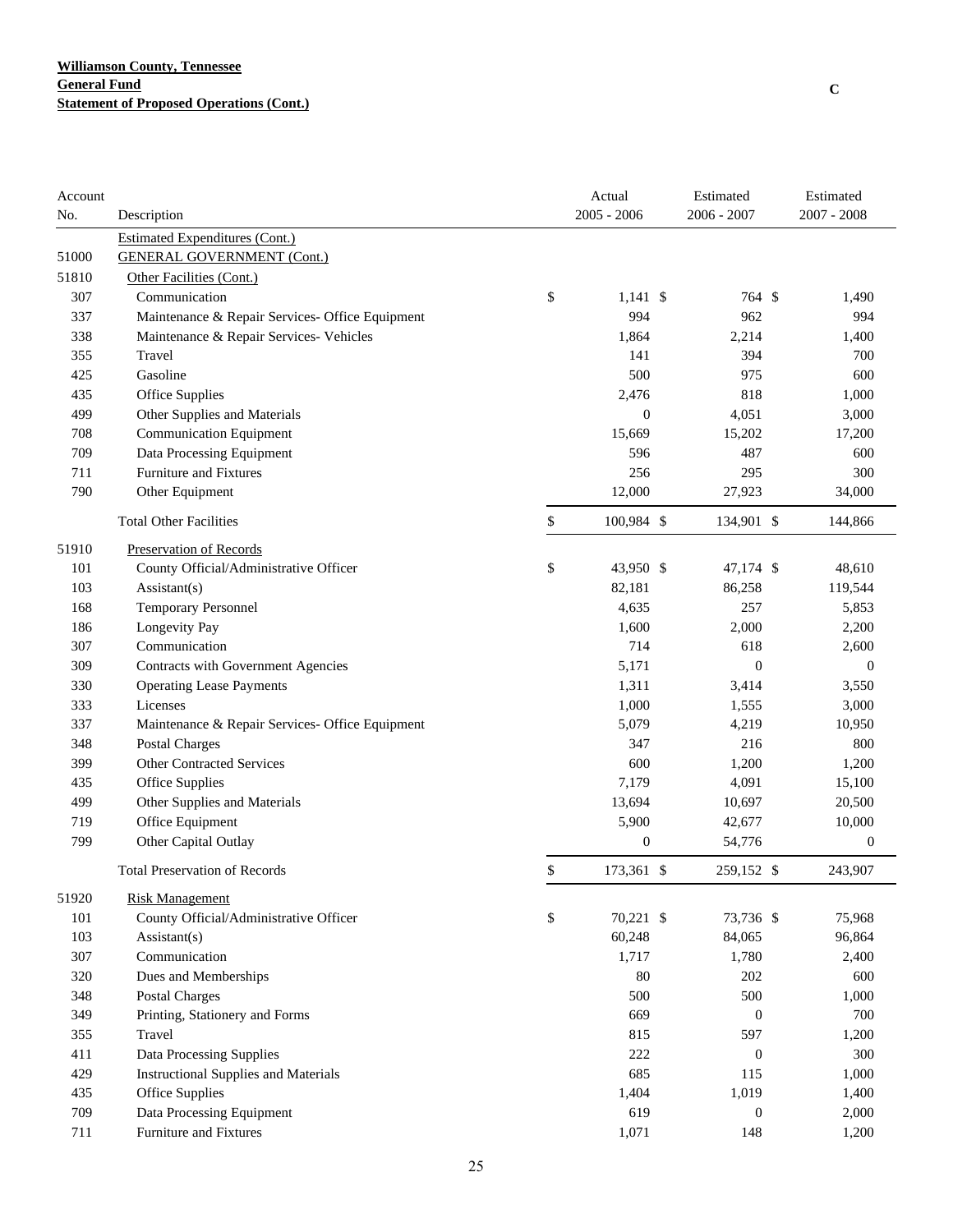| Account<br>No. | Description                                     |          | Actual<br>$2005 - 2006$ | Estimated<br>2006 - 2007 | Estimated<br>$2007 - 2008$ |
|----------------|-------------------------------------------------|----------|-------------------------|--------------------------|----------------------------|
|                | <b>Estimated Expenditures (Cont.)</b>           |          |                         |                          |                            |
| 51000          | <b>GENERAL GOVERNMENT (Cont.)</b>               |          |                         |                          |                            |
| 51920          | <b>Risk Management (Cont.)</b>                  |          |                         |                          |                            |
|                | <b>Total Risk Management</b>                    | \$       | 138,251 \$              | $162,162$ \$             | 184,632                    |
| 51930          | <b>Other Risk Management</b>                    |          |                         |                          |                            |
| 133            | Paraprofessionals                               | \$       | 54,600 \$               | 61,318 \$                | 63,165                     |
| 162            | <b>Clerical Personnel</b>                       |          | 112,226                 | 145,782                  | 156,350                    |
| 186            | Longevity Pay                                   |          | 1,200                   | 1,350                    | 1,500                      |
| 196            | In-Service Training                             |          | 967                     | 607                      | $\boldsymbol{0}$           |
| 307            | Communication                                   |          | 3,181                   | 2,551                    | 3,732                      |
| 320            | Dues and Memberships                            |          | 30                      | 66                       | 170                        |
| 330            | <b>Operating Lease Payments</b>                 |          | 2,250                   | 2,219                    | 2,250                      |
| 348            | <b>Postal Charges</b>                           |          | 6,350                   | 7,579                    | 8,350                      |
| 349            | Printing, Stationery and Forms                  |          | 3,008                   | 2,970                    | 3,258                      |
| 355            | Travel                                          |          | 123                     | 546                      | 160                        |
| 435            | Office Supplies                                 |          | 1,347                   | 1,490                    | 1,500                      |
| 437            | Periodicals                                     |          | 18                      | 70                       | 100                        |
| 524            | In Service/Staff Development                    |          | $\mathbf{0}$            | $\boldsymbol{0}$         | 1,120                      |
| 709            | Data Processing Equipment                       |          | 3,096                   | 4,295                    | 4,400                      |
| 711            | Furniture and Fixtures                          |          | $\boldsymbol{0}$        | 1,252                    | 1,500                      |
|                | <b>Total Other Risk Management</b>              | \$       | 188,396 \$              | 232,095 \$               | 247,555                    |
| 52000          | <b>FINANCE</b>                                  |          |                         |                          |                            |
| 52100          | <b>Accounting and Budgeting</b>                 |          |                         |                          |                            |
| 101            | County Official/Administrative Officer          | \$       | 94,411 \$               | 99,133 \$                | 102,110                    |
| 103            | $\text{Assistant}(s)$                           |          | 57,886                  | 65,021                   | 66,960                     |
| 119            | Accountants/Bookkeepers                         |          | 268,517                 | 262,973                  | 303,700                    |
| 122            | <b>Purchasing Personnel</b>                     |          | 73,280                  | 84,783                   | 87,450                     |
| 168            | <b>Temporary Personnel</b>                      |          | 600                     | $\boldsymbol{0}$         | $\boldsymbol{0}$           |
| 186            | Longevity Pay                                   |          | 3,600                   | 2,650                    | 3,200                      |
| 196            | In-Service Training                             |          | 2,068                   | 2,903                    | $\boldsymbol{0}$           |
| 199            | Other Per Diem & Fees                           |          | 591                     | 434                      | 0                          |
| 307            | Communication                                   |          | 3,594                   | 3,263                    | 4,500                      |
| 330            | <b>Operating Lease Payments</b>                 |          | 1,764                   | 1,764                    | 1,764                      |
| 337            | Maintenance & Repair Services- Office Equipment |          | 8,225                   | 10,237                   | 12,800                     |
| 348            | <b>Postal Charges</b>                           |          | 6,168                   | 4,388                    | 6,000                      |
| 349            | Printing, Stationery and Forms                  |          | 6,713                   | 2,942                    | 6,500                      |
| 355            | Travel                                          |          | 581                     | 40                       | 300                        |
| 435            | Office Supplies                                 |          | 6,601                   | 8,351                    | 7,500                      |
| 508            | Premiums on Corporate Surety Bonds              |          | 117                     | 187                      | 140                        |
| 524            | In Service/Staff Development                    |          | $\boldsymbol{0}$        | $\boldsymbol{0}$         | 2,500                      |
| 599            | Other Charges                                   |          | $\boldsymbol{0}$        | $\boldsymbol{0}$         | 450                        |
| 719            | Office Equipment                                |          | 13,567                  | 15,543                   | 10,000                     |
|                | Total Accounting and Budgeting                  | \$       | 548,283 \$              | 564,612 \$               | 615,874                    |
| 52300          | <b>Property Assessor's Office</b>               |          |                         |                          |                            |
| 101            | County Official/Administrative Officer          | \$<br>26 | 88,046 \$               | 92,456 \$                | 95,229                     |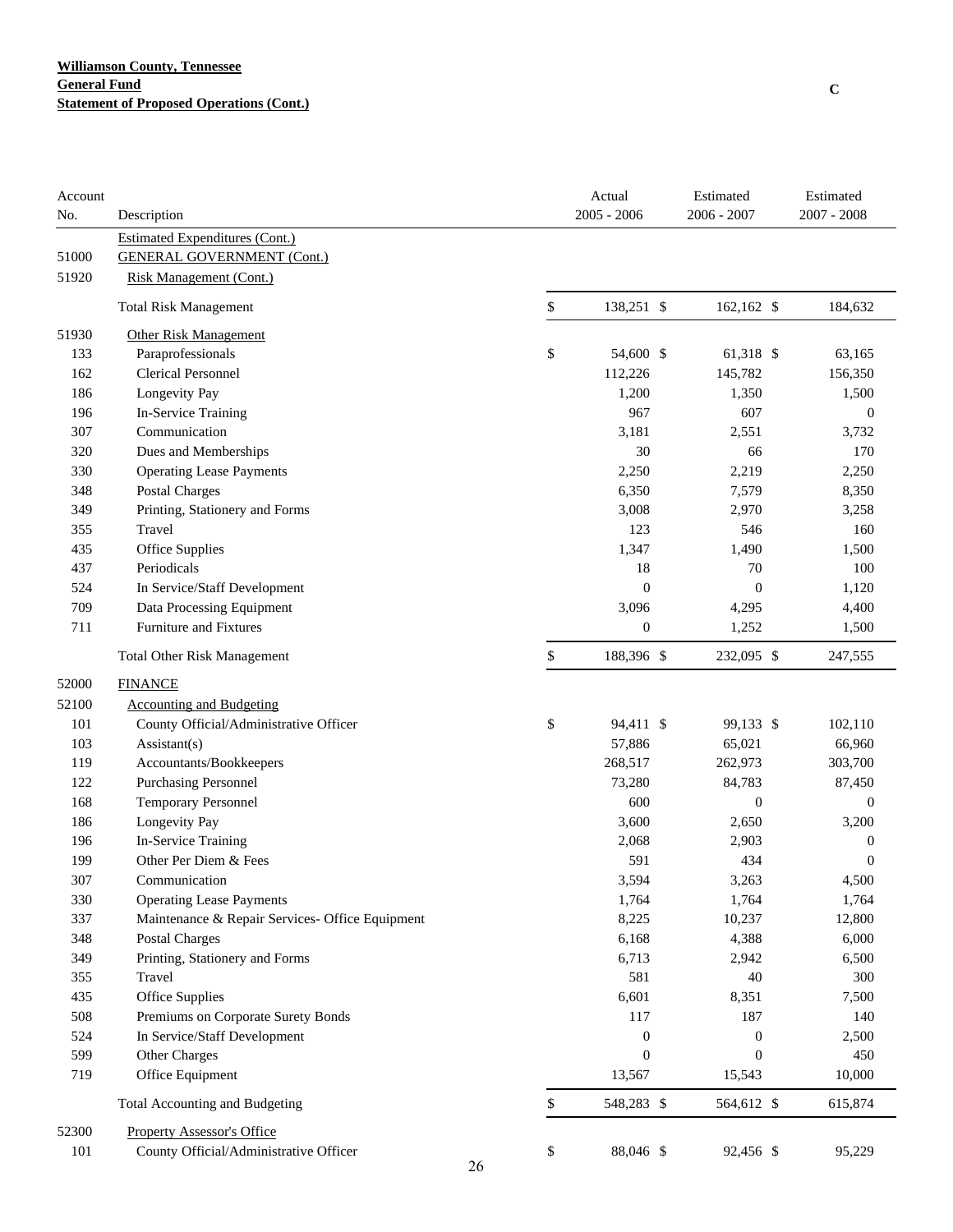| Account |                                                 |    | Actual           | Estimated        | Estimated        |
|---------|-------------------------------------------------|----|------------------|------------------|------------------|
| No.     | Description                                     |    | $2005 - 2006$    | 2006 - 2007      | $2007 - 2008$    |
|         | <b>Estimated Expenditures (Cont.)</b>           |    |                  |                  |                  |
| 52000   | FINANCE (Cont.)                                 |    |                  |                  |                  |
| 52300   | Property Assessor's Office (Cont.)              |    |                  |                  |                  |
| 106     | Deputy(ies)                                     | \$ | 837,036 \$       | 888,892 \$       | 964,008          |
| 140     | <b>Salary Supplements</b>                       |    | 3,000            | 3,000            | 3,000            |
| 168     | Temporary Personnel                             |    | 2,629            | 240              | 2,183            |
| 169     | Part-time Personnel                             |    | 9,288            | 17,098           | 24,014           |
| 186     | Longevity Pay                                   |    | 10,650           | 10,100           | 10,100           |
| 187     | Overtime Pay                                    |    | 34,791           | 15,576           | 44,805           |
| 196     | In-Service Training                             |    | 6,191            | 3,654            | $\boldsymbol{0}$ |
| 199     | Other Per Diem & Fees                           |    | 1,020            | 2,057            | $\mathbf{0}$     |
| 302     | Advertising                                     |    | 50               | 60               | 250              |
| 307     | Communication                                   |    | 10,589           | 10,118           | 16,000           |
| 308     | Consultants                                     |    | 95,694           | 153,000          | 153,000          |
| 317     | Data Processing Services                        |    | 37,820           | 37,267           | 41,217           |
| 320     | Dues and Memberships                            |    | 1,990            | 2,189            | 2,450            |
| 330     | <b>Operating Lease Payments</b>                 |    | 5,300            | 5,288            | 5,300            |
| 333     | Licenses                                        |    | 6,763            | 10,649           | 9,700            |
| 337     | Maintenance & Repair Services- Office Equipment |    | 8,710            | 4,388            | 10,310           |
| 338     | Maintenance & Repair Services- Vehicles         |    | 3,608            | 3,630            | 4,050            |
| 348     | Postal Charges                                  |    | 21,000           | 14,670           | 18,520           |
| 349     | Printing, Stationery and Forms                  |    | 4,436            | 4,116            | 4,500            |
| 355     | Travel                                          |    | 2,149            | 2,473            | 2,500            |
| 425     | Gasoline                                        |    | 2,840            | 4,086            | 5,000            |
| 435     | Office Supplies                                 |    | 7,405            | 9,850            | 10,000           |
| 437     | Periodicals                                     |    | $\boldsymbol{0}$ | $\boldsymbol{0}$ | 800              |
| 508     | Premiums on Corporate Surety Bonds              |    | 50               | 50               | 100              |
| 524     | In Service/Staff Development                    |    | $\boldsymbol{0}$ | $\boldsymbol{0}$ | 6,000            |
| 599     | Other Charges                                   |    | 12,444           | 13,583           | 15,283           |
| 709     | Data Processing Equipment                       |    | 4,126            | 2,920            | 5,000            |
| 718     | <b>Motor Vehicles</b>                           |    | $\boldsymbol{0}$ | $\boldsymbol{0}$ | 30,000           |
| 719     | Office Equipment                                |    | 4,765            | 5,634            | 9,000            |
|         | <b>Total Property Assessor's Office</b>         | \$ | 1,222,390 \$     | 1,317,044 \$     | 1,492,319        |
| 52400   | <b>County Trustee's Office</b>                  |    |                  |                  |                  |
| 101     | County Official/Administrative Officer          | \$ | 88,046 \$        | 92,456 \$        | 95,229           |
| 103     | Assistant(s)                                    |    | 215,882          | 228,946          | 235,876          |
| 169     | Part-time Personnel                             |    | 4,874            | 3,075            | 16,331           |
| 186     | Longevity Pay                                   |    | 600              | 1,200            | 1,400            |
| 187     | Overtime Pay                                    |    | $\boldsymbol{0}$ | $\mathbf{0}$     | 4,943            |
| 196     | In-Service Training                             |    | 1,793            | 3,501            | $\boldsymbol{0}$ |
| 199     | Other Per Diem & Fees                           |    | 396              | 241              | $\boldsymbol{0}$ |
| 302     | Advertising                                     |    | 59               | 610              | 1,200            |
| 307     | Communication                                   |    | 2,867            | 2,548            | 4,287            |
| 317     | Data Processing Services                        |    | 7,520            | 10,412           | 10,500           |
| 320     | Dues and Memberships                            |    | 834              | 905              | 1,000            |
| 337     | Maintenance & Repair Services- Office Equipment |    | 14,186           | 13,758           | 17,550           |
| 348     | Postal Charges                                  |    | 32,346           | 29,491           | 31,740           |
|         |                                                 | 27 |                  |                  |                  |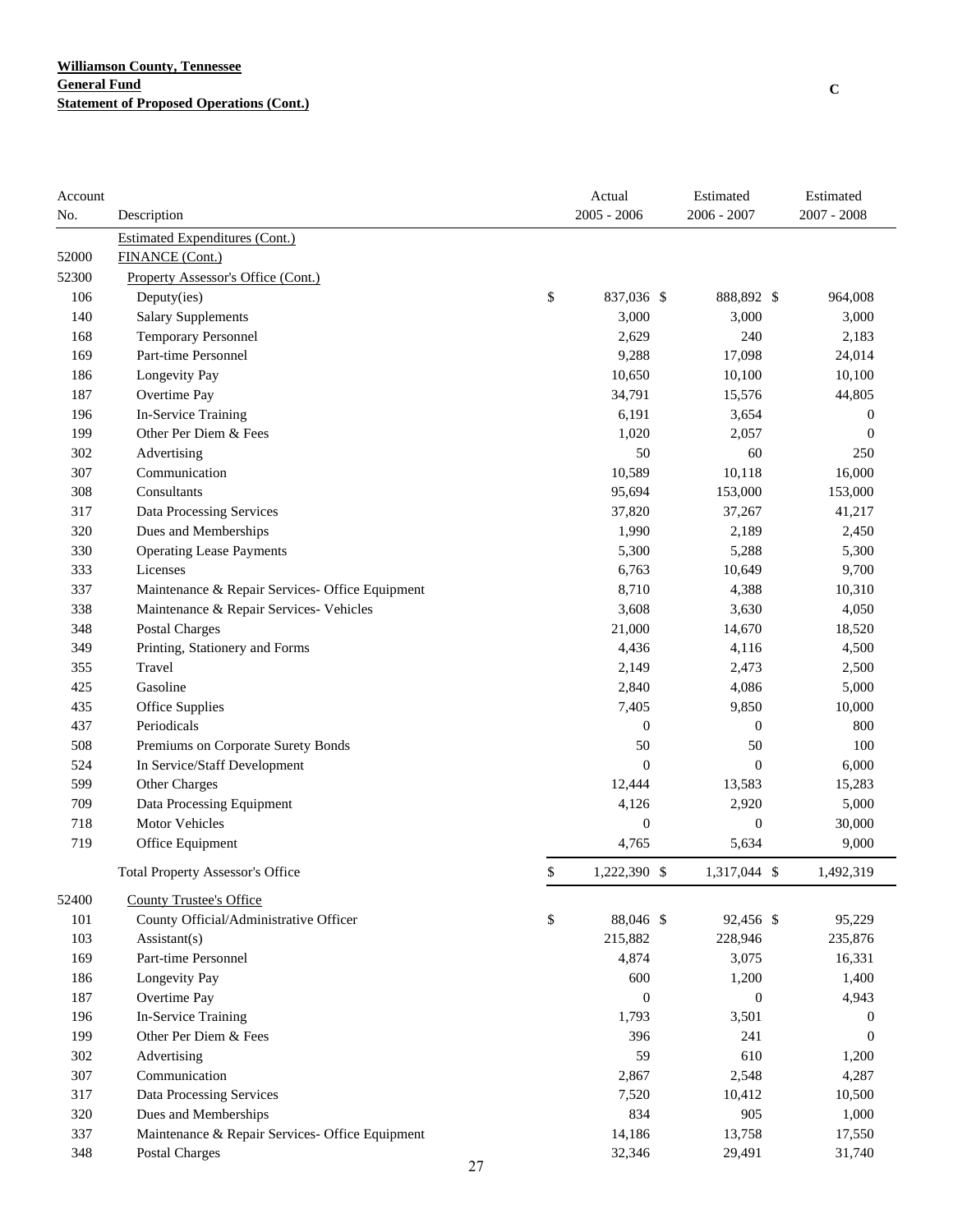| Account |                                                 |    | Actual           | Estimated        | Estimated        |
|---------|-------------------------------------------------|----|------------------|------------------|------------------|
| No.     | Description                                     |    | $2005 - 2006$    | 2006 - 2007      | $2007 - 2008$    |
|         | <b>Estimated Expenditures (Cont.)</b>           |    |                  |                  |                  |
| 52000   | <b>FINANCE (Cont.)</b>                          |    |                  |                  |                  |
| 52400   | County Trustee's Office (Cont.)                 |    |                  |                  |                  |
| 349     | Printing, Stationery and Forms                  | \$ | 13,983 \$        | 15,182 \$        | 15,382           |
| 355     | Travel                                          |    | 534              | 1,885            | 1,000            |
| 508     | Premiums on Corporate Surety Bonds              |    | 3,035            | 2,852            | 5,600            |
| 524     | In Service/Staff Development                    |    | $\boldsymbol{0}$ | 0                | 4,062            |
| 599     | Other Charges                                   |    | $\boldsymbol{0}$ | $\boldsymbol{0}$ | 600              |
| 709     | Data Processing Equipment                       |    | 4,999            | 22,742           | 15,000           |
| 719     | Office Equipment                                |    | 6,250            | $\boldsymbol{0}$ | $\boldsymbol{0}$ |
|         | <b>Total County Trustee's Office</b>            | \$ | 398,204 \$       | 429,804 \$       | 461,700          |
| 52500   | County Clerk's Office                           |    |                  |                  |                  |
| 101     | County Official/Administrative Officer          | \$ | 88,046 \$        | 92,456 \$        | 95,229           |
| 103     | $\text{Assistant}(s)$                           |    | 574,939          | 600,597          | 648,337          |
| 168     | <b>Temporary Personnel</b>                      |    | 10,786           | 11,576           | 12,192           |
| 169     | Part-time Personnel                             |    | 13,261           | 34,692           | 44,042           |
| 186     | Longevity Pay                                   |    | 5,400            | 6,150            | 5,600            |
| 199     | Other Per Diem & Fees                           |    | $\boldsymbol{0}$ | 42               | $\boldsymbol{0}$ |
| 302     | Advertising                                     |    | 880              | 925              | 350              |
| 307     | Communication                                   |    | 4,749            | 4,591            | 5,200            |
| 320     | Dues and Memberships                            |    | 674              | 960              | 700              |
| 330     | <b>Operating Lease Payments</b>                 |    | 5,173            | 6,187            | 4,800            |
| 337     | Maintenance & Repair Services- Office Equipment |    | 14,045           | 14,559           | 15,400           |
| 348     | <b>Postal Charges</b>                           |    | 42,367           | 38,942           | 29,250           |
| 349     | Printing, Stationery and Forms                  |    | 9,580            | 9,542            | 11,750           |
| 355     | Travel                                          |    | 50               | 344              | 750              |
| 499     | Other Supplies and Materials                    |    | 4,020            | 3,735            | 4,200            |
| 508     | Premiums on Corporate Surety Bonds              |    | 150              | 140              | 150              |
| 599     | Other Charges                                   |    | $\boldsymbol{0}$ | $\boldsymbol{0}$ | 350              |
| 719     | Office Equipment                                |    | 11,006           | 4,367            | 11,000           |
| 799     | Other Capital Outlay                            |    | $\boldsymbol{0}$ | 10,300           | $\boldsymbol{0}$ |
|         | Total County Clerk's Office                     | \$ | 785,126 \$       | 840,105 \$       | 889,300          |
| 53000   | <b>ADMINISTRATION OF JUSTICE</b>                |    |                  |                  |                  |
| 53100   | <b>Circuit Court</b>                            |    |                  |                  |                  |
| 101     | County Official/Administrative Officer          | \$ | 88,046 \$        | 92,456 \$        | 95,229           |
| 106     | Deputy(ies)                                     |    | 904,699          | 945,670          | 995,928          |
| 169     | Part-time Personnel                             |    | 31,459           | 52,605           | 56,331           |
| 186     | Longevity Pay                                   |    | 15,900           | 17,050           | 18,200           |
| 194     | Jury and Witness Fees                           |    | 30,483           | 30,840           | 62,000           |
| 199     | Other Per Diem & Fees                           |    | 418              | 450              | 600              |
| 307     | Communication                                   |    | 7,221            | 5,587            | 10,000           |
| 312     | Contracts with Private Agencies                 |    | 13,824           | 37,970           | 45,000           |
| 320     | Dues and Memberships                            |    | 874              | 1,142            | 1,000            |
| 330     | <b>Operating Lease Payments</b>                 |    | 27,030           | 30,790           | 29,460           |
| 332     | Legal Notices, Recording and Court Costs        |    | 12,663           | 6,723            | 12,200           |
| 337     | Maintenance & Repair Services- Office Equipment |    | 379              | 1,571            | 7,499            |
|         |                                                 | 28 |                  |                  |                  |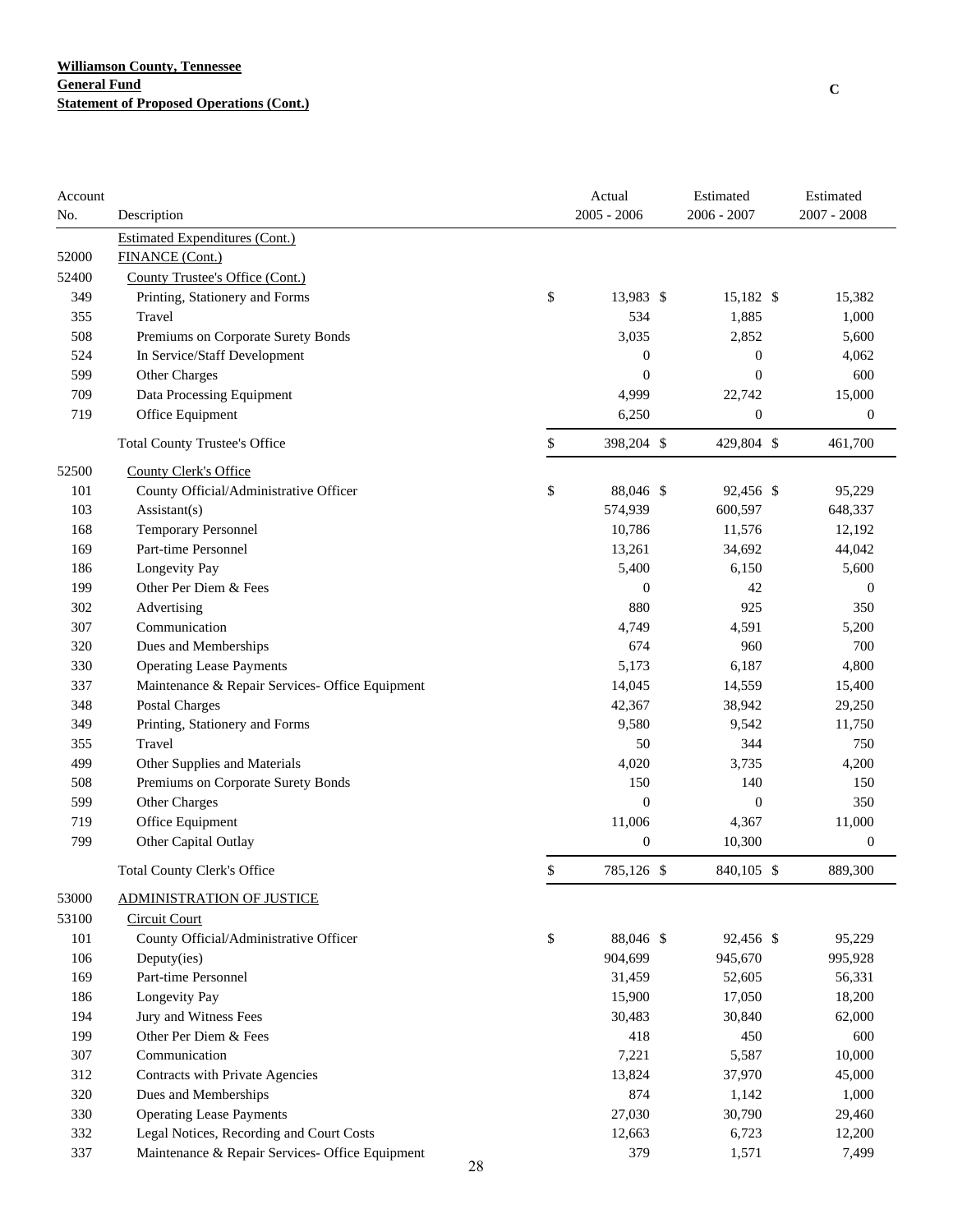| Account |                                                 |    | Actual                     |                  | Estimated        | Estimated        |
|---------|-------------------------------------------------|----|----------------------------|------------------|------------------|------------------|
| No.     | Description                                     |    | $2005 - 2006$              |                  | 2006 - 2007      | $2007 - 2008$    |
|         | <b>Estimated Expenditures (Cont.)</b>           |    |                            |                  |                  |                  |
| 53000   | <b>ADMINISTRATION OF JUSTICE (Cont.)</b>        |    |                            |                  |                  |                  |
| 53100   | Circuit Court (Cont.)                           |    |                            |                  |                  |                  |
| 348     | <b>Postal Charges</b>                           | \$ | 14,406 \$                  |                  | $10,930$ \$      | 18,000           |
| 349     | Printing, Stationery and Forms                  |    | 5,595                      |                  | 13,349           | 13,000           |
| 355     | Travel                                          |    |                            | $\boldsymbol{0}$ | $\boldsymbol{0}$ | 600              |
| 422     | Food Supplies                                   |    | 1,300                      |                  | 1,539            | 3,200            |
| 435     | Office Supplies                                 |    | 13,922                     |                  | 18,239           | 17,260           |
| 508     | Premiums on Corporate Surety Bonds              |    | 150                        |                  | 140              | 300              |
| 599     | Other Charges                                   |    |                            | $\boldsymbol{0}$ | $\boldsymbol{0}$ | 1,500            |
| 719     | Office Equipment                                |    | 16,215                     |                  | 6,282            | 1,340            |
|         | <b>Total Circuit Court</b>                      |    | \$<br>1,184,584 \$         |                  | 1,273,333 \$     | 1,388,647        |
| 53300   | <b>General Sessions Court</b>                   |    |                            |                  |                  |                  |
| 102     | Judge(s)                                        | \$ | 229,674 \$                 |                  | 259,626 \$       | 273,644          |
| 103     | Assistant(s)                                    |    | 135,616                    |                  | 142,355          | 146,660          |
| 111     | Probation Officer(s)                            |    | 92,725                     |                  | 104,129          | 108,076          |
| 161     | Sercetary(s)                                    |    | 37,523                     |                  | 39,395           | 40,580           |
| 162     | <b>Clerical Personnel</b>                       |    | 23,254                     |                  | 24,398           | 25,147           |
| 168     | <b>Temporary Personnel</b>                      |    | 1,395                      |                  | 750              | 2,388            |
| 186     | Longevity Pay                                   |    | 1,850                      |                  | 2,000            | 2,400            |
| 196     | In-Service Training                             |    | 420                        |                  | $\boldsymbol{0}$ | $\boldsymbol{0}$ |
| 199     | Other Per Diem & Fees                           |    | 254                        |                  | 87               | $\mathbf{0}$     |
| 307     | Communication                                   |    | 4,076                      |                  | 3,365            | 5,724            |
| 320     | Dues and Memberships                            |    | 2,058                      |                  | 830              | 2,232            |
| 322     | <b>Evaluation and Testing</b>                   |    | 1,450                      |                  | 6,734            | 1,489            |
| 330     | <b>Operating Lease Payments</b>                 |    | 1,814                      |                  | 1,906            | 2,798            |
| 337     | Maintenance & Repair Services- Office Equipment |    | 241                        |                  | $\boldsymbol{0}$ | 1,269            |
| 338     | Maintenance & Repair Services- Vehicles         |    |                            | $\boldsymbol{0}$ | $\boldsymbol{0}$ | 1,080            |
| 348     | Postal Charges                                  |    | 1,606                      |                  | 1,218            | 1,609            |
| 349     | Printing, Stationery and Forms                  |    | 831                        |                  | 685              | 885              |
| 355     | Travel                                          |    | 1,348                      |                  | 676              | 2,485            |
| 435     | Office Supplies                                 |    | 4,572                      |                  | 4,639            | 4,861            |
| 437     | Periodicals                                     |    | 937                        |                  | 1,551            | 1,040            |
| 524     | In Service/Staff Development                    |    |                            | $\boldsymbol{0}$ | $\boldsymbol{0}$ | 624              |
| 599     | Other Charges                                   |    |                            | $\mathbf{0}$     | $\overline{0}$   | 265              |
| 719     | Office Equipment                                |    | 2,926                      |                  | 4,523            | 5,989            |
|         | <b>Total General Sessions Court</b>             |    | $\mathbb{S}$<br>544,570 \$ |                  | 598,867 \$       | 631,245          |
| 53330   | Drug Court                                      |    |                            |                  |                  |                  |
| 368     | Drug Treatment                                  |    | \$                         | 0 <sup>5</sup>   | 186,814 \$       | $\boldsymbol{0}$ |
|         | <b>Total Drug Court</b>                         |    | \$                         | 0 <sup>5</sup>   | 186,814 \$       | $\boldsymbol{0}$ |
| 53400   | <b>Chancery Court</b>                           |    |                            |                  |                  |                  |
| 101     | County Official/Administrative Officer          |    | \$<br>88,046 \$            |                  | 92,456 \$        | 95,229           |
| 103     | Assistant(s)                                    |    | 219,918                    |                  | 230,984          | 237,913          |
| 169     | Part-time Personnel                             |    |                            | $\boldsymbol{0}$ | 3,025            | 6,236            |
| 186     | Longevity Pay                                   |    | 1,900                      |                  | 2,100            | 2,550            |
|         |                                                 | 29 |                            |                  |                  |                  |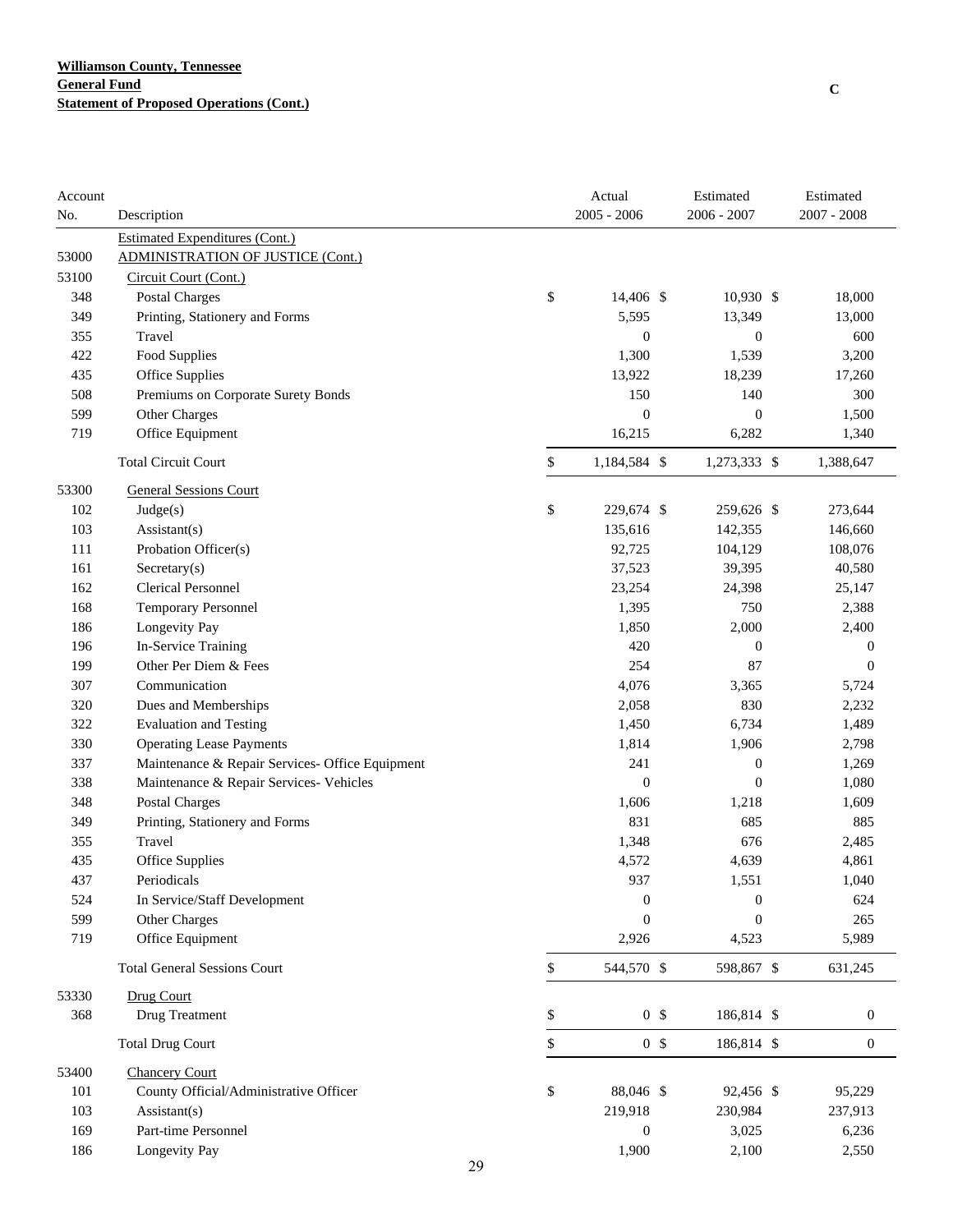| Account |                                                 | Actual           | Estimated        | Estimated        |
|---------|-------------------------------------------------|------------------|------------------|------------------|
| No.     | Description                                     | $2005 - 2006$    | $2006 - 2007$    | 2007 - 2008      |
|         | <b>Estimated Expenditures (Cont.)</b>           |                  |                  |                  |
| 53000   | <b>ADMINISTRATION OF JUSTICE (Cont.)</b>        |                  |                  |                  |
| 53400   | Chancery Court (Cont.)                          |                  |                  |                  |
| 196     | In-Service Training                             | \$<br>400 \$     | 450 \$           | $\boldsymbol{0}$ |
| 199     | Other Per Diem & Fees                           | 332              | 224              | $\theta$         |
| 307     | Communication                                   | 3,500            | 2,952            | 3,250            |
| 320     | Dues and Memberships                            | 1,169            | 765              | 785              |
| 337     | Maintenance & Repair Services- Office Equipment | 7,976            | 9,252            | 10,200           |
| 348     | Postal Charges                                  | 8,776            | 10,522           | 9,560            |
| 349     | Printing, Stationery and Forms                  | 6,425            | 6,818            | 6,545            |
| 435     | Office Supplies                                 | 3,663            | 3,502            | 3,710            |
| 437     | Periodicals                                     | $\boldsymbol{0}$ | $\boldsymbol{0}$ | 450              |
| 499     | Other Supplies and Materials                    | 1,905            | 2,474            | 2,475            |
| 508     | Premiums on Corporate Surety Bonds              | 210              | 210              | 225              |
| 524     | In Service/Staff Development                    | $\boldsymbol{0}$ | $\boldsymbol{0}$ | 450              |
| 599     | Other Charges                                   | $\overline{0}$   | $\overline{0}$   | 350              |
| 719     | Office Equipment                                | 3,650            | 916              | 920              |
|         | <b>Total Chancery Court</b>                     | \$<br>347,870 \$ | 366,650 \$       | 380,848          |
| 53500   | Juvenile Court                                  |                  |                  |                  |
| 101     | County Official/Administrative Officer          | \$<br>88,046 \$  | 92,456 \$        | 95,229           |
| 103     | $\text{Assistant}(s)$                           | 203,771          | 214,261          | 221,327          |
| 169     | Part-time Personnel                             | 928              | $\overline{0}$   | 6,775            |
| 186     | Longevity Pay                                   | 3,350            | 3,650            | 3,950            |
| 187     | Overtime Pay                                    | 6,194            | 5,123            | 10,640           |
| 194     | Jury and Witness Fees                           | $\boldsymbol{0}$ | $\overline{0}$   | 200              |
| 196     | In-Service Training                             | 514              | 525              | $\boldsymbol{0}$ |
| 199     | Other Per Diem & Fees                           | 537              | 538              | $\mathbf{0}$     |
| 307     | Communication                                   | 3,606            | 3,948            | 4,100            |
| 320     | Dues and Memberships                            | 609              | 642              | 900              |
| 330     | <b>Operating Lease Payments</b>                 | 4,289            | 5,199            | 5,500            |
| 332     | Legal Notices, Recording and Court Costs        | $\boldsymbol{0}$ | $\boldsymbol{0}$ | 150              |
| 337     | Maintenance & Repair Services- Office Equipment | 7,792            | 6,952            | 6,000            |
| 348     | Postal Charges                                  | 2,100            | 2,100            | 2,100            |
| 349     | Printing, Stationery and Forms                  | 5,565            | 6,356            | 6,700            |
| 355     | Travel                                          | 2,862            | 2,775            | 3,650            |
| 399     | Other Contracted Services                       | 2,850            | 2,500            | 12,500           |
| 435     | <b>Office Supplies</b>                          | 1,560            | 1,699            | 1,900            |
| 508     | Premiums on Corporate Surety Bonds              | 160              | 140              | 200              |
| 524     | In Service/Staff Development                    | $\boldsymbol{0}$ | 60               | 1,300            |
| 599     | Other Charges                                   | $\boldsymbol{0}$ | $\boldsymbol{0}$ | 650              |
| 709     | Data Processing Equipment                       | 4,801            | 10,901           | 5,000            |
| 711     | Furniture and Fixtures                          | 5,551            | 16,432           | 5,920            |
|         | <b>Total Juvenile Court</b>                     | \$<br>345,085 \$ | 376,257 \$       | 394,691          |
| 53900   | Other Administration of Justice                 |                  |                  |                  |
| 101     | County Official/Administrative Officer          | \$<br>41,059 \$  | 49,578 \$        | 54,075           |
| 103     | Assistant(s)                                    | 67,981           | 68,207           | 71,850           |
|         | 30                                              |                  |                  |                  |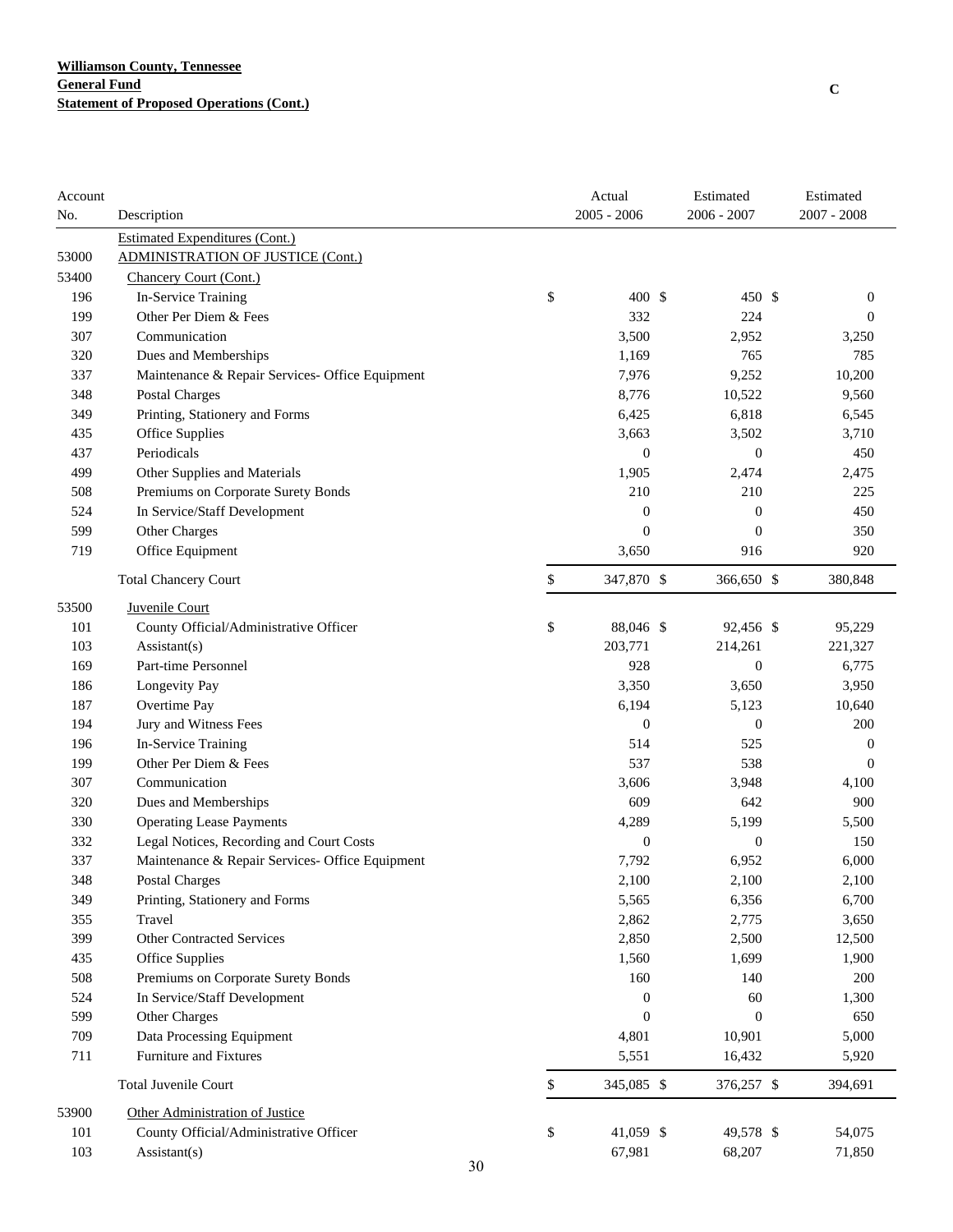| Account<br>No. | Description                              |    | Actual<br>$2005 - 2006$ | Estimated<br>$2006 - 2007$ | Estimated<br>$2007 - 2008$ |
|----------------|------------------------------------------|----|-------------------------|----------------------------|----------------------------|
|                | <b>Estimated Expenditures (Cont.)</b>    |    |                         |                            |                            |
| 53000          | <b>ADMINISTRATION OF JUSTICE (Cont.)</b> |    |                         |                            |                            |
| 53900          | Other Administration of Justice (Cont.)  |    |                         |                            |                            |
| 169            | Part-time Personnel                      | \$ | $10,610$ \$             | $10,105$ \$                | 24,185                     |
|                | Total Other Administration of Justice    | \$ | 119,650 \$              | 127,890 \$                 | 150,110                    |
| 54000          | <b>PUBLIC SAFETY</b>                     |    |                         |                            |                            |
| 54110          | <b>Sheriff's Department</b>              |    |                         |                            |                            |
| 101            | County Official/Administrative Officer   | \$ | 96,845 \$               | 101,691 \$                 | 104,751                    |
| 106            | Deputy(ies)                              |    | 3,015,291               | 3,984,729                  | 4,369,001                  |
| 119            | Accountants/Bookkeepers                  |    | 47,362                  | 49,733                     | 51,229                     |
| 140            | <b>Salary Supplements</b>                |    | 45,127                  | 52,800                     | 57,600                     |
| 162            | <b>Clerical Personnel</b>                |    | 331,366                 | 353,273                    | 380,786                    |
| 186            | Longevity Pay                            |    | 30,250                  | 33,050                     | 37,950                     |
| 187            | Overtime Pay                             |    | 114,516                 | 236,723                    | 205,370                    |
| 196            | In-Service Training                      |    | 88,639                  | 82,190                     | $\boldsymbol{0}$           |
| 199            | Other Per Diem & Fees                    |    | 3,118                   | 2,973                      | $\boldsymbol{0}$           |
| 307            | Communication                            |    | 39,801                  | 40,759                     | 41,169                     |
| 312            | Contracts with Private Agencies          |    | 40,358                  | 53,428                     | 54,820                     |
| 322            | <b>Evaluation and Testing</b>            |    | 1,695                   | 1,737                      | 3,350                      |
| 330            | <b>Operating Lease Payments</b>          |    | 9,412                   | 8,888                      | 9,449                      |
| 338            | Maintenance & Repair Services- Vehicles  |    | 59,892                  | 69,333                     | 70,552                     |
| 348            | Postal Charges                           |    | 8,080                   | 6,212                      | 6,629                      |
| 354            | Transportation - Other than Students     |    | $\boldsymbol{0}$        | 8,846                      | 11,911                     |
| 355            | Travel                                   |    | 53                      | 41                         | 65                         |
| 411            | Data Processing Supplies                 |    | $\mathbf{0}$            | 7,187                      | 14,376                     |
| 425            | Gasoline                                 |    | 229,254                 | 281,303                    | 248,522                    |
| 431            | Law Enforcement Supplies                 |    | 9,892                   | 10,629                     | 10,936                     |
| 435            | Office Supplies                          |    | 15,702                  | 17,198                     | 17,215                     |
| 437            | Periodicals                              |    | $\boldsymbol{0}$        | $\mathbf{0}$               | 4,432                      |
| 450            | Tires and Tubes                          |    | 22,640                  | 24,519                     | 25,745                     |
| 451            | Uniforms                                 |    | 62,140                  | 77,737                     | 84,010                     |
| 499            | Other Supplies and Materials             |    | 4,272                   | 6,212                      | 6,510                      |
| 508            | Premiums on Corporate Surety Bonds       |    | 75                      | 75                         | 100                        |
| 524            | In Service/Staff Development             |    | $\boldsymbol{0}$        | $\boldsymbol{0}$           | 88,994                     |
| 599            | Other Charges                            |    | 13,171                  | 20,093                     | 27,382                     |
| 701            | <b>Administration Equipment</b>          |    | 7,137                   | 129,811                    | $\boldsymbol{0}$           |
| 709            | Data Processing Equipment                |    | 36,800                  | 33,966                     | 12,000                     |
| 716            | Law Enforcement Equipment                |    | 55,708                  | 77,111                     | 73,750                     |
| 719            | Office Equipment                         |    | 1,970                   | 1,964                      | 5,000                      |
| 799            | Other Capital Outlay                     |    | $\boldsymbol{0}$        | 14,404                     | 16,800                     |
|                |                                          |    |                         |                            |                            |
|                | <b>Total Sheriff's Department</b>        | \$ | 4,390,566 \$            | 5,788,615 \$               | 6,040,404                  |
| 54120          | <b>Special Patrols</b>                   |    |                         |                            |                            |
| 160            | Guards                                   | \$ | 428,444 \$              | 0 <sup>5</sup>             | $\boldsymbol{0}$           |
| 187            | Overtime Pay                             |    | 45,649                  | $\boldsymbol{0}$           | 0                          |
| 312            | Contracts with Private Agencies          |    | 8,958                   | $\mathbf{0}$               | 0                          |
| 338            | Maintenance & Repair Services- Vehicles  | 31 | 10,276                  | $\boldsymbol{0}$           | $\boldsymbol{0}$           |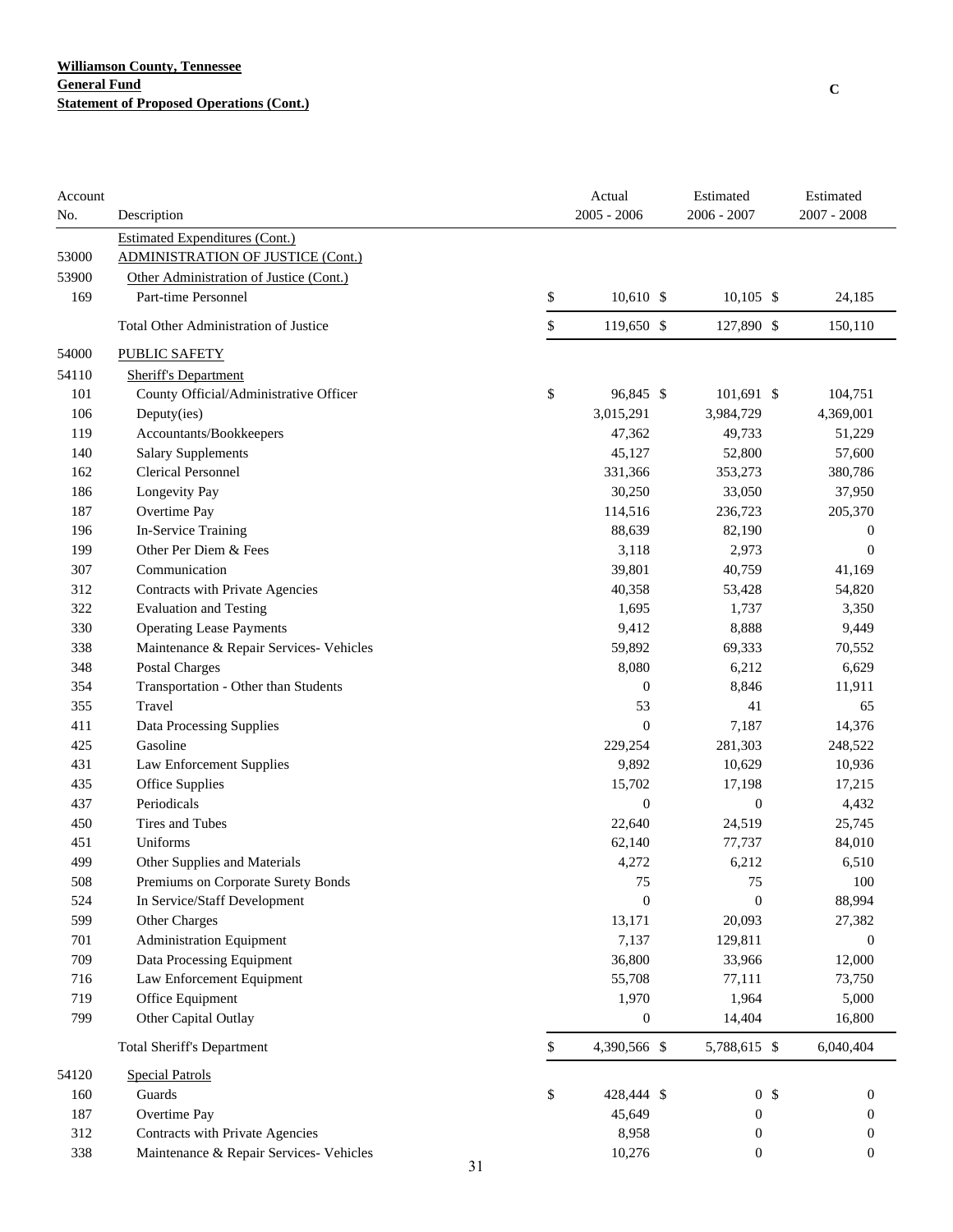| Account |                                          | Actual             | Estimated        | Estimated        |
|---------|------------------------------------------|--------------------|------------------|------------------|
| No.     | Description                              | $2005 - 2006$      | $2006 - 2007$    | $2007 - 2008$    |
|         | <b>Estimated Expenditures (Cont.)</b>    |                    |                  |                  |
| 54000   | PUBLIC SAFETY (Cont.)                    |                    |                  |                  |
| 54120   | Special Patrols (Cont.)                  |                    |                  |                  |
| 354     | Transportation - Other than Students     | \$<br>5,963 \$     | 0 <sup>5</sup>   | $\boldsymbol{0}$ |
| 425     | Gasoline                                 | 19,741             | $\boldsymbol{0}$ | $\boldsymbol{0}$ |
| 435     | Office Supplies                          | 1,498              | $\boldsymbol{0}$ | $\boldsymbol{0}$ |
| 451     | Uniforms                                 | 13,079             | $\boldsymbol{0}$ | $\boldsymbol{0}$ |
|         | <b>Total Special Patrols</b>             | \$<br>533,608 \$   | 0 <sup>5</sup>   | $\boldsymbol{0}$ |
| 54130   | <b>Traffic Control</b>                   |                    |                  |                  |
| 160     | Guards                                   | \$<br>53,955 \$    | 52,220 \$        | 90,065           |
| 302     | Advertising                              | 624                | 777              | 800              |
| 451     | Uniforms                                 | 1,884              | 662              | 2,800            |
|         | <b>Total Traffic Control</b>             | \$<br>56,463 \$    | 53,659 \$        | 93,665           |
| 54210   | Jail                                     |                    |                  |                  |
| 132     | Materials Supervisor                     | \$<br>87,163 \$    | 91,354 \$        | $\mathbf{0}$     |
| 160     | Guards                                   | 2,428,673          | 2,528,984        | 2,951,853        |
| 186     | Longevity Pay                            | 6,550              | 6,400            | 7,800            |
| 187     | Overtime Pay                             | 65,564             | 65,939           | 81,989           |
| 196     | In-Service Training                      | 13,353             | 13,264           | $\boldsymbol{0}$ |
| 307     | Communication                            | 30,957             | 27,938           | 26,700           |
| 322     | <b>Evaluation and Testing</b>            | 7,464              | 6,089            | 10,250           |
| 329     | Laundry Service                          | 49,906             | 49,334           | 50,200           |
| 330     | <b>Operating Lease Payments</b>          | 5,454              | 4,121            | 5,500            |
| 335     | Maintenance & Repair Services- Buildings | 91,991             | 81,422           | 82,000           |
| 336     | Maintenance & Repair Services- Equipment | 14,100             | 12,670           | 14,460           |
| 338     | Maintenance & Repair Services- Vehicles  | 7,095              | 7,314            | 7,500            |
| 340     | <b>Medical and Dental Services</b>       | 676,170            | 695,538          | 614,560          |
| 348     | Postal Charges                           | 888                | 888              | 888              |
| 351     | Rentals                                  | $\boldsymbol{0}$   | $\boldsymbol{0}$ | 500              |
| 413     | Drugs and Medical Supplies               | 7,143              | 7,917            | 8,230            |
| 415     | Electricity                              | 164,089            | 176,814          | 169,000          |
| 422     | Food Supplies                            | 356,018            | 360,310          | 361,000          |
| 425     | Gasoline                                 | 8,361              | 9,882            | 8,700            |
| 434     | Natural Gas                              | 128,657            | 87,017           | 86,520           |
| 435     | <b>Office Supplies</b>                   | 17,908             | 18,400           | 18,400           |
| 437     | Periodicals                              | $\boldsymbol{0}$   | $\boldsymbol{0}$ | 500              |
| 441     | Prisoners Clothing                       | 12,470             | 12,468           | 12,470           |
| 451     | Uniforms                                 | 26,199             | 26,502           | 26,429           |
| 454     | Water and Sewer                          | 95,920             | 98,936           | 85,860           |
| 499     | Other Supplies and Materials             | 25,362             | 25,360           | 25,400           |
| 524     | In Service/Staff Development             | $\boldsymbol{0}$   | $\boldsymbol{0}$ | 13,105           |
| 709     | Data Processing Equipment                | 8,059              | 7,973            | 11,000           |
| 799     | Other Capital Outlay                     | 6,276              | $\boldsymbol{0}$ | 52,000           |
|         | Total Jail                               | \$<br>4,341,790 \$ | 4,422,834 \$     | 4,732,814        |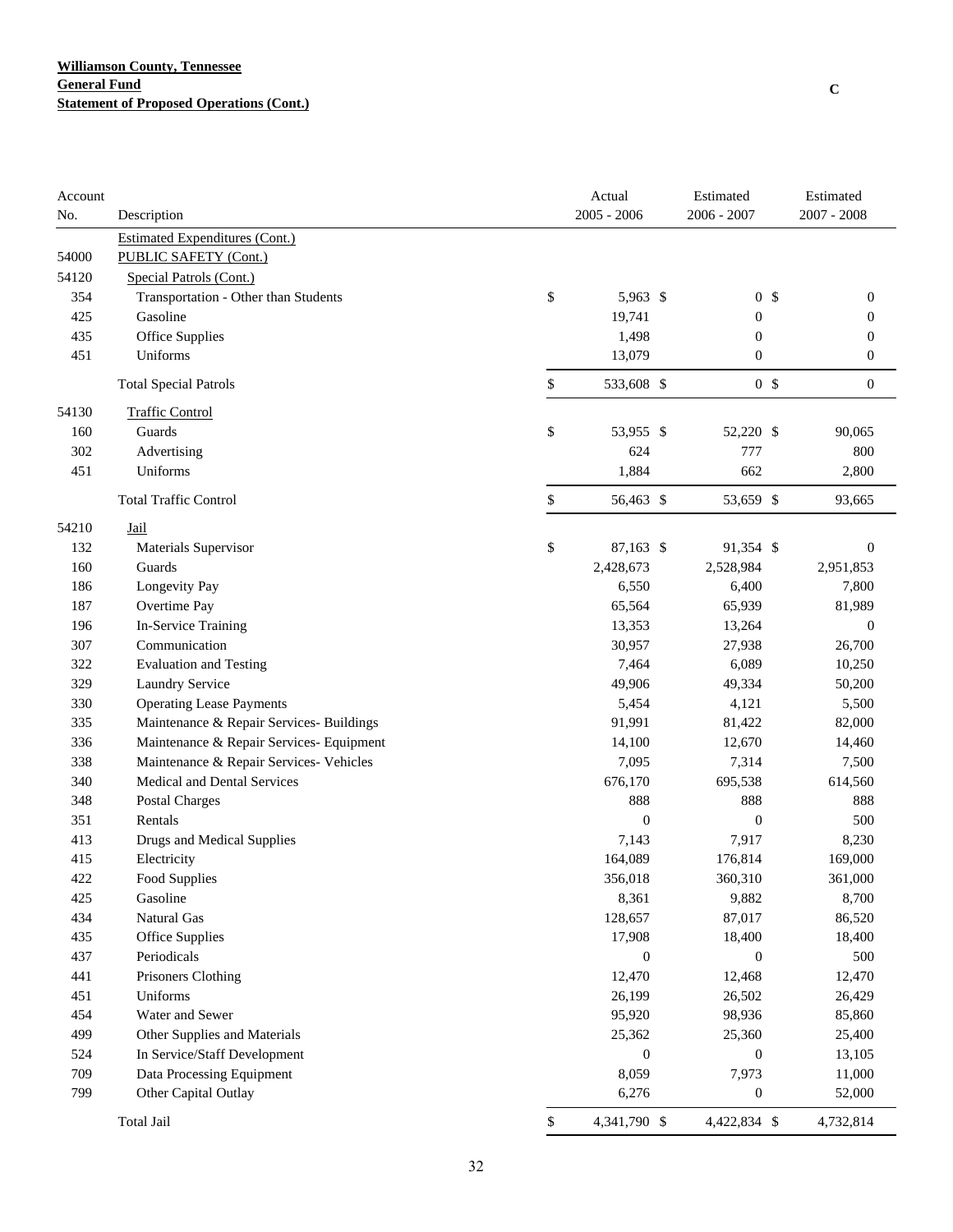| Account |                                                 | Actual             | Estimated        | Estimated        |
|---------|-------------------------------------------------|--------------------|------------------|------------------|
| No.     | Description                                     | $2005 - 2006$      | $2006 - 2007$    | $2007 - 2008$    |
|         | <b>Estimated Expenditures (Cont.)</b>           |                    |                  |                  |
| 54000   | PUBLIC SAFETY (Cont.)                           |                    |                  |                  |
| 54220   | Workhouse                                       |                    |                  |                  |
| 106     | Deputy(ies)                                     | \$<br>139,314 \$   | 148,899 \$       | 152,887          |
| 186     | Longevity Pay                                   | 1,400              | 1,750            | 1,900            |
| 338     | Maintenance & Repair Services- Vehicles         | 5,137              | 5,284            | 5,625            |
| 425     | Gasoline                                        | 9,777              | 12,858           | 13,500           |
| 429     | <b>Instructional Supplies and Materials</b>     | 18,674             | 14,367           | 14,400           |
| 435     | Office Supplies                                 | 1,437              | 1,899            | 1,900            |
| 436     | Other Road Supplies                             | 5,185              | 6,627            | 6,875            |
| 446     | <b>Small Tools</b>                              | 2,045              | 2,431            | 2,615            |
| 451     | Uniforms                                        | 2,926              | 2,834            | 3,000            |
| 499     | Other Supplies and Materials                    | 4,281              | 5,092            | 5,250            |
|         | <b>Total Workhouse</b>                          | \$<br>190,176 \$   | 202,041 \$       | 207,952          |
| 54240   | <b>Juvenile Services</b>                        |                    |                  |                  |
| 102     | Judge(s)                                        | \$<br>84,927 \$    | 83,699 \$        | 91,870           |
| 103     | Assistant(s)                                    | 987,261            | 1,035,219        | 1,071,427        |
| 116     | Teachers                                        | 112,861            | 118,518          | 122,077          |
| 169     | Part-time Personnel                             | 62,305             | 58,477           | 65,893           |
| 186     | Longevity Pay                                   | 10,050             | 11,600           | 13,050           |
| 187     | Overtime Pay                                    | 6,099              | 5,901            | 11,234           |
| 196     | In-Service Training                             | 6,087              | 7,457            | $\boldsymbol{0}$ |
| 199     | Other Per Diem & Fees                           | 793                | 378              | $\mathbf{0}$     |
| 307     | Communication                                   | 8,641              | 7,842            | 8,972            |
| 309     | Contracts with Government Agencies              | 22,364             | 690              | $\mathbf{0}$     |
| 312     | Contracts with Private Agencies                 | 2,050              | 3,800            | 7,200            |
| 320     | Dues and Memberships                            | 790                | 1,042            | 1,203            |
| 330     | <b>Operating Lease Payments</b>                 | 8,927              | 8,021            | 9,774            |
| 331     | <b>Legal Services</b>                           | 35,902             | 36,020           | 37,927           |
| 337     | Maintenance & Repair Services- Office Equipment | 7,526              | 8,404            | 7,948            |
| 340     | Medical and Dental Services                     | 306                | 959              | 1,040            |
| 348     | Postal Charges                                  | 2,490              | 3,491            | 3,491            |
| 349     | Printing, Stationery and Forms                  | 4,991              | 4,277            | 4,500            |
| 354     | Transportation - Other than Students            | 2,635              | 2,371            | 3,481            |
| 355     | Travel                                          | 5,451              | 7,210            | 8,167            |
| 399     | Other Contracted Services                       | 1,225              | 600              | 3,225            |
| 422     | Food Supplies                                   | 21,050             | 21,529           | 14,909           |
| 429     | <b>Instructional Supplies and Materials</b>     | 671                | 239              | 672              |
| 435     | Office Supplies                                 | 16,957             | 16,566           | 16,725           |
| 499     | Other Supplies and Materials                    | 22,138             | 24,179           | 17,621           |
| 524     | In Service/Staff Development                    | $\boldsymbol{0}$   | $\boldsymbol{0}$ | 7,497            |
| 599     | Other Charges                                   | $\boldsymbol{0}$   | $\boldsymbol{0}$ | 806              |
| 709     | Data Processing Equipment                       | $\boldsymbol{0}$   | $\boldsymbol{0}$ | 5,000            |
| 711     | <b>Furniture and Fixtures</b>                   | 5,210              | 6,007            | 6,083            |
| 799     | Other Capital Outlay                            | 4,915              | 4,675            | 24,500           |
|         | <b>Total Juvenile Services</b>                  | \$<br>1,444,622 \$ | 1,479,171 \$     | 1,566,292        |

**C**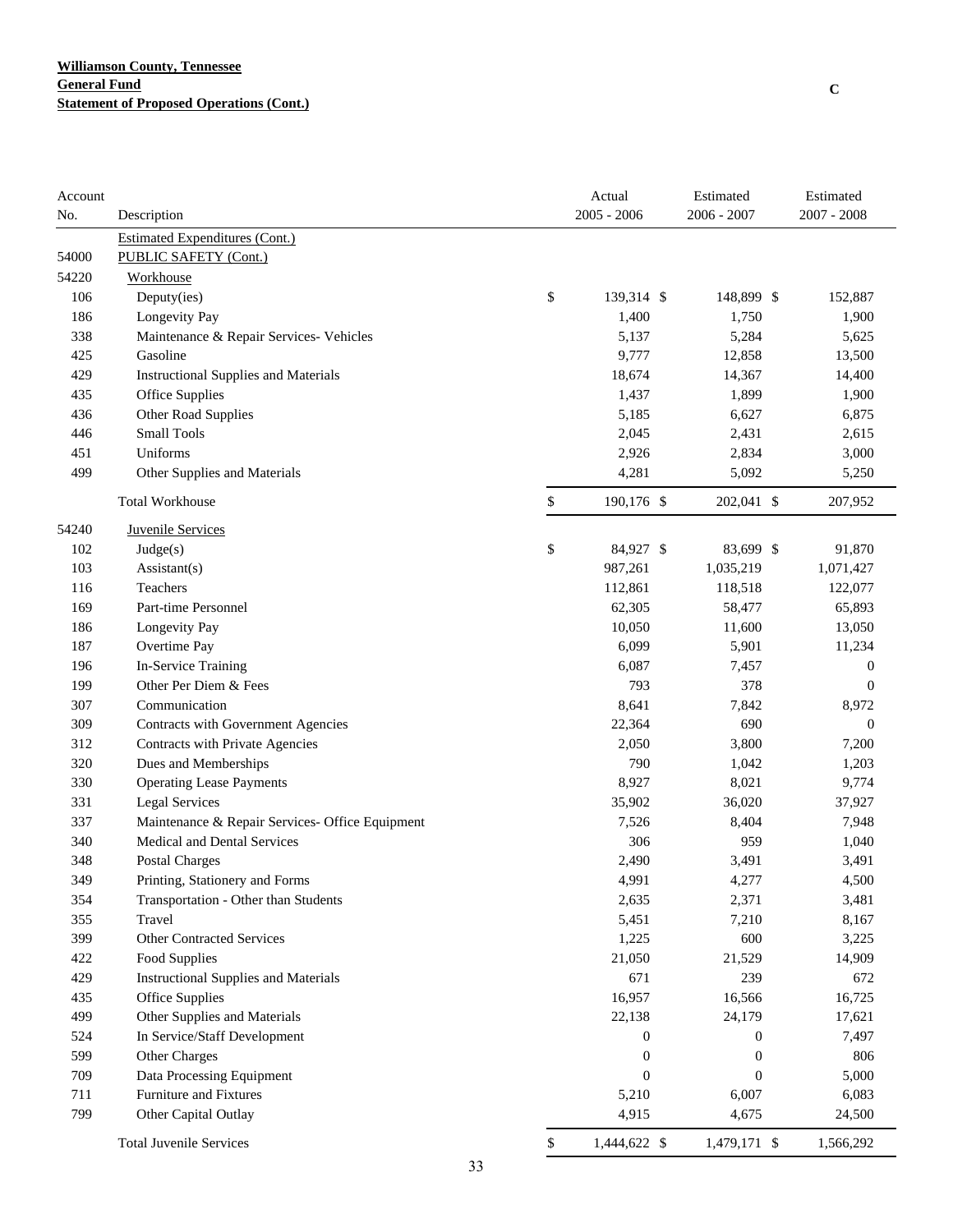| Account<br>No. | Description                                     | Actual<br>$2005 - 2006$ | Estimated<br>2006 - 2007 | Estimated<br>$2007 - 2008$ |
|----------------|-------------------------------------------------|-------------------------|--------------------------|----------------------------|
|                | <b>Estimated Expenditures (Cont.)</b>           |                         |                          |                            |
| 54000          | PUBLIC SAFETY (Cont.)                           |                         |                          |                            |
| 54310          | <b>Fire Prevention and Control</b>              |                         |                          |                            |
| 309            | Contracts with Government Agencies              | \$<br>$2,000$ \$        | $2,000$ \$               | 2,000                      |
| 316            | Contributions                                   | 514,641                 | 536,056                  | 536,121                    |
|                | <b>Total Fire Prevention and Control</b>        | \$<br>516,641 \$        | 538,056 \$               | 538,121                    |
| 54410          | Civil Defense                                   |                         |                          |                            |
| 105            | Supervisor/Director                             | \$<br>58,885 \$         | 63,918 \$                | 65,837                     |
| 148            | Dispatchers/Radio Operators                     | 445,759                 | 541,225                  | 647,797                    |
| 161            | Sercetary(s)                                    | 22,318                  | 23,374                   | 24,458                     |
| 169            | Part-time Personnel                             | 24,404                  | 12,098                   | 34,280                     |
| 186            | Longevity Pay                                   | 3,700                   | 4,200                    | 4,500                      |
| 187            | Overtime Pay                                    | 65,245                  | 46,704                   | 31,684                     |
| 196            | In-Service Training                             | 1,999                   | 5,000                    | $\boldsymbol{0}$           |
| 199            | Other Per Diem & Fees                           | 396                     | 516                      | $\mathbf{0}$               |
| 302            | Advertising                                     | 100                     | 58                       | 100                        |
| 307            | Communication                                   | 15,383                  | 16,958                   | 17,089                     |
| 320            | Dues and Memberships                            | 400                     | 400                      | 400                        |
| 322            | <b>Evaluation and Testing</b>                   | 1,000                   | 897                      | 1,000                      |
| 330            | <b>Operating Lease Payments</b>                 | 1,266                   | 1,266                    | 7,800                      |
| 336            | Maintenance & Repair Services- Equipment        | $\boldsymbol{0}$        | 3,575                    | 11,200                     |
| 338            | Maintenance & Repair Services- Vehicles         | 252                     | 300                      | 600                        |
| 355            | Travel                                          | 2,281                   | 6,294                    | 6,900                      |
| 399            | <b>Other Contracted Services</b>                | 8,500                   | 8,500                    | 8,500                      |
| 415            | Electricity                                     | $\boldsymbol{0}$        | $\boldsymbol{0}$         | 3,400                      |
| 425            | Gasoline                                        | 1,621                   | 1,804                    | 3,400                      |
| 435            | Office Supplies                                 | 5,154                   | 4,058                    | 3,700                      |
| 451            | Uniforms                                        | 3,322                   | 4,585                    | 4,550                      |
| 524            | In Service/Staff Development                    | $\boldsymbol{0}$        | $\boldsymbol{0}$         | 6,000                      |
| 599            | Other Charges                                   | $\mathbf{0}$            | $\boldsymbol{0}$         | 800                        |
| 799            | Other Capital Outlay                            | 5,950                   | $\boldsymbol{0}$         | $\boldsymbol{0}$           |
|                | <b>Total Civil Defense</b>                      | \$<br>667,935 \$        | 745,730 \$               | 883,995                    |
| 54420          | <b>Rescue Squad</b>                             |                         |                          |                            |
| 103            | $\text{Assistant}(s)$                           | \$<br>67,101 \$         | 72,334 \$                | 74,694                     |
| 105            | Supervisor/Director                             | 66,539                  | 69,846                   | 71,968                     |
| 161            | $S \text{ecc} \text{tary}(s)$                   | 25,364                  | 28,142                   | 52,875                     |
| 186            | Longevity Pay                                   | 1,250                   | 1,400                    | 1,500                      |
| 187            | Overtime Pay                                    | $\boldsymbol{0}$        | $\boldsymbol{0}$         | 300                        |
| 199            | Other Per Diem & Fees                           | 162                     | 176                      | $\mathbf{0}$               |
| 302            | Advertising                                     | 61                      | $\boldsymbol{0}$         | 135                        |
| 307            | Communication                                   | 4,672                   | 3,972                    | 4,680                      |
| 309            | Contracts with Government Agencies              | 8,542                   | 29,207                   | $\boldsymbol{0}$           |
| 320            | Dues and Memberships                            | 430                     | 350                      | 460                        |
| 330            | <b>Operating Lease Payments</b>                 | 2,844                   | 2,604                    | 2,940                      |
| 334            | Maintenance Agreements                          | 4,480                   | 4,705                    | 4,705                      |
| 337            | Maintenance & Repair Services- Office Equipment | 3,422                   | 2,588                    | 3,500                      |
|                | 34                                              |                         |                          |                            |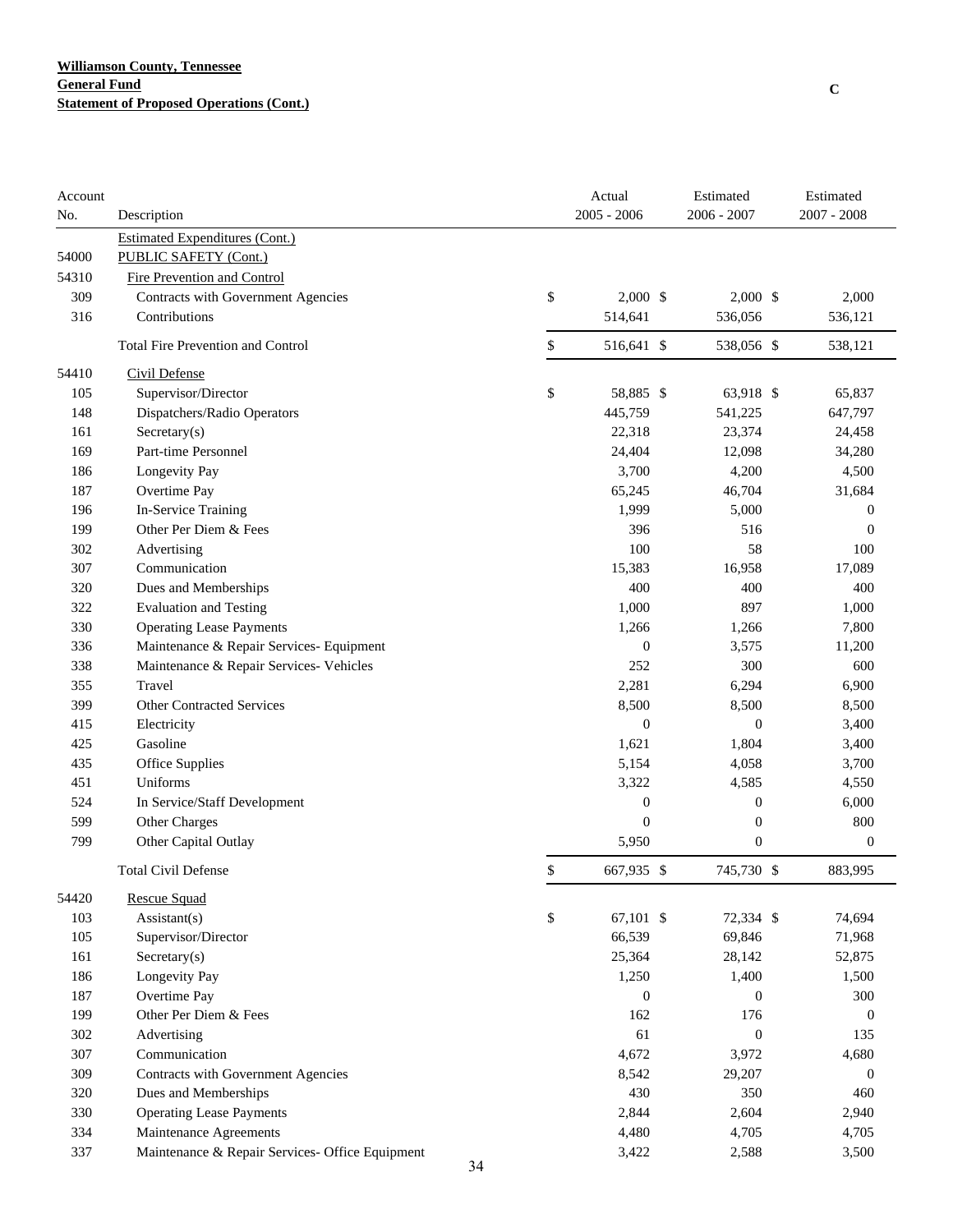| Account |                                              | Actual               | Estimated        | Estimated        |
|---------|----------------------------------------------|----------------------|------------------|------------------|
| No.     | Description                                  | $2005 - 2006$        | 2006 - 2007      | $2007 - 2008$    |
|         | <b>Estimated Expenditures (Cont.)</b>        |                      |                  |                  |
| 54000   | PUBLIC SAFETY (Cont.)                        |                      |                  |                  |
| 54420   | Rescue Squad (Cont.)                         |                      |                  |                  |
| 338     | Maintenance & Repair Services- Vehicles      | \$<br>916 \$         | $1,961$ \$       | 2,000            |
| 351     | Rentals                                      | 600                  | 600              | 600              |
| 355     | Travel                                       | 80                   | $\boldsymbol{0}$ | 2,400            |
| 399     | <b>Other Contracted Services</b>             | $\boldsymbol{0}$     | $\boldsymbol{0}$ | 3,000            |
| 425     | Gasoline                                     | 4,415                | 4,395            | 4,700            |
| 435     | Office Supplies                              | 2,324                | 1,556            | 2,400            |
| 451     | Uniforms                                     | 1,300                | 1,399            | 1,400            |
| 599     | Other Charges                                | $\boldsymbol{0}$     | $\boldsymbol{0}$ | 200              |
| 719     | Office Equipment                             | 1,997                | 2,400            | 2,400            |
| 790     | Other Equipment                              | 17,569               | $\boldsymbol{0}$ | $\boldsymbol{0}$ |
|         | <b>Total Rescue Squad</b>                    | \$<br>214,068 \$     | 227,635 \$       | 236,857          |
| 54610   | <b>County Coroner/Medical Examiner</b>       |                      |                  |                  |
| 169     | Part-time Personnel                          | \$<br>22,370 \$      | 23,504 \$        | 24,210           |
| 307     | Communication                                | 437                  | 463              | 1,550            |
| 340     | Medical and Dental Services                  | 30,000               | 27,500           | 30,000           |
| 355     | Travel                                       | 952                  | 557              | 1,000            |
| 399     | <b>Other Contracted Services</b>             | 30,675               | 39,000           | 43,605           |
| 413     | Drugs and Medical Supplies                   | 14,040               | 33,800           | 19,890           |
| 435     | Office Supplies                              | 231                  | 246              | 250              |
| 790     | Other Equipment                              | 1,876                | 1,896            | 1,200            |
|         | <b>Total County Coroner/Medical Examiner</b> | \$<br>100,581 \$     | 126,966 \$       | 121,705          |
| 55000   | PUBLIC HEALTH AND WELFARE                    |                      |                  |                  |
| 55100   | <b>Local Health Center</b>                   |                      |                  |                  |
| 316     | Contributions                                | \$<br>0 <sup>5</sup> | $1,200$ \$       | 3,000            |
|         | <b>Total Local Health Center</b>             | \$<br>0 <sup>5</sup> | $1,200$ \$       | 3,000            |
| 55110   | <b>Local Health Center</b>                   |                      |                  |                  |
| 131     | Medical Personnel                            | \$<br>117,814 \$     | 95,119 \$        | 158,872          |
| 161     | Secretary(s)                                 | 25,438               | 27,955           | 28,788           |
| 162     | <b>Clerical Personnel</b>                    | 22,298               | 23,400           | 24,108           |
| 166     | <b>Custodial Personnel</b>                   | 19,499               | 21,320           | 21,986           |
| 169     | Part-time Personnel                          | $\boldsymbol{0}$     | 14,778           | 15,673           |
| 186     | Longevity Pay                                | 1,550                | 2,550            | 2,150            |
| 191     | Board and Committee Members Fees             | 2,257                | 1,846            | 4,500            |
| 196     | In-Service Training                          | $\boldsymbol{0}$     | 408              | $\boldsymbol{0}$ |
| 199     | Other Per Diem & Fees                        | 1,585                | 1,288            | $\mathbf{0}$     |
| 307     | Communication                                | 9,880                | 5,010            | 11,200           |
| 309     | Contracts with Government Agencies           | 508,726              | 558,603          | 950,600          |
| 329     | Laundry Service                              | 358                  | 388              | 400              |
| 335     | Maintenance & Repair Services- Buildings     | 6,421                | 6,245            | 6,450            |
| 348     | Postal Charges                               | 113                  | 1,150            | 2,300            |
| 355     | Travel                                       | 2,608                | 1,839            | 2,650            |
| 413     | Drugs and Medical Supplies                   | 33,698               | 31,509           | 39,900           |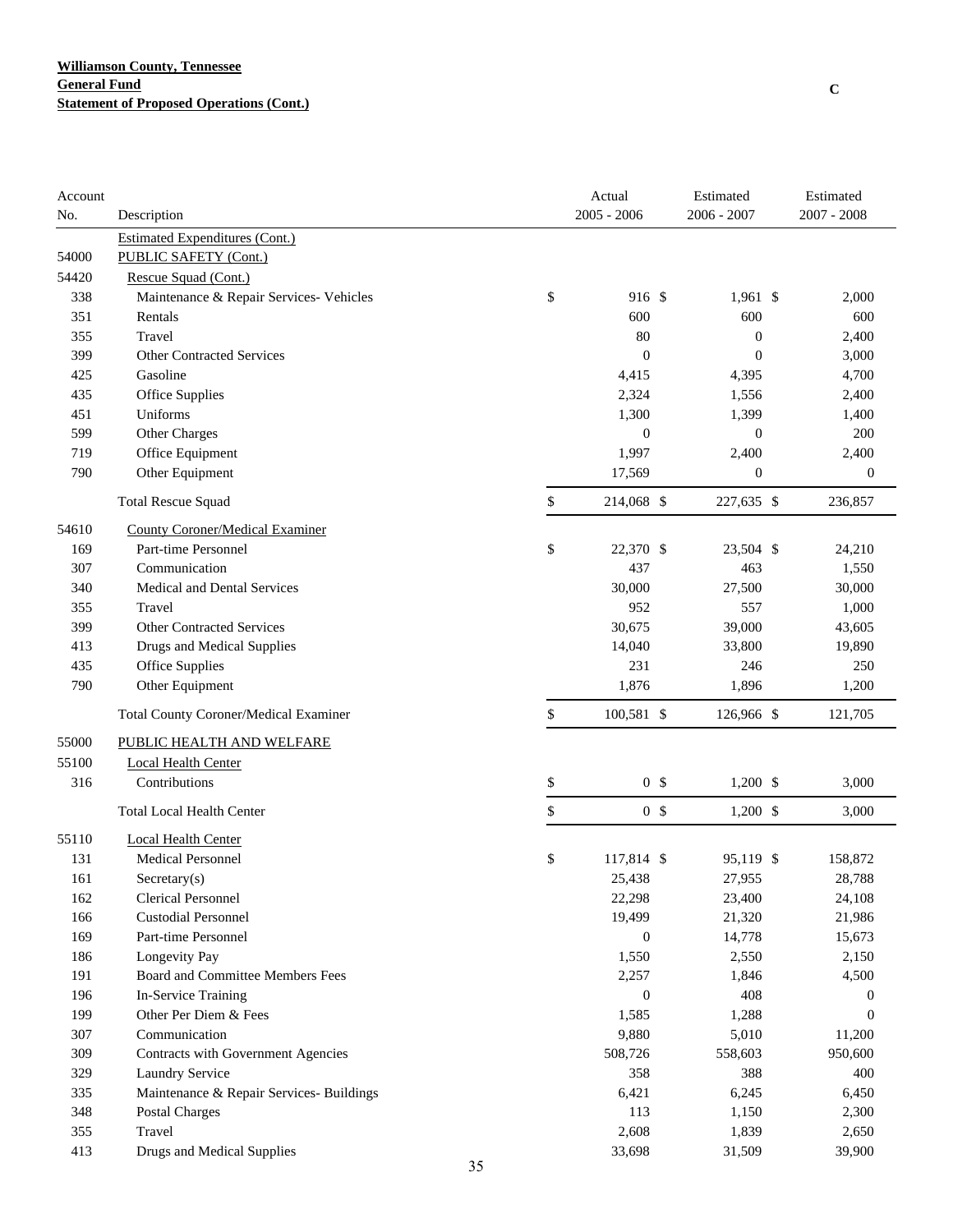| Account |                                                 |    | Actual           | Estimated        | Estimated        |
|---------|-------------------------------------------------|----|------------------|------------------|------------------|
| No.     | Description                                     |    | $2005 - 2006$    | 2006 - 2007      | $2007 - 2008$    |
|         | <b>Estimated Expenditures (Cont.)</b>           |    |                  |                  |                  |
| 55000   | PUBLIC HEALTH AND WELFARE (Cont.)               |    |                  |                  |                  |
| 55110   | Local Health Center (Cont.)                     |    |                  |                  |                  |
| 435     | Office Supplies                                 | \$ | 6,498 \$         | $11,195$ \$      | 8,500            |
| 452     | Utilities                                       |    | 20,599           | 20,357           | 24,000           |
| 506     | Liability Insurance                             |    | 1,259            | 1,452            | 1,550            |
| 524     | In Service/Staff Development                    |    | $\boldsymbol{0}$ | $\boldsymbol{0}$ | 500              |
| 599     | Other Charges                                   |    | $\boldsymbol{0}$ | $\boldsymbol{0}$ | 760              |
| 707     | <b>Building Improvements</b>                    |    | 19,052           | $\boldsymbol{0}$ | $\boldsymbol{0}$ |
| 799     | Other Capital Outlay                            |    | $\boldsymbol{0}$ | 33,384           | $\boldsymbol{0}$ |
|         | <b>Total Local Health Center</b>                | \$ | 799,653 \$       | 859,796 \$       | 1,304,887        |
| 55120   | Rabies and Animal Control                       |    |                  |                  |                  |
| 103     | $\text{Assistant}(s)$                           | \$ | 42,880 \$        | 46,821 \$        | 48,225           |
| 105     | Supervisor/Director                             |    | 60,413           | 61,630           | 63,479           |
| 133     | Paraprofessionals                               |    | $\boldsymbol{0}$ | 1,961            | 55,110           |
| 164     | Attendants                                      |    | 260,441          | 270,940          | 289,041          |
| 166     | <b>Custodial Personnel</b>                      |    | 20,608           | 22,651           | 24,423           |
| 169     | Part-time Personnel                             |    | 44,969           | 48,734           | 59,130           |
| 186     | Longevity Pay                                   |    | 2,200            | 2,700            | 3,250            |
| 187     | Overtime Pay                                    |    | 16,812           | 19,790           | 30,300           |
| 196     | In-Service Training                             |    | 7,482            | 6,985            | $\boldsymbol{0}$ |
| 302     | Advertising                                     |    | 298              | 1,015            | 1,000            |
| 307     | Communication                                   |    | 5,695            | 5,072            | 6,800            |
| 312     | Contracts with Private Agencies                 |    | 46,838           | 67,346           | 70,000           |
| 330     | <b>Operating Lease Payments</b>                 |    | 1,863            | 1,779            | 2,550            |
| 335     | Maintenance & Repair Services- Buildings        |    | 2,769            | 3,105            | 3,225            |
| 337     | Maintenance & Repair Services- Office Equipment |    | 509              | 441              | 600              |
| 338     | Maintenance & Repair Services- Vehicles         |    | 5,594            | 5,664            | 6,630            |
| 348     | <b>Postal Charges</b>                           |    | 721              | 720              | 750              |
| 349     | Printing, Stationery and Forms                  |    | 768              | 1,389            | 1,400            |
| 357     | Veterinary Services                             |    | 4,594            | 9,464            | 10,000           |
| 399     | <b>Other Contracted Services</b>                |    | 7,328            | 6,593            | 11,250           |
| 401     | Animal Food and Supplies                        |    | 10,216           | 12,295           | 13,500           |
| 410     | <b>Custodial Supplies</b>                       |    | 6,651            | 8,038            | 8,400            |
| 413     | Drugs and Medical Supplies                      |    | 9,715            | 9,948            | 10,000           |
| 415     | Electricity                                     |    | 14,453           | 15,325           | 16,300           |
| 417     | <b>Equipment Parts - Light</b>                  |    | 1,763            | 3,938            | 4,000            |
| 425     | Gasoline                                        |    | 15,905           | 15,579           | 22,000           |
| 429     | <b>Instructional Supplies and Materials</b>     |    | 133              | 976              | 1,100            |
| 434     | Natural Gas                                     |    | 14,912           | 10,714           | 15,000           |
| 435     | Office Supplies                                 |    | 2,293            | 2,332            | 2,400            |
| 437     | Periodicals                                     |    | $\boldsymbol{0}$ | $\boldsymbol{0}$ | 100              |
| 451     | Uniforms                                        |    | 3,517            | 3,027            | 3,600            |
| 454     | Water and Sewer                                 |    | 4,027            | 4,348            | 5,400            |
| 499     | Other Supplies and Materials                    |    | 17,443           | 10,630           | 11,580           |
| 509     | Refunds                                         |    | 111              | 135              | 240              |
| 524     | In Service/Staff Development                    |    | 0                | $\boldsymbol{0}$ | 10,400           |
|         |                                                 | 36 |                  |                  |                  |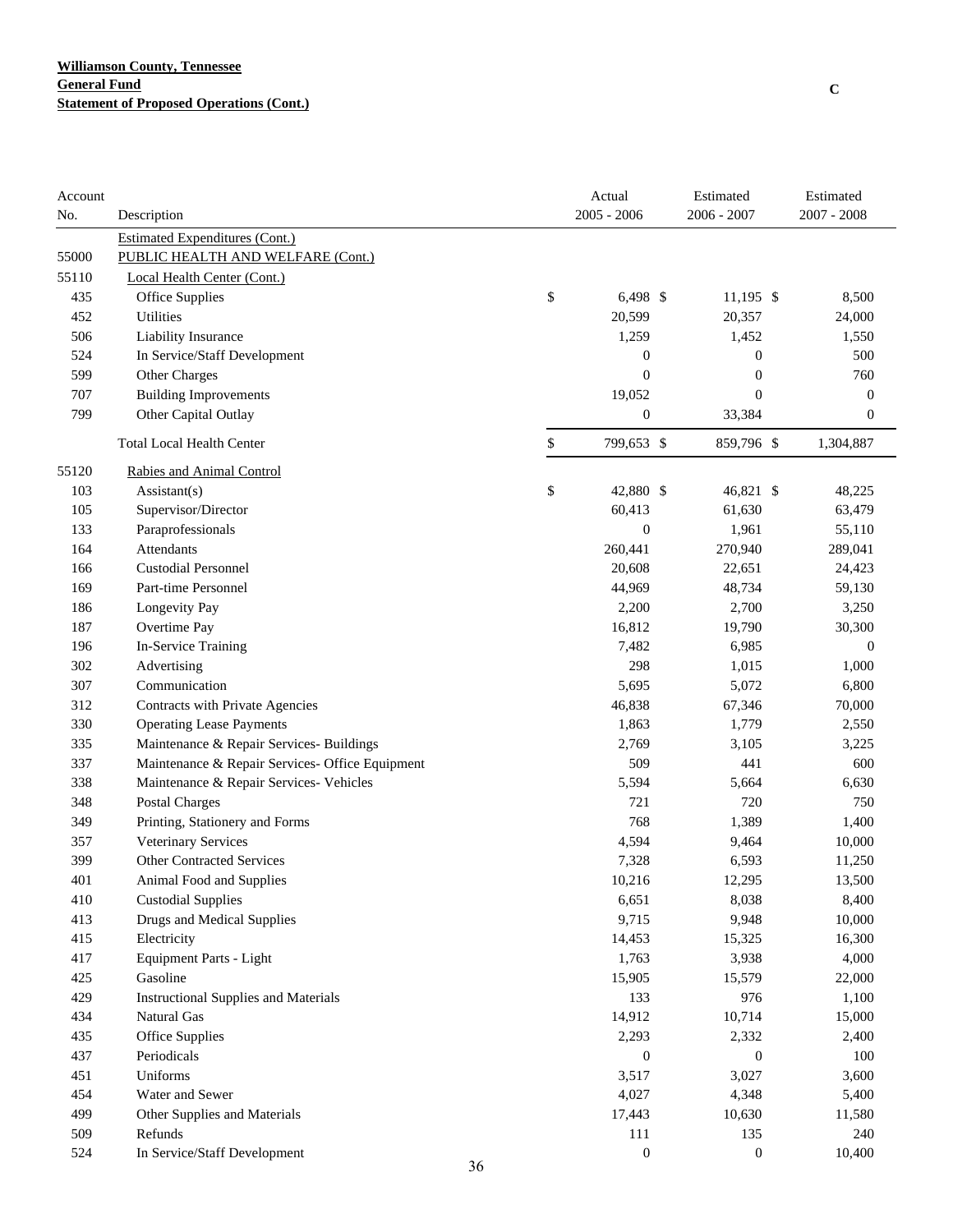| Account    |                                             |    | Actual<br>$2005 - 2006$ | Estimated<br>$2006 - 2007$ |                | Estimated<br>$2007 - 2008$ |
|------------|---------------------------------------------|----|-------------------------|----------------------------|----------------|----------------------------|
| No.        | Description                                 |    |                         |                            |                |                            |
|            | <b>Estimated Expenditures (Cont.)</b>       |    |                         |                            |                |                            |
| 55000      | PUBLIC HEALTH AND WELFARE (Cont.)           |    |                         |                            |                |                            |
| 55120      | Rabies and Animal Control (Cont.)           |    |                         |                            |                |                            |
| 719        | Office Equipment                            |    | \$<br>$1,535$ \$        |                            | 0 <sup>5</sup> | 5,000                      |
| 724        | Site Development                            |    | 12,693                  | $\boldsymbol{0}$           |                | $\mathbf{0}$               |
| 799        | Other Capital Outlay                        |    | 8,291                   | 69,451                     |                | 20,000                     |
|            | <b>Total Rabies and Animal Control</b>      |    | \$<br>656,440 \$        | 751,536 \$                 |                | 836,183                    |
| 55130      | <b>Ambulance/Emergency Medical Services</b> |    |                         |                            |                |                            |
| 309        | Contracts with Government Agencies          |    | \$<br>0 <sup>5</sup>    | 1,769,700 \$               |                | 1,845,797                  |
| 316        | Contributions                               |    | 1,700,000               | $\boldsymbol{0}$           |                | $\boldsymbol{0}$           |
|            | Total Ambulance/Emergency Medical Services  |    | \$<br>1,700,000 \$      | 1,769,700 \$               |                | 1,845,797                  |
| 55190      | Other Local Health Services                 |    |                         |                            |                |                            |
| 316        | Contributions                               |    | \$<br>10,640 \$         | 10,640 \$                  |                | 10,640                     |
| 799        | Other Capital Outlay                        |    | $\mathbf{0}$            | 16,649                     |                | $\boldsymbol{0}$           |
|            | <b>Total Other Local Health Services</b>    |    | \$<br>10,640 \$         | 27,289 \$                  |                | 10,640                     |
| 55310      | <b>Regional Mental Health Center</b>        |    |                         |                            |                |                            |
| 316        | Contributions                               |    | \$<br>24,220 \$         | 24,220 \$                  |                | 24,220                     |
|            | Total Regional Mental Health Center         |    | \$<br>24,220 \$         | 24,220 \$                  |                | 24,220                     |
| 55390      | <b>Appropriation to State</b>               |    |                         |                            |                |                            |
| 316        | Contributions                               |    | \$<br>115,351 \$        | 115,351 \$                 |                | 115,351                    |
|            | <b>Total Appropriation to State</b>         |    | \$<br>115,351 \$        | 115,351 \$                 |                | 115,351                    |
| 55510      | <b>General Welfare Assistance</b>           |    |                         |                            |                |                            |
| 316        | Contributions                               |    | \$<br>19,574 \$         | 19,574 \$                  |                | 19,574                     |
|            | <b>Total General Welfare Assistance</b>     |    | \$<br>19,574 \$         | 19,574 \$                  |                | 19,574                     |
| 55520      | Aid to Dependent Children                   |    |                         |                            |                |                            |
| 316        | Contributions                               |    | \$<br>12,203 \$         | 12,159 \$                  |                | 12,267                     |
|            | Total Aid to Dependent Children             |    | \$<br>$12,203$ \$       | 12,159 \$                  |                | 12,267                     |
|            |                                             |    |                         |                            |                |                            |
| 55751      | <b>Recycling Center</b>                     |    |                         |                            |                |                            |
| 105        | Supervisor/Director                         |    | \$<br>43,659 \$         | 44,014 \$                  |                | $\mathbf{0}$               |
| 161<br>186 | Sercetary(s)                                |    | 30,930<br>800           | 32,490<br>900              |                | $\mathbf{0}$               |
|            | Longevity Pay                               |    |                         |                            |                | $\mathbf{0}$               |
| 187        | Overtime Pay<br>In-Service Training         |    | 612                     | 762                        |                | $\mathbf{0}$               |
| 196<br>199 | Other Per Diem & Fees                       |    | 695<br>$\boldsymbol{0}$ | 1,000<br>85                |                | $\mathbf{0}$               |
| 302        | Advertising                                 |    |                         | 7,341                      |                | $\mathbf{0}$               |
| 307        | Communication                               |    | 7,635                   |                            |                | $\mathbf{0}$               |
|            |                                             |    | 2,235<br>156            | 2,445                      |                | $\theta$                   |
| 320        | Dues and Memberships                        |    |                         | 135                        |                | $\overline{0}$             |
| 335        | Maintenance & Repair Services- Buildings    |    | 864                     | 2,081                      |                | $\mathbf{0}$               |
| 336        | Maintenance & Repair Services- Equipment    |    | 8,678                   | 10,013                     |                | $\theta$                   |
| 338        | Maintenance & Repair Services- Vehicles     |    | 1,253                   | 548                        |                | $\theta$                   |
| 348        | Postal Charges                              |    | 1,746                   | 991                        |                | $\mathbf{0}$               |
| 349        | Printing, Stationery and Forms              | 37 | 10,607                  | 7,908                      |                | $\boldsymbol{0}$           |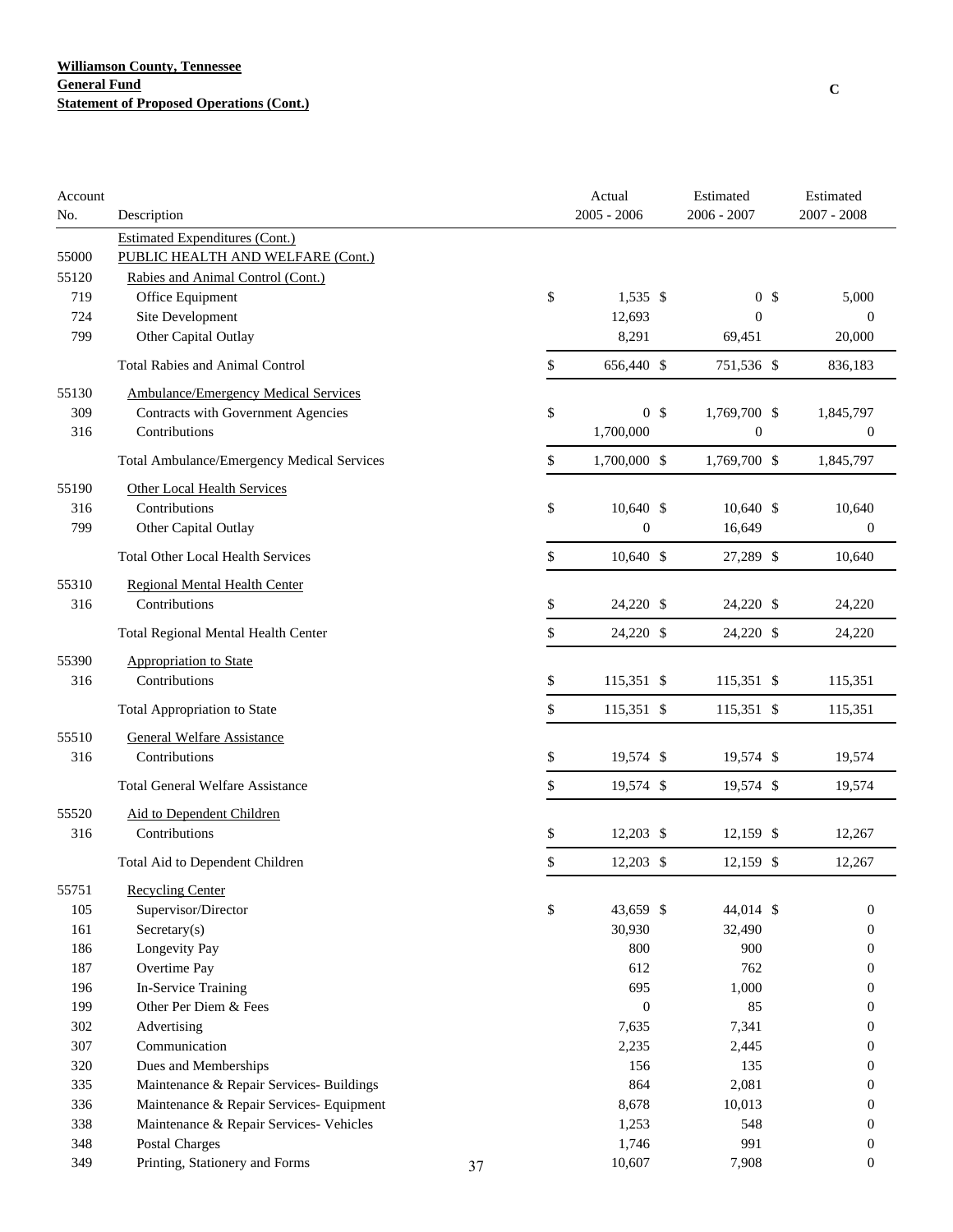| Account |                                            | Actual           | Estimated        | Estimated        |
|---------|--------------------------------------------|------------------|------------------|------------------|
| No.     | Description                                | $2005 - 2006$    | $2006 - 2007$    | $2007 - 2008$    |
|         | <b>Estimated Expenditures (Cont.)</b>      |                  |                  |                  |
| 55000   | PUBLIC HEALTH AND WELFARE (Cont.)          |                  |                  |                  |
| 55751   | Recycling Center (Cont.)                   |                  |                  |                  |
| 355     | Travel                                     | \$<br>$1,224$ \$ | $1,014$ \$       | $\boldsymbol{0}$ |
| 399     | <b>Other Contracted Services</b>           | 200              | 967              | $\mathbf{0}$     |
| 425     | Gasoline                                   | 1,018            | 715              | $\mathbf{0}$     |
| 435     | Office Supplies                            | 997              | 1,870            | 0                |
| 437     | Periodicals                                | 184              | 173              | $\mathbf{0}$     |
| 499     | Other Supplies and Materials               | 6,621            | 9,054            | $\mathbf{0}$     |
| 599     | Other Charges                              | 59,941           | 60,865           | $\mathbf{0}$     |
| 719     | Office Equipment                           | 2,319            | 1,189            | $\boldsymbol{0}$ |
|         | <b>Total Recycling Center</b>              | \$<br>182,374 \$ | 186,560 \$       | $\boldsymbol{0}$ |
| 55900   | Other Public Health and Welfare            |                  |                  |                  |
| 105     | Supervisor/Director                        | \$<br>72,613 \$  | 76,253 \$        | $\boldsymbol{0}$ |
| 133     | Paraprofessionals                          | 415,897          | 484,004          | $\mathbf{0}$     |
| 162     | <b>Clerical Personnel</b>                  | 128,880          | 138,986          | $\mathbf{0}$     |
| 168     | <b>Temporary Personnel</b>                 | 894              | 4,763            | $\mathbf{0}$     |
| 169     | Part-time Personnel                        | 4,220            | $\theta$         | $\mathbf{0}$     |
| 186     | Longevity Pay                              | 7,300            | 7,150            | $\overline{0}$   |
| 196     | In-Service Training                        | 2,366            | 3,199            | $\mathbf{0}$     |
| 302     | Advertising                                | $\boldsymbol{0}$ | $\boldsymbol{0}$ | 2,000            |
| 307     | Communication                              | 10,423           | 8,409            | 10,186           |
| 312     | Contracts with Private Agencies            | $\boldsymbol{0}$ | 4,350            | $\boldsymbol{0}$ |
| 320     | Dues and Memberships                       | 538              | 518              | 1,355            |
| 330     | <b>Operating Lease Payments</b>            | 1,716            | 1,842            | 7,248            |
| 338     | Maintenance & Repair Services- Vehicles    | 1,793            | 2,746            | 2,500            |
| 348     | <b>Postal Charges</b>                      | 411              | 474              | 475              |
| 349     | Printing, Stationery and Forms             | $\mathbf{0}$     | $\boldsymbol{0}$ | 1,500            |
| 355     | Travel                                     | 3,329            | 5,899            | 8,888            |
| 411     | Data Processing Supplies                   | $\boldsymbol{0}$ | $\boldsymbol{0}$ | 1,600            |
| 425     | Gasoline                                   | 9,739            | 11,023           | 12,201           |
| 435     | Office Supplies                            | 4,041            | 4,338            | 4,557            |
| 437     | Periodicals                                | 215              | 158              | 1,040            |
| 451     | Uniforms                                   | 2,631            | 4,378            | 5,000            |
| 499     | Other Supplies and Materials               | 4,244            | 2,666            | 4,420            |
| 508     | Premiums on Corporate Surety Bonds         | $\boldsymbol{0}$ | $\boldsymbol{0}$ | 1,640            |
| 524     | In Service/Staff Development               | $\boldsymbol{0}$ | $\boldsymbol{0}$ | 6,095            |
| 709     | Data Processing Equipment                  | 1,588            | 3,675            | 18,500           |
| 711     | Furniture and Fixtures                     | 4,489            | 1,829            | 1,000            |
| 718     | <b>Motor Vehicles</b>                      | 24,139           | 21,388           | 13,000           |
| 790     | Other Equipment                            | 4,995            | 1,429            | 42,500           |
|         | Total Other Public Health and Welfare      | \$<br>706,461 \$ | 789,477 \$       | 145,705          |
| 56000   | SOCIAL, CULTURAL AND RECREATIONAL SERVICES |                  |                  |                  |
| 56100   | <b>Adult Activities</b>                    |                  |                  |                  |
| 316     | Contributions                              | \$<br>50,515 \$  | 50,515 \$        | 50,515           |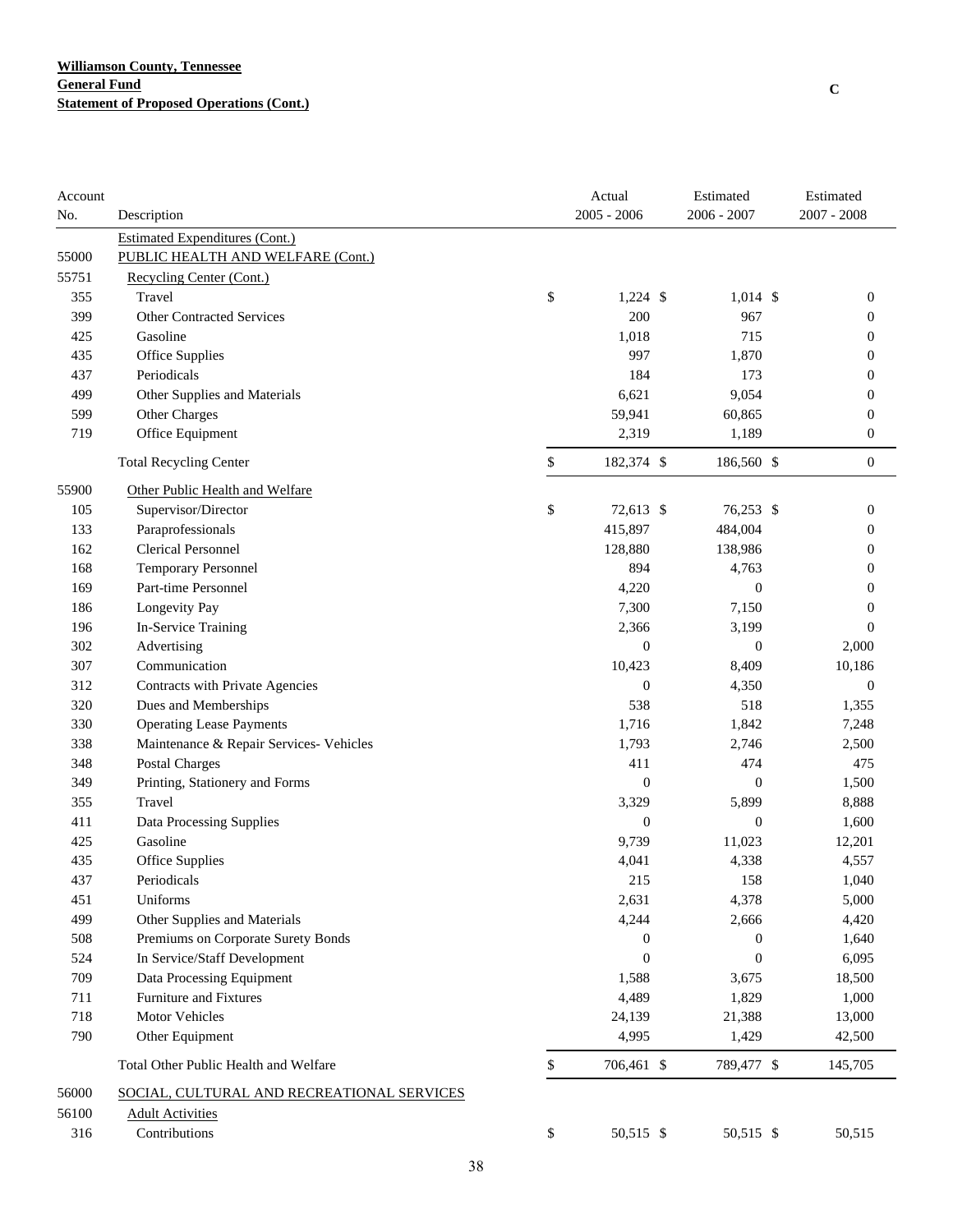| Account<br>No. | Description                                     | Actual<br>$2005 - 2006$ | Estimated<br>2006 - 2007 | Estimated<br>$2007 - 2008$ |
|----------------|-------------------------------------------------|-------------------------|--------------------------|----------------------------|
|                | <b>Estimated Expenditures (Cont.)</b>           |                         |                          |                            |
| 56000          | SOCIAL, CULTURAL AND RECREATIONAL SERVICES      |                         |                          |                            |
| 56100          | <b>Adult Activities</b>                         |                         |                          |                            |
|                | <b>Total Adult Activities</b>                   | \$<br>50,515 \$         | 50,515 \$                | 50,515                     |
| 56300          | <b>Senior Citizens Assistance</b>               |                         |                          |                            |
| 316            | Contributions                                   | \$<br>176,822 \$        | 84,541 \$                | 97,513                     |
|                | <b>Total Senior Citizens Assistance</b>         | \$<br>176,822 \$        | 84,541 \$                | 97,513                     |
| 56500          | Libraries                                       |                         |                          |                            |
| 101            | County Official/Administrative Officer          | \$<br>59,842 \$         | 62,837 \$                | 64,739                     |
| 129            | Librarians                                      | 830,980                 | 917,307                  | 1,026,715                  |
| 168            | Temporary Personnel                             | 13,902                  | 11,251                   | 10,744                     |
| 169            | Part-time Personnel                             | 157,016                 | 172,029                  | 191,774                    |
| 186            | Longevity Pay                                   | 7,000                   | 8,150                    | 8,800                      |
| 196            | In-Service Training                             | 1,925                   | 2,340                    | $\mathbf{0}$               |
| 307            | Communication                                   | 10,003                  | 4,051                    | 8,000                      |
| 316            | Contributions                                   | 129,015                 | 109,015                  | 109,015                    |
| 320            | Dues and Memberships                            | 861                     | 722                      | 700                        |
| 330            | <b>Operating Lease Payments</b>                 | 6,593                   | 9,973                    | 12,076                     |
| 337            | Maintenance & Repair Services- Office Equipment | 2,723                   | 4,908                    | 4,870                      |
| 348            | Postal Charges                                  | 5,678                   | 6,239                    | 6,000                      |
| 349            | Printing, Stationery and Forms                  | 2,566                   | 2,300                    | 2,000                      |
| 355            | Travel                                          | 2,466                   | 2,995                    | 2,500                      |
| 399            | <b>Other Contracted Services</b>                | 19,710                  | 23,946                   | 27,460                     |
| 411            | Data Processing Supplies                        | 98,489                  | 114,998                  | 93,500                     |
| 432            | Library Books/Media                             | 153,332                 | 196,670                  | 140,831                    |
| 435            | Office Supplies                                 | 19,269                  | 19,140                   | 19,000                     |
| 437            | Periodicals                                     | 8,000                   | 7,994                    | 8,500                      |
| 452            | Utilities                                       | 98,639                  | 131,179                  | 121,500                    |
| 499            | Other Supplies and Materials                    | 4,647                   | 5,052                    | 4,950                      |
| 524            | In Service/Staff Development                    | $\boldsymbol{0}$        | $\boldsymbol{0}$         | 2,000                      |
| 709            | Data Processing Equipment                       | $\boldsymbol{0}$        | 12,090                   | 1,785                      |
| 719            | Office Equipment                                | 1,972                   | 4,755                    | 2,800                      |
| 724            | Site Development                                | 5,000                   | $\boldsymbol{0}$         | $\boldsymbol{0}$           |
| 799            | Other Capital Outlay                            | 5,000                   | 8,200                    | 72,484                     |
|                | <b>Total Libraries</b>                          | \$<br>1,644,628 \$      | 1,838,141 \$             | 1,942,743                  |
| 56700          | Parks and Fair Boards                           |                         |                          |                            |
| 101            | County Official/Administrative Officer          | \$<br>88,026 \$         | 92,435 \$                | 95,213                     |
| 103            | $\text{Assistant}(s)$                           | 781,759                 | 889,012                  | 1,005,789                  |
| 105            | Supervisor/Director                             | 340,371                 | 357,427                  | 375,365                    |
| 142            | Mechanic(s)                                     | 28,870                  | 31,346                   | 32,560                     |
| 162            | <b>Clerical Personnel</b>                       | 126,693                 | 133,037                  | 144,571                    |
| 166            | <b>Custodial Personnel</b>                      | 130,599                 | 118,066                  | 144,913                    |
| 167            | Maintenance Personnel                           | 299,499                 | 336,498                  | 350,767                    |
| 168            | Temporary Personnel                             | 409,919                 | 450,750                  | 529,761                    |
| 169            | Part-time Personnel                             | 1,110,911               | 1,136,171                | 1,170,090                  |
|                | 39                                              |                         |                          |                            |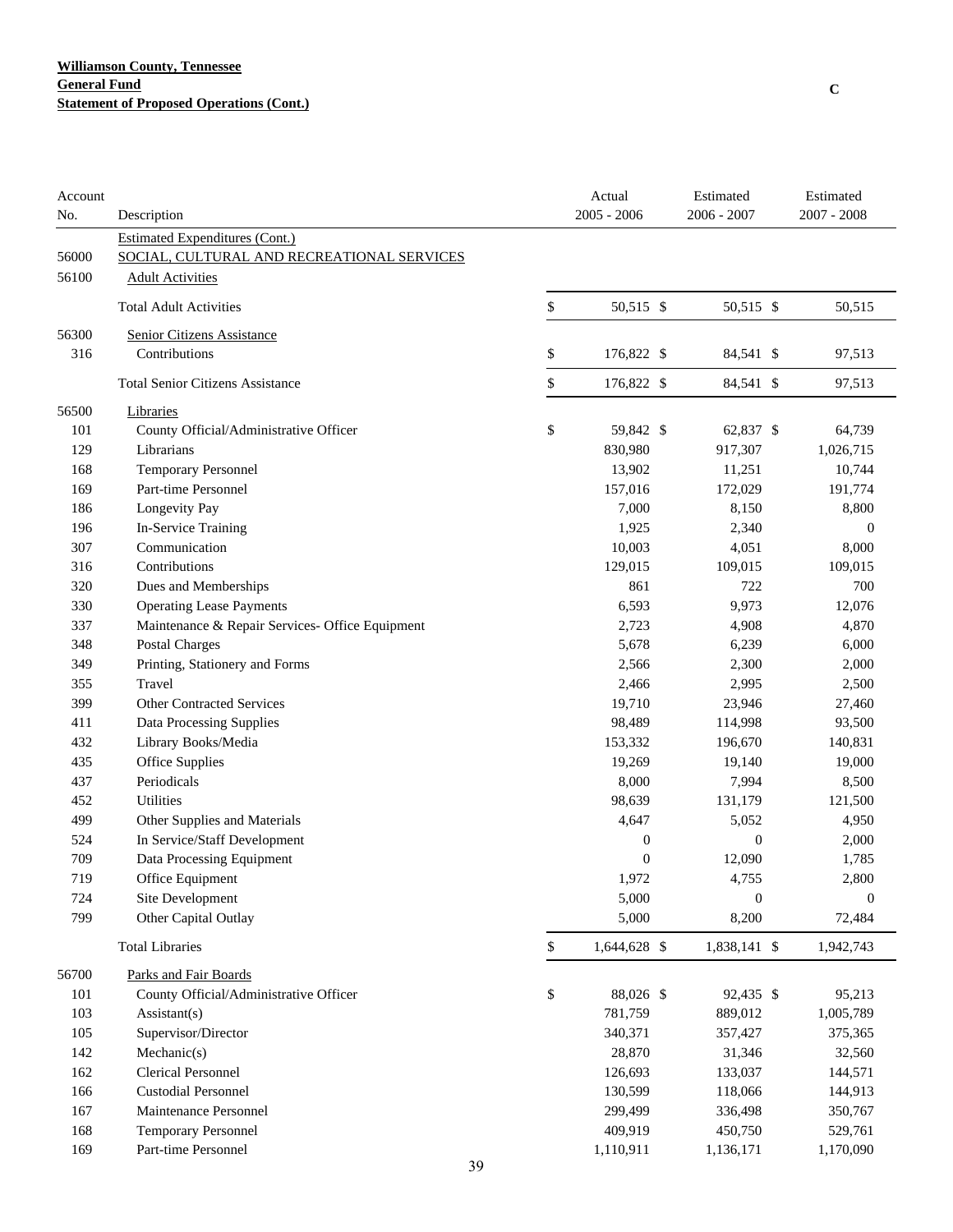| Account |                                                    | Actual           | Estimated        | Estimated        |
|---------|----------------------------------------------------|------------------|------------------|------------------|
| No.     | Description                                        | $2005 - 2006$    | 2006 - 2007      | $2007 - 2008$    |
|         | <b>Estimated Expenditures (Cont.)</b>              |                  |                  |                  |
| 56000   | SOCIAL, CULTURAL AND RECREATIONAL SERVICES (Cont.) |                  |                  |                  |
| 56700   | Parks and Fair Boards (Cont.)                      |                  |                  |                  |
| 186     | Longevity Pay                                      | \$<br>14,300 \$  | $16,250$ \$      | 19,200           |
| 187     | Overtime Pay                                       | 39,352           | 33,949           | 47,453           |
| 199     | Other Per Diem & Fees                              | 17,754           | 28,264           | $\boldsymbol{0}$ |
| 302     | Advertising                                        | 46,781           | 48,565           | 62,000           |
| 307     | Communication                                      | 41,951           | 45,541           | 58,000           |
| 310     | Contracts with Other Public Agencies               | 142,551          | 180,318          | 206,000          |
| 312     | Contracts with Private Agencies                    | 516,604          | 532,398          | 558,500          |
| 320     | Dues and Memberships                               | 8,066            | 5,513            | 6,800            |
| 335     | Maintenance & Repair Services- Buildings           | 141,087          | 185,931          | 185,500          |
| 336     | Maintenance & Repair Services- Equipment           | 46,070           | 51,275           | 55,000           |
| 337     | Maintenance & Repair Services- Office Equipment    | 14,906           | 14,244           | 21,000           |
| 338     | Maintenance & Repair Services- Vehicles            | 8,567            | 23,612           | 13,000           |
| 347     | Pest Control                                       | 6,290            | 5,692            | 7,100            |
| 348     | Postal Charges                                     | 9,870            | 11,633           | 12,000           |
| 349     | Printing, Stationery and Forms                     | 54,973           | 69,100           | 75,000           |
| 351     | Rentals                                            | 3,816            | 7,450            | 9,100            |
| 355     | Travel                                             | 1,466            | 1,312            | 4,000            |
| 359     | Disposal Fees                                      | 18,840           | 21,353           | 40,000           |
| 361     | Permits                                            | 2,958            | 2,540            | 2,400            |
| 399     | <b>Other Contracted Services</b>                   | 10,808           | 11,401           | 66,700           |
| 410     | <b>Custodial Supplies</b>                          | 66,788           | 91,142           | 70,000           |
| 413     | Drugs and Medical Supplies                         | 2,407            | 2,560            | 8,800            |
| 415     | Electricity                                        | 564,121          | 589,653          | 647,350          |
| 420     | Fertilizer, Lime and Seed                          | 30,947           | 35,623           | 42,000           |
| 422     | Food Supplies                                      | 73,493           | 73,132           | 60,000           |
| 423     | Fuel Oil                                           | 861              | 1,122            | 1,600            |
| 425     | Gasoline                                           | 52,211           | 58,073           | 60,000           |
| 429     | <b>Instructional Supplies and Materials</b>        | 50,895           | 61,477           | 104,000          |
| 434     | Natural Gas                                        | 174,884          | 153,603          | 217,000          |
| 435     | <b>Office Supplies</b>                             | 14,296           | 15,109           | 19,000           |
| 437     | Periodicals                                        | $\boldsymbol{0}$ | $\bf{0}$         | 1,000            |
| 445     | Sand                                               | $\boldsymbol{0}$ | 2,539            | 3,000            |
| 451     | Uniforms                                           | 21,218           | 37,200           | 56,500           |
| 454     | Water and Sewer                                    | 112,005          | 108,736          | 170,000          |
| 455     | <b>Wood Products</b>                               | $\mathbf{0}$     | $\boldsymbol{0}$ | 2,000            |
| 465     | Clay                                               | 25,829           | 24,696           | 27,000           |
| 468     | Chemicals                                          | 32,322           | 41,859           | 41,000           |
| 499     | Other Supplies and Materials                       | 127,639          | 147,300          | 197,340          |
| 509     | Refunds                                            | 24,988           | 29,098           | 23,000           |
| 517     | Surcharge                                          | 3,643            | 4,026            | 5,400            |
| 524     | In Service/Staff Development                       | $\boldsymbol{0}$ | 6,560            | 8,000            |
| 599     | Other Charges                                      | 71,901           | 82,094           | 103,498          |
| 735     | Health Equipment                                   | 19,291           | $\overline{0}$   | 0                |
| 799     | Other Capital Outlay                               | $\mathbf{0}$     | 13,000           | $\boldsymbol{0}$ |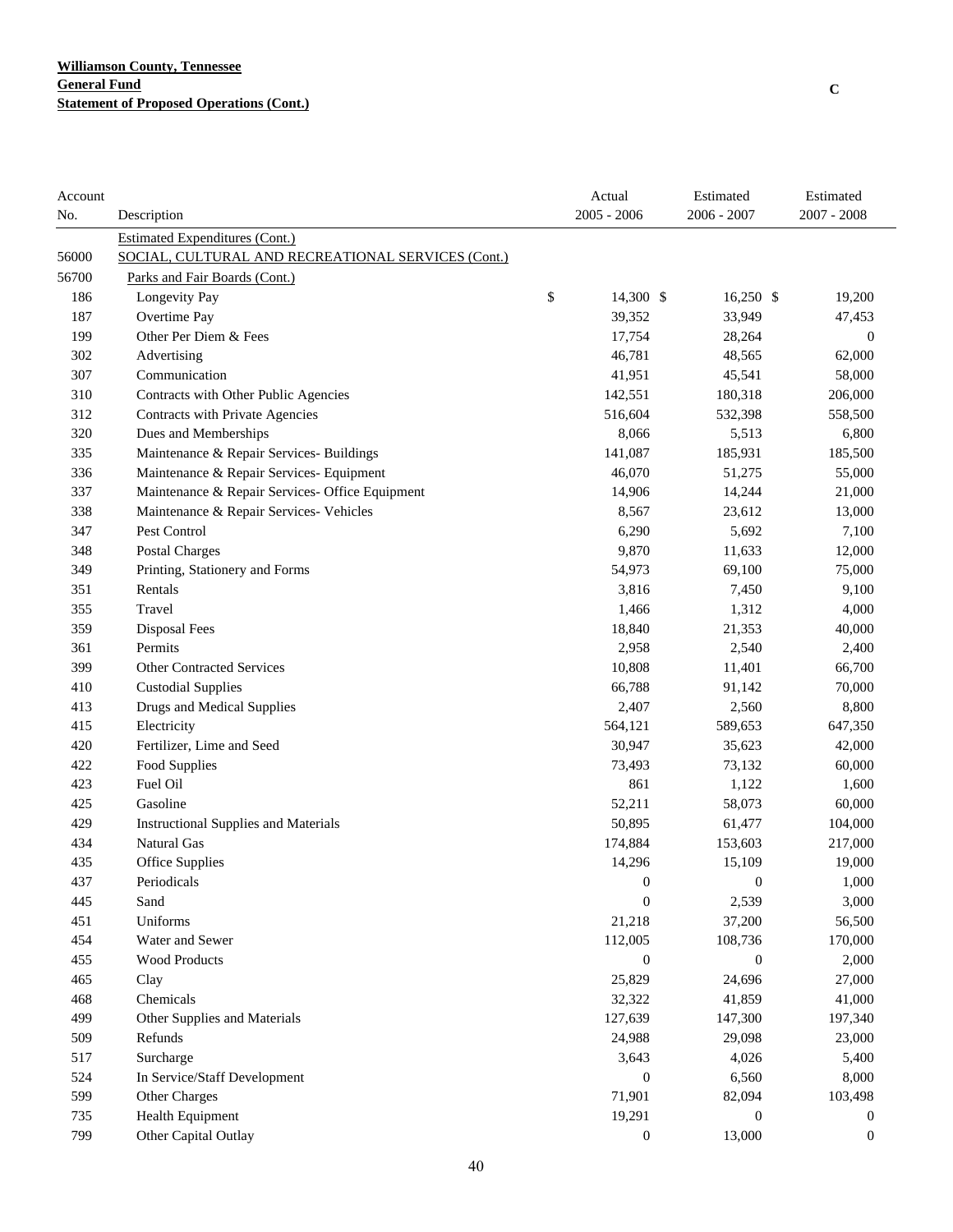| Account<br>No. | Description                                                                          | Actual<br>$2005 - 2006$ | Estimated<br>$2006 - 2007$ | Estimated<br>$2007 - 2008$ |
|----------------|--------------------------------------------------------------------------------------|-------------------------|----------------------------|----------------------------|
| 56000          | Estimated Expenditures (Cont.)<br>SOCIAL, CULTURAL AND RECREATIONAL SERVICES (Cont.) |                         |                            |                            |
| 56700          | Parks and Fair Boards (Cont.)                                                        |                         |                            |                            |
|                | <b>Total Parks and Fair Boards</b>                                                   | \$<br>5,933,396 \$      | 6,419,685 \$               | 7,165,270                  |
| 56900          | Other Social, Cultural and Recreational                                              |                         |                            |                            |
| 105            | Supervisor/Director                                                                  | \$<br>54,350 \$         | 60,050 \$                  | 61,880                     |
| 141            | Foremen                                                                              | 34,008                  | 35,520                     | 38,896                     |
| 162            | <b>Clerical Personnel</b>                                                            | 54,124                  | 57,011                     | 81,972                     |
| 165            | Cafeteria Personnel                                                                  | 27,510                  | 18,932                     | 31,970                     |
| 167            | Maintenance Personnel                                                                | 195,437                 | 211,892                    | 230,484                    |
| 168            | <b>Temporary Personnel</b>                                                           | 53,876                  | 37,093                     | 70,512                     |
| 186            | Longevity Pay                                                                        | 450                     | 2,000                      | 2,600                      |
| 187            | Overtime Pay                                                                         | 23,940                  | 23,042                     | 55,182                     |
| 199            | Other Per Diem & Fees                                                                | 238                     | 302                        | $\theta$                   |
| 302            | Advertising                                                                          | 5,569                   | 5,409                      | 6,000                      |
| 307            | Communication                                                                        | 11,747                  | 11,718                     | 14,000                     |
| 320            | Dues and Memberships                                                                 | 1,982                   | 1,641                      | 2,200                      |
| 330            | <b>Operating Lease Payments</b>                                                      | 1,926                   | 2,462                      | 3,000                      |
| 335            | Maintenance & Repair Services- Buildings                                             | 15,068                  | 8,263                      | 9,500                      |
| 336            | Maintenance & Repair Services- Equipment                                             | 22,126                  | 11,231                     | 6,500                      |
| 337            | Maintenance & Repair Services- Office Equipment                                      | $\theta$                | $\overline{0}$             | 500                        |
| 338            | Maintenance & Repair Services- Vehicles                                              | 142                     | 2,639                      | 2,500                      |
| 348            | Postal Charges                                                                       | 760                     | 997                        | 1,000                      |
| 349            | Printing, Stationery and Forms                                                       | 2,077                   | 1,105                      | 2,000                      |
| 351            | Rentals                                                                              | 4,534                   | 10,275                     | 48,500                     |
| 355            | Travel                                                                               | 337                     | 2,768                      | 3,200                      |
| 359            | Disposal Fees                                                                        | 81,365                  | 121,109                    | 115,000                    |
| 399            | <b>Other Contracted Services</b>                                                     | 7,795                   | 12,026                     | 8,500                      |
| 410            | <b>Custodial Supplies</b>                                                            | 14,581                  | 12,259                     | 15,000                     |
| 413            | <b>Drugs and Medical Supplies</b>                                                    | 100                     | $\boldsymbol{0}$           | 500                        |
| 415            | Electricity                                                                          | 88,756                  | 92,376                     | 140,000                    |
| 420            | Fertilizer, Lime and Seed                                                            | 7,962                   | 5,855                      | 6,500                      |
| 422            | Food Supplies                                                                        | 56,005                  | 56,926                     | 60,000                     |
| 425            | Gasoline                                                                             | 7,961                   | 6,753                      | 7,000                      |
| 434            | Natural Gas                                                                          | 33,090                  | 38,177                     | 75,000                     |
| 435            | <b>Office Supplies</b>                                                               | 3,360                   | 2,503                      | 3,000                      |
| 437            | Periodicals                                                                          | $\boldsymbol{0}$        | $\boldsymbol{0}$           | 300                        |
| 446            | <b>Small Tools</b>                                                                   | 1,027                   | 1,175                      | 4,000                      |
| 450            | <b>Tires and Tubes</b>                                                               | 2,039                   | 1,163                      | 2,500                      |
| 451            | Uniforms                                                                             | 6,964                   | 6,789                      | 7,000                      |
| 454            | Water and Sewer                                                                      | 18,609                  | 18,676                     | 26,500                     |
| 456            | Gravel and Chert                                                                     | $\boldsymbol{0}$        | $\boldsymbol{0}$           | 5,000                      |
| 465            | Clay                                                                                 | 9,998                   | 350                        | 10,000                     |
| 499            | Other Supplies and Materials                                                         | 42,650                  | 41,931                     | 42,600                     |
| 599            | Other Charges                                                                        | $\theta$                | $\theta$                   | 300                        |
| 791            | Other Construction                                                                   | 4,764                   | $\Omega$                   | 40,000                     |
| 799            | Other Capital Outlay                                                                 | 19,636                  | 116,000                    | $\boldsymbol{0}$           |
|                | 41                                                                                   |                         |                            |                            |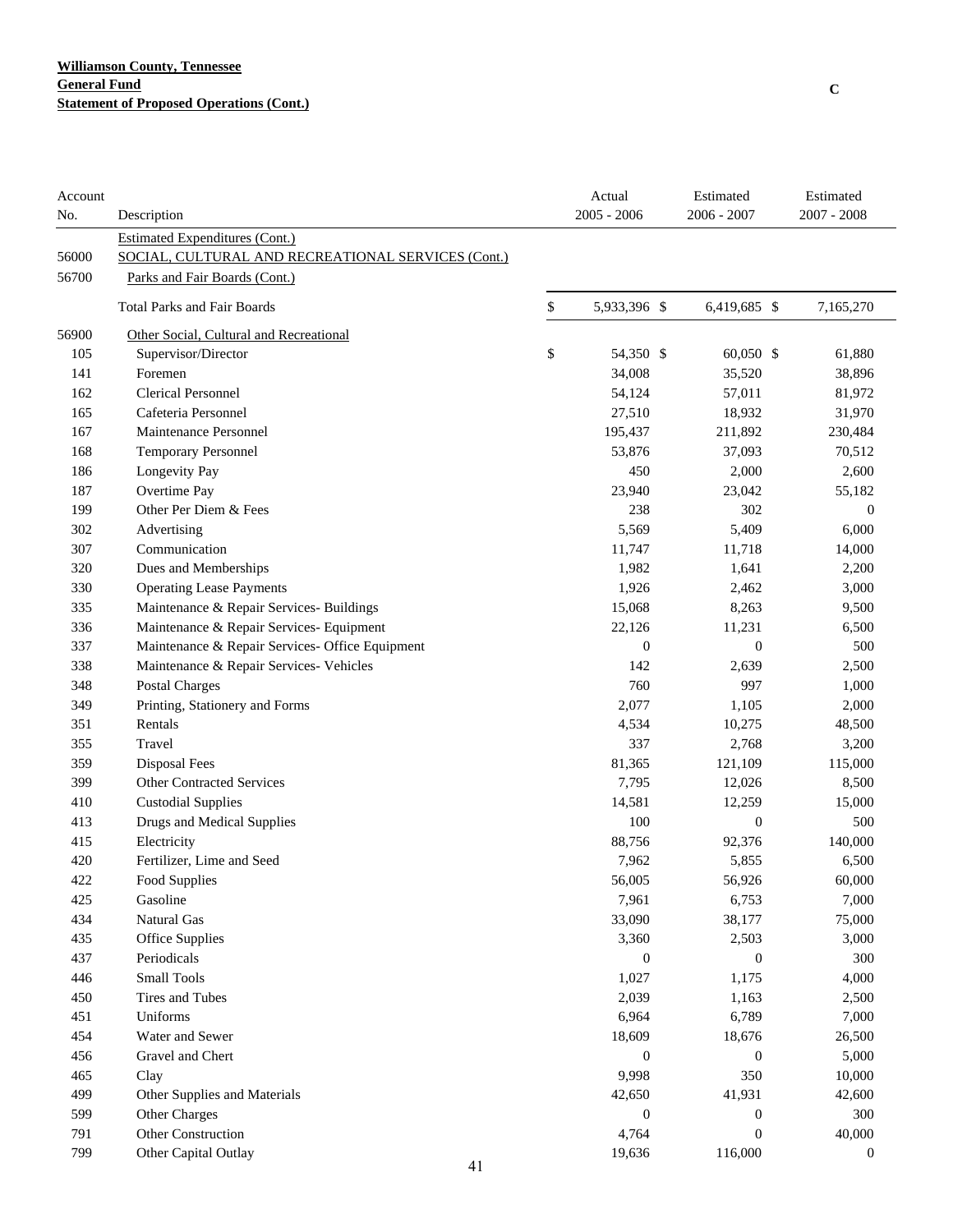| Account<br>No. | Description                                        | Actual<br>$2005 - 2006$ | Estimated<br>$2006 - 2007$ | Estimated<br>$2007 - 2008$ |
|----------------|----------------------------------------------------|-------------------------|----------------------------|----------------------------|
|                | <b>Estimated Expenditures (Cont.)</b>              |                         |                            |                            |
| 56000          | SOCIAL, CULTURAL AND RECREATIONAL SERVICES (Cont.) |                         |                            |                            |
| 56900          | Other Social, Cultural and Recreational (Cont.)    |                         |                            |                            |
|                | Total Other Social, Cultural and Recreational      | \$<br>916,863 \$        | 1,038,418 \$               | 1,241,096                  |
| 57000          | <b>AGRICULTURE &amp; NATURAL RESOURCES</b>         |                         |                            |                            |
| 57100          | <b>Agriculture Extension Service</b>               |                         |                            |                            |
| 103            | Assistant(s)                                       | \$<br>67,246 \$         | 70,595 \$                  | 72,734                     |
| 140            | <b>Salary Supplements</b>                          | 153,351                 | 162,357                    | 166,965                    |
| 161            | Sercetary(s)                                       | 23,863                  | 27,257                     | 28,818                     |
| 186            | Longevity Pay                                      | 550                     | 850                        | 950                        |
| 191            | Board and Committee Members Fees                   | 550                     | 600                        | 1,300                      |
| 201            | Social Security                                    | 3,407                   | 3,837                      | 11,172                     |
| 203            | <b>Extension Service Medicare</b>                  | 1,924                   | 2,022                      | 2,083                      |
| 204            | <b>State Retirement</b>                            | 14,934                  | 17,185                     | 20,060                     |
| 307            | Communication                                      | 3,653                   | 2,684                      | 3,700                      |
| 320            | Dues and Memberships                               | 710                     | 710                        | 750                        |
| 328            | <b>Janitorial Services</b>                         | 10,920                  | 10,920                     | 11,000                     |
| 330            | <b>Operating Lease Payments</b>                    | 1,617                   | 1,779                      | 2,500                      |
| 336            | Maintenance & Repair Services- Equipment           | 2,655                   | 3,076                      | 2,900                      |
| 338            | Maintenance & Repair Services- Vehicles            | 109                     | 28                         | 160                        |
| 348            | Postal Charges                                     | 499                     | 410                        | 500                        |
| 355            | Travel                                             | 2,050                   | 1,629                      | 2,200                      |
| 425            | Gasoline                                           | 1,144                   | 1,139                      | 1,500                      |
| 719            | Office Equipment                                   | 3,984                   | 1,583                      | 4,000                      |
| 799            | Other Capital Outlay                               | $\boldsymbol{0}$        | 6,017                      | 5,500                      |
|                | <b>Total Agriculture Extension Service</b>         | \$<br>293,166 \$        | 314,678 \$                 | 338,792                    |
| 57500          | Soil Conservation                                  |                         |                            |                            |
| 161            | Sercetary(s)                                       | \$<br>33,592 \$         | 35,277 \$                  | 36,330                     |
| 186            | Longevity Pay                                      | 1,050                   | 1,100                      | 1,150                      |
| 599            | Other Charges                                      | 5,848                   | 5,848                      | 5,848                      |
|                | <b>Total Soil Conservation</b>                     | \$<br>40,490 \$         | 42,225 \$                  | 43,328                     |
| 58000          | <b>OTHER OPERATIONS</b>                            |                         |                            |                            |
| 58110          | Tourism                                            |                         |                            |                            |
| 169            | Part-time Personnel                                | \$<br>39,749 \$         | 41,787 \$                  | 19,892                     |
| 189            | Other Salaries & Wages                             | $\boldsymbol{0}$        | $\boldsymbol{0}$           | 70,000                     |
| 201            | Social Security                                    | $\boldsymbol{0}$        | $\boldsymbol{0}$           | 6,916                      |
| 204            | <b>State Retirement</b>                            | $\boldsymbol{0}$        | $\boldsymbol{0}$           | 4,045                      |
| 207            | Medical Insurance                                  | $\boldsymbol{0}$        | $\boldsymbol{0}$           | 5,190                      |
| 302            | Advertising                                        | 37,084                  | 32,502                     | 20,180                     |
| 307            | Communication                                      | 8,696                   | 23,690                     | 8,168                      |
| 309            | Contracts with Government Agencies                 | 30,409                  | $\boldsymbol{0}$           | $\boldsymbol{0}$           |
| 310            | Contracts with Other Public Agencies               | 3,393                   | 117,338                    | 167,834                    |
| 316            | Contributions                                      | 105,823                 | $\boldsymbol{0}$           | $\boldsymbol{0}$           |
| 320            | Dues and Memberships                               | 5,941                   | 5,827                      | 7,200                      |
| 348            | Postal Charges                                     | 7,249                   | 1,867                      | 5,000                      |
|                | 42                                                 |                         |                            |                            |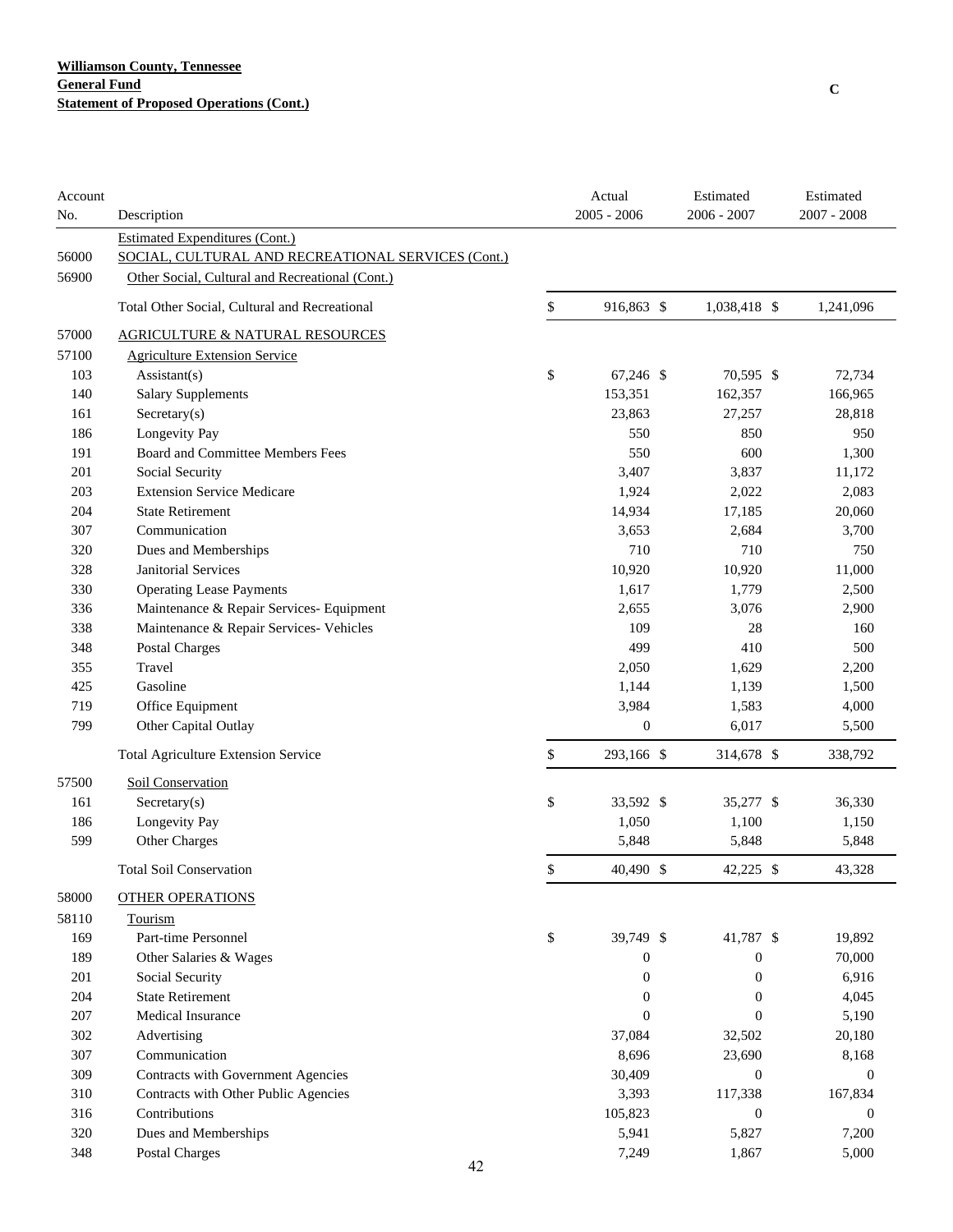| Account |                                                 | Actual           | Estimated        | Estimated        |
|---------|-------------------------------------------------|------------------|------------------|------------------|
| No.     | Description                                     | $2005 - 2006$    | 2006 - 2007      | $2007 - 2008$    |
|         | <b>Estimated Expenditures (Cont.)</b>           |                  |                  |                  |
| 58000   | <b>OTHER OPERATIONS (Cont.)</b>                 |                  |                  |                  |
| 58110   | Tourism (Cont.)                                 |                  |                  |                  |
| 349     | Printing, Stationery and Forms                  | \$<br>20,297 \$  | 28,860 \$        | 28,000           |
| 355     | Travel                                          | 27,568           | 23,963           | 20,271           |
| 399     | <b>Other Contracted Services</b>                | 46,609           | 71,220           | 158,304          |
| 435     | Office Supplies                                 | 4,695            | 1,295            | 2,000            |
| 452     | <b>Utilities</b>                                | 1,059            | 1,198            | 2,000            |
| 711     | Furniture and Fixtures                          | 4,545            | $\boldsymbol{0}$ | $\boldsymbol{0}$ |
|         | <b>Total Tourism</b>                            | \$<br>343,117 \$ | 349,547 \$       | 525,000          |
| 58190   | Other Economic and Community Development        |                  |                  |                  |
| 105     | Supervisor/Director                             | \$<br>77,792 \$  | 81,682 \$        | 80,136           |
| 161     | Sercetary(s)                                    | 35,729           | 36,206           | 37,608           |
| 169     | Part-time Personnel                             | 38,589           | 40,650           | 42,341           |
| 186     | Longevity Pay                                   | 700              | 750              | 800              |
| 196     | In-Service Training                             | 190              | 525              | $\boldsymbol{0}$ |
| 302     | Advertising                                     | 44,355           | 42,706           | 37,295           |
| 307     | Communication                                   | 2,352            | 2,498            | 4,500            |
| 320     | Dues and Memberships                            | 4,855            | 5,778            | 3,805            |
| 330     | <b>Operating Lease Payments</b>                 | 20,587           | 31,323           | 24,000           |
| 337     | Maintenance & Repair Services- Office Equipment | 951              | 1,365            | 2,500            |
| 348     | <b>Postal Charges</b>                           | 1,892            | 2,208            | 2,000            |
| 349     | Printing, Stationery and Forms                  | 2,322            | 1,113            | 2,000            |
| 355     | Travel                                          | 4,790            | 6,606            | 9,000            |
| 399     | <b>Other Contracted Services</b>                | 101,494          | 57,073           | 67,980           |
| 435     | Office Supplies                                 | 1,883            | 1,966            | 2,500            |
| 437     | Periodicals                                     | 912              | 1,169            | 1,121            |
| 524     | In Service/Staff Development                    | $\boldsymbol{0}$ | $\boldsymbol{0}$ | 500              |
| 709     | Data Processing Equipment                       | 879              | 513              | 1,200            |
| 719     | Office Equipment                                | 16,812           | $\boldsymbol{0}$ | 3,000            |
|         |                                                 |                  |                  |                  |
|         | Total Other Economic and Community Development  | \$<br>357,084 \$ | 314,131 \$       | 322,286          |
| 58210   | <b>Public Transportation</b>                    |                  |                  |                  |
| 399     | <b>Other Contracted Services</b>                | \$<br>365,654 \$ | 166,676 \$       | 290,000          |
|         | <b>Total Public Transportation</b>              | \$<br>365,654 \$ | 166,676 \$       | 290,000          |
| 58300   | Veterans' Services                              |                  |                  |                  |
| 105     | Supervisor/Director                             | \$<br>11,482 \$  | 12,054 \$        | 12,419           |
| 196     | In-Service Training                             | 21               | $\boldsymbol{0}$ | 25               |
| 302     | Advertising                                     | $\boldsymbol{0}$ | $\boldsymbol{0}$ | 25               |
| 307     | Communication                                   | 262              | 267              | 500              |
| 320     | Dues and Memberships                            | 25               | 25               | $25\,$           |
| 355     | Travel                                          | 18               | $\boldsymbol{0}$ | $25\,$           |
| 435     | Office Supplies                                 | $\boldsymbol{0}$ | 162              | $100\,$          |
| 499     | Other Supplies and Materials                    | 5,725            | 4,675            | $\boldsymbol{0}$ |
|         | <b>Total Veterans' Services</b>                 | \$<br>17,533 \$  | 17,183 \$        | 13,119           |
|         |                                                 |                  |                  |                  |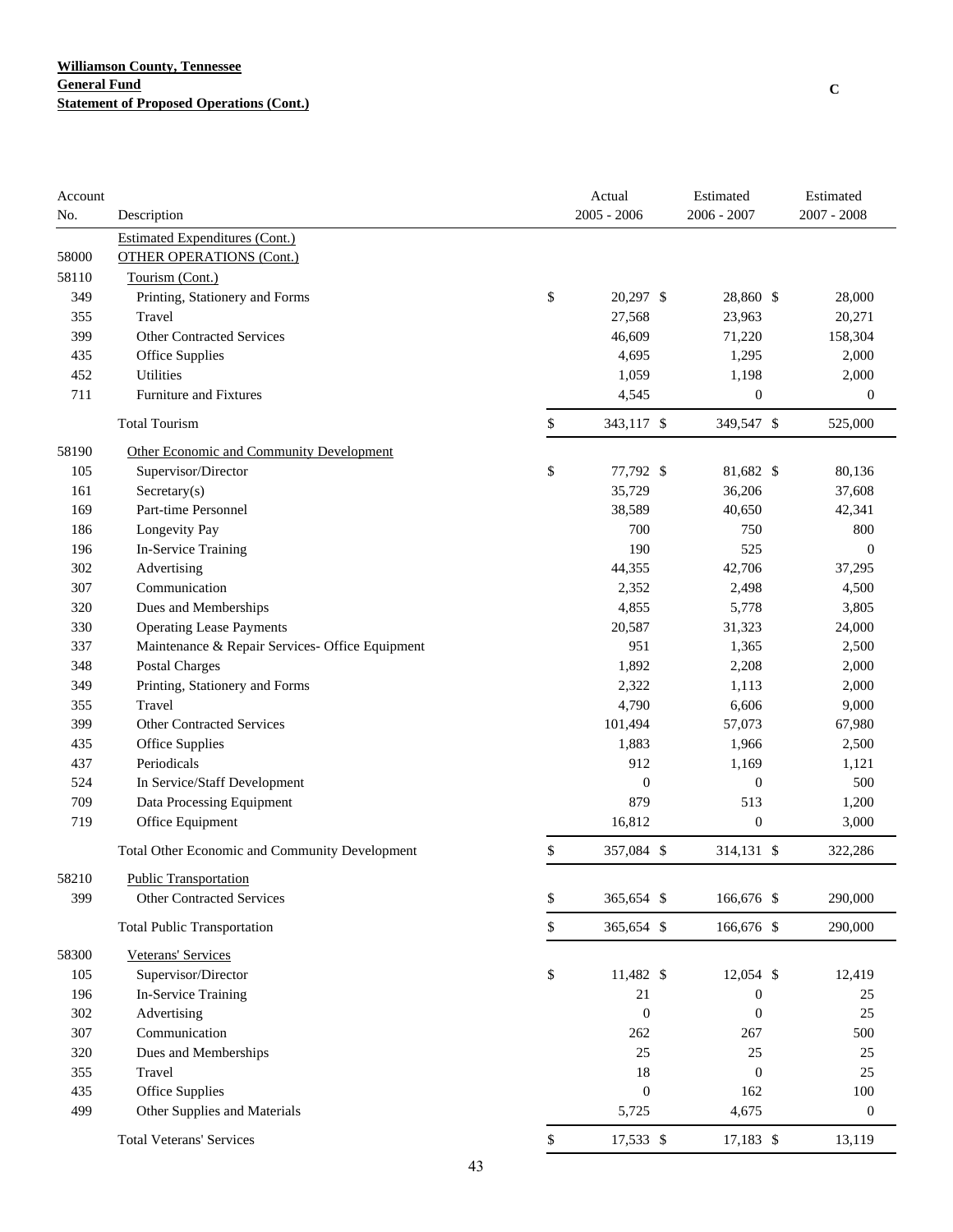| Account |                                                     | Actual              | Estimated        | Estimated     |
|---------|-----------------------------------------------------|---------------------|------------------|---------------|
| No.     | Description                                         | $2005 - 2006$       | 2006 - 2007      | $2007 - 2008$ |
|         | <b>Estimated Expenditures (Cont.)</b>               |                     |                  |               |
| 58000   | <b>OTHER OPERATIONS (Cont.)</b>                     |                     |                  |               |
| 58400   | <b>Other Charges</b>                                |                     |                  |               |
| 320     | Dues and Memberships                                | \$<br>37,087 \$     | 38,417 \$        | 38,418        |
| 502     | <b>Building and Contents Insurance</b>              | 108,459             | 140,270          | 150,000       |
| 503     | <b>Excess Risk Insurance</b>                        | 421,921             | 288,765          | 800,000       |
| 510     | Trustee's Commission                                | 776,376             | 829,829          | 850,000       |
| 511     | Vehicle and Equipment Insurance                     | 223,352             | 64,412           | 150,000       |
| 513     | Worker's Compensation Insurance                     | 293,949             | 313,501          | 200,000       |
|         | <b>Total Other Charges</b>                          | \$<br>1,861,144 \$  | 1,675,194 \$     | 2,188,418     |
| 58600   | <b>Employee Benefits</b>                            |                     |                  |               |
| 201     | Social Security                                     | \$<br>1,540,516 \$  | 1,646,716 \$     | 1,875,000     |
| 204     | <b>State Retirement</b>                             | 1,543,261           | 1,921,193        | 2,150,000     |
| 206     | Life Insurance                                      | 33,092              | 34,079           | 37,000        |
| 207     | Medical Insurance                                   | 4,893,750           | 5,256,250        | 5,256,250     |
| 209     | Disability Insurance                                | 40,825              | 26,101           | 75,000        |
| 210     | <b>Unemployment Compensation</b>                    | 30,242              | 20,532           | 50,000        |
| 211     | <b>Local Retirement</b>                             | 65,000              | 65,000           | 65,000        |
| 212     | <b>Employer Medicare</b>                            | 361,440             | 386,037          | 450,000       |
|         | <b>Total Employee Benefits</b>                      | \$<br>8,508,126 \$  | 9,355,908 \$     | 9,958,250     |
| 58900   | Miscellaneous                                       |                     |                  |               |
| 308     | Consultants                                         | \$<br>$5,000$ \$    | $8,000$ \$       | 10,000        |
| 309     | Contracts with Government Agencies                  | 969                 | 64,469           | 71,374        |
| 312     | Contracts with Private Agencies                     | 34,591              | 56,081           | 68,685        |
| 316     | Contributions                                       | 247,894             | 123,369          | 168,819       |
| 339     | Matching Share                                      | 3,900               | $\boldsymbol{0}$ | 3,900         |
| 414     | <b>Duplicating Supplies</b>                         | 24,955              | 24,994           | 30,000        |
|         | <b>Total Miscellaneous</b>                          | \$<br>317,309 \$    | 276,913 \$       | 352,778       |
|         | <b>Total Estimated Expenditures</b>                 | \$<br>51,441,101 \$ | 54,290,248 \$    | 60,013,956    |
|         | <b>Estimated Other Uses:</b>                        |                     |                  |               |
| 99100   | <b>Transfers Out</b>                                | \$<br>1,340,480 \$  | 1,996,856 \$     | 500,000       |
|         | Total Estimated Expenditures and Other Uses         | \$<br>52,781,581 \$ | 56,287,104 \$    | 60,513,956    |
|         | Excess of Estimated Revenues and Other Sources Over |                     |                  |               |
|         |                                                     |                     |                  |               |
|         | (Under) Estimated Expenditures and Other Uses       | \$<br>5,906,300 \$  | 4,139,564 \$     | (3,254,262)   |
|         | Estimated Beginning Fund Balance, July 1            | 16,917,745          | 22,824,045       | 26,963,609    |
|         | Estimated Ending Fund Balance, June 30              | \$<br>22,824,045 \$ | 26,963,609 \$    | 23,709,347    |

**C**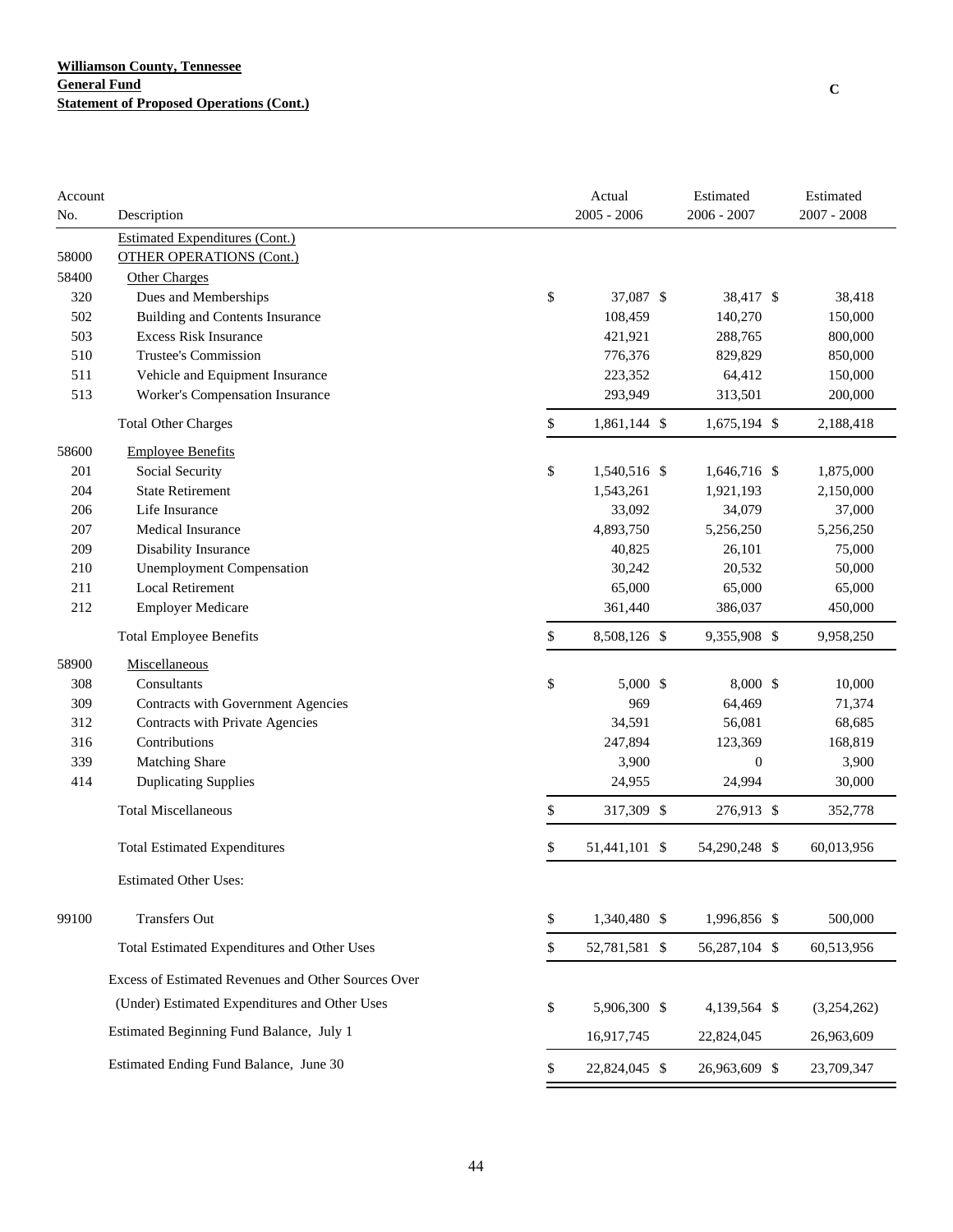| Account<br>No. | Description                                       |    | Actual<br>$2005 - 2006$ | Estimated<br>$2006 - 2007$ | Estimated<br>$2007 - 2008$ |
|----------------|---------------------------------------------------|----|-------------------------|----------------------------|----------------------------|
|                | <b>Estimated Revenues</b>                         |    |                         |                            |                            |
| 40000          | <b>LOCAL TAXES</b>                                |    |                         |                            |                            |
| 40100          | <b>County Property Taxes</b>                      |    |                         |                            |                            |
| 40110          | <b>Current Property Tax</b>                       |    | \$<br>2,078,881 \$      | 2,325,675 \$               | 2,298,166                  |
| 40120          | Trustee's Collections - Prior Year                |    | 27,271                  | 42,360                     | 35,000                     |
| 40130          | Circuit/Clerk & Master Collections - Prior Years  |    | 22,033                  | 14,122                     | 15,000                     |
| 40140          | <b>Interest and Penalty</b>                       |    | 6,702                   | 5,577                      | 5,000                      |
| 40161          | Payments in Lieu of Taxes - T.V.A.                |    | 134                     | 140                        | $\theta$                   |
| 40163          | Payments in Lieu of Taxes - Other                 |    | 6,057                   | 6,062                      | $\theta$                   |
| 40200          | <b>County Local Option Taxes</b>                  |    |                         |                            |                            |
| 40210          | Local Option Sales Tax                            |    | $\boldsymbol{0}$        | 1,065,480                  | 1,000,000                  |
|                | TOTAL LOCAL TAXES                                 |    | \$<br>2,141,078 \$      | 3,459,416 \$               | 3,353,166                  |
| 43000          | <b>CHARGES FOR CURRENT SERVICES</b>               |    |                         |                            |                            |
| 43100          | <b>General Service Charges</b>                    |    |                         |                            |                            |
| 43110          | <b>Tipping Fees</b>                               |    | \$<br>0 <sup>5</sup>    | 43,609 \$                  | 690,000                    |
|                | TOTAL CHARGES FOR CURRENT SERVICES                |    | \$<br>0 <sup>5</sup>    | 43,609 \$                  | 690,000                    |
| 44000          | <b>OTHER LOCAL REVENUES</b>                       |    |                         |                            |                            |
| 44100          | <b>Recurring Items</b>                            |    |                         |                            |                            |
| 44110          | <b>Investment Income</b>                          |    | \$<br>29,852 \$         | 75,027 \$                  | 50,000                     |
| 44500          | <b>Nonrecurring Items</b>                         |    |                         |                            |                            |
| 44530          | Sale of Equipment                                 |    | 18,525                  | $\boldsymbol{0}$           | 69,000                     |
|                | TOTAL OTHER LOCAL REVENUES                        |    | \$<br>48,377 \$         | 75,027 \$                  | 119,000                    |
| 46000          | <b>STATE OF TENNESSEE</b>                         |    |                         |                            |                            |
| 46100          | <b>General Government Grants</b>                  |    |                         |                            |                            |
| 46170          | Solid Waste Grants                                |    | \$<br>22,000 \$         | 24,568 \$                  | 100,000                    |
|                | TOTAL STATE OF TENNESSEE                          |    | \$<br>22,000 \$         | 24,568 \$                  | 100,000                    |
|                | <b>Total Estimated Revenues</b>                   |    | \$<br>2,211,455 \$      | 3,602,620 \$               | 4,262,166                  |
|                | <b>Estimated Other Sources:</b>                   |    |                         |                            |                            |
| 49800          | Transfers In                                      |    | \$<br>0 <sup>5</sup>    | 528,575 \$                 | 500,000                    |
|                | <b>Total Estimated Revenues and Other Sources</b> |    | \$<br>2,211,455 \$      | 4, 131, 195 \$             | 4,762,166                  |
|                | <b>Estimated Expenditures</b>                     |    |                         |                            |                            |
| 55000          | PUBLIC HEALTH AND WELFARE                         |    |                         |                            |                            |
| 55710          | <b>Sanitation Management</b>                      |    |                         |                            |                            |
| 105            | Supervisor/Director                               |    | \$<br>0 <sup>5</sup>    | 0 <sup>5</sup>             | 89,317                     |
| 106            | Deputy(ies)                                       |    | $\boldsymbol{0}$        | $\boldsymbol{0}$           | 174,424                    |
| 149            | Laborers                                          |    | $\boldsymbol{0}$        | $\boldsymbol{0}$           | 558,487                    |
| 160            | Guards                                            |    | 0                       | $\boldsymbol{0}$           | 407,000                    |
| 162            | <b>Clerical Personnel</b>                         |    | $\boldsymbol{0}$        | $\boldsymbol{0}$           | 90,044                     |
| 186            | Longevity Pay                                     |    | $\boldsymbol{0}$        | $\boldsymbol{0}$           | 8,650                      |
| 187            | Overtime Pay                                      |    | $\boldsymbol{0}$        | $\boldsymbol{0}$           | 108,271                    |
| 302            | Advertising                                       | 45 | $\boldsymbol{0}$        | $\boldsymbol{0}$           | 6,000                      |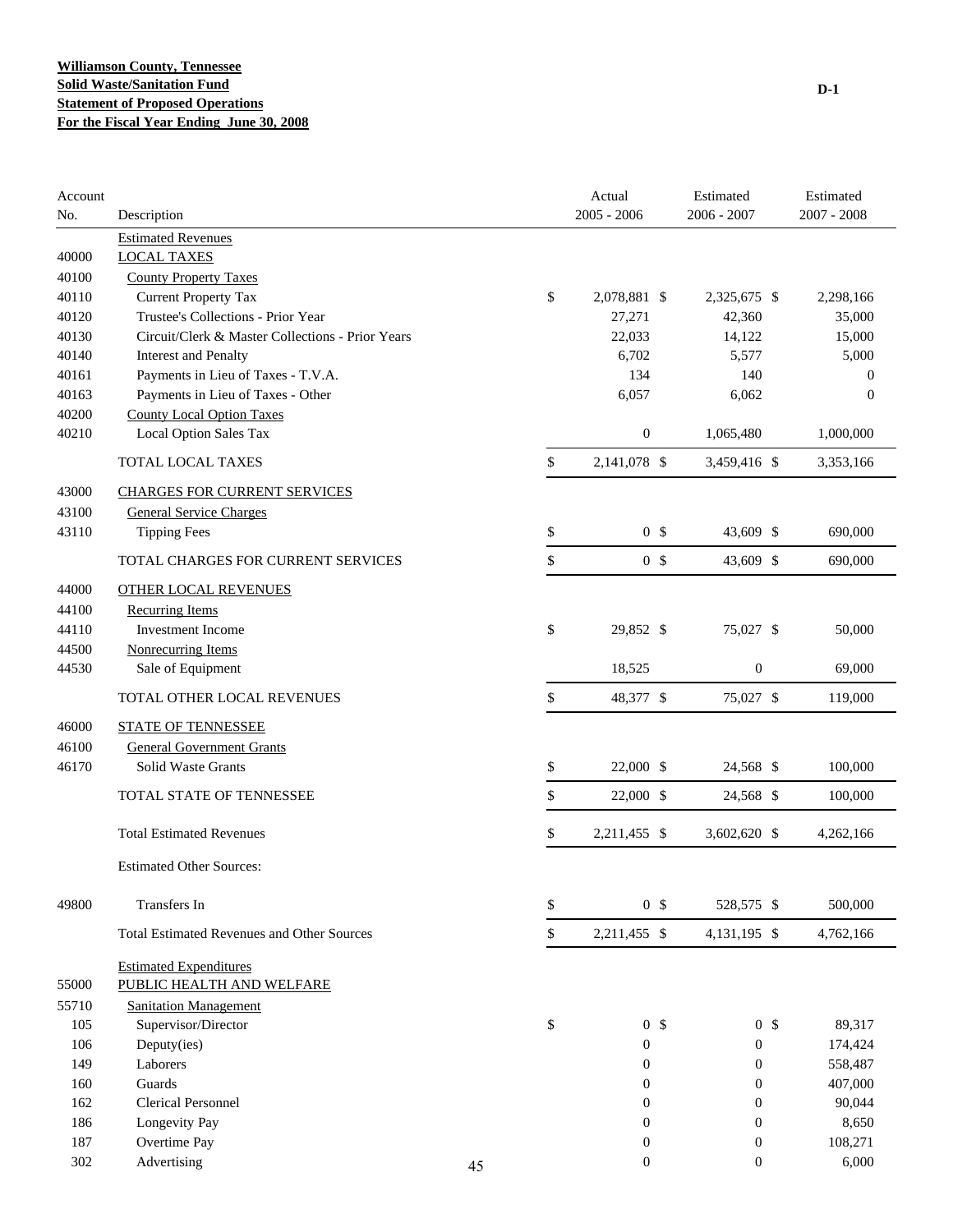| Account |                                                 | Actual               | Estimated        | Estimated        |
|---------|-------------------------------------------------|----------------------|------------------|------------------|
| No.     | Description                                     | $2005 - 2006$        | 2006 - 2007      | $2007 - 2008$    |
|         | <b>Estimated Expenditures (Cont.)</b>           |                      |                  |                  |
| 55000   | PUBLIC HEALTH AND WELFARE (Cont.)               |                      |                  |                  |
| 55710   | <b>Sanitation Management (Cont.)</b>            |                      |                  |                  |
| 307     | Communication                                   | \$<br>0 <sup>5</sup> | 0 <sup>5</sup>   | 19,000           |
| 320     | Dues and Memberships                            | $\boldsymbol{0}$     | 0                | 2,850            |
| 322     | <b>Evaluation and Testing</b>                   | $\boldsymbol{0}$     | $\boldsymbol{0}$ | 2,000            |
| 335     | Maintenance & Repair Services- Buildings        | $\boldsymbol{0}$     | $\boldsymbol{0}$ | 14,000           |
| 336     | Maintenance & Repair Services- Equipment        | $\boldsymbol{0}$     | $\boldsymbol{0}$ | 158,000          |
| 337     | Maintenance & Repair Services- Office Equipment | $\boldsymbol{0}$     | $\boldsymbol{0}$ | 2,000            |
| 338     | Maintenance & Repair Services- Vehicles         | $\boldsymbol{0}$     | $\boldsymbol{0}$ | 103,800          |
| 348     | <b>Postal Charges</b>                           | $\boldsymbol{0}$     | $\mathbf{0}$     | 3,500            |
| 349     | Printing, Stationery and Forms                  | $\boldsymbol{0}$     | $\boldsymbol{0}$ | 5,000            |
| 351     | Rentals                                         | $\boldsymbol{0}$     | $\mathbf{0}$     | 6,000            |
| 355     | Travel                                          | $\boldsymbol{0}$     | $\mathbf{0}$     | 6,500            |
| 399     | <b>Other Contracted Services</b>                | $\boldsymbol{0}$     | $\mathbf{0}$     | 896,000          |
| 412     | Diesel Fuel                                     | $\boldsymbol{0}$     | $\mathbf{0}$     | 283,815          |
| 415     | Electricity                                     | $\boldsymbol{0}$     | $\mathbf{0}$     | 18,800           |
| 425     | Gasoline                                        | $\boldsymbol{0}$     | $\mathbf{0}$     | 18,500           |
| 433     | Lubricants                                      | 0                    | $\mathbf{0}$     | 6,500            |
| 434     | <b>Natural Gas</b>                              | $\boldsymbol{0}$     | $\mathbf{0}$     | 2,500            |
| 435     | Office Supplies                                 | $\boldsymbol{0}$     | $\mathbf{0}$     | 4,500            |
| 437     | Periodicals                                     | $\boldsymbol{0}$     | $\mathbf{0}$     | 300              |
| 450     | Tires and Tubes                                 | $\boldsymbol{0}$     | $\boldsymbol{0}$ | 45,000           |
| 451     | Uniforms                                        | $\boldsymbol{0}$     | $\mathbf{0}$     | 15,000           |
| 454     | Water and Sewer                                 | $\boldsymbol{0}$     | $\mathbf{0}$     | 3,400            |
| 499     | Other Supplies and Materials                    | $\boldsymbol{0}$     | $\boldsymbol{0}$ | 27,000           |
| 524     | In Service/Staff Development                    | $\boldsymbol{0}$     | $\boldsymbol{0}$ | 2,600            |
| 599     | Other Charges                                   | $\boldsymbol{0}$     | $\boldsymbol{0}$ | 61,695           |
| 718     | Motor Vehicles                                  | $\boldsymbol{0}$     | $\boldsymbol{0}$ | 25,000           |
| 719     | Office Equipment                                | $\boldsymbol{0}$     | $\boldsymbol{0}$ | 11,400           |
| 724     | Site Development                                | $\boldsymbol{0}$     | $\boldsymbol{0}$ | 47,000           |
|         | <b>Total Sanitation Management</b>              | \$<br>0 <sup>5</sup> | 0 <sup>5</sup>   | 3,233,853        |
| 55732   | Convenience Centers                             |                      |                  |                  |
| 106     | Deputy(ies)                                     | \$<br>31,336 \$      | 32,843 \$        | $\boldsymbol{0}$ |
| 149     | Laborers                                        | 263,964              | 269,085          | 0                |
| 160     | Guards                                          | 344,779              | 389,407          | 0                |
| 186     | Longevity Pay                                   | 2,300                | 2,300            | 0                |
| 187     | Overtime Pay                                    | 37,810               | 30,544           | $\boldsymbol{0}$ |
| 196     | In-Service Training                             | 540                  | $\boldsymbol{0}$ | 0                |
| 199     | Other Per Diem & Fees                           | 618                  | 934              | 0                |
| 307     | Communication                                   | 4,743                | 4,598            | 0                |
| 309     | Contracts with Government Agencies              | 22,000               | $\boldsymbol{0}$ | $\bf{0}$         |
| 320     | Dues and Memberships                            | 210                  | 352              | 0                |
| 322     | <b>Evaluation and Testing</b>                   | 990                  | 620              | 0                |
| 335     | Maintenance & Repair Services- Buildings        | 918                  | 2,892            | $\bf{0}$         |
| 336     | Maintenance & Repair Services- Equipment        | 2,724                | 5,374            | $\boldsymbol{0}$ |
| 338     | Maintenance & Repair Services- Vehicles         | 58,336               | 87,889           | $\mathbf{0}$     |
|         | 46                                              |                      |                  |                  |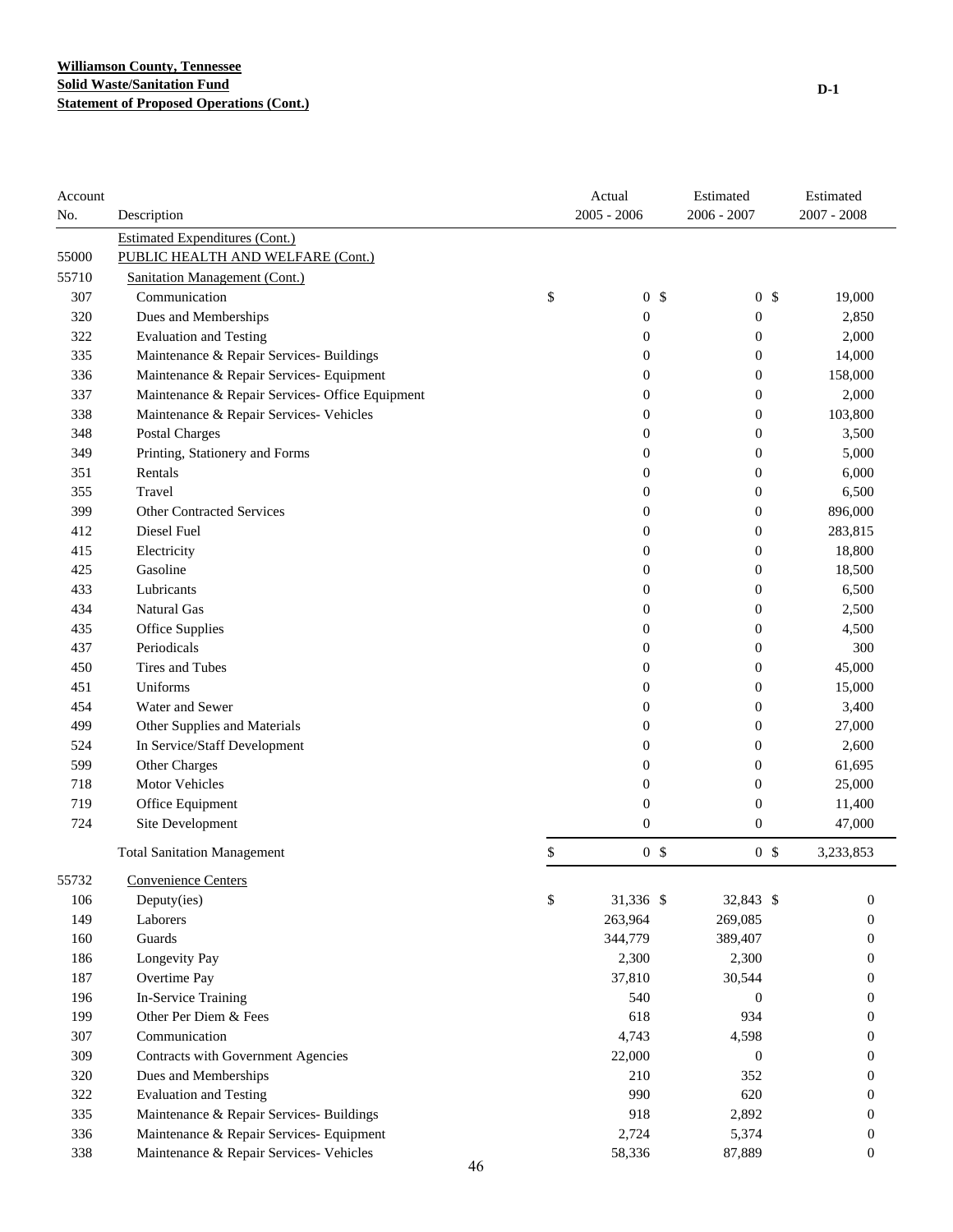| Account |                                                     | Actual               | Estimated    | Estimated        |
|---------|-----------------------------------------------------|----------------------|--------------|------------------|
| No.     | Description                                         | $2005 - 2006$        | 2006 - 2007  | $2007 - 2008$    |
|         | <b>Estimated Expenditures (Cont.)</b>               |                      |              |                  |
| 55000   | PUBLIC HEALTH AND WELFARE (Cont.)                   |                      |              |                  |
| 55732   | Convenience Centers (Cont.)                         |                      |              |                  |
| 349     | Printing, Stationery and Forms                      | \$<br>0 <sup>5</sup> | 537 \$       | $\boldsymbol{0}$ |
| 355     | Travel                                              | 205                  | 69           | $\boldsymbol{0}$ |
| 399     | <b>Other Contracted Services</b>                    | 1,045,206            | 1,234,244    | $\boldsymbol{0}$ |
| 412     | Diesel Fuel                                         | 128,064              | 158,811      | 0                |
| 415     | Electricity                                         | 7,864                | 9,250        | $\boldsymbol{0}$ |
| 425     | Gasoline                                            | 5,957                | 5,608        | 0                |
| 433     | Lubricants                                          | 2,154                | 2,134        | 0                |
| 435     | Office Supplies                                     | 834                  | 1,104        | 0                |
| 450     | Tires and Tubes                                     | 11,994               | 21,798       | 0                |
| 454     | Water and Sewer                                     | 1,017                | 1,115        | 0                |
| 499     | Other Supplies and Materials                        | 4,745                | 10,592       | $\boldsymbol{0}$ |
| 719     | Office Equipment                                    | 3,120                | 3,972        | $\boldsymbol{0}$ |
| 724     | Site Development                                    | 65,590               | 0            | $\boldsymbol{0}$ |
|         | <b>Total Convenience Centers</b>                    | \$<br>2,048,018 \$   | 2,276,072 \$ | $\boldsymbol{0}$ |
| 58000   | <b>OTHER OPERATIONS</b>                             |                      |              |                  |
| 58400   | Other Charges                                       |                      |              |                  |
| 502     | <b>Building and Contents Insurance</b>              | \$<br>$10,953$ \$    | 11,498 \$    | 35,938           |
| 503     | <b>Excess Risk Insurance</b>                        | 22,834               | 27,555       | 57,552           |
| 510     | Trustee's Commission                                | 42,799               | 58,346       | 70,000           |
| 511     | Vehicle and Equipment Insurance                     | 16,651               | 23,370       | 45,938           |
| 513     | Worker's Compensation Insurance                     | 7,332                | 58,146       | 63,915           |
|         | <b>Total Other Charges</b>                          | \$<br>100,569 \$     | 178,915 \$   | 273,343          |
| 58600   | <b>Employee Benefits</b>                            |                      |              |                  |
| 201     | Social Security                                     | \$<br>41,545 \$      | 44,340 \$    | 89,700           |
| 204     | <b>State Retirement</b>                             | 22,517               | 26,313       | 82,100           |
| 206     | Life Insurance                                      | 328                  | 302          | 1,350            |
| 207     | <b>Medical Insurance</b>                            | 72,500               | 72,500       | 181,250          |
| 209     | Disability Insurance                                | $\boldsymbol{0}$     | 1,640        | 11,800           |
| 210     | <b>Unemployment Compensation</b>                    | 4,418                | 0            | 10,000           |
| 212     | <b>Employer Medicare</b>                            | 9,716                | 10,368       | 21,050           |
|         | <b>Total Employee Benefits</b>                      | \$<br>151,024 \$     | 155,463 \$   | 397,250          |
|         | <b>Total Estimated Expenditures</b>                 | \$<br>2,299,611 \$   | 2,610,450 \$ | 3,904,446        |
|         | Excess of Estimated Revenues and Other Sources Over |                      |              |                  |
|         | (Under) Estimated Expenditures                      | \$<br>$(88, 156)$ \$ | 1,520,745 \$ | 857,720          |
|         | Estimated Beginning Fund Balance, July 1            | 511,562              | 423,406      | 1,944,151        |
|         | Estimated Ending Fund Balance, June 30              | \$<br>423,406 \$     | 1,944,151 \$ | 2,801,871        |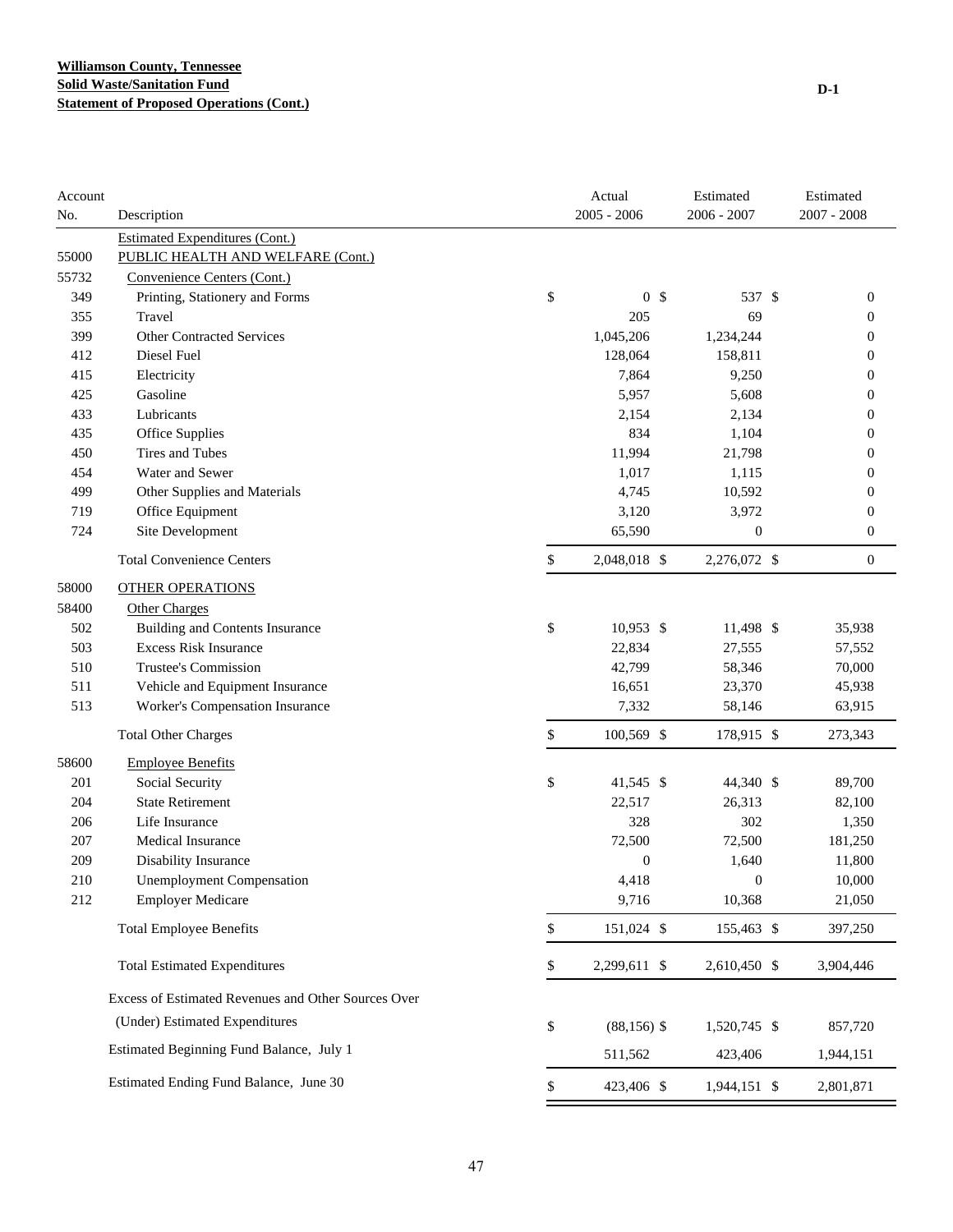| Account<br>No. | Description                                   | Actual<br>$2005 - 2006$ | Estimated<br>$2006 - 2007$ | Estimated<br>$2007 - 2008$ |
|----------------|-----------------------------------------------|-------------------------|----------------------------|----------------------------|
|                | <b>Estimated Revenues</b>                     |                         |                            |                            |
| 42000          | FINES, FORFEITURES AND PENALTIES              |                         |                            |                            |
| 42100          | <b>Circuit Court</b>                          |                         |                            |                            |
| 42140          | Drug Control Fines                            | \$<br>13,275 \$         | $10,863$ \$                | 10,000                     |
| 42300          | <b>General Sessions Court</b>                 |                         |                            |                            |
| 42340          | Drug Control Fines                            | 33,124                  | 55,370                     | 26,000                     |
| 42900          | Other Fines, Forfeitures, and Penalties       |                         |                            |                            |
| 42910          | Proceeds from Confiscated Property            | 23,984                  | 152,615                    | $\boldsymbol{0}$           |
|                | TOTAL FINES, FORFEITURES AND PENALTIES        | \$<br>70,383 \$         | 218,848 \$                 | 36,000                     |
| 44000          | <b>OTHER LOCAL REVENUES</b>                   |                         |                            |                            |
| 44100          | <b>Recurring Items</b>                        |                         |                            |                            |
| 44110          | Investment Income                             | \$<br>4,985 \$          | 12,822 \$                  | $\boldsymbol{0}$           |
|                | TOTAL OTHER LOCAL REVENUES                    | \$<br>4,985 \$          | 12,822 \$                  | $\boldsymbol{0}$           |
| 48000          | <b>OTHER GOVERNMENTS AND CITIZENS GROUPS</b>  |                         |                            |                            |
| 48600          | <b>Citizens Groups</b>                        |                         |                            |                            |
| 48610          | Donations                                     | \$<br>400 \$            | $1,150$ \$                 | $\boldsymbol{0}$           |
|                | TOTAL OTHER GOVERNMENTS AND CITIZENS GROUPS   | \$<br>400S              | $1,150$ \$                 | $\mathbf{0}$               |
|                | <b>Total Estimated Revenues</b>               | \$<br>75,768 \$         | 232,820 \$                 | 36,000                     |
|                | <b>Estimated Expenditures</b>                 |                         |                            |                            |
| 54000          | <b>PUBLIC SAFETY</b>                          |                         |                            |                            |
| 54150          | <b>Drug Enforcement</b>                       |                         |                            |                            |
| 196            | In-Service Training                           | \$<br>1,713 \$          | $2,673$ \$                 | $\boldsymbol{0}$           |
| 307            | Communication                                 | $\boldsymbol{0}$        | $\boldsymbol{0}$           | 2,000                      |
| 319            | <b>Confidential Drug Enforcement Payments</b> | $\mathbf{0}$            | $\theta$                   | 5,000                      |
| 338            | Maintenance & Repair Services- Vehicles       | 319                     | 341                        | 4,000                      |
| 353            | <b>Tow-in Services</b>                        | 165                     | 215                        | 2,000                      |
| 355            | Travel                                        | $\boldsymbol{0}$        | $\boldsymbol{0}$           | 1,500                      |
| 435            | Office Supplies                               | 360                     | 298                        | 7,000                      |
| 510            | Trustee's Commission                          | 465                     | 791                        | 2,000                      |
| 524            | In Service/Staff Development                  | $\mathbf{0}$            | $\theta$                   | 4,000                      |
| 799            | Other Capital Outlay                          | 60,687                  | 104,499                    | 226,880                    |
|                | <b>Total Drug Enforcement</b>                 | \$<br>63,709 \$         | 108,817 \$                 | 254,380                    |
|                | <b>Total Estimated Expenditures</b>           | \$<br>63,709 \$         | 108,817 \$                 | 254,380                    |
|                | <b>Excess of Estimated Revenues Over</b>      |                         |                            |                            |
|                | (Under) Estimated Expenditures                | \$<br>12,059 \$         | 124,003 \$                 | (218, 380)                 |
|                | Estimated Beginning Fund Balance, July 1      | 98,457                  | 110,516                    | 234,519                    |
|                | Estimated Ending Fund Balance, June 30        | \$<br>110,516 \$        | 234,519 \$                 | 16,139                     |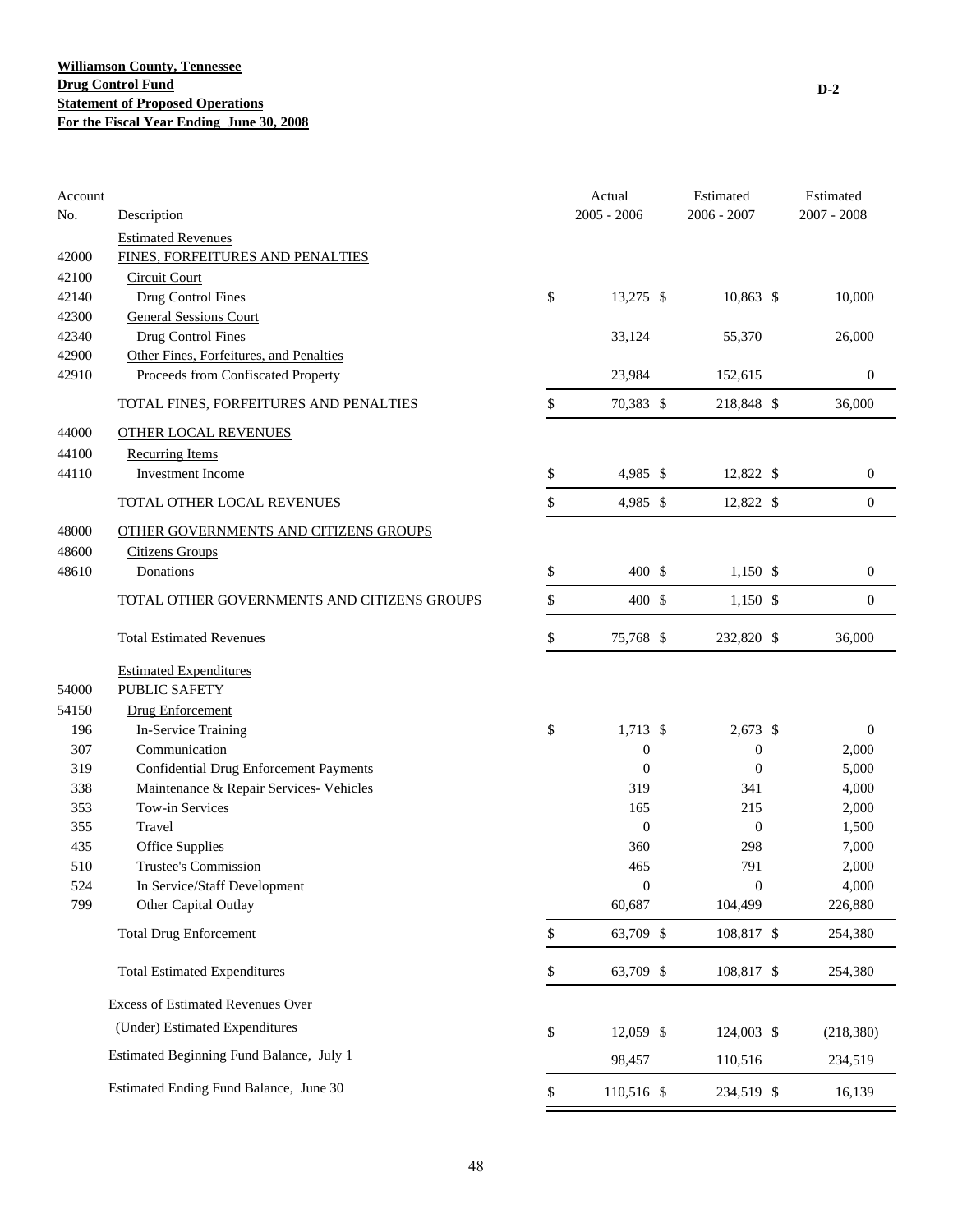| Account<br>No. | Description                                      | Actual<br>$2005 - 2006$ | Estimated<br>$2006 - 2007$ | Estimated<br>$2007 - 2008$ |
|----------------|--------------------------------------------------|-------------------------|----------------------------|----------------------------|
|                | <b>Estimated Revenues</b>                        |                         |                            |                            |
| 40000          | <b>LOCAL TAXES</b>                               |                         |                            |                            |
| 40100          | <b>County Property Taxes</b>                     |                         |                            |                            |
| 40110          | <b>Current Property Tax</b>                      | \$<br>547,012 \$        | 705,065 \$                 | 678,760                    |
| 40120          | Trustee's Collections - Prior Year               | 9,344                   | 8,908                      | 10,000                     |
| 40130          | Circuit/Clerk & Master Collections - Prior Years | 4,702                   | 5,028                      | 3,500                      |
| 40140          | <b>Interest and Penalty</b>                      | 1,978                   | 2,097                      | 2,000                      |
| 40161          | Payments in Lieu of Taxes - T.V.A.               | 95                      | 117                        | $\theta$                   |
| 40163          | Payments in Lieu of Taxes - Other                | 1,798                   | 2,053                      | $\theta$                   |
| 40200          | <b>County Local Option Taxes</b>                 |                         |                            |                            |
| 40240          | Wheel Tax                                        | 3,318,226               | 3,459,896                  | 3,500,000                  |
| 40270          | <b>Business Tax</b>                              | 2,811,063               | 3,432,825                  | 2,750,000                  |
| 40280          | Mineral Severance Tax                            | 301,368                 | 308,451                    | 300,000                    |
|                | TOTAL LOCAL TAXES                                | \$<br>6,995,586 \$      | 7,924,440 \$               | 7,244,260                  |
| 44000          | <b>OTHER LOCAL REVENUES</b>                      |                         |                            |                            |
| 44100          | Recurring Items                                  |                         |                            |                            |
| 44110          | <b>Investment Income</b>                         | \$<br>550,580 \$        | 631,705 \$                 | $\mathbf{0}$               |
| 44130          | Sale of Materials and Supplies                   | 730                     | 2,546                      | $\mathbf{0}$               |
| 44135          | Sale of Gasoline                                 | 31,104                  | 24,890                     | 25,000                     |
| 44170          | Miscellaneous Refunds                            | 18,821                  | 48,329                     | $\boldsymbol{0}$           |
| 44500          | <b>Nonrecurring Items</b>                        |                         |                            |                            |
| 44520          | <b>Insurance Recovery</b>                        | $\mathbf{0}$            | 1,250                      | $\mathbf{0}$               |
| 44530          | Sale of Equipment                                | 111,120                 | 44,628                     | $\mathbf{0}$               |
| 44560          | Damages Recovered from Individuals               | $\boldsymbol{0}$        | 1,993                      | $\boldsymbol{0}$           |
| 44990          | <b>Other Local Revenues</b>                      |                         |                            |                            |
| 44990          | <b>Other Local Revenues</b>                      | 8,985                   | 6,210                      | 10,000                     |
|                | TOTAL OTHER LOCAL REVENUES                       | \$<br>721,340 \$        | 761,551 \$                 | 35,000                     |
| 46000          | <b>STATE OF TENNESSEE</b>                        |                         |                            |                            |
| 46200          | <b>Public Safety Grants</b>                      |                         |                            |                            |
| 46290          | Other Public Safety Grants                       | \$<br>0 <sup>5</sup>    | 48,866 \$                  | $\mathbf{0}$               |
| 46400          | <b>Public Works Grants</b>                       |                         |                            |                            |
| 46410          | <b>Bridge Program</b>                            | 116,614                 | 0                          | $\boldsymbol{0}$           |
| 46420          | State Aid Program                                | $\boldsymbol{0}$        | 672,706                    | $\boldsymbol{0}$           |
| 46490          | Other Public Works Grants                        | 50,000                  | $\boldsymbol{0}$           | $\boldsymbol{0}$           |
| 46800          | <b>Other State Revenues</b>                      |                         |                            |                            |
| 46840          | Alcoholic Beverage Tax                           | 61,774                  | 67,753                     | 50,000                     |
| 46920          | Gasoline and Motor Fuel Tax                      | 2,652,465               | 2,676,961                  | 2,600,000                  |
| 46930          | Petroleum Special Tax                            | 101,871                 | 101,871                    | 100,000                    |
|                | TOTAL STATE OF TENNESSEE                         | \$<br>2,982,724 \$      | 3,568,157 \$               | 2,750,000                  |
| 48000          | OTHER GOVERNMENTS AND CITIZENS GROUPS            |                         |                            |                            |
| 48100          | <b>Other Governments</b>                         |                         |                            |                            |
| 48120          | Paving and Maintenance                           | \$<br>125,390 \$        | 215,793 \$                 | 50,000                     |
|                |                                                  |                         |                            |                            |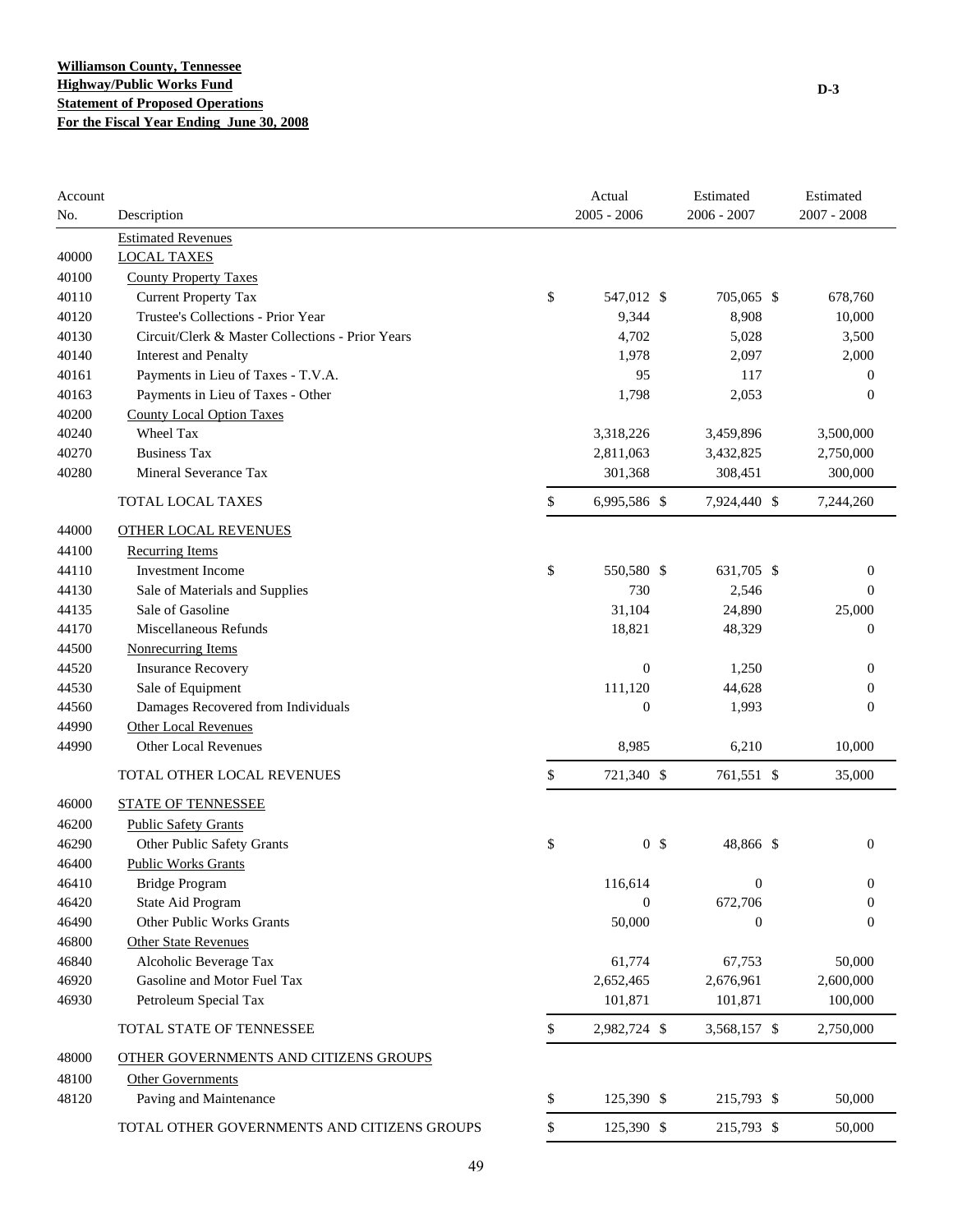## **Williamson County, Tennessee Highway/Public Works Fund Statement of Proposed Operations (Cont.)**

| Account<br>No. | Description                                       |    | Actual<br>$2005 - 2006$ | Estimated<br>$2006 - 2007$ | Estimated<br>$2007 - 2008$ |
|----------------|---------------------------------------------------|----|-------------------------|----------------------------|----------------------------|
|                | Estimated Revenues (Cont.)                        |    |                         |                            |                            |
|                | <b>Total Estimated Revenues</b>                   |    | \$<br>10,825,040 \$     | 12,469,941 \$              | 10,079,260                 |
|                | <b>Estimated Other Sources:</b>                   |    |                         |                            |                            |
| 49800          | Transfers In                                      |    | \$<br>181,075 \$        | 300,000 \$                 | 300,000                    |
|                | <b>Total Estimated Revenues and Other Sources</b> |    | \$<br>11,006,115 \$     | 12,769,941 \$              | 10,379,260                 |
|                | <b>Estimated Expenditures</b>                     |    |                         |                            |                            |
| 60000          | <b>HIGHWAYS</b>                                   |    |                         |                            |                            |
| 61000          | Administration                                    |    |                         |                            |                            |
| 101            | County Official/Administrative Officer            |    | \$<br>96,845 \$         | 101,691 \$                 | 104,742                    |
| 119            | Accountants/Bookkeepers                           |    | 35,579                  | 52,541                     | 54,123                     |
| 148            | Dispatchers/Radio Operators                       |    | 43,701                  | 45,885                     | 47,262                     |
| 161            | Secretary(s)                                      |    | 35,516                  | 38,022                     | 39,164                     |
| 186            | Longevity Pay                                     |    | 32,750                  | 37,100                     | 40,800                     |
| 191            | Board and Committee Members Fees                  |    | 3,600                   | 3,600                      | 7,200                      |
| 199            | Other Per Diem & Fees                             |    | 2,200                   | 2,211                      | $\boldsymbol{0}$           |
| 302            | Advertising                                       |    | 124                     | 420                        | 500                        |
| 307            | Communication                                     |    | 16,281                  | 9,828                      | 14,500                     |
| 321            | <b>Engineering Services</b>                       |    | 248,582                 | 324,208                    | 250,000                    |
| 322            | <b>Evaluation and Testing</b>                     |    | 2,225                   | 2,360                      | 3,500                      |
| 330            | <b>Operating Lease Payments</b>                   |    | 1,716                   | 1,630                      | 1,800                      |
| 331            | <b>Legal Services</b>                             |    | 53,825                  | 54,150                     | 53,000                     |
| 332            | Legal Notices, Recording and Court Costs          |    | 320                     | 39                         | 500                        |
| 337            | Maintenance & Repair Services- Office Equipment   |    | 899                     | $\mathbf{0}$               | 1,500                      |
| 348            | Postal Charges                                    |    | 1,178                   | 1,230                      | 1,300                      |
| 415            | Electricity                                       |    | 24,966                  | 13,767                     | 26,000                     |
| 434            | Natural Gas                                       |    | 12,235                  | 7,671                      | 15,000                     |
| 435            | Office Supplies                                   |    | 2,828                   | 3,012                      | 3,400                      |
| 437            | Periodicals                                       |    | $\boldsymbol{0}$        | $\boldsymbol{0}$           | 100                        |
| 454            | Water and Sewer                                   |    | 7,309                   | 6,736                      | 8,000                      |
| 599            | Other Charges                                     |    | 3,823                   | 3,609                      | 8,000                      |
| 719            | Office Equipment                                  |    | 2,898                   | 2,379                      | 3,000                      |
|                | <b>Total Administration</b>                       |    | \$<br>629,400 \$        | 712,089 \$                 | 683,391                    |
| 62000          | Highway and Bridge Maintenance                    |    |                         |                            |                            |
| 141            | Foremen                                           |    | \$<br>141,939 \$        | 149,032 \$                 | 153,509                    |
| 143            | <b>Equipment Operators</b>                        |    | 1,726,008               | 1,820,509                  | 1,884,458                  |
| 169            | Part-time Personnel                               |    | 64,765                  | 73,134                     | 93,119                     |
| 187            | Overtime Pay                                      |    | 64,464                  | 88,939                     | 90,898                     |
| 312            | Contracts with Private Agencies                   |    | 143,760                 | 98,335                     | 100,000                    |
| 351            | Rentals                                           |    | 77,144                  | 74,956                     | 100,000                    |
| 399            | <b>Other Contracted Services</b>                  |    | 481,007                 | 99,377                     | 100,000                    |
| 404            | Asphalt - Hot Mix                                 |    | 2,380,324               | 3,146,713                  | 2,490,000                  |
| 405            | Asphalt - Liquid                                  |    | 39,220                  | 48,979                     | 50,000                     |
| 409            | <b>Crushed Stone</b>                              |    | 10,536                  | 10,974                     | 20,000                     |
| 436            | Other Road Supplies                               | 50 | 89,517                  | 98,558                     | 100,000                    |
|                |                                                   |    |                         |                            |                            |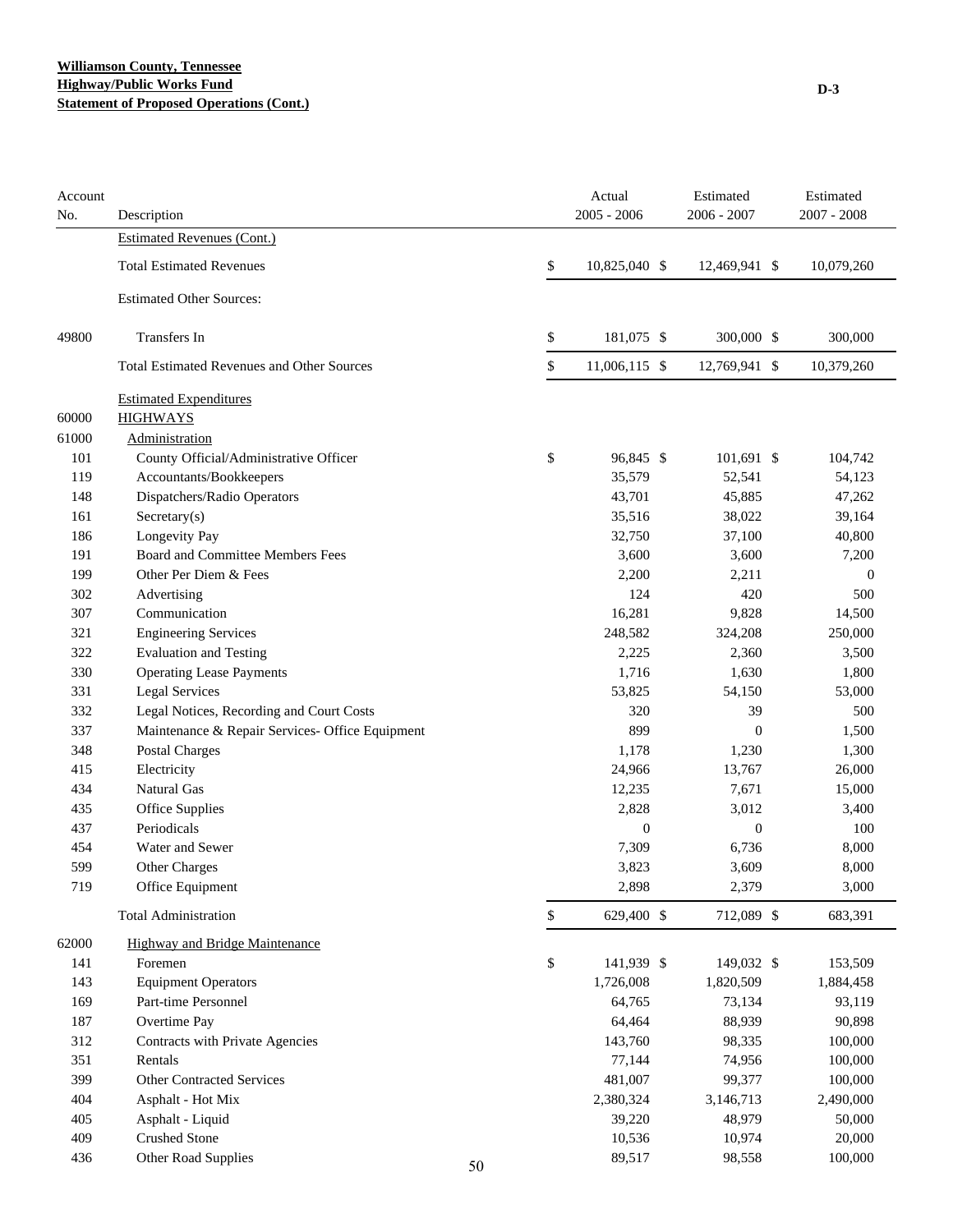| Account    |                                                            |    | Actual           | Estimated     | Estimated        |
|------------|------------------------------------------------------------|----|------------------|---------------|------------------|
| No.        | Description                                                |    | $2005 - 2006$    | $2006 - 2007$ | $2007 - 2008$    |
|            | <b>Estimated Expenditures (Cont.)</b>                      |    |                  |               |                  |
| 60000      | HIGHWAYS (Cont.)<br>Highway and Bridge Maintenance (Cont.) |    |                  |               |                  |
| 62000      |                                                            | \$ | 79,644 \$        | 80,787 \$     |                  |
| 438<br>443 | Pipe<br>Road Signs                                         |    | 40,658           | 31,829        | 80,000<br>30,000 |
| 444        | Salt                                                       |    | 35,980           | 8,000         | 8,000            |
| 451        | Uniforms                                                   |    | 28,931           | 28,057        | 30,000           |
| 455        | <b>Wood Products</b>                                       |    | 964              | 1,378         | 3,000            |
| 599        | Other Charges                                              |    | 79               | 3,169         | 5,000            |
|            |                                                            |    |                  |               |                  |
|            | Total Highway and Bridge Maintenance                       | \$ | 5,404,940 \$     | 5,862,726 \$  | 5,337,984        |
| 63100      | Operation and Maintenance of Equipment                     |    |                  |               |                  |
| 141        | Foremen                                                    | \$ | 47,549 \$        | 49,920 \$     | 51,424           |
| 142        | Mechanic(s)                                                |    | 124,156          | 119,266       | 139,802          |
| 150        | Nightwatchmen                                              |    | 90,765           | 94,850        | 97,787           |
| 169        | Part-time Personnel                                        |    | 6,467            | 9,343         | 11,356           |
| 412        | Diesel Fuel                                                |    | 369,506          | 340,100       | 480,000          |
| 416        | <b>Equipment Parts - Heavy</b>                             |    | 591,912          | 535,332       | 670,600          |
| 418        | <b>Equipment and Machinery Parts</b>                       |    | 2,001            | 1,001         | 2,500            |
| 424        | <b>Garage Supplies</b>                                     |    | 27,640           | 18,583        | 36,000           |
| 425        | Gasoline                                                   |    | 170,583          | 114,917       | 246,500          |
| 433        | Lubricants                                                 |    | 29,141           | 19,303        | 58,500           |
| 450        | Tires and Tubes                                            |    | 123,082          | 82,392        | 139,500          |
|            | Total Operation and Maintenance of Equipment               | \$ | 1,582,802 \$     | 1,385,007 \$  | 1,933,969        |
| 63400      | <b>Quarry Operations</b>                                   |    |                  |               |                  |
| 143        | <b>Equipment Operators</b>                                 | \$ | 256,696 \$       | 268,118 \$    | 282,613          |
| 187        | Overtime Pay                                               |    | 25,007           | 34,271        | 62,492           |
| 323        | <b>Explosive and Drilling Services</b>                     |    | 109,894          | 118,297       | 120,000          |
| 338        | Maintenance & Repair Services- Vehicles                    |    | 234,998          | 189,567       | 235,000          |
| 415        | Electricity                                                |    | 38,165           | 38,713        | 45,000           |
| 499        | Other Supplies and Materials                               |    | 2,358            | 3,038         | 6,000            |
|            | <b>Total Quarry Operations</b>                             | \$ | 667,118 \$       | 652,004 \$    | 751,105          |
| 65000      | <b>Other Charges</b>                                       |    |                  |               |                  |
| 502        | <b>Building and Contents Insurance</b>                     | \$ | $12,653$ \$      | 23,997 \$     | 50,000           |
| 503        | <b>Excess Risk Insurance</b>                               |    | 336,632          | 287,017       | 180,000          |
| 510        | Trustee's Commission                                       |    | 109,322          | 121,401       | 125,000          |
| 511        | Vehicle and Equipment Insurance                            |    | 53,802           | (46, 535)     | 100,000          |
| 513        | Worker's Compensation Insurance                            |    | 110,569          | 96,408        | 250,000          |
|            | <b>Total Other Charges</b>                                 | \$ | 622,978 \$       | 482,288 \$    | 705,000          |
| 66000      | <b>Employee Benefits</b>                                   |    |                  |               |                  |
| 201        | Social Security                                            | \$ | 167,157 \$       | 178,571 \$    | 198,000          |
| 204        | <b>State Retirement</b>                                    |    | 182,050          | 226,664       | 243,000          |
| 206        | Life Insurance                                             |    | 3,961            | 3,890         | 4,290            |
| 207        | <b>Medical Insurance</b>                                   |    | 572,750          | 565,500       | 565,500          |
| 209        | Disability Insurance                                       |    | $\boldsymbol{0}$ | 840           | 7,500            |
|            |                                                            | 51 |                  |               |                  |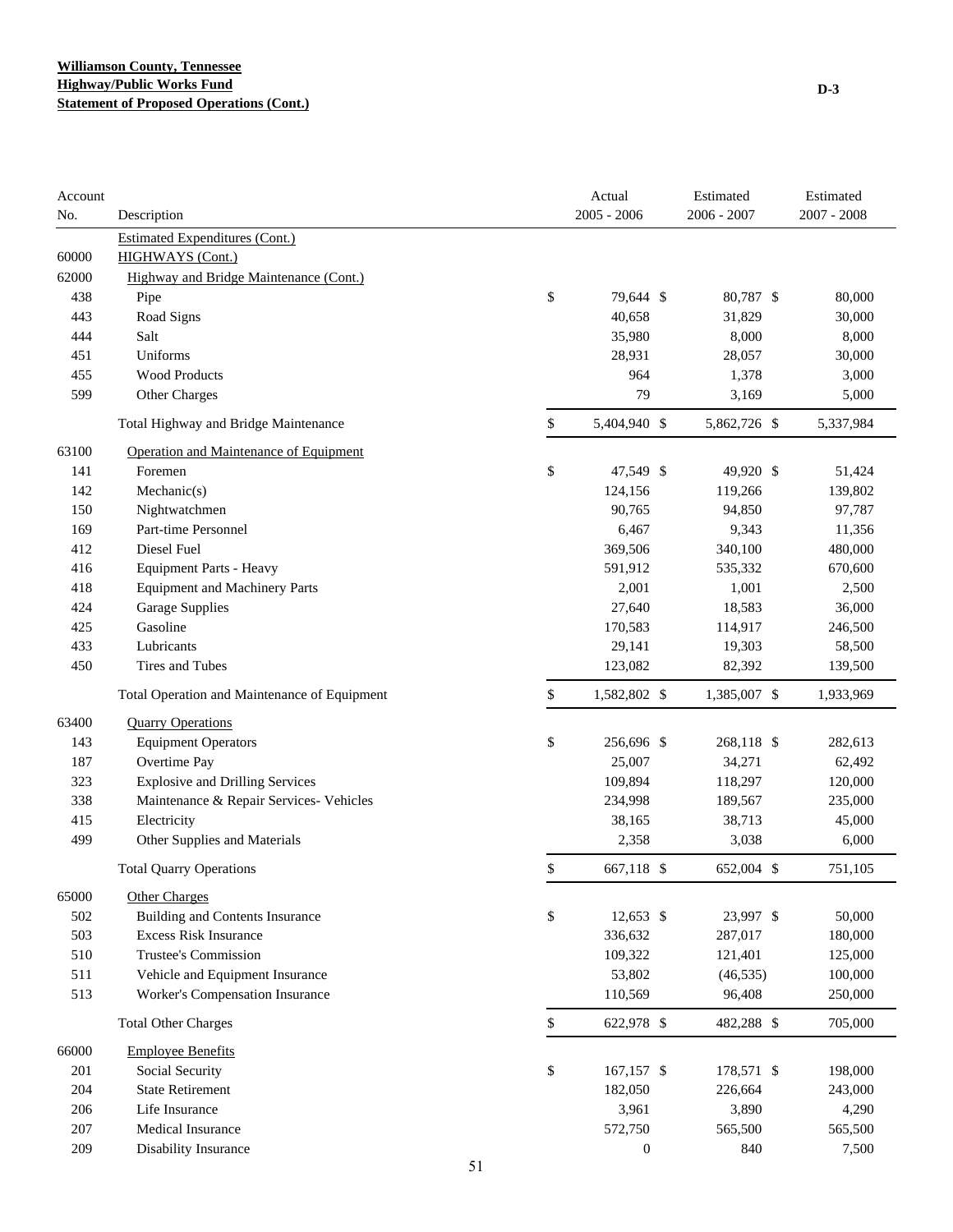| Account |                                                     | Actual               | Estimated        | Estimated        |
|---------|-----------------------------------------------------|----------------------|------------------|------------------|
| No.     | Description                                         | $2005 - 2006$        | $2006 - 2007$    | $2007 - 2008$    |
|         | <b>Estimated Expenditures (Cont.)</b>               |                      |                  |                  |
| 60000   | <b>HIGHWAYS</b> (Cont.)                             |                      |                  |                  |
| 66000   | <b>Employee Benefits (Cont.)</b>                    |                      |                  |                  |
| 210     | <b>Unemployment Compensation</b>                    | \$<br>0 <sup>5</sup> | 447 \$           | 5,000            |
| 212     | <b>Employer Medicare</b>                            | 39,179               | 41,816           | 46,500           |
|         | <b>Total Employee Benefits</b>                      | \$<br>965,097 \$     | 1,017,728 \$     | 1,069,790        |
| 68000   | Capital Outlay                                      |                      |                  |                  |
| 705     | <b>Bridge Construction</b>                          | \$<br>73,383 \$      | $102,235$ \$     | 125,000          |
| 706     | <b>Building Construction</b>                        | 3,979                | 7,318            | 10,000           |
| 713     | <b>Highway Construction</b>                         | 91,519               | 101,042          | 100,000          |
| 714     | Highway Equipment                                   | 51,547               | 496,908          | 352,000          |
| 724     | Site Development                                    | 4,725                | 3,193            | 5,000            |
|         | <b>Total Capital Outlay</b>                         | \$<br>225,153 \$     | 710,696 \$       | 592,000          |
|         | <b>Total Estimated Expenditures</b>                 | \$<br>10,097,488 \$  | 10,822,538 \$    | 11,073,239       |
|         | <b>Estimated Other Uses:</b>                        |                      |                  |                  |
| 99100   | <b>Transfers Out</b>                                | \$<br>0 <sup>5</sup> | 6,500,000 \$     | $\boldsymbol{0}$ |
|         | Total Estimated Expenditures and Other Uses         | \$<br>10,097,488 \$  | 17,322,538 \$    | 11,073,239       |
|         | Excess of Estimated Revenues and Other Sources Over |                      |                  |                  |
|         | (Under) Estimated Expenditures and Other Uses       | \$<br>908,627 \$     | $(4,552,597)$ \$ | (693,979)        |
|         | Estimated Beginning Fund Balance, July 1            | 11,527,504           | 12,436,131       | 7,883,534        |
|         | Estimated Ending Fund Balance, June 30              | \$<br>12,436,131 \$  | 7,883,534 \$     | 7,189,555        |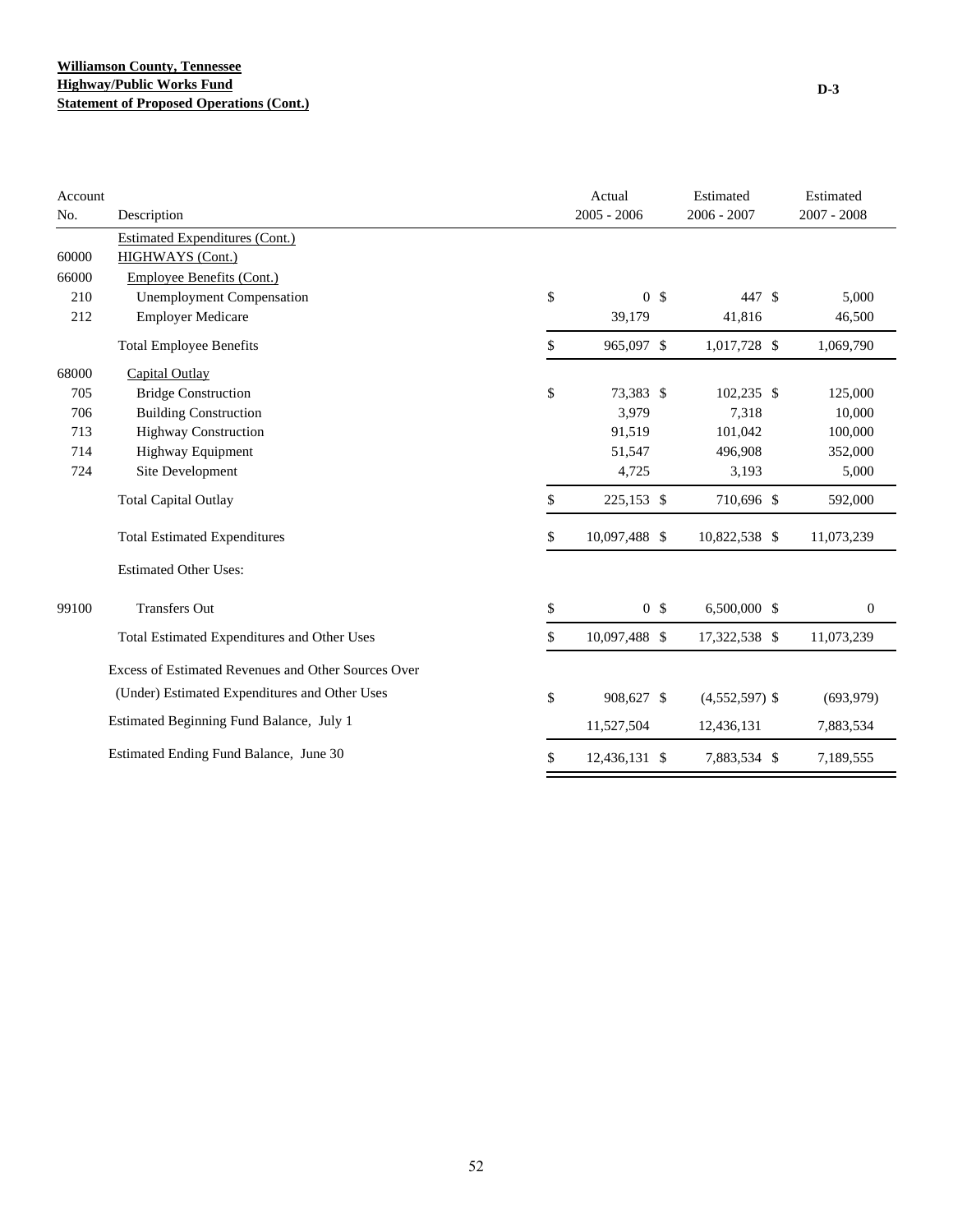| Account<br>No. | Description                                          |    | Actual<br>$2005 - 2006$ | Estimated<br>$2006 - 2007$ | Estimated<br>$2007 - 2008$ |
|----------------|------------------------------------------------------|----|-------------------------|----------------------------|----------------------------|
|                | <b>Estimated Revenues</b>                            |    |                         |                            |                            |
| 40000          | <b>LOCAL TAXES</b>                                   |    |                         |                            |                            |
| 40100          | <b>County Property Taxes</b>                         |    |                         |                            |                            |
| 40110          | <b>Current Property Tax</b>                          | \$ | 62,038,930 \$           | 66,833,216 \$              | 63,883,920                 |
| 40120          | Trustee's Collections - Prior Year                   |    | 715,087                 | 737,354                    | 865,000                    |
| 40130          | Circuit/Clerk & Master Collections - Prior Years     |    | 515,956                 | 342,075                    | 500,000                    |
| 40140          | <b>Interest and Penalty</b>                          |    | 194,509                 | 165,771                    | 175,000                    |
| 40161          | Payments in Lieu of Taxes - T.V.A.                   |    | 2,523                   | 2,434                      | 2,700                      |
| 40162          | Payments in Lieu of Taxes - Local Utilities          |    | 114,368                 | 111,915                    | 117,000                    |
| 40200          | <b>County Local Option Taxes</b>                     |    |                         |                            |                            |
| 40210          | Local Option Sales Tax                               |    | 30,447,603              | 33,192,031                 | 36,000,000                 |
| 40300          | <b>Statutory Local Taxes</b>                         |    |                         |                            |                            |
| 40350          | <b>Interstate Telecommunications Tax</b>             |    | 19,157                  | 18,775                     | 20,000                     |
|                | <b>TOTAL LOCAL TAXES</b>                             | \$ | 94,048,133 \$           | 101,403,571 \$             | 101,563,620                |
| 41000          | LICENSES AND PERMITS                                 |    |                         |                            |                            |
| 41100          | Licenses                                             |    |                         |                            |                            |
| 41110          | Marriage Licenses                                    | \$ | 7,671 \$                | 8,058 \$                   | 8,000                      |
|                | TOTAL LICENSES AND PERMITS                           | \$ | 7,671 \$                | 8,058 \$                   | 8,000                      |
| 43000          | <b>CHARGES FOR CURRENT SERVICES</b>                  |    |                         |                            |                            |
| 43500          | <b>Education Charges</b>                             |    |                         |                            |                            |
| 43511          | Tuition - Regular Day Students                       | \$ | 109,644 \$              | 121,495 \$                 | 100,000                    |
| 43513          | Tuition - Summer School                              |    | 91,365                  | 88,451                     | 100,000                    |
| 43542          | Contract for Instructional Services with Other LEA's |    | 84,845                  | 93,100                     | 86,000                     |
| 43570          | Receipts from Individual Schools                     |    | 150,732                 | 116,030                    | 150,000                    |
| 43581          | Community Service Fees - Children                    |    | 12,888                  | 40,203                     | 105,000                    |
| 43990          | Other Charges for Services                           |    |                         |                            |                            |
| 43990          | Other Charges for Services                           |    | 337,948                 | 380,918                    | 341,800                    |
|                | TOTAL CHARGES FOR CURRENT SERVICES                   | \$ | 787,422 \$              | 840,197 \$                 | 882,800                    |
| 44000          | OTHER LOCAL REVENUES                                 |    |                         |                            |                            |
| 44100          | Recurring Items                                      |    |                         |                            |                            |
| 44110          | Investment Income                                    | \$ | 1,274,854 \$            | 2,013,238 \$               | 1,003,550                  |
| 44120          | Lease/Rentals                                        |    | 404,492                 | 426,898                    | 363,000                    |
| 44170          | Miscellaneous Refunds                                |    | 648,517                 | 218,628                    | 135,000                    |
| 44500          | <b>Nonrecurring Items</b>                            |    |                         |                            |                            |
| 44530          | Sale of Equipment                                    |    | 10,132                  | 37,353                     | 20,000                     |
| 44560          | Damages Recovered from Individuals                   |    | 31,557                  | 36,601                     | 30,000                     |
| 44570          | Contributions & Gifts                                |    | 18,600                  | 22,650                     | 25,000                     |
| 44990          | <b>Other Local Revenues</b>                          |    |                         |                            |                            |
| 44990          | Other Local Revenues                                 |    | 92,225                  | 98,733                     | 104,950                    |
|                | TOTAL OTHER LOCAL REVENUES                           | \$ | 2,480,377 \$            | 2,854,101 \$               | 1,681,500                  |
| 46000          | <b>STATE OF TENNESSEE</b>                            |    |                         |                            |                            |
| 46500          | <b>State Education Funds</b>                         |    |                         |                            |                            |
| 46511          | <b>Basic Education Program</b>                       | \$ | 67,806,602 \$           | 74,673,100 \$              | 83,383,000                 |
| 46515          | Early Childhood Education                            | 53 | $\boldsymbol{0}$        | 331,379                    | 332,551                    |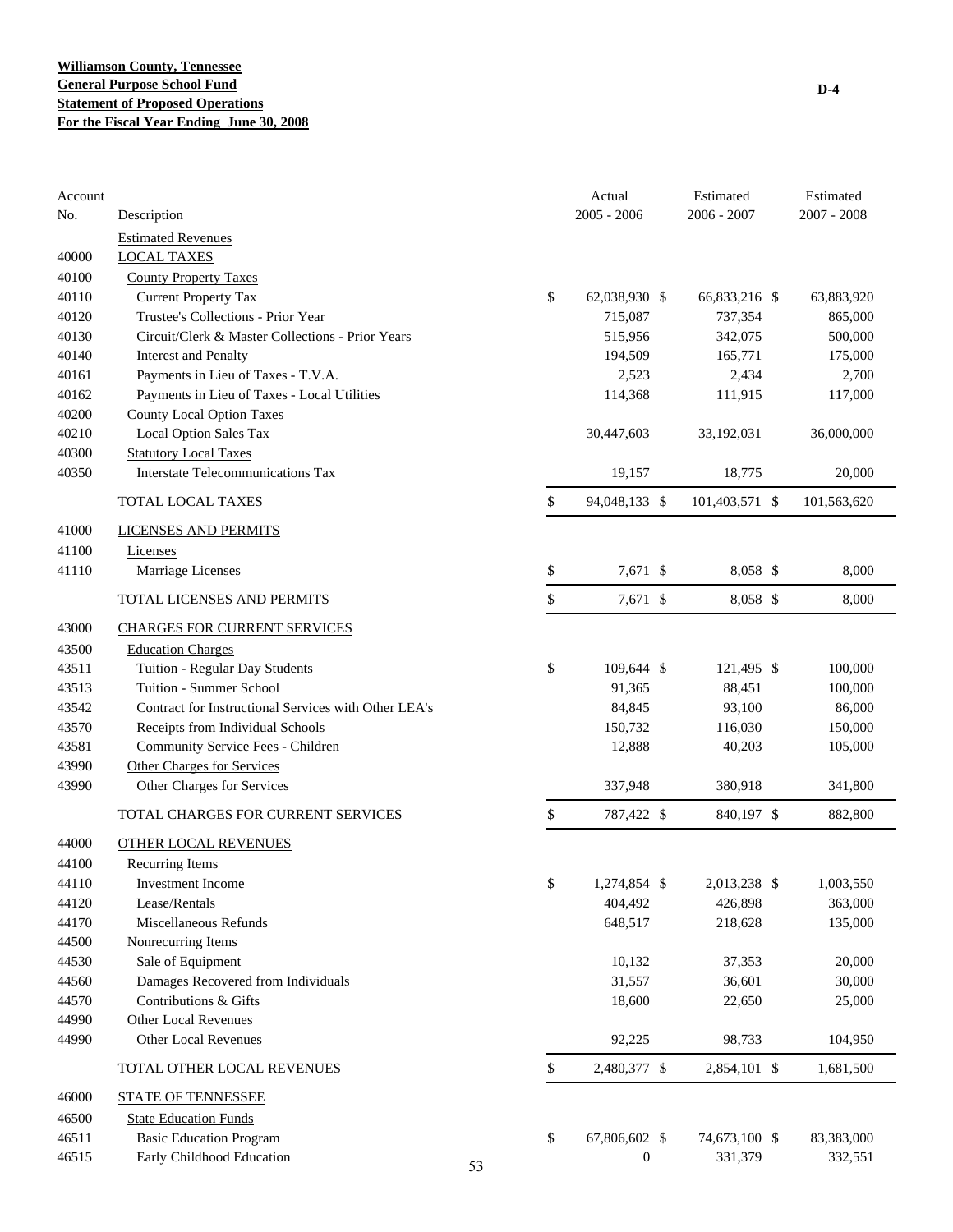| Account<br>No. | Description                                       |    | Actual<br>$2005 - 2006$ | Estimated<br>$2006 - 2007$ | Estimated<br>$2007 - 2008$ |
|----------------|---------------------------------------------------|----|-------------------------|----------------------------|----------------------------|
|                | <b>Estimated Revenues (Cont.)</b>                 |    |                         |                            |                            |
| 46000          | <b>STATE OF TENNESSEE (Cont.)</b>                 |    |                         |                            |                            |
| 46500          | <b>State Education Funds (Cont.)</b>              |    |                         |                            |                            |
| 46550          | <b>Driver Education</b>                           |    | \$<br>15,886 \$         | 12,942 \$                  | 30,000                     |
| 46590          | <b>Other State Education Funds</b>                |    | 331,284                 | 762,470                    | 132,900                    |
| 46610          | Career Ladder Program                             |    | 1,023,644               | 1,225,777                  | 1,129,788                  |
| 46612          | Career Ladder - Extended Contract                 |    | 336,725                 | 336,586                    | 499,998                    |
| 46790          | Other Vocational                                  |    | $\boldsymbol{0}$        | 7,995                      | 8,500                      |
| 46800          | <b>Other State Revenues</b>                       |    |                         |                            |                            |
| 46850          | Mixed Drink Tax                                   |    | 398,041                 | 498,777                    | 400,000                    |
| 46851          | State Revenue Sharing - T.V.A.                    |    | 895,328                 | 1,028,293                  | 1,100,000                  |
| 46990          | <b>Other State Revenues</b>                       |    | $\boldsymbol{0}$        | 450,027                    | 33,300                     |
|                |                                                   |    |                         |                            |                            |
|                | TOTAL STATE OF TENNESSEE                          |    | \$<br>70,807,510 \$     | 79,327,346 \$              | 87,050,037                 |
| 47000          | FEDERAL GOVERNMENT                                |    |                         |                            |                            |
| 47100          | <b>Federal Through State</b>                      |    |                         |                            |                            |
| 47120          | <b>Adult Education State Grant Program</b>        |    | \$<br>181,388 \$        | 170,215 \$                 | 185,607                    |
| 47139          | <b>Other Vocational</b>                           |    | 198,375                 | 245,609                    | 190,000                    |
| 47143          | Special Education - Grants to States              |    | 229,194                 | 276,604                    | 200,000                    |
| 47189          | Eisenhower Professional Development State Grants  |    | 105,000                 | $\theta$                   | $\boldsymbol{0}$           |
| 47590          | Other Federal through State                       |    | 376,690                 | 104,183                    | $\boldsymbol{0}$           |
| 47600          | Direct Federal Revenue                            |    |                         |                            |                            |
| 47640          | <b>ROTC</b> Reimbursement                         |    | 318,624                 | 317,834                    | 328,000                    |
|                | TOTAL FEDERAL GOVERNMENT                          |    | \$<br>1,409,271 \$      | 1,114,445 \$               | 903,607                    |
|                | <b>Total Estimated Revenues</b>                   |    | \$<br>169,540,384 \$    | 185, 547, 718 \$           | 192,089,564                |
|                | <b>Estimated Other Sources:</b>                   |    |                         |                            |                            |
| 49800          | Transfers In                                      |    | \$<br>55,973 \$         | 43,324 \$                  | 25,000                     |
|                | <b>Total Estimated Revenues and Other Sources</b> |    | \$<br>169,596,357 \$    | 185,591,042 \$             | 192,114,564                |
|                | <b>Estimated Expenditures</b>                     |    |                         |                            |                            |
| 71000          | <b>INSTRUCTION</b>                                |    |                         |                            |                            |
| 71100          | <b>Regular Instruction Program</b>                |    |                         |                            |                            |
| 116            | Teachers                                          |    | \$<br>57,436,442 \$     | 64,070,141 \$              | 69,367,649                 |
| 117            | Career Ladder Program                             |    | 747,716                 | 643,161                    | 730,000                    |
| 127            | Career Ladder Extended Contracts                  |    | 163,800                 | 210,318                    | 300,000                    |
| 163            | <b>Educational Assistants</b>                     |    | 1,237,911               | 1,332,633                  | 1,596,148                  |
| 186            | Longevity Pay                                     |    | 23,175                  | 25,225                     | 29,600                     |
| 195            | <b>Substitute Teachers</b>                        |    | 470,575                 | 485,075                    | 700,000                    |
| 198            | Non-certified substitute teachers                 |    | 877,200                 | 1,070,012                  | 1,158,475                  |
| 201            | Social Security                                   |    | 3,665,004               | 4,076,209                  | 4,591,162                  |
| 204            | <b>State Retirement</b>                           |    | 3,230,490               | 4,005,367                  | 4,531,026                  |
| 206            | Life Insurance                                    |    | 72,570                  | 75,673                     | 82,212                     |
| 207            | Medical Insurance                                 |    | 10,090,000              | 12,386,318                 | 11,751,479                 |
| 208            | Dental Insurance                                  |    | 711,830                 | 767,250                    | 1,209,000                  |
| 210            | <b>Unemployment Compensation</b>                  | 54 | 41,251                  | 26,720                     | 55,000                     |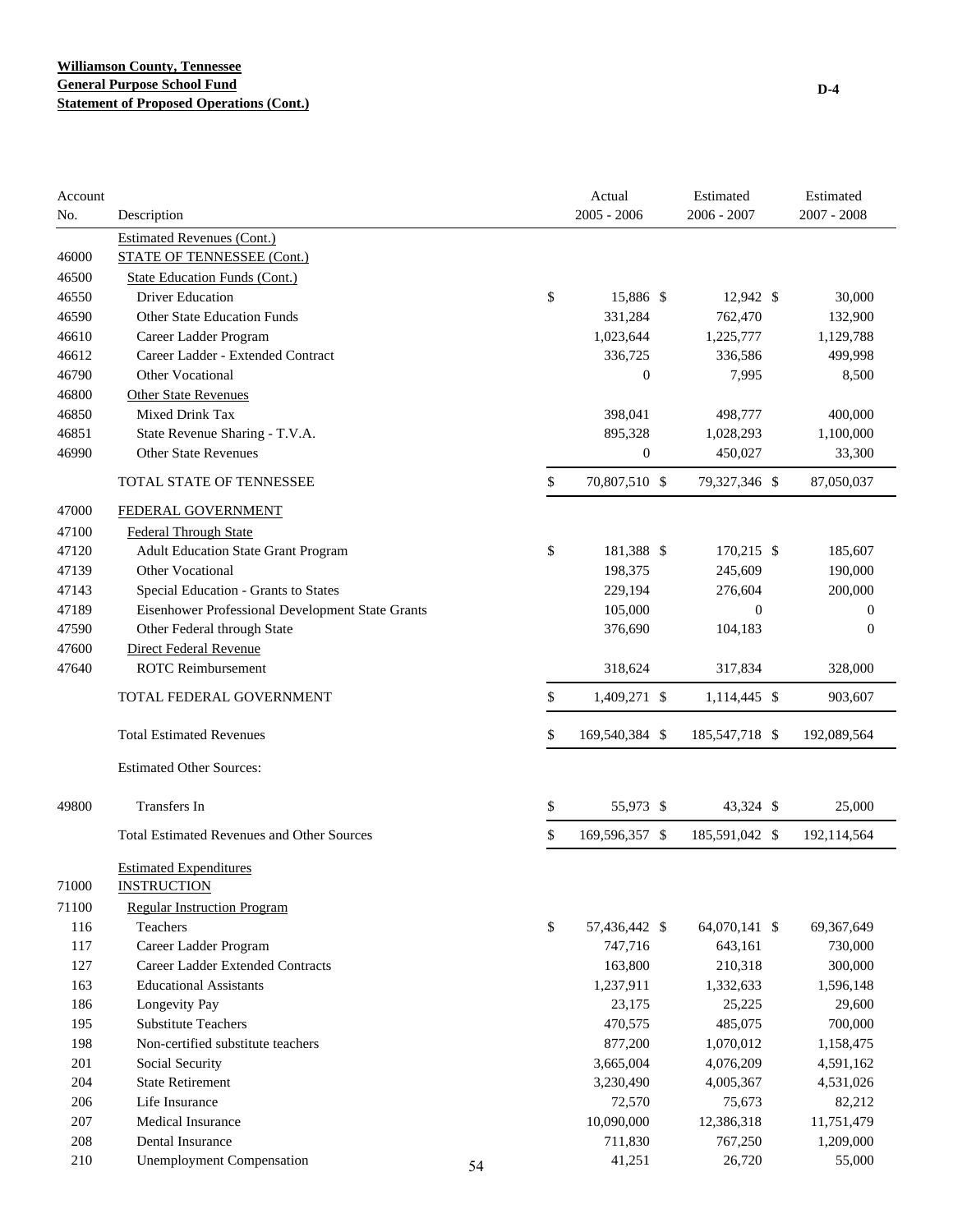| $2005 - 2006$<br>$2006 - 2007$<br>$2007 - 2008$<br>No.<br>Description<br><b>Estimated Expenditures (Cont.)</b><br>71000<br><b>INSTRUCTION</b> (Cont.)<br>71100<br>Regular Instruction Program (Cont.)<br>\$<br>212<br><b>Employer Medicare</b><br>861,172 \$<br>958,516 \$<br>1,074,303<br>53,584<br>336<br>Maintenance & Repair Services- Equipment<br>61,239<br>66,000<br>399<br><b>Other Contracted Services</b><br>389,110<br>396,204<br>451,519<br>429<br><b>Instructional Supplies and Materials</b><br>1,186,703<br>1,702,248<br>1,099,083<br>449<br>Textbooks<br>2,101,353<br>2,048,520<br>2,521,183<br>Fee Waivers<br>535<br>77,621<br>94,367<br>105,000<br>599<br>Other Charges<br>480,141<br>534,796<br>92,000<br>722<br>Regular Instruction Equipment<br>215,401<br>171,598<br>138,300<br>\$<br><b>Total Regular Instruction Program</b><br>84,133,049 \$<br>95,141,590 \$<br>101,649,139<br>71150<br><b>Alternative Instruction Program</b><br>\$<br>Teachers<br>116<br>187,156 \$<br>212,529 \$<br>219,905<br>1,000<br>1,000<br>117<br>Career Ladder Program<br>1,000<br>163<br><b>Educational Assistants</b><br>48,674<br>53,560<br>47,441<br>186<br>Longevity Pay<br>$\overline{0}$<br>250<br>$\theta$<br>201<br>Social Security<br>14,454<br>15,788<br>17,100<br><b>State Retirement</b><br>204<br>13,928<br>16,496<br>18,000<br>459<br>400<br>206<br>Life Insurance<br>459<br>207<br><b>Medical Insurance</b><br>60,000<br>60,750<br>65,763<br>208<br>Dental Insurance<br>4,500<br>4,500<br>6,750<br>212<br><b>Employer Medicare</b><br>3,380<br>3,692<br>3,990<br>Other Supplies and Materials<br>499<br>6,122<br>5,510<br>6,500<br>790<br>Other Equipment<br>1,987<br>2,000<br>1,500<br>\$<br>341,660 \$<br>370,106 \$<br><b>Total Alternative Instruction Program</b><br>394,777<br>71200<br><b>Special Education Program</b><br>\$<br>116<br>Teachers<br>7,840,903 \$<br>8,899,096 \$<br>9,839,900<br>117<br>Career Ladder Program<br>92,704<br>88,141<br>60,000<br>127<br><b>Career Ladder Extended Contracts</b><br>29,976<br>35,078<br>32,000<br>128<br><b>Homebound Teachers</b><br>89,673<br>98,205<br>99,558<br>163<br>2,013,454<br>2,272,346<br>2,856,550<br><b>Educational Assistants</b><br>171<br>Speech Pathologist<br>1,131,849<br>1,224,954<br>1,348,603<br>186<br>Longevity Pay<br>20,190<br>21,920<br>30,000<br>189<br>Other Salaries & Wages<br>21,935<br>42,056<br>114,880<br>201<br>Social Security<br>681,981<br>764,433<br>891,665<br>204<br><b>State Retirement</b><br>640,575<br>812,623<br>945,970<br>206<br>Life Insurance<br>17,565<br>20,063<br>22,848<br>207<br>Medical Insurance<br>2,301,249<br>2,810,745<br>3,280,843<br>Dental Insurance<br>208<br>179,000<br>198,542<br>336,750<br>212<br><b>Employer Medicare</b><br>160,270<br>179,793<br>208,550<br>312<br>Contracts with Private Agencies<br>318,723<br>324,074<br>377,700<br>336<br>Maintenance & Repair Services- Equipment<br>7,254<br>7,488<br>10,000<br>399<br><b>Other Contracted Services</b><br>40,536<br>212,519<br>121,750<br>429<br><b>Instructional Supplies and Materials</b><br>128,703<br>122,362<br>129,837<br>7,878<br>449<br>Textbooks<br>7,770<br>8,000 | Account |  | Actual | Estimated | Estimated |
|--------------------------------------------------------------------------------------------------------------------------------------------------------------------------------------------------------------------------------------------------------------------------------------------------------------------------------------------------------------------------------------------------------------------------------------------------------------------------------------------------------------------------------------------------------------------------------------------------------------------------------------------------------------------------------------------------------------------------------------------------------------------------------------------------------------------------------------------------------------------------------------------------------------------------------------------------------------------------------------------------------------------------------------------------------------------------------------------------------------------------------------------------------------------------------------------------------------------------------------------------------------------------------------------------------------------------------------------------------------------------------------------------------------------------------------------------------------------------------------------------------------------------------------------------------------------------------------------------------------------------------------------------------------------------------------------------------------------------------------------------------------------------------------------------------------------------------------------------------------------------------------------------------------------------------------------------------------------------------------------------------------------------------------------------------------------------------------------------------------------------------------------------------------------------------------------------------------------------------------------------------------------------------------------------------------------------------------------------------------------------------------------------------------------------------------------------------------------------------------------------------------------------------------------------------------------------------------------------------------------------------------------------------------------------------------------------------------------------------------------------------------------------------------------------------------------------------------------------------------------------------------------------------------------------------------------------------------------------------------------------------------------------------------------------------------------------------------------------------------------------------------------------------------------------------------|---------|--|--------|-----------|-----------|
|                                                                                                                                                                                                                                                                                                                                                                                                                                                                                                                                                                                                                                                                                                                                                                                                                                                                                                                                                                                                                                                                                                                                                                                                                                                                                                                                                                                                                                                                                                                                                                                                                                                                                                                                                                                                                                                                                                                                                                                                                                                                                                                                                                                                                                                                                                                                                                                                                                                                                                                                                                                                                                                                                                                                                                                                                                                                                                                                                                                                                                                                                                                                                                                      |         |  |        |           |           |
|                                                                                                                                                                                                                                                                                                                                                                                                                                                                                                                                                                                                                                                                                                                                                                                                                                                                                                                                                                                                                                                                                                                                                                                                                                                                                                                                                                                                                                                                                                                                                                                                                                                                                                                                                                                                                                                                                                                                                                                                                                                                                                                                                                                                                                                                                                                                                                                                                                                                                                                                                                                                                                                                                                                                                                                                                                                                                                                                                                                                                                                                                                                                                                                      |         |  |        |           |           |
|                                                                                                                                                                                                                                                                                                                                                                                                                                                                                                                                                                                                                                                                                                                                                                                                                                                                                                                                                                                                                                                                                                                                                                                                                                                                                                                                                                                                                                                                                                                                                                                                                                                                                                                                                                                                                                                                                                                                                                                                                                                                                                                                                                                                                                                                                                                                                                                                                                                                                                                                                                                                                                                                                                                                                                                                                                                                                                                                                                                                                                                                                                                                                                                      |         |  |        |           |           |
|                                                                                                                                                                                                                                                                                                                                                                                                                                                                                                                                                                                                                                                                                                                                                                                                                                                                                                                                                                                                                                                                                                                                                                                                                                                                                                                                                                                                                                                                                                                                                                                                                                                                                                                                                                                                                                                                                                                                                                                                                                                                                                                                                                                                                                                                                                                                                                                                                                                                                                                                                                                                                                                                                                                                                                                                                                                                                                                                                                                                                                                                                                                                                                                      |         |  |        |           |           |
|                                                                                                                                                                                                                                                                                                                                                                                                                                                                                                                                                                                                                                                                                                                                                                                                                                                                                                                                                                                                                                                                                                                                                                                                                                                                                                                                                                                                                                                                                                                                                                                                                                                                                                                                                                                                                                                                                                                                                                                                                                                                                                                                                                                                                                                                                                                                                                                                                                                                                                                                                                                                                                                                                                                                                                                                                                                                                                                                                                                                                                                                                                                                                                                      |         |  |        |           |           |
|                                                                                                                                                                                                                                                                                                                                                                                                                                                                                                                                                                                                                                                                                                                                                                                                                                                                                                                                                                                                                                                                                                                                                                                                                                                                                                                                                                                                                                                                                                                                                                                                                                                                                                                                                                                                                                                                                                                                                                                                                                                                                                                                                                                                                                                                                                                                                                                                                                                                                                                                                                                                                                                                                                                                                                                                                                                                                                                                                                                                                                                                                                                                                                                      |         |  |        |           |           |
|                                                                                                                                                                                                                                                                                                                                                                                                                                                                                                                                                                                                                                                                                                                                                                                                                                                                                                                                                                                                                                                                                                                                                                                                                                                                                                                                                                                                                                                                                                                                                                                                                                                                                                                                                                                                                                                                                                                                                                                                                                                                                                                                                                                                                                                                                                                                                                                                                                                                                                                                                                                                                                                                                                                                                                                                                                                                                                                                                                                                                                                                                                                                                                                      |         |  |        |           |           |
|                                                                                                                                                                                                                                                                                                                                                                                                                                                                                                                                                                                                                                                                                                                                                                                                                                                                                                                                                                                                                                                                                                                                                                                                                                                                                                                                                                                                                                                                                                                                                                                                                                                                                                                                                                                                                                                                                                                                                                                                                                                                                                                                                                                                                                                                                                                                                                                                                                                                                                                                                                                                                                                                                                                                                                                                                                                                                                                                                                                                                                                                                                                                                                                      |         |  |        |           |           |
|                                                                                                                                                                                                                                                                                                                                                                                                                                                                                                                                                                                                                                                                                                                                                                                                                                                                                                                                                                                                                                                                                                                                                                                                                                                                                                                                                                                                                                                                                                                                                                                                                                                                                                                                                                                                                                                                                                                                                                                                                                                                                                                                                                                                                                                                                                                                                                                                                                                                                                                                                                                                                                                                                                                                                                                                                                                                                                                                                                                                                                                                                                                                                                                      |         |  |        |           |           |
|                                                                                                                                                                                                                                                                                                                                                                                                                                                                                                                                                                                                                                                                                                                                                                                                                                                                                                                                                                                                                                                                                                                                                                                                                                                                                                                                                                                                                                                                                                                                                                                                                                                                                                                                                                                                                                                                                                                                                                                                                                                                                                                                                                                                                                                                                                                                                                                                                                                                                                                                                                                                                                                                                                                                                                                                                                                                                                                                                                                                                                                                                                                                                                                      |         |  |        |           |           |
|                                                                                                                                                                                                                                                                                                                                                                                                                                                                                                                                                                                                                                                                                                                                                                                                                                                                                                                                                                                                                                                                                                                                                                                                                                                                                                                                                                                                                                                                                                                                                                                                                                                                                                                                                                                                                                                                                                                                                                                                                                                                                                                                                                                                                                                                                                                                                                                                                                                                                                                                                                                                                                                                                                                                                                                                                                                                                                                                                                                                                                                                                                                                                                                      |         |  |        |           |           |
|                                                                                                                                                                                                                                                                                                                                                                                                                                                                                                                                                                                                                                                                                                                                                                                                                                                                                                                                                                                                                                                                                                                                                                                                                                                                                                                                                                                                                                                                                                                                                                                                                                                                                                                                                                                                                                                                                                                                                                                                                                                                                                                                                                                                                                                                                                                                                                                                                                                                                                                                                                                                                                                                                                                                                                                                                                                                                                                                                                                                                                                                                                                                                                                      |         |  |        |           |           |
|                                                                                                                                                                                                                                                                                                                                                                                                                                                                                                                                                                                                                                                                                                                                                                                                                                                                                                                                                                                                                                                                                                                                                                                                                                                                                                                                                                                                                                                                                                                                                                                                                                                                                                                                                                                                                                                                                                                                                                                                                                                                                                                                                                                                                                                                                                                                                                                                                                                                                                                                                                                                                                                                                                                                                                                                                                                                                                                                                                                                                                                                                                                                                                                      |         |  |        |           |           |
|                                                                                                                                                                                                                                                                                                                                                                                                                                                                                                                                                                                                                                                                                                                                                                                                                                                                                                                                                                                                                                                                                                                                                                                                                                                                                                                                                                                                                                                                                                                                                                                                                                                                                                                                                                                                                                                                                                                                                                                                                                                                                                                                                                                                                                                                                                                                                                                                                                                                                                                                                                                                                                                                                                                                                                                                                                                                                                                                                                                                                                                                                                                                                                                      |         |  |        |           |           |
|                                                                                                                                                                                                                                                                                                                                                                                                                                                                                                                                                                                                                                                                                                                                                                                                                                                                                                                                                                                                                                                                                                                                                                                                                                                                                                                                                                                                                                                                                                                                                                                                                                                                                                                                                                                                                                                                                                                                                                                                                                                                                                                                                                                                                                                                                                                                                                                                                                                                                                                                                                                                                                                                                                                                                                                                                                                                                                                                                                                                                                                                                                                                                                                      |         |  |        |           |           |
|                                                                                                                                                                                                                                                                                                                                                                                                                                                                                                                                                                                                                                                                                                                                                                                                                                                                                                                                                                                                                                                                                                                                                                                                                                                                                                                                                                                                                                                                                                                                                                                                                                                                                                                                                                                                                                                                                                                                                                                                                                                                                                                                                                                                                                                                                                                                                                                                                                                                                                                                                                                                                                                                                                                                                                                                                                                                                                                                                                                                                                                                                                                                                                                      |         |  |        |           |           |
|                                                                                                                                                                                                                                                                                                                                                                                                                                                                                                                                                                                                                                                                                                                                                                                                                                                                                                                                                                                                                                                                                                                                                                                                                                                                                                                                                                                                                                                                                                                                                                                                                                                                                                                                                                                                                                                                                                                                                                                                                                                                                                                                                                                                                                                                                                                                                                                                                                                                                                                                                                                                                                                                                                                                                                                                                                                                                                                                                                                                                                                                                                                                                                                      |         |  |        |           |           |
|                                                                                                                                                                                                                                                                                                                                                                                                                                                                                                                                                                                                                                                                                                                                                                                                                                                                                                                                                                                                                                                                                                                                                                                                                                                                                                                                                                                                                                                                                                                                                                                                                                                                                                                                                                                                                                                                                                                                                                                                                                                                                                                                                                                                                                                                                                                                                                                                                                                                                                                                                                                                                                                                                                                                                                                                                                                                                                                                                                                                                                                                                                                                                                                      |         |  |        |           |           |
|                                                                                                                                                                                                                                                                                                                                                                                                                                                                                                                                                                                                                                                                                                                                                                                                                                                                                                                                                                                                                                                                                                                                                                                                                                                                                                                                                                                                                                                                                                                                                                                                                                                                                                                                                                                                                                                                                                                                                                                                                                                                                                                                                                                                                                                                                                                                                                                                                                                                                                                                                                                                                                                                                                                                                                                                                                                                                                                                                                                                                                                                                                                                                                                      |         |  |        |           |           |
|                                                                                                                                                                                                                                                                                                                                                                                                                                                                                                                                                                                                                                                                                                                                                                                                                                                                                                                                                                                                                                                                                                                                                                                                                                                                                                                                                                                                                                                                                                                                                                                                                                                                                                                                                                                                                                                                                                                                                                                                                                                                                                                                                                                                                                                                                                                                                                                                                                                                                                                                                                                                                                                                                                                                                                                                                                                                                                                                                                                                                                                                                                                                                                                      |         |  |        |           |           |
|                                                                                                                                                                                                                                                                                                                                                                                                                                                                                                                                                                                                                                                                                                                                                                                                                                                                                                                                                                                                                                                                                                                                                                                                                                                                                                                                                                                                                                                                                                                                                                                                                                                                                                                                                                                                                                                                                                                                                                                                                                                                                                                                                                                                                                                                                                                                                                                                                                                                                                                                                                                                                                                                                                                                                                                                                                                                                                                                                                                                                                                                                                                                                                                      |         |  |        |           |           |
|                                                                                                                                                                                                                                                                                                                                                                                                                                                                                                                                                                                                                                                                                                                                                                                                                                                                                                                                                                                                                                                                                                                                                                                                                                                                                                                                                                                                                                                                                                                                                                                                                                                                                                                                                                                                                                                                                                                                                                                                                                                                                                                                                                                                                                                                                                                                                                                                                                                                                                                                                                                                                                                                                                                                                                                                                                                                                                                                                                                                                                                                                                                                                                                      |         |  |        |           |           |
|                                                                                                                                                                                                                                                                                                                                                                                                                                                                                                                                                                                                                                                                                                                                                                                                                                                                                                                                                                                                                                                                                                                                                                                                                                                                                                                                                                                                                                                                                                                                                                                                                                                                                                                                                                                                                                                                                                                                                                                                                                                                                                                                                                                                                                                                                                                                                                                                                                                                                                                                                                                                                                                                                                                                                                                                                                                                                                                                                                                                                                                                                                                                                                                      |         |  |        |           |           |
|                                                                                                                                                                                                                                                                                                                                                                                                                                                                                                                                                                                                                                                                                                                                                                                                                                                                                                                                                                                                                                                                                                                                                                                                                                                                                                                                                                                                                                                                                                                                                                                                                                                                                                                                                                                                                                                                                                                                                                                                                                                                                                                                                                                                                                                                                                                                                                                                                                                                                                                                                                                                                                                                                                                                                                                                                                                                                                                                                                                                                                                                                                                                                                                      |         |  |        |           |           |
|                                                                                                                                                                                                                                                                                                                                                                                                                                                                                                                                                                                                                                                                                                                                                                                                                                                                                                                                                                                                                                                                                                                                                                                                                                                                                                                                                                                                                                                                                                                                                                                                                                                                                                                                                                                                                                                                                                                                                                                                                                                                                                                                                                                                                                                                                                                                                                                                                                                                                                                                                                                                                                                                                                                                                                                                                                                                                                                                                                                                                                                                                                                                                                                      |         |  |        |           |           |
|                                                                                                                                                                                                                                                                                                                                                                                                                                                                                                                                                                                                                                                                                                                                                                                                                                                                                                                                                                                                                                                                                                                                                                                                                                                                                                                                                                                                                                                                                                                                                                                                                                                                                                                                                                                                                                                                                                                                                                                                                                                                                                                                                                                                                                                                                                                                                                                                                                                                                                                                                                                                                                                                                                                                                                                                                                                                                                                                                                                                                                                                                                                                                                                      |         |  |        |           |           |
|                                                                                                                                                                                                                                                                                                                                                                                                                                                                                                                                                                                                                                                                                                                                                                                                                                                                                                                                                                                                                                                                                                                                                                                                                                                                                                                                                                                                                                                                                                                                                                                                                                                                                                                                                                                                                                                                                                                                                                                                                                                                                                                                                                                                                                                                                                                                                                                                                                                                                                                                                                                                                                                                                                                                                                                                                                                                                                                                                                                                                                                                                                                                                                                      |         |  |        |           |           |
|                                                                                                                                                                                                                                                                                                                                                                                                                                                                                                                                                                                                                                                                                                                                                                                                                                                                                                                                                                                                                                                                                                                                                                                                                                                                                                                                                                                                                                                                                                                                                                                                                                                                                                                                                                                                                                                                                                                                                                                                                                                                                                                                                                                                                                                                                                                                                                                                                                                                                                                                                                                                                                                                                                                                                                                                                                                                                                                                                                                                                                                                                                                                                                                      |         |  |        |           |           |
|                                                                                                                                                                                                                                                                                                                                                                                                                                                                                                                                                                                                                                                                                                                                                                                                                                                                                                                                                                                                                                                                                                                                                                                                                                                                                                                                                                                                                                                                                                                                                                                                                                                                                                                                                                                                                                                                                                                                                                                                                                                                                                                                                                                                                                                                                                                                                                                                                                                                                                                                                                                                                                                                                                                                                                                                                                                                                                                                                                                                                                                                                                                                                                                      |         |  |        |           |           |
|                                                                                                                                                                                                                                                                                                                                                                                                                                                                                                                                                                                                                                                                                                                                                                                                                                                                                                                                                                                                                                                                                                                                                                                                                                                                                                                                                                                                                                                                                                                                                                                                                                                                                                                                                                                                                                                                                                                                                                                                                                                                                                                                                                                                                                                                                                                                                                                                                                                                                                                                                                                                                                                                                                                                                                                                                                                                                                                                                                                                                                                                                                                                                                                      |         |  |        |           |           |
|                                                                                                                                                                                                                                                                                                                                                                                                                                                                                                                                                                                                                                                                                                                                                                                                                                                                                                                                                                                                                                                                                                                                                                                                                                                                                                                                                                                                                                                                                                                                                                                                                                                                                                                                                                                                                                                                                                                                                                                                                                                                                                                                                                                                                                                                                                                                                                                                                                                                                                                                                                                                                                                                                                                                                                                                                                                                                                                                                                                                                                                                                                                                                                                      |         |  |        |           |           |
|                                                                                                                                                                                                                                                                                                                                                                                                                                                                                                                                                                                                                                                                                                                                                                                                                                                                                                                                                                                                                                                                                                                                                                                                                                                                                                                                                                                                                                                                                                                                                                                                                                                                                                                                                                                                                                                                                                                                                                                                                                                                                                                                                                                                                                                                                                                                                                                                                                                                                                                                                                                                                                                                                                                                                                                                                                                                                                                                                                                                                                                                                                                                                                                      |         |  |        |           |           |
|                                                                                                                                                                                                                                                                                                                                                                                                                                                                                                                                                                                                                                                                                                                                                                                                                                                                                                                                                                                                                                                                                                                                                                                                                                                                                                                                                                                                                                                                                                                                                                                                                                                                                                                                                                                                                                                                                                                                                                                                                                                                                                                                                                                                                                                                                                                                                                                                                                                                                                                                                                                                                                                                                                                                                                                                                                                                                                                                                                                                                                                                                                                                                                                      |         |  |        |           |           |
|                                                                                                                                                                                                                                                                                                                                                                                                                                                                                                                                                                                                                                                                                                                                                                                                                                                                                                                                                                                                                                                                                                                                                                                                                                                                                                                                                                                                                                                                                                                                                                                                                                                                                                                                                                                                                                                                                                                                                                                                                                                                                                                                                                                                                                                                                                                                                                                                                                                                                                                                                                                                                                                                                                                                                                                                                                                                                                                                                                                                                                                                                                                                                                                      |         |  |        |           |           |
|                                                                                                                                                                                                                                                                                                                                                                                                                                                                                                                                                                                                                                                                                                                                                                                                                                                                                                                                                                                                                                                                                                                                                                                                                                                                                                                                                                                                                                                                                                                                                                                                                                                                                                                                                                                                                                                                                                                                                                                                                                                                                                                                                                                                                                                                                                                                                                                                                                                                                                                                                                                                                                                                                                                                                                                                                                                                                                                                                                                                                                                                                                                                                                                      |         |  |        |           |           |
|                                                                                                                                                                                                                                                                                                                                                                                                                                                                                                                                                                                                                                                                                                                                                                                                                                                                                                                                                                                                                                                                                                                                                                                                                                                                                                                                                                                                                                                                                                                                                                                                                                                                                                                                                                                                                                                                                                                                                                                                                                                                                                                                                                                                                                                                                                                                                                                                                                                                                                                                                                                                                                                                                                                                                                                                                                                                                                                                                                                                                                                                                                                                                                                      |         |  |        |           |           |
|                                                                                                                                                                                                                                                                                                                                                                                                                                                                                                                                                                                                                                                                                                                                                                                                                                                                                                                                                                                                                                                                                                                                                                                                                                                                                                                                                                                                                                                                                                                                                                                                                                                                                                                                                                                                                                                                                                                                                                                                                                                                                                                                                                                                                                                                                                                                                                                                                                                                                                                                                                                                                                                                                                                                                                                                                                                                                                                                                                                                                                                                                                                                                                                      |         |  |        |           |           |
|                                                                                                                                                                                                                                                                                                                                                                                                                                                                                                                                                                                                                                                                                                                                                                                                                                                                                                                                                                                                                                                                                                                                                                                                                                                                                                                                                                                                                                                                                                                                                                                                                                                                                                                                                                                                                                                                                                                                                                                                                                                                                                                                                                                                                                                                                                                                                                                                                                                                                                                                                                                                                                                                                                                                                                                                                                                                                                                                                                                                                                                                                                                                                                                      |         |  |        |           |           |
|                                                                                                                                                                                                                                                                                                                                                                                                                                                                                                                                                                                                                                                                                                                                                                                                                                                                                                                                                                                                                                                                                                                                                                                                                                                                                                                                                                                                                                                                                                                                                                                                                                                                                                                                                                                                                                                                                                                                                                                                                                                                                                                                                                                                                                                                                                                                                                                                                                                                                                                                                                                                                                                                                                                                                                                                                                                                                                                                                                                                                                                                                                                                                                                      |         |  |        |           |           |
|                                                                                                                                                                                                                                                                                                                                                                                                                                                                                                                                                                                                                                                                                                                                                                                                                                                                                                                                                                                                                                                                                                                                                                                                                                                                                                                                                                                                                                                                                                                                                                                                                                                                                                                                                                                                                                                                                                                                                                                                                                                                                                                                                                                                                                                                                                                                                                                                                                                                                                                                                                                                                                                                                                                                                                                                                                                                                                                                                                                                                                                                                                                                                                                      |         |  |        |           |           |
|                                                                                                                                                                                                                                                                                                                                                                                                                                                                                                                                                                                                                                                                                                                                                                                                                                                                                                                                                                                                                                                                                                                                                                                                                                                                                                                                                                                                                                                                                                                                                                                                                                                                                                                                                                                                                                                                                                                                                                                                                                                                                                                                                                                                                                                                                                                                                                                                                                                                                                                                                                                                                                                                                                                                                                                                                                                                                                                                                                                                                                                                                                                                                                                      |         |  |        |           |           |
|                                                                                                                                                                                                                                                                                                                                                                                                                                                                                                                                                                                                                                                                                                                                                                                                                                                                                                                                                                                                                                                                                                                                                                                                                                                                                                                                                                                                                                                                                                                                                                                                                                                                                                                                                                                                                                                                                                                                                                                                                                                                                                                                                                                                                                                                                                                                                                                                                                                                                                                                                                                                                                                                                                                                                                                                                                                                                                                                                                                                                                                                                                                                                                                      |         |  |        |           |           |
|                                                                                                                                                                                                                                                                                                                                                                                                                                                                                                                                                                                                                                                                                                                                                                                                                                                                                                                                                                                                                                                                                                                                                                                                                                                                                                                                                                                                                                                                                                                                                                                                                                                                                                                                                                                                                                                                                                                                                                                                                                                                                                                                                                                                                                                                                                                                                                                                                                                                                                                                                                                                                                                                                                                                                                                                                                                                                                                                                                                                                                                                                                                                                                                      |         |  |        |           |           |
|                                                                                                                                                                                                                                                                                                                                                                                                                                                                                                                                                                                                                                                                                                                                                                                                                                                                                                                                                                                                                                                                                                                                                                                                                                                                                                                                                                                                                                                                                                                                                                                                                                                                                                                                                                                                                                                                                                                                                                                                                                                                                                                                                                                                                                                                                                                                                                                                                                                                                                                                                                                                                                                                                                                                                                                                                                                                                                                                                                                                                                                                                                                                                                                      |         |  |        |           |           |
|                                                                                                                                                                                                                                                                                                                                                                                                                                                                                                                                                                                                                                                                                                                                                                                                                                                                                                                                                                                                                                                                                                                                                                                                                                                                                                                                                                                                                                                                                                                                                                                                                                                                                                                                                                                                                                                                                                                                                                                                                                                                                                                                                                                                                                                                                                                                                                                                                                                                                                                                                                                                                                                                                                                                                                                                                                                                                                                                                                                                                                                                                                                                                                                      |         |  |        |           |           |
|                                                                                                                                                                                                                                                                                                                                                                                                                                                                                                                                                                                                                                                                                                                                                                                                                                                                                                                                                                                                                                                                                                                                                                                                                                                                                                                                                                                                                                                                                                                                                                                                                                                                                                                                                                                                                                                                                                                                                                                                                                                                                                                                                                                                                                                                                                                                                                                                                                                                                                                                                                                                                                                                                                                                                                                                                                                                                                                                                                                                                                                                                                                                                                                      |         |  |        |           |           |
|                                                                                                                                                                                                                                                                                                                                                                                                                                                                                                                                                                                                                                                                                                                                                                                                                                                                                                                                                                                                                                                                                                                                                                                                                                                                                                                                                                                                                                                                                                                                                                                                                                                                                                                                                                                                                                                                                                                                                                                                                                                                                                                                                                                                                                                                                                                                                                                                                                                                                                                                                                                                                                                                                                                                                                                                                                                                                                                                                                                                                                                                                                                                                                                      |         |  |        |           |           |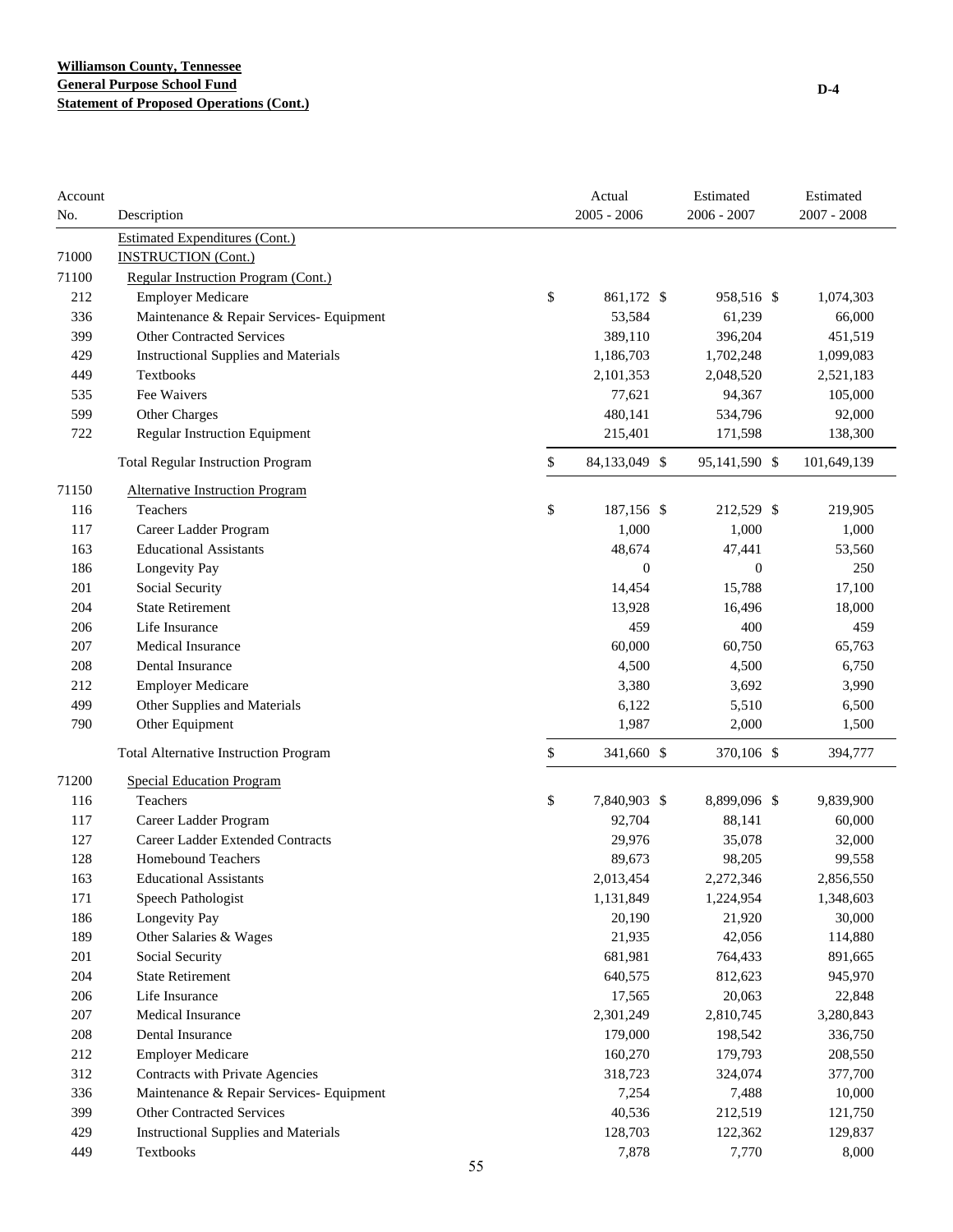| Account<br>No. | Description                                 | Actual<br>$2005 - 2006$ | Estimated<br>2006 - 2007 |                | Estimated<br>$2007 - 2008$ |
|----------------|---------------------------------------------|-------------------------|--------------------------|----------------|----------------------------|
|                | <b>Estimated Expenditures (Cont.)</b>       |                         |                          |                |                            |
| 71000          | <b>INSTRUCTION (Cont.)</b>                  |                         |                          |                |                            |
| 71200          | Special Education Program (Cont.)           |                         |                          |                |                            |
| 725            | <b>Special Education Equipment</b>          | \$<br>59,029 \$         | 58,531 \$                |                | 71,701                     |
|                | <b>Total Special Education Program</b>      | \$<br>15,783,447 \$     | 18,200,739 \$            |                | 20,787,105                 |
| 71300          | <b>Vocational Education Program</b>         |                         |                          |                |                            |
| 116            | Teachers                                    | \$<br>1,907,063 \$      | 2,459,887 \$             |                | 2,612,042                  |
| 117            | Career Ladder Program                       | 26,042                  | 18,379                   |                | 20,000                     |
| 127            | Career Ladder Extended Contracts            | 3,928                   | 1,225                    |                | 3,000                      |
| 162            | <b>Clerical Personnel</b>                   | 19,497                  | 20,007                   |                | 21,115                     |
| 163            | <b>Educational Assistants</b>               | 40,672                  | 72,903                   |                | 74,160                     |
| 186            | Longevity Pay                               | 1,500                   | 1,600                    |                | 2,200                      |
| 189            | Other Salaries & Wages                      | 60,635                  | 71,487                   |                | 150,064                    |
| 201            | Social Security                             | 128,116                 | 160,453                  |                | 169,400                    |
| 204            | <b>State Retirement</b>                     | 107,525                 | 164,817                  |                | 184,000                    |
| 206            | Life Insurance                              | 2,474                   | 2,893                    |                | 4,080                      |
| 207            | Medical Insurance                           | 321,369                 | 499,000                  |                | 555,332                    |
| 208            | <b>Dental Insurance</b>                     | 24,326                  | 34,000                   |                | 56,250                     |
| 212            | <b>Employer Medicare</b>                    | 30,007                  | 37,734                   |                | 41,800                     |
| 336            | Maintenance & Repair Services- Equipment    | 8,000                   | 15,662                   |                | 20,000                     |
| 429            | <b>Instructional Supplies and Materials</b> | 96,998                  | 105,270                  |                | 170,208                    |
| 599            | Other Charges                               | 13,698                  | 13,106                   |                | 15,500                     |
| 730            | Vocational Instruction Equipment            | 243,958                 | 285,913                  |                | 333,811                    |
|                | <b>Total Vocational Education Program</b>   | \$<br>3,035,808 \$      | 3,964,336 \$             |                | 4,432,962                  |
| 71400          | <b>Student Body Education Program</b>       |                         |                          |                |                            |
| 195            | <b>Substitute Teachers</b>                  | \$<br>648 \$            |                          | 0 <sup>5</sup> | $\boldsymbol{0}$           |
| 196            | In-Service Training                         | 17,463                  | 18,295                   |                | $\mathbf{0}$               |
| 355            | Travel                                      | 994                     | 753                      |                | $\mathbf{0}$               |
| 399            | <b>Other Contracted Services</b>            | 31,513                  | 18,386                   |                | $\mathbf{0}$               |
| 429            | <b>Instructional Supplies and Materials</b> | 426,496                 | 468,937                  |                | $\mathbf{0}$               |
| 432            | Library Books/Media                         | 221,185                 | 248,793                  |                | 0                          |
| 499            | Other Supplies and Materials                | 112,610                 | 113,225                  |                | 0                          |
| 524            | In Service/Staff Development                | 152,959                 | 166,420                  |                | $\boldsymbol{0}$           |
| 599            | Other Charges                               | 14,000                  | 34,515                   |                | 1,888,150                  |
| 722            | <b>Regular Instruction Equipment</b>        | 582,234                 | 676,009                  |                | $\boldsymbol{0}$           |
|                | <b>Total Student Body Education Program</b> | \$<br>1,560,102 \$      | 1,745,333 \$             |                | 1,888,150                  |
| 71600          | <b>Adult Education Program</b>              |                         |                          |                |                            |
| 116            | Teachers                                    | \$<br>197,837 \$        | 225,823 \$               |                | 228,490                    |
| 189            | Other Salaries & Wages                      | 17,425                  | 22,733                   |                | 17,888                     |
| 201            | Social Security                             | 13,083                  | 15,120                   |                | 15,275                     |
| 204            | <b>State Retirement</b>                     | 6,935                   | 7,491                    |                | 15,600                     |
| 206            | Life Insurance                              | 255                     | 170                      |                | 153                        |
| 207            | Medical Insurance                           | 30,000                  | 33,750                   |                | 21,921                     |
| 208            | Dental Insurance                            | 2,500                   | 2,500                    |                | 2,250                      |
| 212            | <b>Employer Medicare</b>                    | 3,060                   | 3,536                    |                | 3,600                      |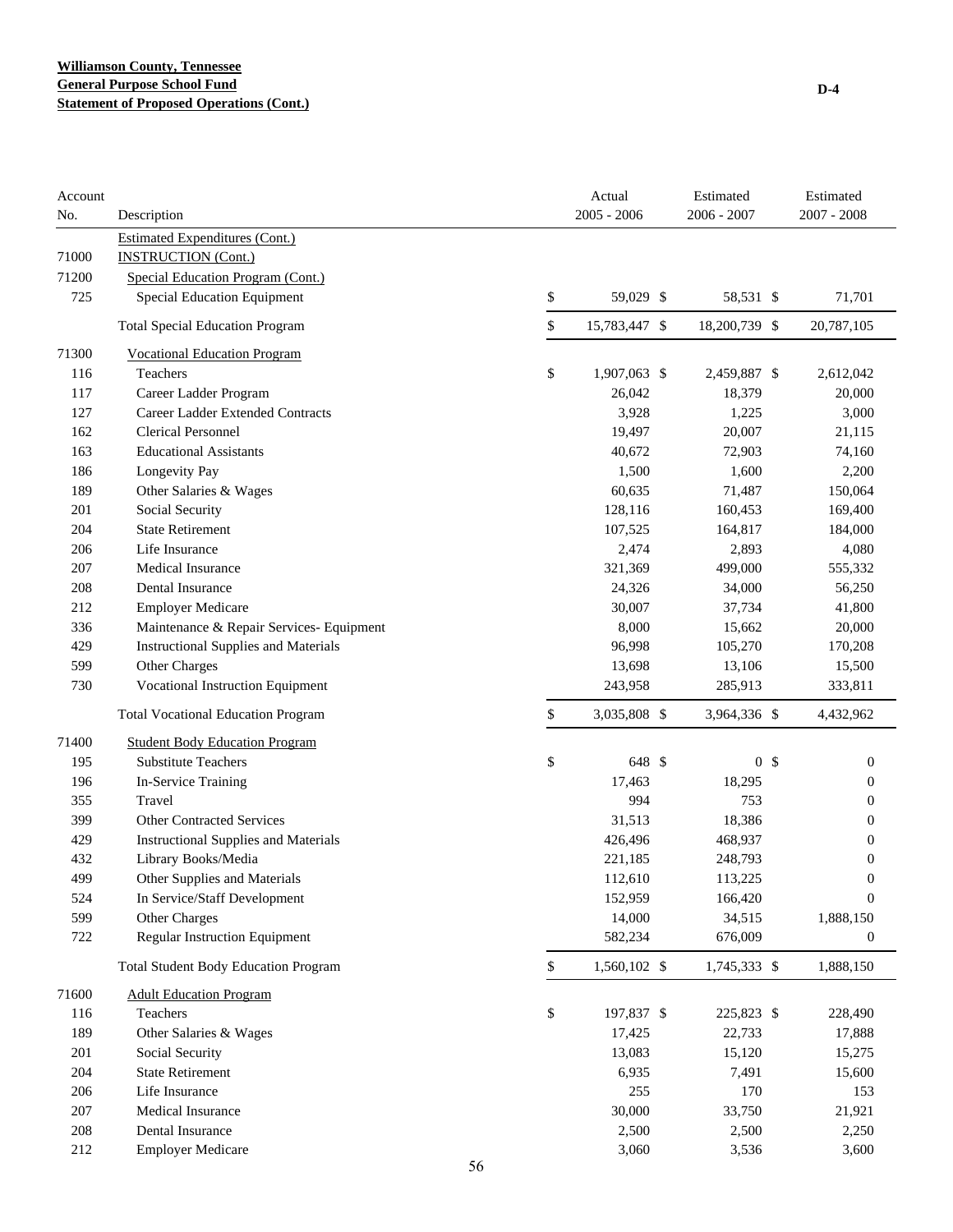| $2005 - 2006$<br>$2006 - 2007$<br>$2007 - 2008$<br>No.<br>Description<br><b>Estimated Expenditures (Cont.)</b><br>71000<br><b>INSTRUCTION (Cont.)</b><br>71600<br><b>Adult Education Program (Cont.)</b><br>\$<br>38,173 \$<br>429<br><b>Instructional Supplies and Materials</b><br>24,932 \$<br>25,000<br>$\boldsymbol{0}$<br>3,873<br>499<br>Other Supplies and Materials<br>$\boldsymbol{0}$<br>599<br>15,077<br>13,926<br>Other Charges<br>20,100<br>790<br>Other Equipment<br>20,763<br>21,880<br>10,000<br>\$<br>345,108 \$<br>375,734 \$<br>360,277<br><b>Total Adult Education Program</b><br>72000<br><b>SUPPORT SERVICES</b><br>72110<br>Attendance<br>\$<br>800 \$<br>550 \$<br>186<br>Longevity Pay<br>600<br>$\boldsymbol{0}$<br>4,157<br>187<br>Overtime Pay<br>7,500<br>189<br>Other Salaries & Wages<br>72,282<br>75,878<br>78,177<br>4,494<br>201<br>Social Security<br>4,937<br>4,890<br>204<br><b>State Retirement</b><br>4,928<br>6,292<br>6,200<br>Life Insurance<br>102<br>102<br>102<br>206<br>Medical Insurance<br>13,000<br>13,500<br>14,614<br>207<br>1,000<br>208<br>Dental Insurance<br>1,000<br>1,500<br>212<br><b>Employer Medicare</b><br>1,051<br>1,154<br>1,150<br>\$<br><b>Total Attendance</b><br>97,657 \$<br>107,570 \$<br>114,733<br>72120<br><b>Health Services</b><br>131<br>\$<br><b>Medical Personnel</b><br>1,311,611 \$<br>1,397,084 \$<br>1,595,220<br>186<br>Longevity Pay<br>3,650<br>4,950<br>7,700<br>201<br>Social Security<br>78,760<br>83,461<br>99,400<br>204<br><b>State Retirement</b><br>75,235<br>87,511<br>126,000<br>206<br>Life Insurance<br>2,338<br>2,070<br>2,550<br>Medical Insurance<br>207<br>307,250<br>447,250<br>365,350<br>208<br>Dental Insurance<br>23,000<br>23,500<br>37,500<br>212<br><b>Employer Medicare</b><br>18,420<br>19,519<br>23,300<br>Travel<br>7,524<br>355<br>9,026<br>14,780<br>399<br><b>Other Contracted Services</b><br>2,500<br>$\boldsymbol{0}$<br>6,000<br>413<br>21,384<br>17,567<br>18,000<br>Drugs and Medical Supplies<br>499<br>Other Supplies and Materials<br>2,917<br>2,656<br>3,000<br>In Service/Staff Development<br>3,873<br>4,775<br>524<br>5,000<br>735<br>4,092<br>Health Equipment<br>4,884<br>27,190<br>\$<br>1,862,293 \$<br><b>Total Health Services</b><br>2,104,514 \$<br>2,330,990<br>72130<br><b>Other Student Support</b><br>\$<br>117<br>Career Ladder Program<br>38,980 \$<br>36,462 \$<br>40,000<br>123<br>Guidance Personnel<br>2,956,649<br>3,138,578<br>3,610,000<br>127<br>Career Ladder Extended Contracts<br>7,883<br>6,230<br>10,000<br>161<br>Secretary(s)<br>111,345<br>116,359<br>185,440<br>186<br>Longevity Pay<br>1,175<br>1,550<br>1,850<br>Other Salaries & Wages<br>81,513<br>87,442<br>189<br>102,714<br>201<br>Social Security<br>193,547<br>202,538<br>245,520<br>204<br><b>State Retirement</b><br>175,400<br>206,085<br>252,000<br>57 | Account |  | Actual | Estimated | Estimated |
|--------------------------------------------------------------------------------------------------------------------------------------------------------------------------------------------------------------------------------------------------------------------------------------------------------------------------------------------------------------------------------------------------------------------------------------------------------------------------------------------------------------------------------------------------------------------------------------------------------------------------------------------------------------------------------------------------------------------------------------------------------------------------------------------------------------------------------------------------------------------------------------------------------------------------------------------------------------------------------------------------------------------------------------------------------------------------------------------------------------------------------------------------------------------------------------------------------------------------------------------------------------------------------------------------------------------------------------------------------------------------------------------------------------------------------------------------------------------------------------------------------------------------------------------------------------------------------------------------------------------------------------------------------------------------------------------------------------------------------------------------------------------------------------------------------------------------------------------------------------------------------------------------------------------------------------------------------------------------------------------------------------------------------------------------------------------------------------------------------------------------------------------------------------------------------------------------------------------------------------------------------------------------------------------------------------------------------------------------------------------------------------------------------------------------------------------------------------------------------------------------------------------------------------------------------------------------------------------------------------------------------------------------------------------------------------------------------------------------------------------------------------------------------------------------------------------------------------------------------------------------------------|---------|--|--------|-----------|-----------|
|                                                                                                                                                                                                                                                                                                                                                                                                                                                                                                                                                                                                                                                                                                                                                                                                                                                                                                                                                                                                                                                                                                                                                                                                                                                                                                                                                                                                                                                                                                                                                                                                                                                                                                                                                                                                                                                                                                                                                                                                                                                                                                                                                                                                                                                                                                                                                                                                                                                                                                                                                                                                                                                                                                                                                                                                                                                                                      |         |  |        |           |           |
|                                                                                                                                                                                                                                                                                                                                                                                                                                                                                                                                                                                                                                                                                                                                                                                                                                                                                                                                                                                                                                                                                                                                                                                                                                                                                                                                                                                                                                                                                                                                                                                                                                                                                                                                                                                                                                                                                                                                                                                                                                                                                                                                                                                                                                                                                                                                                                                                                                                                                                                                                                                                                                                                                                                                                                                                                                                                                      |         |  |        |           |           |
|                                                                                                                                                                                                                                                                                                                                                                                                                                                                                                                                                                                                                                                                                                                                                                                                                                                                                                                                                                                                                                                                                                                                                                                                                                                                                                                                                                                                                                                                                                                                                                                                                                                                                                                                                                                                                                                                                                                                                                                                                                                                                                                                                                                                                                                                                                                                                                                                                                                                                                                                                                                                                                                                                                                                                                                                                                                                                      |         |  |        |           |           |
|                                                                                                                                                                                                                                                                                                                                                                                                                                                                                                                                                                                                                                                                                                                                                                                                                                                                                                                                                                                                                                                                                                                                                                                                                                                                                                                                                                                                                                                                                                                                                                                                                                                                                                                                                                                                                                                                                                                                                                                                                                                                                                                                                                                                                                                                                                                                                                                                                                                                                                                                                                                                                                                                                                                                                                                                                                                                                      |         |  |        |           |           |
|                                                                                                                                                                                                                                                                                                                                                                                                                                                                                                                                                                                                                                                                                                                                                                                                                                                                                                                                                                                                                                                                                                                                                                                                                                                                                                                                                                                                                                                                                                                                                                                                                                                                                                                                                                                                                                                                                                                                                                                                                                                                                                                                                                                                                                                                                                                                                                                                                                                                                                                                                                                                                                                                                                                                                                                                                                                                                      |         |  |        |           |           |
|                                                                                                                                                                                                                                                                                                                                                                                                                                                                                                                                                                                                                                                                                                                                                                                                                                                                                                                                                                                                                                                                                                                                                                                                                                                                                                                                                                                                                                                                                                                                                                                                                                                                                                                                                                                                                                                                                                                                                                                                                                                                                                                                                                                                                                                                                                                                                                                                                                                                                                                                                                                                                                                                                                                                                                                                                                                                                      |         |  |        |           |           |
|                                                                                                                                                                                                                                                                                                                                                                                                                                                                                                                                                                                                                                                                                                                                                                                                                                                                                                                                                                                                                                                                                                                                                                                                                                                                                                                                                                                                                                                                                                                                                                                                                                                                                                                                                                                                                                                                                                                                                                                                                                                                                                                                                                                                                                                                                                                                                                                                                                                                                                                                                                                                                                                                                                                                                                                                                                                                                      |         |  |        |           |           |
|                                                                                                                                                                                                                                                                                                                                                                                                                                                                                                                                                                                                                                                                                                                                                                                                                                                                                                                                                                                                                                                                                                                                                                                                                                                                                                                                                                                                                                                                                                                                                                                                                                                                                                                                                                                                                                                                                                                                                                                                                                                                                                                                                                                                                                                                                                                                                                                                                                                                                                                                                                                                                                                                                                                                                                                                                                                                                      |         |  |        |           |           |
|                                                                                                                                                                                                                                                                                                                                                                                                                                                                                                                                                                                                                                                                                                                                                                                                                                                                                                                                                                                                                                                                                                                                                                                                                                                                                                                                                                                                                                                                                                                                                                                                                                                                                                                                                                                                                                                                                                                                                                                                                                                                                                                                                                                                                                                                                                                                                                                                                                                                                                                                                                                                                                                                                                                                                                                                                                                                                      |         |  |        |           |           |
|                                                                                                                                                                                                                                                                                                                                                                                                                                                                                                                                                                                                                                                                                                                                                                                                                                                                                                                                                                                                                                                                                                                                                                                                                                                                                                                                                                                                                                                                                                                                                                                                                                                                                                                                                                                                                                                                                                                                                                                                                                                                                                                                                                                                                                                                                                                                                                                                                                                                                                                                                                                                                                                                                                                                                                                                                                                                                      |         |  |        |           |           |
|                                                                                                                                                                                                                                                                                                                                                                                                                                                                                                                                                                                                                                                                                                                                                                                                                                                                                                                                                                                                                                                                                                                                                                                                                                                                                                                                                                                                                                                                                                                                                                                                                                                                                                                                                                                                                                                                                                                                                                                                                                                                                                                                                                                                                                                                                                                                                                                                                                                                                                                                                                                                                                                                                                                                                                                                                                                                                      |         |  |        |           |           |
|                                                                                                                                                                                                                                                                                                                                                                                                                                                                                                                                                                                                                                                                                                                                                                                                                                                                                                                                                                                                                                                                                                                                                                                                                                                                                                                                                                                                                                                                                                                                                                                                                                                                                                                                                                                                                                                                                                                                                                                                                                                                                                                                                                                                                                                                                                                                                                                                                                                                                                                                                                                                                                                                                                                                                                                                                                                                                      |         |  |        |           |           |
|                                                                                                                                                                                                                                                                                                                                                                                                                                                                                                                                                                                                                                                                                                                                                                                                                                                                                                                                                                                                                                                                                                                                                                                                                                                                                                                                                                                                                                                                                                                                                                                                                                                                                                                                                                                                                                                                                                                                                                                                                                                                                                                                                                                                                                                                                                                                                                                                                                                                                                                                                                                                                                                                                                                                                                                                                                                                                      |         |  |        |           |           |
|                                                                                                                                                                                                                                                                                                                                                                                                                                                                                                                                                                                                                                                                                                                                                                                                                                                                                                                                                                                                                                                                                                                                                                                                                                                                                                                                                                                                                                                                                                                                                                                                                                                                                                                                                                                                                                                                                                                                                                                                                                                                                                                                                                                                                                                                                                                                                                                                                                                                                                                                                                                                                                                                                                                                                                                                                                                                                      |         |  |        |           |           |
|                                                                                                                                                                                                                                                                                                                                                                                                                                                                                                                                                                                                                                                                                                                                                                                                                                                                                                                                                                                                                                                                                                                                                                                                                                                                                                                                                                                                                                                                                                                                                                                                                                                                                                                                                                                                                                                                                                                                                                                                                                                                                                                                                                                                                                                                                                                                                                                                                                                                                                                                                                                                                                                                                                                                                                                                                                                                                      |         |  |        |           |           |
|                                                                                                                                                                                                                                                                                                                                                                                                                                                                                                                                                                                                                                                                                                                                                                                                                                                                                                                                                                                                                                                                                                                                                                                                                                                                                                                                                                                                                                                                                                                                                                                                                                                                                                                                                                                                                                                                                                                                                                                                                                                                                                                                                                                                                                                                                                                                                                                                                                                                                                                                                                                                                                                                                                                                                                                                                                                                                      |         |  |        |           |           |
|                                                                                                                                                                                                                                                                                                                                                                                                                                                                                                                                                                                                                                                                                                                                                                                                                                                                                                                                                                                                                                                                                                                                                                                                                                                                                                                                                                                                                                                                                                                                                                                                                                                                                                                                                                                                                                                                                                                                                                                                                                                                                                                                                                                                                                                                                                                                                                                                                                                                                                                                                                                                                                                                                                                                                                                                                                                                                      |         |  |        |           |           |
|                                                                                                                                                                                                                                                                                                                                                                                                                                                                                                                                                                                                                                                                                                                                                                                                                                                                                                                                                                                                                                                                                                                                                                                                                                                                                                                                                                                                                                                                                                                                                                                                                                                                                                                                                                                                                                                                                                                                                                                                                                                                                                                                                                                                                                                                                                                                                                                                                                                                                                                                                                                                                                                                                                                                                                                                                                                                                      |         |  |        |           |           |
|                                                                                                                                                                                                                                                                                                                                                                                                                                                                                                                                                                                                                                                                                                                                                                                                                                                                                                                                                                                                                                                                                                                                                                                                                                                                                                                                                                                                                                                                                                                                                                                                                                                                                                                                                                                                                                                                                                                                                                                                                                                                                                                                                                                                                                                                                                                                                                                                                                                                                                                                                                                                                                                                                                                                                                                                                                                                                      |         |  |        |           |           |
|                                                                                                                                                                                                                                                                                                                                                                                                                                                                                                                                                                                                                                                                                                                                                                                                                                                                                                                                                                                                                                                                                                                                                                                                                                                                                                                                                                                                                                                                                                                                                                                                                                                                                                                                                                                                                                                                                                                                                                                                                                                                                                                                                                                                                                                                                                                                                                                                                                                                                                                                                                                                                                                                                                                                                                                                                                                                                      |         |  |        |           |           |
|                                                                                                                                                                                                                                                                                                                                                                                                                                                                                                                                                                                                                                                                                                                                                                                                                                                                                                                                                                                                                                                                                                                                                                                                                                                                                                                                                                                                                                                                                                                                                                                                                                                                                                                                                                                                                                                                                                                                                                                                                                                                                                                                                                                                                                                                                                                                                                                                                                                                                                                                                                                                                                                                                                                                                                                                                                                                                      |         |  |        |           |           |
|                                                                                                                                                                                                                                                                                                                                                                                                                                                                                                                                                                                                                                                                                                                                                                                                                                                                                                                                                                                                                                                                                                                                                                                                                                                                                                                                                                                                                                                                                                                                                                                                                                                                                                                                                                                                                                                                                                                                                                                                                                                                                                                                                                                                                                                                                                                                                                                                                                                                                                                                                                                                                                                                                                                                                                                                                                                                                      |         |  |        |           |           |
|                                                                                                                                                                                                                                                                                                                                                                                                                                                                                                                                                                                                                                                                                                                                                                                                                                                                                                                                                                                                                                                                                                                                                                                                                                                                                                                                                                                                                                                                                                                                                                                                                                                                                                                                                                                                                                                                                                                                                                                                                                                                                                                                                                                                                                                                                                                                                                                                                                                                                                                                                                                                                                                                                                                                                                                                                                                                                      |         |  |        |           |           |
|                                                                                                                                                                                                                                                                                                                                                                                                                                                                                                                                                                                                                                                                                                                                                                                                                                                                                                                                                                                                                                                                                                                                                                                                                                                                                                                                                                                                                                                                                                                                                                                                                                                                                                                                                                                                                                                                                                                                                                                                                                                                                                                                                                                                                                                                                                                                                                                                                                                                                                                                                                                                                                                                                                                                                                                                                                                                                      |         |  |        |           |           |
|                                                                                                                                                                                                                                                                                                                                                                                                                                                                                                                                                                                                                                                                                                                                                                                                                                                                                                                                                                                                                                                                                                                                                                                                                                                                                                                                                                                                                                                                                                                                                                                                                                                                                                                                                                                                                                                                                                                                                                                                                                                                                                                                                                                                                                                                                                                                                                                                                                                                                                                                                                                                                                                                                                                                                                                                                                                                                      |         |  |        |           |           |
|                                                                                                                                                                                                                                                                                                                                                                                                                                                                                                                                                                                                                                                                                                                                                                                                                                                                                                                                                                                                                                                                                                                                                                                                                                                                                                                                                                                                                                                                                                                                                                                                                                                                                                                                                                                                                                                                                                                                                                                                                                                                                                                                                                                                                                                                                                                                                                                                                                                                                                                                                                                                                                                                                                                                                                                                                                                                                      |         |  |        |           |           |
|                                                                                                                                                                                                                                                                                                                                                                                                                                                                                                                                                                                                                                                                                                                                                                                                                                                                                                                                                                                                                                                                                                                                                                                                                                                                                                                                                                                                                                                                                                                                                                                                                                                                                                                                                                                                                                                                                                                                                                                                                                                                                                                                                                                                                                                                                                                                                                                                                                                                                                                                                                                                                                                                                                                                                                                                                                                                                      |         |  |        |           |           |
|                                                                                                                                                                                                                                                                                                                                                                                                                                                                                                                                                                                                                                                                                                                                                                                                                                                                                                                                                                                                                                                                                                                                                                                                                                                                                                                                                                                                                                                                                                                                                                                                                                                                                                                                                                                                                                                                                                                                                                                                                                                                                                                                                                                                                                                                                                                                                                                                                                                                                                                                                                                                                                                                                                                                                                                                                                                                                      |         |  |        |           |           |
|                                                                                                                                                                                                                                                                                                                                                                                                                                                                                                                                                                                                                                                                                                                                                                                                                                                                                                                                                                                                                                                                                                                                                                                                                                                                                                                                                                                                                                                                                                                                                                                                                                                                                                                                                                                                                                                                                                                                                                                                                                                                                                                                                                                                                                                                                                                                                                                                                                                                                                                                                                                                                                                                                                                                                                                                                                                                                      |         |  |        |           |           |
|                                                                                                                                                                                                                                                                                                                                                                                                                                                                                                                                                                                                                                                                                                                                                                                                                                                                                                                                                                                                                                                                                                                                                                                                                                                                                                                                                                                                                                                                                                                                                                                                                                                                                                                                                                                                                                                                                                                                                                                                                                                                                                                                                                                                                                                                                                                                                                                                                                                                                                                                                                                                                                                                                                                                                                                                                                                                                      |         |  |        |           |           |
|                                                                                                                                                                                                                                                                                                                                                                                                                                                                                                                                                                                                                                                                                                                                                                                                                                                                                                                                                                                                                                                                                                                                                                                                                                                                                                                                                                                                                                                                                                                                                                                                                                                                                                                                                                                                                                                                                                                                                                                                                                                                                                                                                                                                                                                                                                                                                                                                                                                                                                                                                                                                                                                                                                                                                                                                                                                                                      |         |  |        |           |           |
|                                                                                                                                                                                                                                                                                                                                                                                                                                                                                                                                                                                                                                                                                                                                                                                                                                                                                                                                                                                                                                                                                                                                                                                                                                                                                                                                                                                                                                                                                                                                                                                                                                                                                                                                                                                                                                                                                                                                                                                                                                                                                                                                                                                                                                                                                                                                                                                                                                                                                                                                                                                                                                                                                                                                                                                                                                                                                      |         |  |        |           |           |
|                                                                                                                                                                                                                                                                                                                                                                                                                                                                                                                                                                                                                                                                                                                                                                                                                                                                                                                                                                                                                                                                                                                                                                                                                                                                                                                                                                                                                                                                                                                                                                                                                                                                                                                                                                                                                                                                                                                                                                                                                                                                                                                                                                                                                                                                                                                                                                                                                                                                                                                                                                                                                                                                                                                                                                                                                                                                                      |         |  |        |           |           |
|                                                                                                                                                                                                                                                                                                                                                                                                                                                                                                                                                                                                                                                                                                                                                                                                                                                                                                                                                                                                                                                                                                                                                                                                                                                                                                                                                                                                                                                                                                                                                                                                                                                                                                                                                                                                                                                                                                                                                                                                                                                                                                                                                                                                                                                                                                                                                                                                                                                                                                                                                                                                                                                                                                                                                                                                                                                                                      |         |  |        |           |           |
|                                                                                                                                                                                                                                                                                                                                                                                                                                                                                                                                                                                                                                                                                                                                                                                                                                                                                                                                                                                                                                                                                                                                                                                                                                                                                                                                                                                                                                                                                                                                                                                                                                                                                                                                                                                                                                                                                                                                                                                                                                                                                                                                                                                                                                                                                                                                                                                                                                                                                                                                                                                                                                                                                                                                                                                                                                                                                      |         |  |        |           |           |
|                                                                                                                                                                                                                                                                                                                                                                                                                                                                                                                                                                                                                                                                                                                                                                                                                                                                                                                                                                                                                                                                                                                                                                                                                                                                                                                                                                                                                                                                                                                                                                                                                                                                                                                                                                                                                                                                                                                                                                                                                                                                                                                                                                                                                                                                                                                                                                                                                                                                                                                                                                                                                                                                                                                                                                                                                                                                                      |         |  |        |           |           |
|                                                                                                                                                                                                                                                                                                                                                                                                                                                                                                                                                                                                                                                                                                                                                                                                                                                                                                                                                                                                                                                                                                                                                                                                                                                                                                                                                                                                                                                                                                                                                                                                                                                                                                                                                                                                                                                                                                                                                                                                                                                                                                                                                                                                                                                                                                                                                                                                                                                                                                                                                                                                                                                                                                                                                                                                                                                                                      |         |  |        |           |           |
|                                                                                                                                                                                                                                                                                                                                                                                                                                                                                                                                                                                                                                                                                                                                                                                                                                                                                                                                                                                                                                                                                                                                                                                                                                                                                                                                                                                                                                                                                                                                                                                                                                                                                                                                                                                                                                                                                                                                                                                                                                                                                                                                                                                                                                                                                                                                                                                                                                                                                                                                                                                                                                                                                                                                                                                                                                                                                      |         |  |        |           |           |
|                                                                                                                                                                                                                                                                                                                                                                                                                                                                                                                                                                                                                                                                                                                                                                                                                                                                                                                                                                                                                                                                                                                                                                                                                                                                                                                                                                                                                                                                                                                                                                                                                                                                                                                                                                                                                                                                                                                                                                                                                                                                                                                                                                                                                                                                                                                                                                                                                                                                                                                                                                                                                                                                                                                                                                                                                                                                                      |         |  |        |           |           |
|                                                                                                                                                                                                                                                                                                                                                                                                                                                                                                                                                                                                                                                                                                                                                                                                                                                                                                                                                                                                                                                                                                                                                                                                                                                                                                                                                                                                                                                                                                                                                                                                                                                                                                                                                                                                                                                                                                                                                                                                                                                                                                                                                                                                                                                                                                                                                                                                                                                                                                                                                                                                                                                                                                                                                                                                                                                                                      |         |  |        |           |           |
|                                                                                                                                                                                                                                                                                                                                                                                                                                                                                                                                                                                                                                                                                                                                                                                                                                                                                                                                                                                                                                                                                                                                                                                                                                                                                                                                                                                                                                                                                                                                                                                                                                                                                                                                                                                                                                                                                                                                                                                                                                                                                                                                                                                                                                                                                                                                                                                                                                                                                                                                                                                                                                                                                                                                                                                                                                                                                      |         |  |        |           |           |
|                                                                                                                                                                                                                                                                                                                                                                                                                                                                                                                                                                                                                                                                                                                                                                                                                                                                                                                                                                                                                                                                                                                                                                                                                                                                                                                                                                                                                                                                                                                                                                                                                                                                                                                                                                                                                                                                                                                                                                                                                                                                                                                                                                                                                                                                                                                                                                                                                                                                                                                                                                                                                                                                                                                                                                                                                                                                                      |         |  |        |           |           |
|                                                                                                                                                                                                                                                                                                                                                                                                                                                                                                                                                                                                                                                                                                                                                                                                                                                                                                                                                                                                                                                                                                                                                                                                                                                                                                                                                                                                                                                                                                                                                                                                                                                                                                                                                                                                                                                                                                                                                                                                                                                                                                                                                                                                                                                                                                                                                                                                                                                                                                                                                                                                                                                                                                                                                                                                                                                                                      |         |  |        |           |           |
|                                                                                                                                                                                                                                                                                                                                                                                                                                                                                                                                                                                                                                                                                                                                                                                                                                                                                                                                                                                                                                                                                                                                                                                                                                                                                                                                                                                                                                                                                                                                                                                                                                                                                                                                                                                                                                                                                                                                                                                                                                                                                                                                                                                                                                                                                                                                                                                                                                                                                                                                                                                                                                                                                                                                                                                                                                                                                      |         |  |        |           |           |
|                                                                                                                                                                                                                                                                                                                                                                                                                                                                                                                                                                                                                                                                                                                                                                                                                                                                                                                                                                                                                                                                                                                                                                                                                                                                                                                                                                                                                                                                                                                                                                                                                                                                                                                                                                                                                                                                                                                                                                                                                                                                                                                                                                                                                                                                                                                                                                                                                                                                                                                                                                                                                                                                                                                                                                                                                                                                                      |         |  |        |           |           |
|                                                                                                                                                                                                                                                                                                                                                                                                                                                                                                                                                                                                                                                                                                                                                                                                                                                                                                                                                                                                                                                                                                                                                                                                                                                                                                                                                                                                                                                                                                                                                                                                                                                                                                                                                                                                                                                                                                                                                                                                                                                                                                                                                                                                                                                                                                                                                                                                                                                                                                                                                                                                                                                                                                                                                                                                                                                                                      |         |  |        |           |           |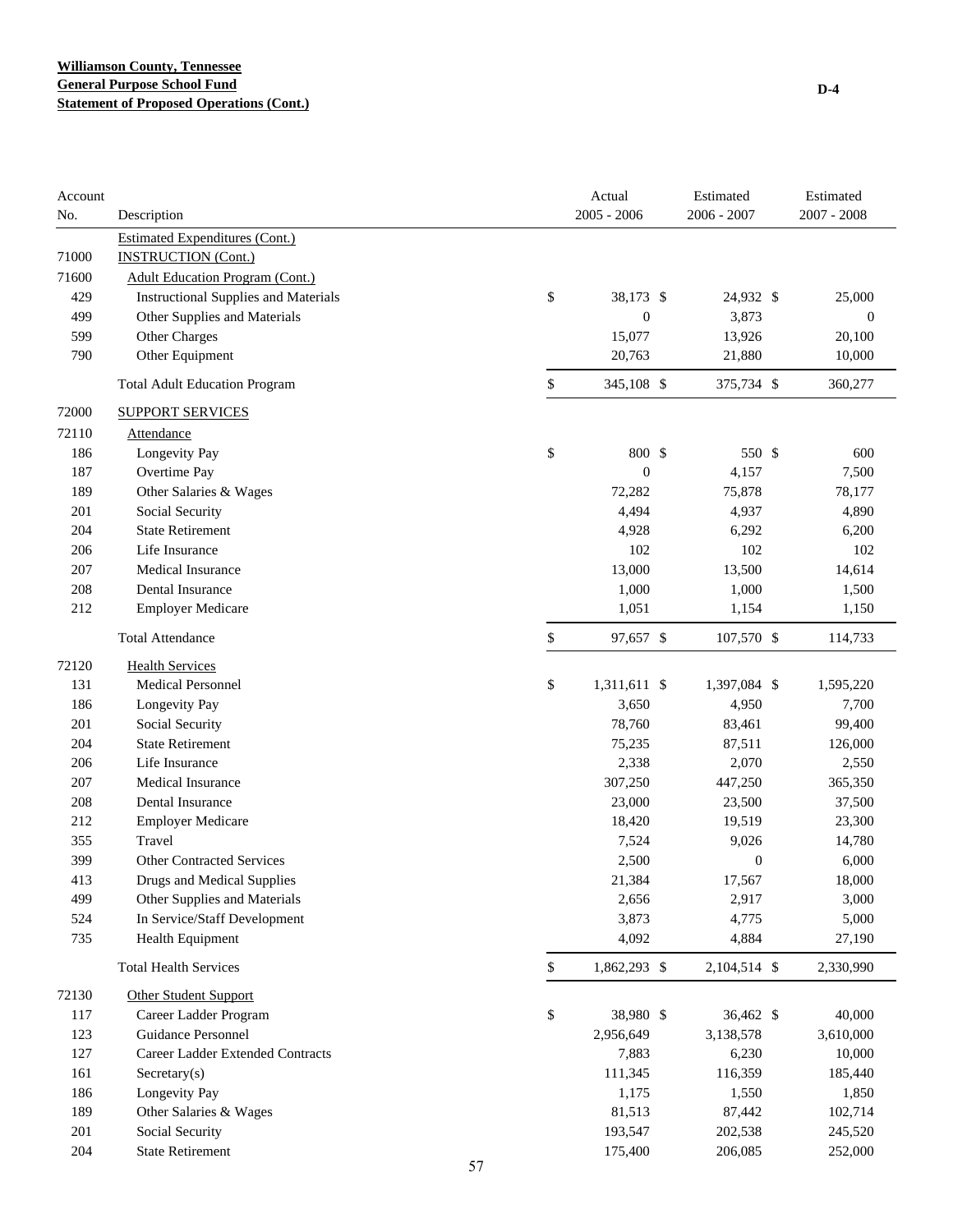| Account<br>No. | Description                              | Actual<br>$2005 - 2006$ | Estimated<br>$2006 - 2007$ | Estimated<br>$2007 - 2008$ |
|----------------|------------------------------------------|-------------------------|----------------------------|----------------------------|
|                | <b>Estimated Expenditures (Cont.)</b>    |                         |                            |                            |
| 72000          | <b>SUPPORT SERVICES (Cont.)</b>          |                         |                            |                            |
| 72130          | Other Student Support (Cont.)            |                         |                            |                            |
| 206            | Life Insurance                           | \$<br>3,379 \$          | 3,540 \$                   | 4,284                      |
| 207            | <b>Medical Insurance</b>                 | 462,000                 | 652,750                    | 613,788                    |
| 208            | Dental Insurance                         | 34,500                  | 36,500                     | 63,000                     |
| 212            | <b>Employer Medicare</b>                 | 46,179                  | 48,388                     | 57,420                     |
| 309            | Contracts with Government Agencies       | 260,738                 | 269,298                    | 283,500                    |
| 355            | Travel                                   | 65                      | 429                        | 1,000                      |
| 399            | <b>Other Contracted Services</b>         | 302,718                 | 304,196                    | 304,750                    |
| 499            | Other Supplies and Materials             | 171,997                 | 177,670                    | 188,859                    |
| 524            | In Service/Staff Development             | 179                     | 938                        | 1,000                      |
| 790            | Other Equipment                          | 1,425                   | 1,932                      | 1,500                      |
|                | <b>Total Other Student Support</b>       | \$<br>4,849,672 \$      | 5,290,885 \$               | 5,966,625                  |
| 72210          | <b>Regular Instruction Program</b>       |                         |                            |                            |
| 105            | Supervisor/Director                      | \$<br>424,228 \$        | 442,734 \$                 | 549,924                    |
| 117            | Career Ladder Program                    | 38,322                  | 39,747                     | 42,000                     |
| 127            | Career Ladder Extended Contracts         | 16,069                  | 17,601                     | 36,000                     |
| 129            | Librarians                               | 1,750,418               | 1,866,396                  | 1,997,753                  |
| 161            | $S \text{ecretary}(s)$                   | 187,272                 | 201,415                    | 211,150                    |
| 162            | <b>Clerical Personnel</b>                | 497,392                 | 512,764                    | 549,350                    |
| 186            | Longevity Pay                            | 13,625                  | 10,775                     | 14,500                     |
| 189            | Other Salaries & Wages                   | 125,176                 | 159,680                    | 328,618                    |
| 196            | In-Service Training                      | 63,788                  | 111,765                    | 166,945                    |
| 201            | Social Security                          | 189,818                 | 201,955                    | 240,100                    |
| 204            | <b>State Retirement</b>                  | 183,230                 | 217,978                    | 254,120                    |
| 206            | Life Insurance                           | 4,314                   | 4,302                      | 4,694                      |
| 207            | <b>Medical Insurance</b>                 | 588,750                 | 654,750                    | 672,242                    |
| 208            | Dental Insurance                         | 44,000                  | 43,500                     | 69,000                     |
| 212            | <b>Employer Medicare</b>                 | 45,060                  | 47,297                     | 56,150                     |
| 308            | Consultants                              | 2,655                   | $\boldsymbol{0}$           | 3,500                      |
| 355            | Travel                                   | 19,685                  | 21,257                     | 30,300                     |
| 399            | <b>Other Contracted Services</b>         | 73,240                  | 67,264                     | 82,550                     |
| 432            | Library Books/Media                      | $\boldsymbol{0}$        | 460,103                    | $\mathbf{0}$               |
| 499            | Other Supplies and Materials             | 77,214                  | 65,010                     | 83,000                     |
| 524            | In Service/Staff Development             | 238,408                 | 214,157                    | 274,026                    |
| 722            | Regular Instruction Equipment            | 1,000                   | 922                        | 5,870                      |
| 790            | Other Equipment                          | 279                     | $\boldsymbol{0}$           | $\boldsymbol{0}$           |
|                | <b>Total Regular Instruction Program</b> | \$<br>4,583,943 \$      | 5,361,372 \$               | 5,671,792                  |
| 72220          | <b>Special Education Program</b>         |                         |                            |                            |
| 105            | Supervisor/Director                      | \$<br>84,213 \$         | 88,424 \$                  | 91,079                     |
| 117            | Career Ladder Program                    | 8,460                   | 7,325                      | 10,000                     |
| 124            | Psychological Personnel                  | 716,980                 | 790,368                    | 960,578                    |
| 127            | Career Ladder Extended Contracts         | 1,500                   | $\mathbf{0}$               | 4,000                      |
| 161            | Sercetary(s)                             | 70,595                  | 73,841                     | 76,351                     |
| 186            | Longevity Pay                            | 1,650                   | 1,750                      | 2,250                      |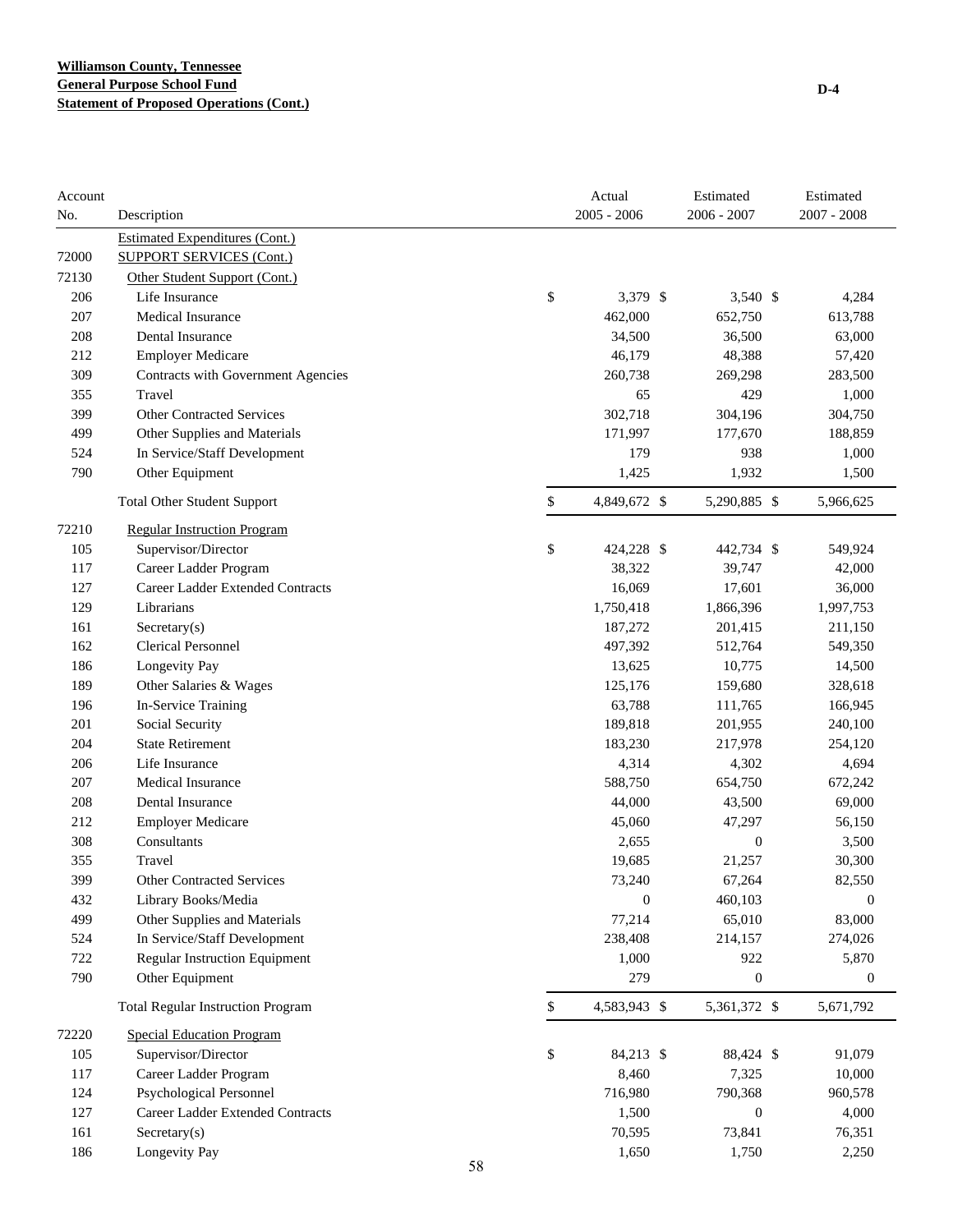| Account<br>No. | Description                               | Actual<br>$2005 - 2006$ | Estimated<br>2006 - 2007     | Estimated<br>$2007 - 2008$ |
|----------------|-------------------------------------------|-------------------------|------------------------------|----------------------------|
|                | <b>Estimated Expenditures (Cont.)</b>     |                         |                              |                            |
| 72000          | <b>SUPPORT SERVICES (Cont.)</b>           |                         |                              |                            |
| 72220          | Special Education Program (Cont.)         |                         |                              |                            |
| 189            | Other Salaries & Wages                    | \$<br>223,544 \$        | 209,131 \$                   | 303,300                    |
| 196            | In-Service Training                       | 33,543                  | 37,270                       | 50,000                     |
| 201            | Social Security                           | 69,766                  | 73,280                       | 92,900                     |
| 204            | <b>State Retirement</b>                   | 62,913                  | 73,565                       | 94,800                     |
| 206            | Life Insurance                            | 1,122                   | 1,135                        | 1,377                      |
| 207            | <b>Medical Insurance</b>                  | 146,750                 | 202,000                      | 197,289                    |
| 208            | Dental Insurance                          | 11,000                  | 12,000                       | 20,250                     |
| 212            | <b>Employer Medicare</b>                  | 16,302                  | 17,139                       | 21,800                     |
| 355            | Travel                                    | 31,442                  | 39,385                       | 55,000                     |
| 399            | <b>Other Contracted Services</b>          | 102,037                 | 136,751                      | 100,000                    |
| 499            | Other Supplies and Materials              | 56,298                  | 56,248                       | 55,300                     |
| 524            | In Service/Staff Development              | 36,381                  | 24,039                       | 40,300                     |
| 790            | Other Equipment                           | 4,907                   | 3,009                        | 5,500                      |
|                | <b>Total Special Education Program</b>    | \$<br>1,679,403 \$      | 1,846,660 \$                 | 2,182,074                  |
| 72230          | <b>Vocational Education Program</b>       |                         |                              |                            |
| 117            | Career Ladder Program                     | \$<br>$1,000$ \$        | $1,000$ \$                   | 1,000                      |
| 161            | Sercetary(s)                              | 23,991                  | 36,161                       | 37,984                     |
| 186            | Longevity Pay                             | $\mathbf{0}$            | $\boldsymbol{0}$             | 500                        |
| 189            | Other Salaries & Wages                    | 71,803                  | 75,400                       | 77,658                     |
| 196            | In-Service Training                       | 7,748                   | 9,062                        | 12,257                     |
| 201            | Social Security                           | 6,191                   | 7,374                        | 8,100                      |
| 204            | <b>State Retirement</b>                   | 5,987                   | 8,032                        | 8,900                      |
| 206            | Life Insurance                            | 102                     | 102                          | 102                        |
| 207            | <b>Medical Insurance</b>                  | 13,500                  | 13,500                       | 14,614                     |
| 208            | Dental Insurance                          | 1,000                   | 1,000                        | 1,500                      |
| 212            | <b>Employer Medicare</b>                  | 1,412                   | 1,727                        | 1,900                      |
| 355            | Travel                                    | 7,115                   | 7,581                        | 10,325                     |
| 399            | <b>Other Contracted Services</b>          | 23,014                  | 33,067                       | 32,457                     |
| 499            | Other Supplies and Materials              | 2,423                   | 2,500                        | 2,500                      |
| 524            | In Service/Staff Development              | 12,251                  | 9,868                        | 10,000                     |
|                | <b>Total Vocational Education Program</b> | \$<br>177,537 \$        | 206,374 \$                   | 219,797                    |
| 72260          | <b>Adult Programs</b>                     |                         |                              |                            |
| 117            | Career Ladder Program                     | \$                      | 0 <sup>5</sup><br>$1,650$ \$ | 3,000                      |
| 127            | <b>Career Ladder Extended Contracts</b>   | $\boldsymbol{0}$        | $\boldsymbol{0}$             | 4,000                      |
| 161            | Secretary(s)                              | 21,736                  | 23,576                       | 24,335                     |
| 186            | Longevity Pay                             | 350                     | 450                          | 500                        |
| 189            | Other Salaries & Wages                    | 49,650                  | 71,955                       | 74,115                     |
| 201            | Social Security                           | 4,101                   | 3,302                        | 6,600                      |
| 204            | <b>State Retirement</b>                   | 2,137                   | 3,486                        | 6,550                      |
| 206            | Life Insurance                            | 128                     | 68                           | 102                        |
| 207            | Medical Insurance                         | 16,000                  | 13,500                       | 14,614                     |
| 208            | Dental Insurance                          | 1,250                   | 1,000                        | 1,500                      |
| 212            | <b>Employer Medicare</b>                  | 962                     | 772                          | 1,550                      |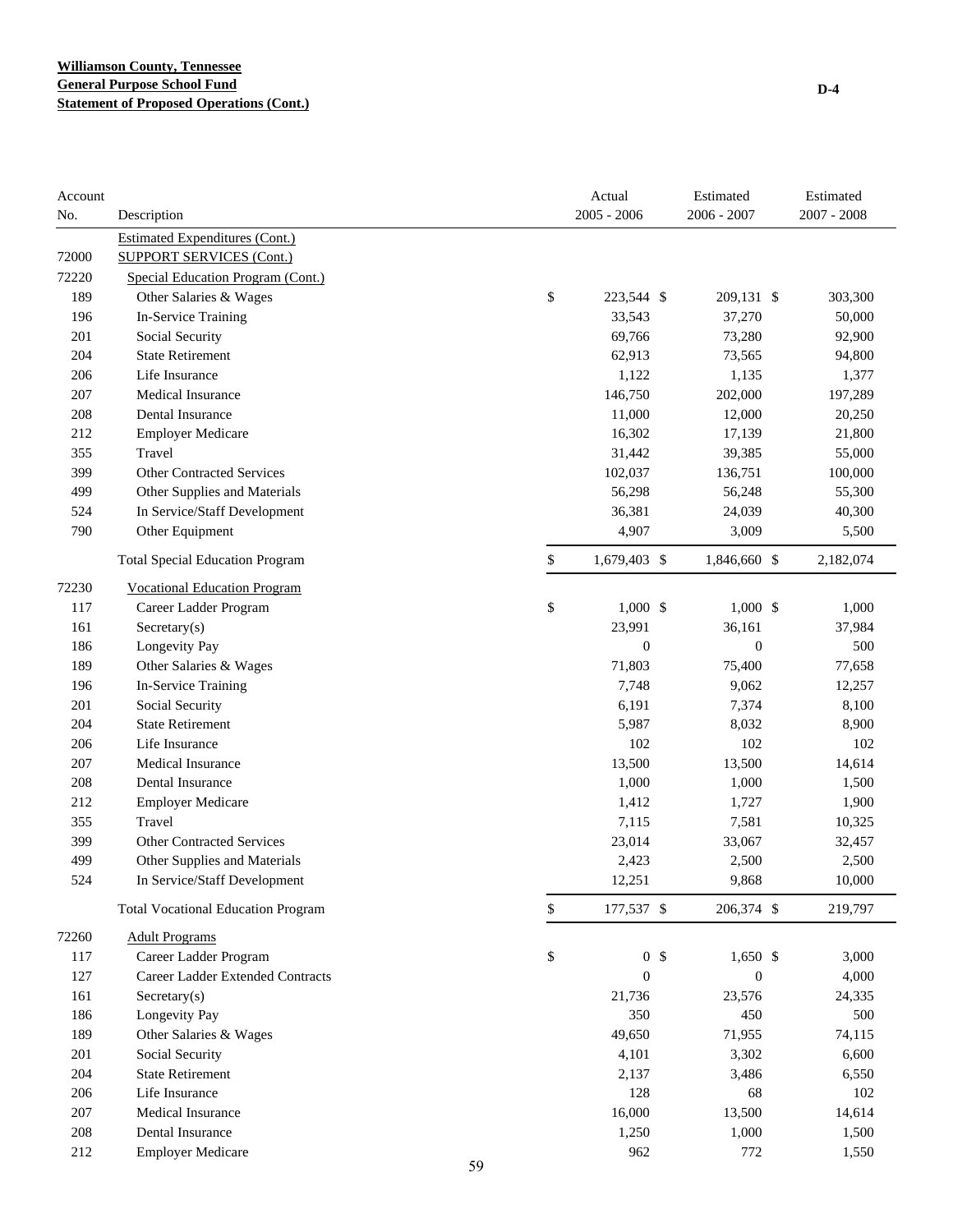| Account<br>No. | Description                                | Actual<br>$2005 - 2006$ | Estimated<br>2006 - 2007 | Estimated<br>$2007 - 2008$ |
|----------------|--------------------------------------------|-------------------------|--------------------------|----------------------------|
|                | <b>Estimated Expenditures (Cont.)</b>      |                         |                          |                            |
| 72000          | <b>SUPPORT SERVICES (Cont.)</b>            |                         |                          |                            |
| 72260          | Adult Programs (Cont.)                     |                         |                          |                            |
| 355            | Travel                                     | \$<br>104S              | 796 \$                   | 1,000                      |
|                | <b>Total Adult Programs</b>                | \$<br>96,418 \$         | 120,555 \$               | 137,866                    |
| 72310          | <b>Board of Education</b>                  |                         |                          |                            |
| 189            | Other Salaries & Wages                     | \$<br>71,361 \$         | 91,929 \$                | 98,974                     |
| 191            | Board and Committee Members Fees           | 44,805                  | 68,019                   | 72,600                     |
| 201            | Social Security                            | 6,355                   | 8,859                    | 10,640                     |
| 204            | <b>State Retirement</b>                    | 4,735                   | 7,070                    | 7,155                      |
| 206            | Life Insurance                             | 51                      | 51                       | 51                         |
| 207            | Medical Insurance                          | 6,750                   | 6,750                    | 7,307                      |
| 208            | Dental Insurance                           | 500                     | 500                      | 750                        |
| 212            | <b>Employer Medicare</b>                   | 1,486                   | 2,072                    | 2,530                      |
| 305            | <b>Audit Services</b>                      | 32,398                  | 42,860                   | 46,000                     |
| 320            | Dues and Memberships                       | 31,703                  | 25,220                   | 25,975                     |
| 331            | <b>Legal Services</b>                      | 27,705                  | 25,617                   | 20,000                     |
| 355            | Travel                                     | 89                      | 515                      | 750                        |
| 399            | <b>Other Contracted Services</b>           | 3,063                   | 1,959                    | 3,655                      |
| 499            | Other Supplies and Materials               | 5,185                   | 4,582                    | 5,150                      |
| 506            | Liability Insurance                        | 366,644                 | 603,286                  | 375,000                    |
| 510            | Trustee's Commission                       | 1,698,986               | 1,827,545                | 2,000,000                  |
| 513            | Worker's Compensation Insurance            | 429,381                 | 428,331                  | 390,000                    |
| 524            | In Service/Staff Development               | 5,759                   | 3,923                    | 12,250                     |
| 533            | Criminal Investigation of Applicants - TBI | 43,840                  | 19,160                   | 44,800                     |
|                | <b>Total Board of Education</b>            | \$<br>2,780,796 \$      | 3,168,248 \$             | 3,123,587                  |
| 72320          | Director of Schools                        |                         |                          |                            |
| 101            | County Official/Administrative Officer     | \$<br>140,738 \$        | 147,145 \$               | 151,561                    |
| 103            | Assistant(s)                               | 98,147                  | 102,929                  | 106,148                    |
| 117            | Career Ladder Program                      | $\mathbf{0}$            | 800                      | 1,000                      |
| 161            | $S \text{eccetary}(s)$                     | 133,251                 | 140,391                  | 146,230                    |
| 186            | Longevity Pay                              | 2,750                   | 2,900                    | 3,100                      |
| 201            | Social Security                            | 18,682                  | 20,355                   | 25,109                     |
| 204            | <b>State Retirement</b>                    | 22,720                  | 26,776                   | 27,600                     |
| 206            | Life Insurance                             | 264                     | 255                      | 306                        |
| 207            | Medical Insurance                          | 32,000                  | 33,750                   | 43,842                     |
| 208            | Dental Insurance                           | 2,500                   | 3,000                    | 4,500                      |
| 212            | <b>Employer Medicare</b>                   | 5,454                   | 5,623                    | 5,900                      |
| 307            | Communication                              | 560,241                 | 557,591                  | 825,036                    |
| 355            | Travel                                     | 121                     | 358                      | 1,000                      |
| 399            | <b>Other Contracted Services</b>           | 67,699                  | 71,015                   | 83,000                     |
| 435            | Office Supplies                            | 36,521                  | 40,432                   | 44,000                     |
| 524            | In Service/Staff Development               | 55,007                  | 2,998                    | 10,000                     |
|                | <b>Total Director of Schools</b>           | \$<br>1,176,095 \$      | 1,156,318 \$             | 1,478,332                  |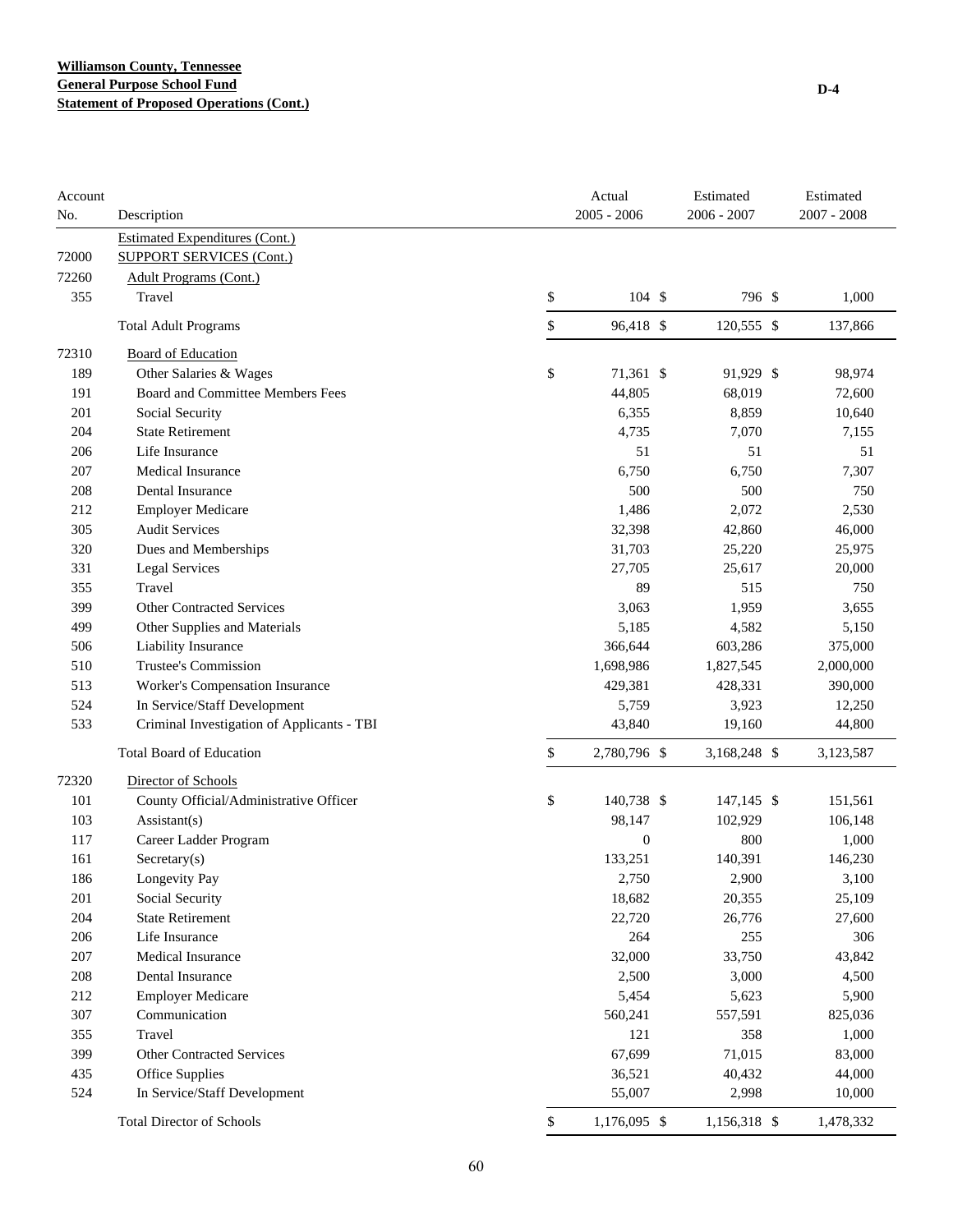| Account<br>No. |                                                                          |              | Actual<br>$2005 - 2006$ | Estimated<br>$2006 - 2007$  | Estimated<br>$2007 - 2008$ |
|----------------|--------------------------------------------------------------------------|--------------|-------------------------|-----------------------------|----------------------------|
|                | Description                                                              |              |                         |                             |                            |
| 72000          | <b>Estimated Expenditures (Cont.)</b><br><b>SUPPORT SERVICES (Cont.)</b> |              |                         |                             |                            |
| 72410          | Office of the Principal                                                  |              |                         |                             |                            |
| 104            | Principals                                                               | \$           | 2,926,998 \$            | 3,155,461 \$                | 3,321,400                  |
| 117            | Career Ladder Program                                                    |              | 75,175                  | 77,351                      | 82,000                     |
| 119            | Accountants/Bookkeepers                                                  |              | 856,423                 | 906,883                     | 1,002,750                  |
| 127            | Career Ladder Extended Contracts                                         |              | 74,815                  | 43,120                      | 50,000                     |
| 139            | <b>Assistant Principals</b>                                              |              | 2,589,560               | 3,151,241                   | 3,462,700                  |
| 161            | Sercetary(s)                                                             |              | 1,002,896               | 1,105,716                   | 1,203,024                  |
| 186            | Longevity Pay                                                            |              | 29,105                  | 30,365                      | 35,500                     |
| 201            | Social Security                                                          |              | 453,022                 | 508,588                     | 567,800                    |
| 204            | <b>State Retirement</b>                                                  |              | 431,507                 | 545,236                     | 607,728                    |
| 206            | Life Insurance                                                           |              | 7,837                   | 8,050                       | 8,976                      |
| 207            | <b>Medical Insurance</b>                                                 |              | 1,069,150               | 1,287,625                   | 1,278,725                  |
| 208            | Dental Insurance                                                         |              | 80,000                  | 85,750                      | 129,000                    |
| 212            | <b>Employer Medicare</b>                                                 |              | 106,893                 | 119,782                     | 132,785                    |
| 307            | Communication                                                            |              | 52,458                  | 49,672                      | 8,000                      |
| 399            | <b>Other Contracted Services</b>                                         |              | 442,939                 | 478,718                     | 510,000                    |
|                | Total Office of the Principal                                            | \$           | 10,198,778 \$           | 11,553,558 \$               | 12,400,388                 |
| 72510          | <b>Fiscal Services</b>                                                   |              |                         |                             |                            |
| 105            | Supervisor/Director                                                      | \$           | 88,474 \$               | 92,893 \$                   | 95,675                     |
| 119            | Accountants/Bookkeepers                                                  |              | 330,102                 | 364,619                     | 405,312                    |
| 122            | Purchasing Personnel                                                     |              | 89,550                  | 93,891                      | 96,923                     |
| 186            | Longevity Pay                                                            |              | 4,800                   | 5,500                       | 6,250                      |
| 187            | Overtime Pay                                                             |              | 224                     | 2,253                       | 5,000                      |
| 189            | Other Salaries & Wages                                                   |              | 70,776                  | 74,319                      | 76,554                     |
| 201            | Social Security                                                          |              | 35,011                  | 36,881                      | 42,520                     |
| 204            | <b>State Retirement</b>                                                  |              | 39,663                  | 48,586                      | 53,900                     |
| 206            | Life Insurance                                                           |              | 663                     | 663                         | 714                        |
| 207            | Medical Insurance                                                        |              | 86,500                  | 94,500                      | 102,298                    |
| 208            | Dental Insurance                                                         |              | 6,500                   | 7,000                       | 10,500                     |
| 212            | <b>Employer Medicare</b>                                                 |              | 8,190                   | 8,852                       | 9,950                      |
| 355            | Travel                                                                   |              | 648                     | 1,461                       | 4,000                      |
| 399            | <b>Other Contracted Services</b>                                         |              | 77,330                  | 109,531                     | 20,000                     |
| 524            | In Service/Staff Development                                             |              | 6,943                   | 8,444                       | 8,000                      |
| 701            | <b>Administration Equipment</b>                                          |              | 42,832                  | 39,960                      | 40,000                     |
|                | <b>Total Fiscal Services</b>                                             | $\mathbb{S}$ | 888,206 \$              | 989,353 \$                  | 977,596                    |
| 72520          | Human Resources/Personnel                                                |              |                         |                             |                            |
| 105            | Supervisor/Director                                                      | \$           |                         | 0 <sup>5</sup><br>88,421 \$ | 91,076                     |
| 161            | Sercetary(s)                                                             |              | $\boldsymbol{0}$        | 200,043                     | 265,700                    |
| 186            | Longevity Pay                                                            |              | $\boldsymbol{0}$        | $\boldsymbol{0}$            | 1,150                      |
| 187            | Overtime Pay                                                             |              | $\boldsymbol{0}$        | 6,802                       | 6,000                      |
| 189            | Other Salaries & Wages                                                   |              | $\boldsymbol{0}$        | 76,218                      | 78,507                     |
| 201            | Social Security                                                          |              | $\boldsymbol{0}$        | 22,807                      | 27,410                     |
| 204            | <b>State Retirement</b>                                                  |              | $\boldsymbol{0}$        | 27,880                      | 35,467                     |
| 206            | Life Insurance                                                           | 61           | $\boldsymbol{0}$        | 408                         | 459                        |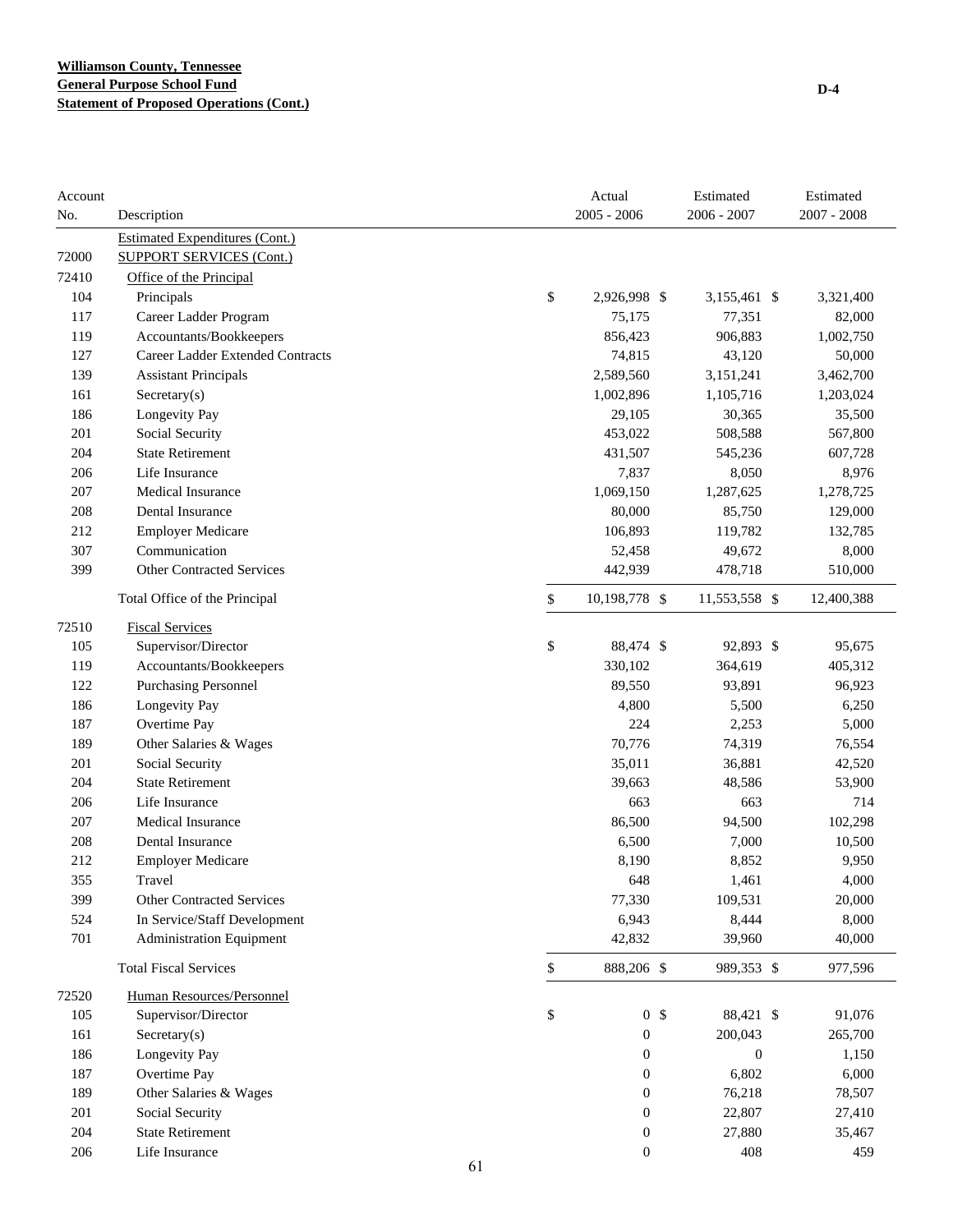| Account<br>No. | Description                            |    | Actual<br>$2005 - 2006$ |                  | Estimated<br>2006 - 2007 | Estimated<br>$2007 - 2008$ |
|----------------|----------------------------------------|----|-------------------------|------------------|--------------------------|----------------------------|
|                | <b>Estimated Expenditures (Cont.)</b>  |    |                         |                  |                          |                            |
| 72000          | <b>SUPPORT SERVICES (Cont.)</b>        |    |                         |                  |                          |                            |
| 72520          | Human Resources/Personnel (Cont.)      |    |                         |                  |                          |                            |
| 207            | Medical Insurance                      | \$ |                         | 0 <sup>5</sup>   | 54,000 \$                | 65,763                     |
| 208            | Dental Insurance                       |    |                         | $\boldsymbol{0}$ | 4,000                    | 6,750                      |
| 212            | <b>Employer Medicare</b>               |    |                         | $\boldsymbol{0}$ | 5,334                    | 6,425                      |
| 355            | Travel                                 |    |                         | $\boldsymbol{0}$ | 1,091                    | 2,400                      |
| 399            | <b>Other Contracted Services</b>       |    |                         | $\boldsymbol{0}$ | 8,435                    | 265,000                    |
| 499            | Other Supplies and Materials           |    |                         | $\boldsymbol{0}$ | 14,864                   | 82,300                     |
| 524            | In Service/Staff Development           |    |                         | $\boldsymbol{0}$ | 5,695                    | 7,000                      |
| 701            | <b>Administration Equipment</b>        |    |                         | $\boldsymbol{0}$ | $\boldsymbol{0}$         | 250                        |
|                | <b>Total Human Resources/Personnel</b> | \$ |                         | 0 <sup>5</sup>   | 515,998 \$               | 941,657                    |
| 72610          | <b>Operation of Plant</b>              |    |                         |                  |                          |                            |
| 105            | Supervisor/Director                    | \$ |                         | 85,744 \$        | 90,043 \$                | 92,745                     |
| 161            | $S \text{eccetary}(s)$                 |    |                         | 35,266           | 27,746                   | 29,082                     |
| 166            | <b>Custodial Personnel</b>             |    | 139,502                 |                  | 140,033                  | 123,818                    |
| 186            | Longevity Pay                          |    |                         | 4,150            | 4,650                    | 4,700                      |
| 189            | Other Salaries & Wages                 |    |                         | 6,976            | 7,898                    | 70,650                     |
| 201            | Social Security                        |    |                         | 16,721           | 16,292                   | 19,211                     |
| 204            | <b>State Retirement</b>                |    |                         | 18,272           | 20,889                   | 24,400                     |
| 206            | Life Insurance                         |    |                         | 400              | 357                      | 306                        |
| 207            | <b>Medical Insurance</b>               |    |                         | 53,000           | 47,250                   | 43,842                     |
| 208            | Dental Insurance                       |    |                         | 4,000            | 3,500                    | 4,500                      |
| 212            | <b>Employer Medicare</b>               |    |                         | 3,910            | 3,808                    | 4,500                      |
| 328            | <b>Janitorial Services</b>             |    | 4,553,010               |                  | 4,244,740                | 4,490,000                  |
| 355            | Travel                                 |    |                         | 1,852            | 3,109                    | 4,000                      |
| 359            | <b>Disposal Fees</b>                   |    |                         | 76,662           | 89,207                   | 92,500                     |
| 399            | <b>Other Contracted Services</b>       |    | 249,107                 |                  | 237,240                  | 267,145                    |
| 410            | <b>Custodial Supplies</b>              |    |                         | 1,975            | 2,000                    | $\boldsymbol{0}$           |
| 415            | Electricity                            |    | 3,895,513               |                  | 4,315,665                | 4,645,000                  |
| 434            | Natural Gas                            |    | 776,494                 |                  | 586,945                  | 795,000                    |
| 454            | Water and Sewer                        |    | 529,573                 |                  | 766,869                  | 827,500                    |
| 499            | Other Supplies and Materials           |    |                         | 12,218           | 15,712                   | 22,500                     |
| 502            | <b>Building and Contents Insurance</b> |    | 135,324                 |                  | 142,816                  | 175,000                    |
| 720            | <b>Plant Operation Equipment</b>       |    |                         | 1,098            | $\boldsymbol{0}$         | 1,500                      |
|                | <b>Total Operation of Plant</b>        | \$ | 10,600,767 \$           |                  | 10,766,769 \$            | 11,737,899                 |
| 72620          | Maintenance of Plant                   |    |                         |                  |                          |                            |
| 105            | Supervisor/Director                    | \$ |                         | 66,437 \$        | 63,143 \$                | 72,397                     |
| 161            | $S$ ecretary $(s)$                     |    |                         | 61,617           | 64,440                   | 66,435                     |
| 167            | Maintenance Personnel                  |    | 1,719,550               |                  | 1,765,206                | 1,985,430                  |
| 186            | Longevity Pay                          |    |                         | 13,700           | 13,350                   | 15,800                     |
| 187            | Overtime Pay                           |    |                         | 28,570           | 31,568                   | 38,000                     |
| 189            | Other Salaries & Wages                 |    |                         | 53,270           | 47,139                   | 57,600                     |
| 201            | Social Security                        |    | 117,041                 |                  | 118,132                  | 138,611                    |
| 204            | <b>State Retirement</b>                |    | 130,735                 |                  | 154,066                  | 175,723                    |
| 206            | Life Insurance                         |    |                         | 3,162            | 3,022                    | 3,315                      |
|                |                                        | 62 |                         |                  |                          |                            |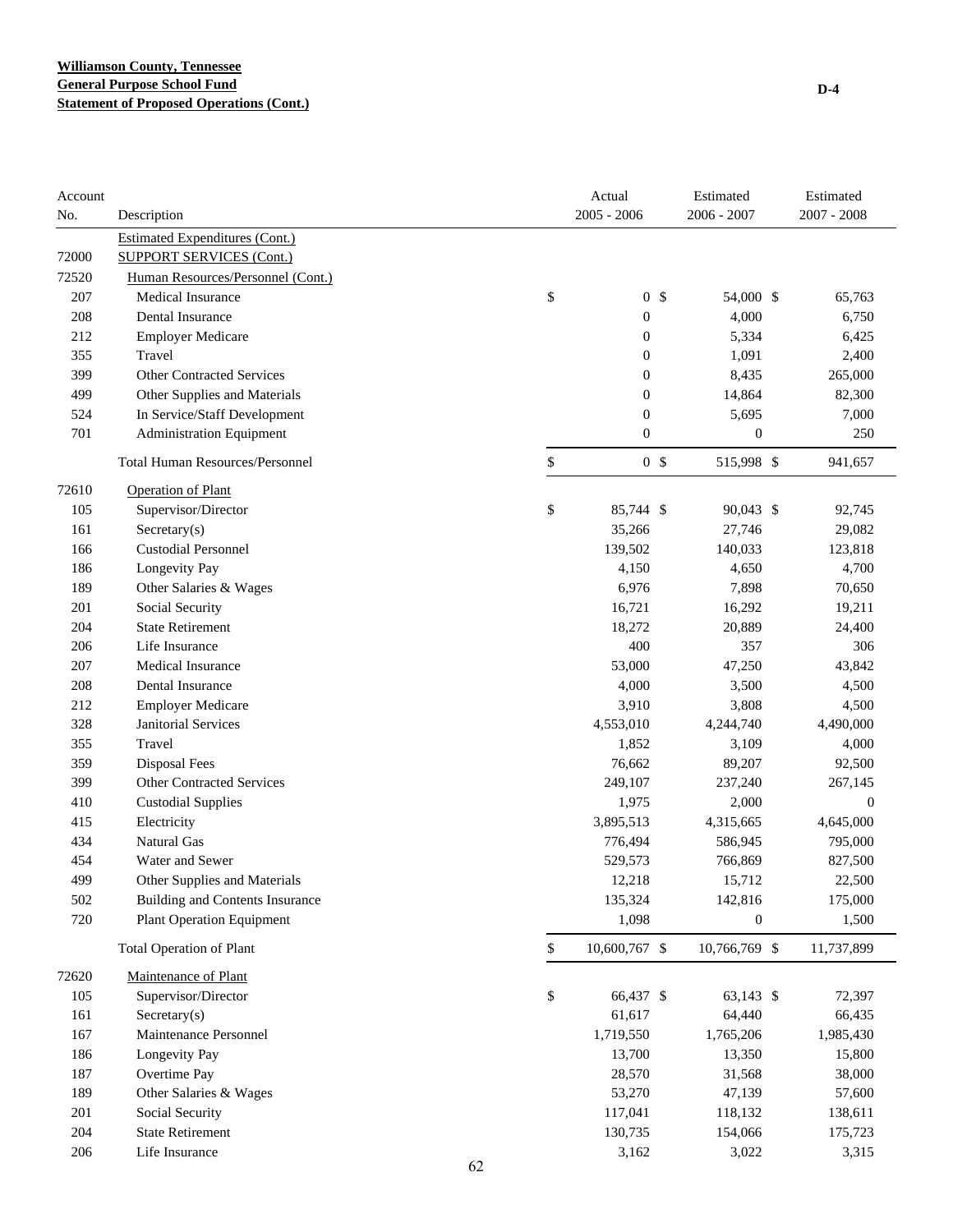| Account<br>No. | Description                              |    | Actual<br>$2005 - 2006$ | Estimated<br>$2006 - 2007$ | Estimated<br>$2007 - 2008$ |
|----------------|------------------------------------------|----|-------------------------|----------------------------|----------------------------|
|                | <b>Estimated Expenditures (Cont.)</b>    |    |                         |                            |                            |
| 72000          | <b>SUPPORT SERVICES (Cont.)</b>          |    |                         |                            |                            |
| 72620          | Maintenance of Plant (Cont.)             |    |                         |                            |                            |
| 207            | Medical Insurance                        |    | \$<br>413,500 \$        | 483,500 \$                 | 474,955                    |
| 208            | Dental Insurance                         |    | 31,000                  | 31,000                     | 48,750                     |
| 212            | <b>Employer Medicare</b>                 |    | 27,373                  | 27,795                     | 32,450                     |
| 335            | Maintenance & Repair Services- Buildings |    | 308,356                 | 338,525                    | 385,660                    |
| 336            | Maintenance & Repair Services- Equipment |    | 138,461                 | 147,143                    | 156,100                    |
| 338            | Maintenance & Repair Services- Vehicles  |    | 14,911                  | 22,429                     | 16,000                     |
| 399            | <b>Other Contracted Services</b>         |    | 326,138                 | 528,309                    | 502,200                    |
| 426            | <b>General Construction Materials</b>    |    | 550,717                 | 552,077                    | 657,800                    |
| 499            | Other Supplies and Materials             |    | 10,167                  | 12,075                     | 12,600                     |
| 524            | In Service/Staff Development             |    | 8,948                   | 11,954                     | 11,000                     |
| 599            | Other Charges                            |    | 47,941                  | 47,962                     | 47,000                     |
| 720            | <b>Plant Operation Equipment</b>         |    | 29,553                  | 24,753                     | 33,880                     |
|                | <b>Total Maintenance of Plant</b>        |    | \$<br>4,101,147 \$      | 4,487,588 \$               | 4,931,706                  |
| 72710          | Transportation                           |    |                         |                            |                            |
| 105            | Supervisor/Director                      |    | \$<br>66,950 \$         | 70,284 \$                  | 72,397                     |
| 142            | Mechanic(s)                              |    | 341,335                 | 379,746                    | 403,760                    |
| 146            | <b>Bus Drivers</b>                       |    | 3,321,004               | 3,598,821                  | 3,686,000                  |
| 162            | <b>Clerical Personnel</b>                |    | 27,917                  | 27,199                     | 29,149                     |
| 186            | Longevity Pay                            |    | 75,450                  | 79,350                     | 88,600                     |
| 187            | Overtime Pay                             |    | 5,536                   | 9,615                      | 6,000                      |
| 189            | Other Salaries & Wages                   |    | 555,744                 | 567,355                    | 613,830                    |
| 201            | Social Security                          |    | 262,262                 | 283,325                    | 303,800                    |
| 204            | <b>State Retirement</b>                  |    | 289,311                 | 372,674                    | 385,150                    |
| 206            | Life Insurance                           |    | 11,509                  | 11,450                     | 12,648                     |
| 207            | <b>Medical Insurance</b>                 |    | 1,517,500               | 1,579,500                  | 1,812,136                  |
| 208            | Dental Insurance                         |    | 114,000                 | 117,000                    | 186,000                    |
| 212            | <b>Employer Medicare</b>                 |    | 61,336                  | 67,019                     | 71,100                     |
| 313            | <b>Contracts with Parents</b>            |    | $\boldsymbol{0}$        | $\boldsymbol{0}$           | 750                        |
| 335            | Maintenance & Repair Services- Buildings |    | 2,028                   | 2,750                      | 4,000                      |
| 338            | Maintenance & Repair Services- Vehicles  |    | 33,894                  | 27,843                     | 70,000                     |
| 399            | <b>Other Contracted Services</b>         |    | 29,563                  | 26,154                     | 41,000                     |
| 425            | Gasoline                                 |    | 1,011,342               | 1,025,629                  | 1,200,000                  |
| 433            | Lubricants                               |    | 25,723                  | 28,951                     | 39,000                     |
| 450            | Tires and Tubes                          |    | 157,646                 | 220,489                    | 252,300                    |
| 453            | Vehicle Parts                            |    | 259,531                 | 257,300                    | 320,000                    |
| 499            | Other Supplies and Materials             |    | 19,897                  | 23,483                     | 26,000                     |
| 511            | Vehicle and Equipment Insurance          |    | 120,076                 | 81,331                     | 190,000                    |
| 524            | In Service/Staff Development             |    | 4,929                   | 13,888                     | 19,750                     |
| 599            | Other Charges                            |    | 10,946                  | 21,232                     | 27,500                     |
| 729            | <b>Transportation Equipment</b>          |    | 3,332                   | 1,749,966                  | 10,000                     |
|                | <b>Total Transportation</b>              |    | \$<br>8,328,761 \$      | 10,642,354 \$              | 9,870,870                  |
| 72810          | Central and Other                        |    |                         |                            |                            |
| 105            | Supervisor/Director                      | 63 | \$<br>238,063 \$        | 161,535 \$                 | 166,387                    |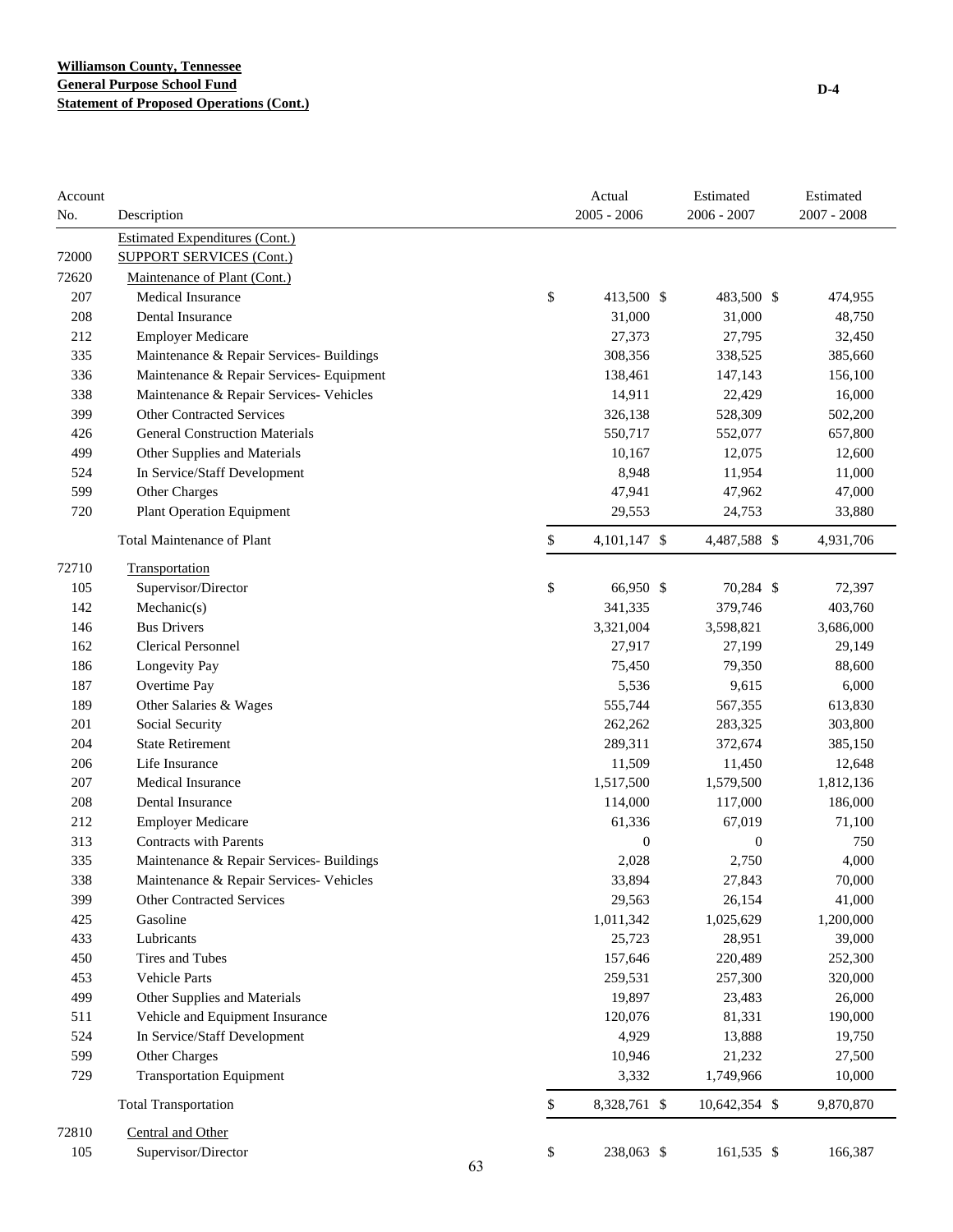| Account<br>No. | Description                             |    | Actual<br>$2005 - 2006$ | Estimated<br>2006 - 2007 | Estimated<br>$2007 - 2008$ |
|----------------|-----------------------------------------|----|-------------------------|--------------------------|----------------------------|
|                | <b>Estimated Expenditures (Cont.)</b>   |    |                         |                          |                            |
| 72000          | <b>SUPPORT SERVICES (Cont.)</b>         |    |                         |                          |                            |
| 72810          | Central and Other (Cont.)               |    |                         |                          |                            |
| 121            | Data Processing Personnel               | \$ | 999,641 \$              | 1,218,539 \$             | 1,420,750                  |
| 161            | $S \n    secretary(s)$                  |    | 162,902                 | $\boldsymbol{0}$         | $\boldsymbol{0}$           |
| 186            | Longevity Pay                           |    | 9,400                   | 10,450                   | 9,400                      |
| 187            | Overtime Pay                            |    | 3,551                   | $\boldsymbol{0}$         | $\boldsymbol{0}$           |
| 189            | Other Salaries & Wages                  |    | 72,589                  | $\boldsymbol{0}$         | $\mathbf{0}$               |
| 201            | Social Security                         |    | 90,722                  | 83,907                   | 98,990                     |
| 204            | <b>State Retirement</b>                 |    | 99,055                  | 107,854                  | 125,500                    |
| 206            | Life Insurance                          |    | 1,578                   | 1,373                    | 1,632                      |
| 207            | <b>Medical Insurance</b>                |    | 207,000                 | 216,000                  | 233,824                    |
| 208            | Dental Insurance                        |    | 15,500                  | 14,000                   | 24,000                     |
| 212            | <b>Employer Medicare</b>                |    | 21,217                  | 19,624                   | 23,150                     |
| 355            | Travel                                  |    | 18,545                  | 18,901                   | 23,860                     |
| 399            | <b>Other Contracted Services</b>        |    | 237,984                 | 367,737                  | 424,688                    |
| 499            | Other Supplies and Materials            |    | 74,648                  | 58,521                   | 70,750                     |
| 524            | In Service/Staff Development            |    | 15,242                  | 13,165                   | 33,400                     |
| 709            | Data Processing Equipment               |    | 70,844                  | 89,504                   | 100,000                    |
|                | <b>Total Central and Other</b>          | \$ | 2,338,481 \$            | 2,381,110 \$             | 2,756,331                  |
| 73000          | OPERATION OF NON-INSTRUCTIONAL SERVICES |    |                         |                          |                            |
| 73300          | <b>Community Services</b>               |    |                         |                          |                            |
| 105            | Supervisor/Director                     | \$ | 67,057 \$               | 70,422 \$                | 72,535                     |
| 162            | <b>Clerical Personnel</b>               |    | 35,266                  | 36,879                   | 38,113                     |
| 186            | Longevity Pay                           |    | 400                     | 1,050                    | 1,200                      |
| 189            | Other Salaries & Wages                  |    | 150,846                 | 173,366                  | 197,810                    |
| 201            | Social Security                         |    | 16,646                  | 18,262                   | 19,200                     |
| 204            | <b>State Retirement</b>                 |    | 17,811                  | 22,702                   | 24,400                     |
| 206            | Life Insurance                          |    | 204                     | 281                      | 306                        |
| 207            | Medical Insurance                       |    | 27,000                  | 40,500                   | 43,842                     |
| 208            | Dental Insurance                        |    | 2,000                   | 3,000                    | 4,500                      |
| 212            | <b>Employer Medicare</b>                |    | 3,893                   | 4,269                    | 4,500                      |
| 355            | Travel                                  |    | $\boldsymbol{0}$        | 3,267                    | 4,500                      |
| 399            | <b>Other Contracted Services</b>        |    | 38,909                  | 121,053                  | 152,300                    |
| 499            | Other Supplies and Materials            |    | 0                       | 19,872                   | 17,500                     |
| 524            | In Service/Staff Development            |    | $\boldsymbol{0}$        | 2,712                    | 3,500                      |
| 790            | Other Equipment                         |    | $\boldsymbol{0}$        | 4,743                    | 6,000                      |
|                | <b>Total Community Services</b>         | \$ | 360,032 \$              | 522,378 \$               | 590,206                    |
| 73400          | <b>Early Childhood Education</b>        |    |                         |                          |                            |
| 116            | Teachers                                | \$ | 298,972 \$              | 388,959 \$               | 427,200                    |
| 117            | Career Ladder Program                   |    | 3,000                   | 4,000                    | 2,000                      |
| 163            | <b>Educational Assistants</b>           |    | 52,884                  | 108,818                  | 113,403                    |
| 186            | Longevity Pay                           |    | $\boldsymbol{0}$        | 250                      | 500                        |
| 195            | Substitute Teachers                     |    | 161                     | $\boldsymbol{0}$         | $\boldsymbol{0}$           |
| 201            | Social Security                         |    | 21,312                  | 29,981                   | 33,675                     |
| 204            | <b>State Retirement</b>                 |    | 20,006                  | 32,632                   | 35,750                     |
|                |                                         | 64 |                         |                          |                            |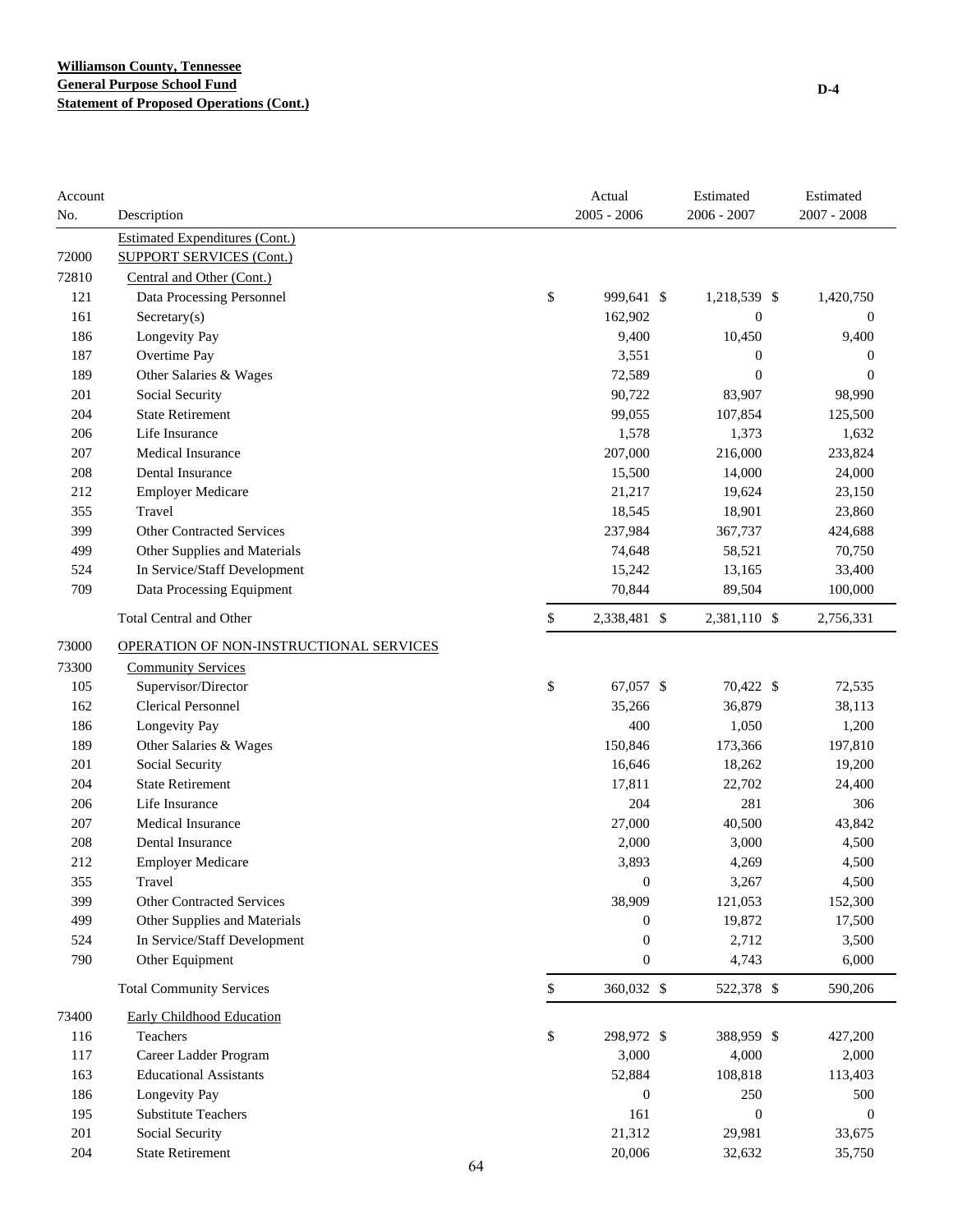| Account<br>No. | Description                                         | Actual<br>$2005 - 2006$ | Estimated<br>$2006 - 2007$ | Estimated<br>2007 - 2008 |
|----------------|-----------------------------------------------------|-------------------------|----------------------------|--------------------------|
|                | <b>Estimated Expenditures (Cont.)</b>               |                         |                            |                          |
| 73000          | OPERATION OF NON-INSTRUCTIONAL SERVICES (Cont.)     |                         |                            |                          |
| 73400          | Early Childhood Education (Cont.)                   |                         |                            |                          |
| 206            | Life Insurance                                      | \$<br>663 \$            | 637 \$                     | 969                      |
| 207            | Medical Insurance                                   | 87,750                  | 87,750                     | 138,833                  |
| 208            | Dental Insurance                                    | 6,500                   | 6,500                      | 14,250                   |
| 212            | <b>Employer Medicare</b>                            | 5,029                   | 7,012                      | 7,900                    |
| 355            | Travel                                              | $\overline{0}$          | 487                        | 500                      |
| 429            | <b>Instructional Supplies and Materials</b>         | 7,779                   | 23,734                     | 20,000                   |
| 499            | Other Supplies and Materials                        | 13,830                  | 15,452                     | 20,000                   |
| 524            | In Service/Staff Development                        | 2,717                   | 5,378                      | 5,000                    |
| 722            | <b>Regular Instruction Equipment</b>                | 12,144                  | 5,611                      | 5,000                    |
|                | <b>Total Early Childhood Education</b>              | \$<br>532,747 \$        | 717,201 \$                 | 824,980                  |
| 76000          | CAPITAL OUTLAY                                      |                         |                            |                          |
| 76100          | <b>Regular Capital Outlay</b>                       |                         |                            |                          |
| 707            | <b>Building Improvements</b>                        | \$<br>56,300 \$         | 0 <sup>5</sup>             | $\boldsymbol{0}$         |
|                | <b>Total Regular Capital Outlay</b>                 | \$<br>56,300 \$         | 0 <sup>5</sup>             | $\boldsymbol{0}$         |
|                | <b>Total Estimated Expenditures</b>                 | \$<br>159,908,207 \$    | 181,736,643 \$             | 195,769,839              |
|                | <b>Estimated Other Uses:</b>                        |                         |                            |                          |
| 99100          | <b>Transfers Out</b>                                | \$<br>10,395,066 \$     | 176,900 \$                 | $\boldsymbol{0}$         |
|                | Total Estimated Expenditures and Other Uses         | \$<br>170,303,273 \$    | 181,913,543 \$             | 195,769,839              |
|                | Excess of Estimated Revenues and Other Sources Over |                         |                            |                          |
|                | (Under) Estimated Expenditures and Other Uses       | \$<br>$(706, 916)$ \$   | 3,677,499 \$               | (3,655,275)              |
|                | Estimated Beginning Fund Balance, July 1            | 18,816,963              | 18,110,047                 | 21,787,546               |
|                | Estimated Ending Fund Balance, June 30              | \$<br>18,110,047 \$     | 21,787,546 \$              | 18,132,271               |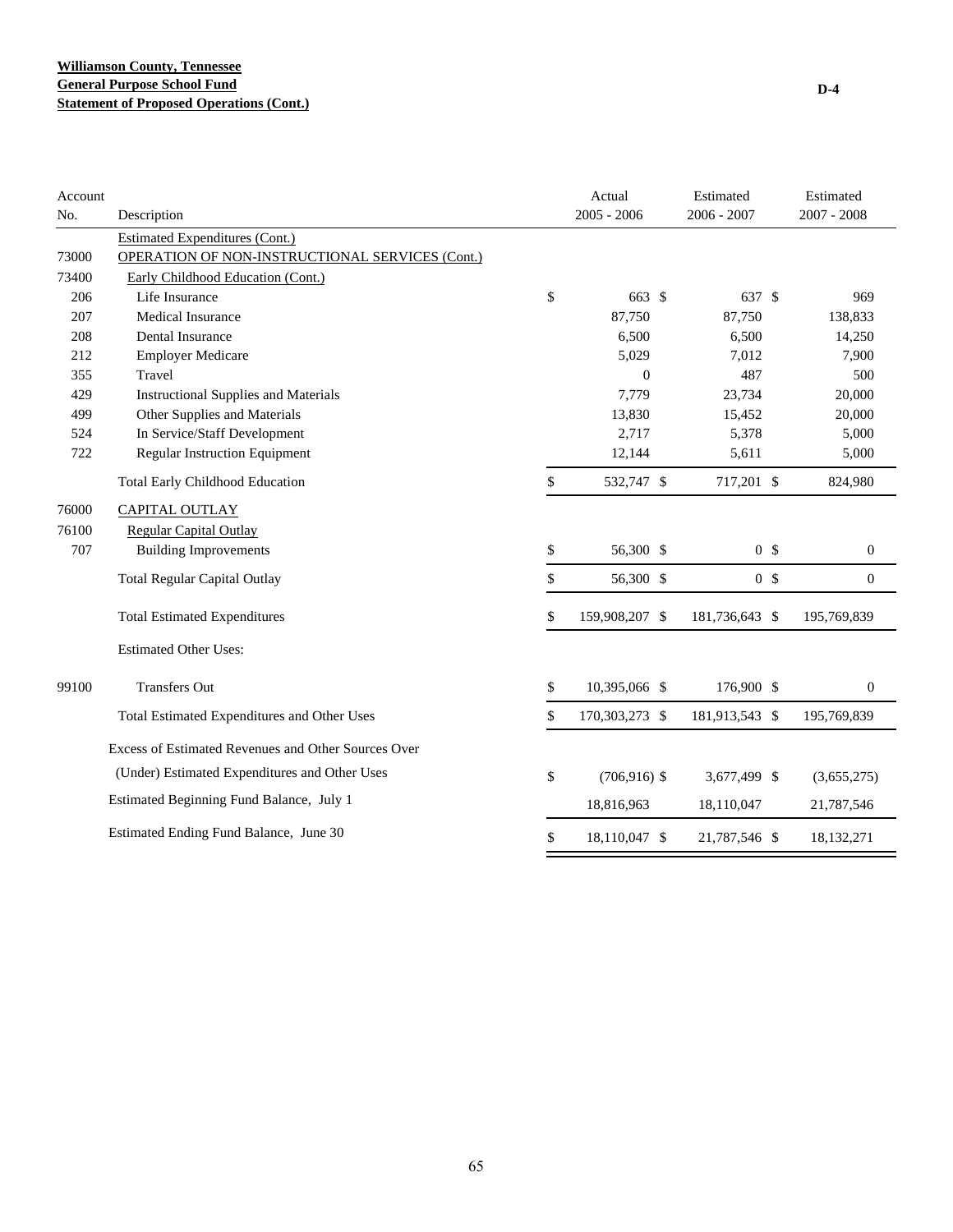| Account<br>No. | Description                              |    | Actual<br>$2005 - 2006$ | Estimated<br>$2006 - 2007$ | Estimated<br>$2007 - 2008$ |
|----------------|------------------------------------------|----|-------------------------|----------------------------|----------------------------|
|                | <b>Estimated Revenues</b>                |    |                         |                            |                            |
| 43000          | <b>CHARGES FOR CURRENT SERVICES</b>      |    |                         |                            |                            |
| 43500          | <b>Education Charges</b>                 |    |                         |                            |                            |
| 43521          | Lunch Payments - Children                |    | \$<br>4,076,720 \$      | 4,344,821 \$               | 5,000,000                  |
| 43522          | Lunch Payments - Adults                  |    | 311,912                 | 320,279                    | 375,000                    |
| 43523          | Income from Breakfast                    |    | 35,917                  | 41,441                     | 43,250                     |
| 43525          | A la carte Sales                         |    | 1,868,300               | 1,773,759                  | 2,000,000                  |
|                | TOTAL CHARGES FOR CURRENT SERVICES       |    | \$<br>6,292,849 \$      | 6,480,300 \$               | 7,418,250                  |
| 44000          | <b>OTHER LOCAL REVENUES</b>              |    |                         |                            |                            |
| 44100          | <b>Recurring Items</b>                   |    |                         |                            |                            |
| 44110          | <b>Investment Income</b>                 |    | \$<br>21,874 \$         | 29,170 \$                  | 31,000                     |
| 44170          | Miscellaneous Refunds                    |    | $\boldsymbol{0}$        | 1,400                      | 5,000                      |
|                | TOTAL OTHER LOCAL REVENUES               |    | \$<br>21,874 \$         | 30,570 \$                  | 36,000                     |
| 46000          | <b>STATE OF TENNESSEE</b>                |    |                         |                            |                            |
| 46500          | <b>State Education Funds</b>             |    |                         |                            |                            |
| 46520          | School Food Service                      |    | \$<br>77,743 \$         | 85,043 \$                  | 92,000                     |
|                | TOTAL STATE OF TENNESSEE                 |    | \$<br>77,743 \$         | 85,043 \$                  | 92,000                     |
| 47000          | FEDERAL GOVERNMENT                       |    |                         |                            |                            |
| 47100          | <b>Federal Through State</b>             |    |                         |                            |                            |
| 47111          | <b>USDA School Lunch Program</b>         |    | \$<br>939,119 \$        | 1,080,330 \$               | 1,141,576                  |
| 47113          | <b>Breakfast</b>                         |    | 66,148                  | 74,900                     | 74,500                     |
|                | TOTAL FEDERAL GOVERNMENT                 |    | \$<br>1,005,267 \$      | 1,155,230 \$               | 1,216,076                  |
|                | <b>Total Estimated Revenues</b>          |    | \$<br>7,397,733 \$      | 7,751,143 \$               | 8,762,326                  |
|                |                                          |    |                         |                            |                            |
|                | <b>Estimated Expenditures</b>            |    |                         |                            |                            |
| 73000          | OPERATION OF NON-INSTRUCTIONAL SERVICES  |    |                         |                            |                            |
| 73100          | Food Service                             |    |                         |                            |                            |
| 105            | Supervisor/Director                      |    | \$<br>66,950 \$         | 70,284 \$                  | 72,409                     |
| 162            | <b>Clerical Personnel</b>                |    | 61,262                  | 56,669                     | 66,255                     |
| 165            | Cafeteria Personnel                      |    | 2,224,691               | 2,374,367                  | 2,514,000                  |
| 186            | Longevity Pay                            |    | 36,650                  | 41,216                     | 49,000                     |
| 187            | Overtime Pay                             |    | 9,934                   | 5,843                      | 10,000                     |
| 189            | Other Salaries & Wages                   |    | 139,919                 | 156,974                    | 198,157                    |
| 201            | Social Security                          |    | 150,732                 | 160,143                    | 180,450                    |
| 204            | <b>State Retirement</b>                  |    | 152,827                 | 175,780                    | 228,800                    |
| 206            | Life Insurance                           |    | 7,166                   | 6,864                      | 6,936                      |
| $207\,$        | Medical Insurance                        |    | 946,358                 | 961,912                    | 1,088,000                  |
| 208            | Dental Insurance                         |    | 73,659                  | 63,873                     | 102,000                    |
| 210            | <b>Unemployment Compensation</b>         |    | 4,125                   | 155                        | 3,000                      |
| 212            | <b>Employer Medicare</b>                 |    | 35,252                  | 37,481                     | 42,200                     |
| 307            | Communication                            |    | 24,444                  | 23,458                     | 26,000                     |
| 336            | Maintenance & Repair Services- Equipment |    | 13,093                  | 10,360                     | 16,000                     |
| 354            | Transportation - Other than Students     |    | 78,013                  | 83,870                     | 107,000                    |
| 355            | Travel                                   | 66 | 10,677                  | 11,804                     | 17,000                     |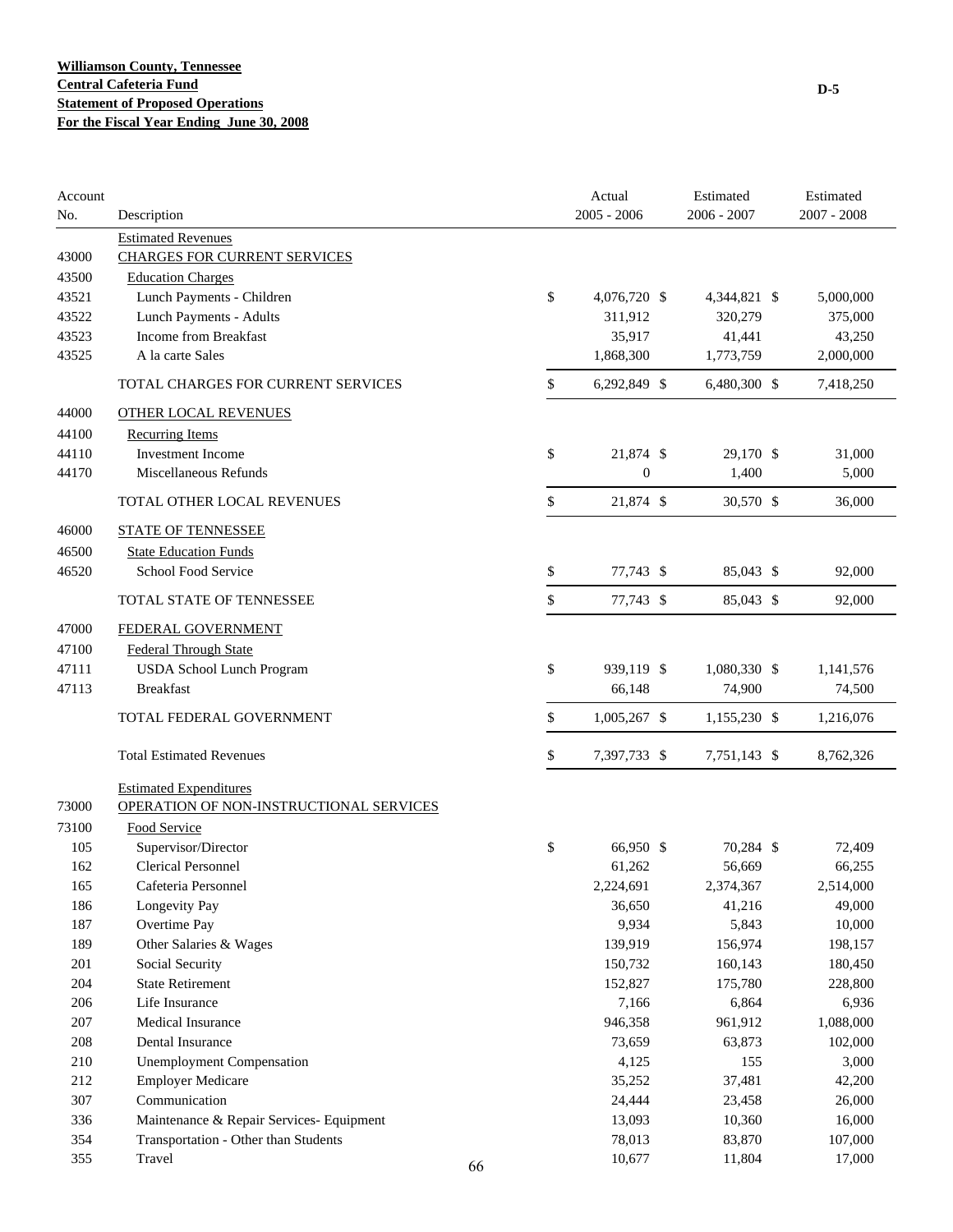| Account |                                                 | Actual             | Estimated     | Estimated   |
|---------|-------------------------------------------------|--------------------|---------------|-------------|
| No.     | Description                                     | $2005 - 2006$      | $2006 - 2007$ | 2007 - 2008 |
|         | Estimated Expenditures (Cont.)                  |                    |               |             |
| 73000   | OPERATION OF NON-INSTRUCTIONAL SERVICES (Cont.) |                    |               |             |
| 73100   | Food Service (Cont.)                            |                    |               |             |
| 399     | <b>Other Contracted Services</b>                | \$<br>49,358 \$    | 90,493 \$     | 85,000      |
| 418     | <b>Equipment and Machinery Parts</b>            | 31,832             | 35,761        | 45,000      |
| 422     | Food Supplies                                   | 2,564,169          | 2,722,706     | 3,392,000   |
| 499     | Other Supplies and Materials                    | 268,956            | 299,152       | 425,000     |
| 524     | In Service/Staff Development                    | 4,843              | 9,081         | 5,300       |
| 599     | Other Charges                                   | $\mathbf{0}$       | 2,016         | 4,000       |
| 710     | Food Service Equipment                          | 9,143              | 14,362        | 70,000      |
|         | <b>Total Food Service</b>                       | \$<br>6,964,053 \$ | 7,414,624 \$  | 8,753,507   |
|         | <b>Total Estimated Expenditures</b>             | \$<br>6,964,053 \$ | 7,414,624 \$  | 8,753,507   |
|         | <b>Excess of Estimated Revenues Over</b>        |                    |               |             |
|         | (Under) Estimated Expenditures                  | \$<br>433,680 \$   | 336,519 \$    | 8,819       |
|         | Estimated Beginning Fund Balance, July 1        | 806,522            | 1,240,202     | 1,576,721   |
|         | Estimated Ending Fund Balance, June 30          | \$<br>1,240,202 \$ | 1,576,721 \$  | 1,585,540   |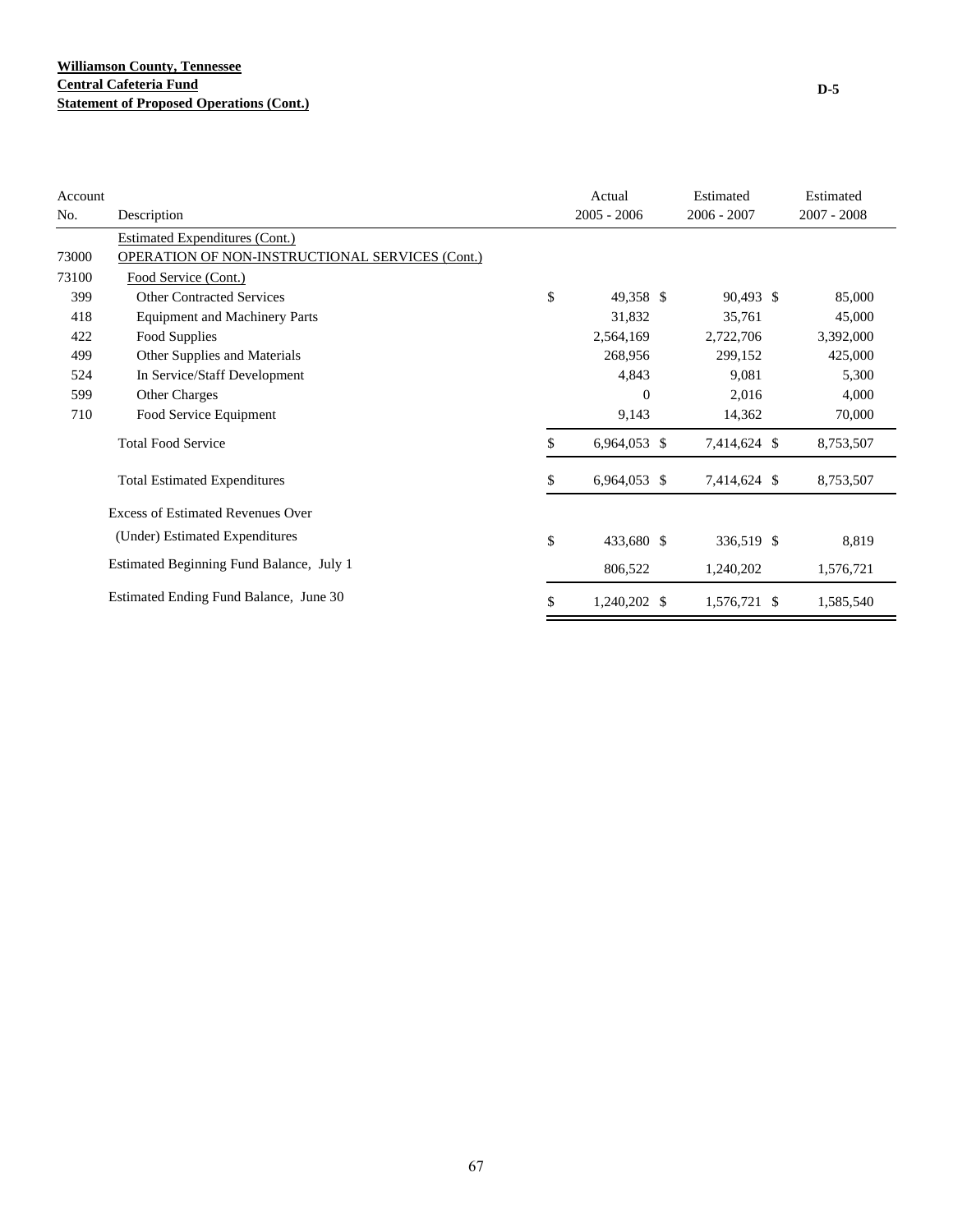| Account<br>No. | Description                                 | Actual<br>$2005 - 2006$ | Estimated<br>$2006 - 2007$ | Estimated<br>2007 - 2008 |
|----------------|---------------------------------------------|-------------------------|----------------------------|--------------------------|
|                | <b>Estimated Revenues</b>                   |                         |                            |                          |
| 43000          | <b>CHARGES FOR CURRENT SERVICES</b>         |                         |                            |                          |
| 43500          | <b>Education Charges</b>                    |                         |                            |                          |
| 43581          | Community Service Fees - Children           | \$<br>639,462 \$        | 714,842 \$                 | 710,065                  |
|                | TOTAL CHARGES FOR CURRENT SERVICES          | \$<br>639,462 \$        | 714,842 \$                 | 710,065                  |
| 44000          | <b>OTHER LOCAL REVENUES</b>                 |                         |                            |                          |
| 44100          | <b>Recurring Items</b>                      |                         |                            |                          |
| 44110          | <b>Investment Income</b>                    | \$<br>$1,965$ \$        | 2,320 \$                   | 2,700                    |
| 44170          | Miscellaneous Refunds                       | $\boldsymbol{0}$        | 745                        | $\boldsymbol{0}$         |
|                | TOTAL OTHER LOCAL REVENUES                  | \$<br>$1,965$ \$        | $3,065$ \$                 | 2,700                    |
|                |                                             |                         |                            |                          |
|                | <b>Total Estimated Revenues</b>             | \$<br>641,427 \$        | 717,907 \$                 | 712,765                  |
|                | <b>Estimated Expenditures</b>               |                         |                            |                          |
| 73000          | OPERATION OF NON-INSTRUCTIONAL SERVICES     |                         |                            |                          |
| 73300          | <b>Community Services</b>                   |                         |                            |                          |
| 105            | Supervisor/Director                         | \$<br>32,444 \$         | 34,050 \$                  | 35,072                   |
| 119            | Accountants/Bookkeepers                     | 25,385                  | 27,623                     | 28,453                   |
| 164            | Attendants                                  | 280,549                 | 354,790                    | 373,890                  |
| 186            | Longevity Pay                               | 450                     | 500                        | 550                      |
| 187            | Overtime Pay                                | 14                      | $\boldsymbol{0}$           | $\boldsymbol{0}$         |
| 189            | Other Salaries & Wages                      | 76,698                  | 72,259                     | 90,250                   |
| 201            | Social Security                             | 24,690                  | 28,685                     | 32,750                   |
| 204            | <b>State Retirement</b>                     | 10,783                  | 13,556                     | 12,150                   |
| 206            | Life Insurance                              | 310                     | 306                        | 357                      |
| 207            | <b>Medical Insurance</b>                    | 43,323                  | 46,492                     | 56,000                   |
| 208            | Dental Insurance                            | 3,472                   | 3,124                      | 5,250                    |
| 212            | <b>Employer Medicare</b>                    | 5,774                   | 6,709                      | 7,400                    |
| 307            | Communication                               | 838                     | 682                        | 2,000                    |
| 336            | Maintenance & Repair Services- Equipment    | $\boldsymbol{0}$        | $\mathbf{0}$               | 200                      |
| 355            | Travel                                      | 1,710                   | 3,000                      | 3,600                    |
| 399            | <b>Other Contracted Services</b>            | 21,236                  | 27,975                     | 30,000                   |
| 422            | Food Supplies                               | 14,924                  | 20,508                     | 26,000                   |
| 499            | Other Supplies and Materials                | 22,719                  | 25,188                     | 22,800                   |
| 504            | <b>Indirect Cost</b>                        | $\boldsymbol{0}$        | 3,969                      | 10,450                   |
| 509            | Refunds                                     | 324                     | 375                        | 1,000                    |
| 524            | In Service/Staff Development                | 520                     | 2,800                      | 3,600                    |
| 790            | Other Equipment                             | 528                     | 1,780                      | 6,100                    |
|                | <b>Total Community Services</b>             | \$<br>566,691 \$        | 674,371 \$                 | 747,872                  |
|                | <b>Total Estimated Expenditures</b>         | \$<br>566,691 \$        | 674,371 \$                 | 747,872                  |
|                | <b>Estimated Other Uses:</b>                |                         |                            |                          |
| 99100          | <b>Transfers Out</b>                        | \$<br>4,556 \$          | 0 <sup>5</sup>             | $\boldsymbol{0}$         |
|                | Total Estimated Expenditures and Other Uses | \$<br>571,247 \$        | 674,371 \$                 | 747,872                  |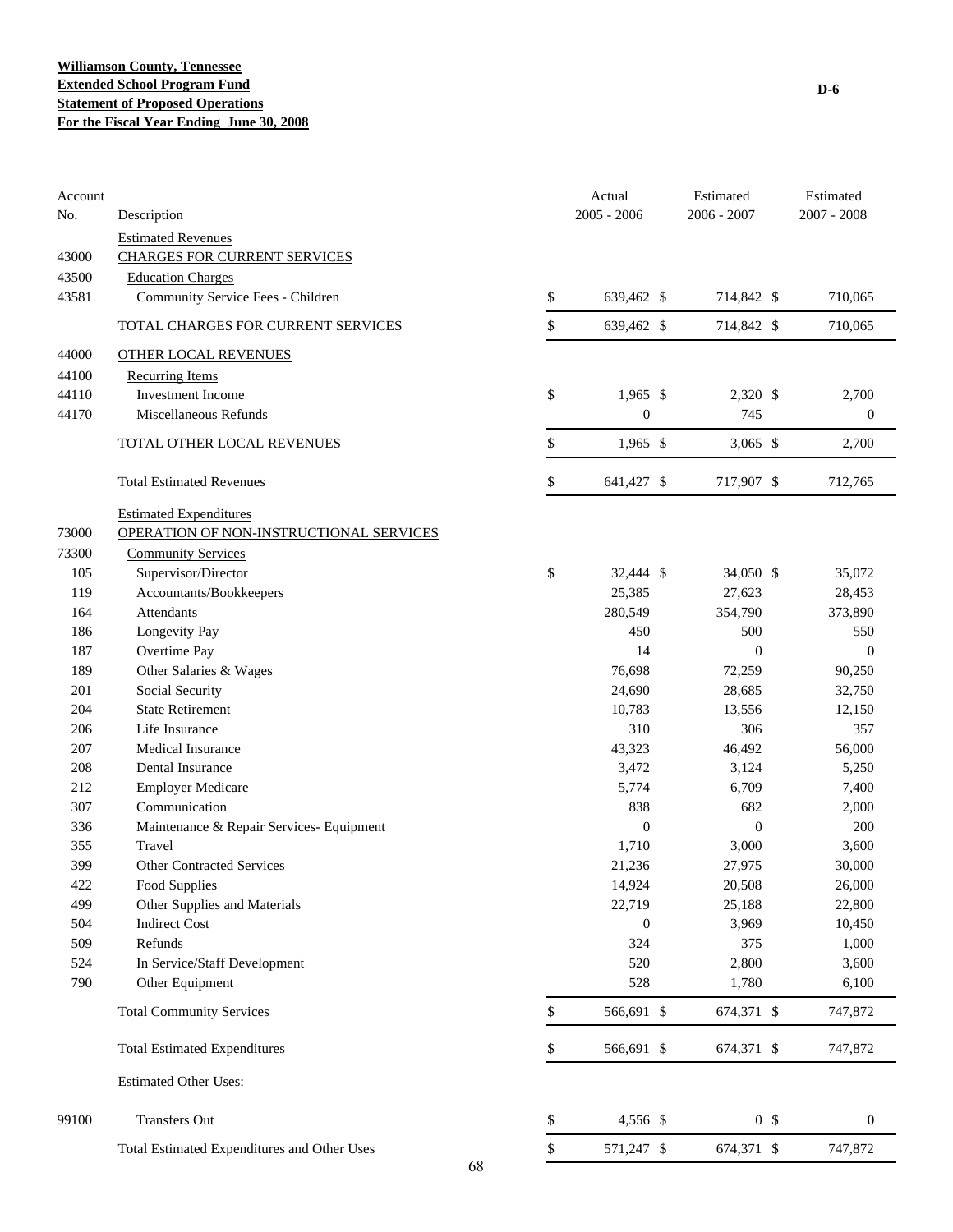## **Williamson County, Tennessee Extended School Program Fund Statement of Proposed Operations (Cont.)**

| Account<br>No. | Description                                   | Actual<br>$2005 - 2006$ | Estimated<br>$2006 - 2007$ | Estimated<br>$2007 - 2008$ |
|----------------|-----------------------------------------------|-------------------------|----------------------------|----------------------------|
|                | Excess of Estimated Revenues Over             |                         |                            |                            |
|                | (Under) Estimated Expenditures and Other Uses | \$<br>70.180 \$         | 43.536 \$                  | (35,107)                   |
|                | Estimated Beginning Fund Balance, July 1      | 149.410                 | 219.590                    | 263.126                    |
|                | Estimated Ending Fund Balance, June 30        | \$<br>219.590 \$        | 263.126 \$                 | 228,019                    |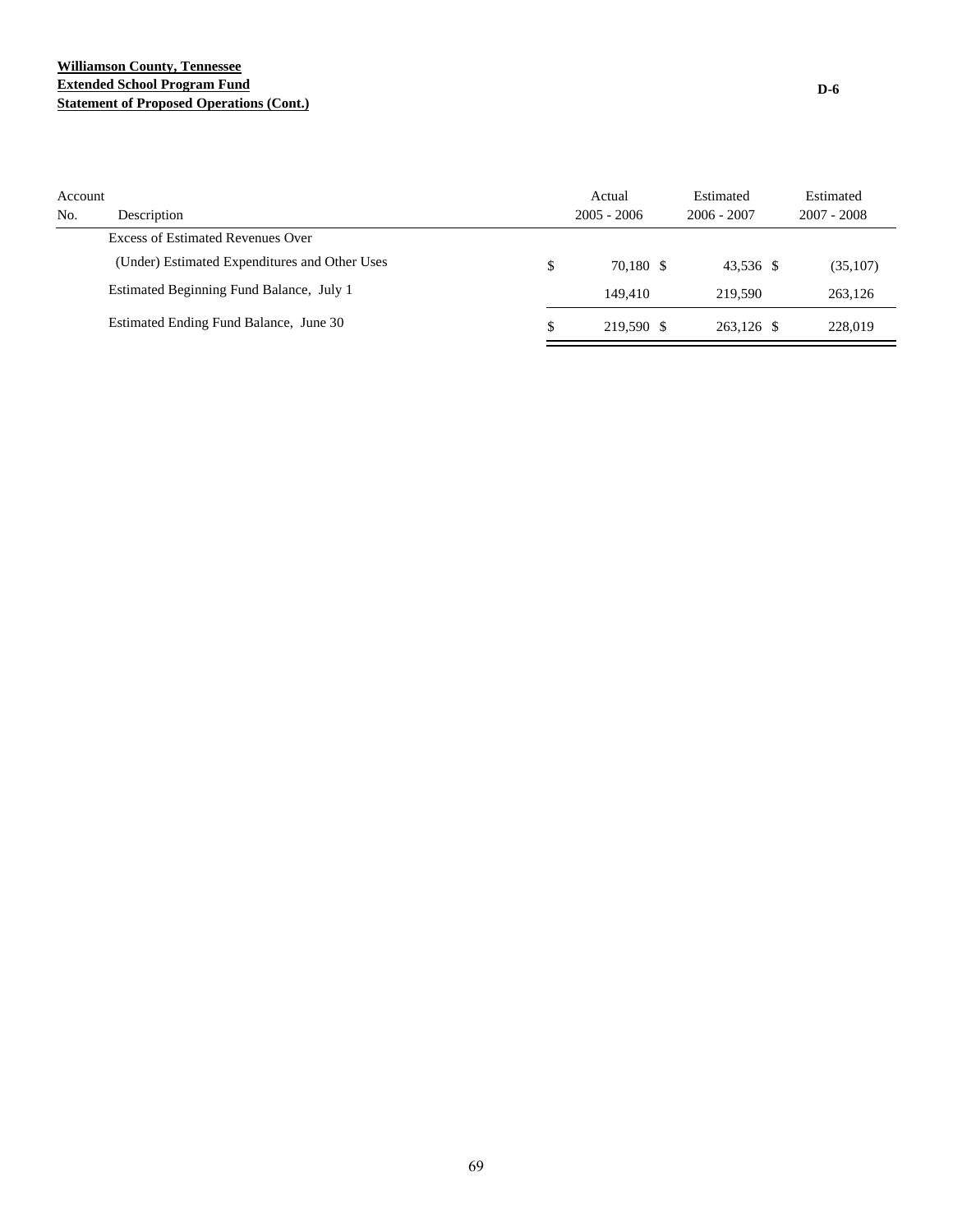| Account |                                                   |          | Actual           | Estimated        | Estimated        |
|---------|---------------------------------------------------|----------|------------------|------------------|------------------|
| No.     | Description                                       |          | $2005 - 2006$    | $2006 - 2007$    | $2007 - 2008$    |
|         | <b>Estimated Revenues</b>                         |          |                  |                  |                  |
| 40000   | <b>LOCAL TAXES</b>                                |          |                  |                  |                  |
| 40100   | <b>County Property Taxes</b>                      |          |                  |                  |                  |
| 40110   | <b>Current Property Tax</b>                       | \$       | 17,835,511 \$    | 18,308,643 \$    | 20,487,072       |
| 40120   | Trustee's Collections - Prior Year                |          | 205,150          | 200,647          | 300,000          |
| 40130   | Circuit/Clerk & Master Collections - Prior Years  |          | 140,259          | 102,535          | 100,000          |
| 40140   | <b>Interest and Penalty</b>                       |          | 50,643           | 50,747           | 50,000           |
| 40161   | Payments in Lieu of Taxes - T.V.A.                |          | 725              | 704              | $\boldsymbol{0}$ |
| 40163   | Payments in Lieu of Taxes - Other                 |          | 32,880           | 30,316           | $\mathbf{0}$     |
|         | TOTAL LOCAL TAXES                                 | \$       | 18,265,168 \$    | 18,693,592 \$    | 20,937,072       |
| 44000   | <b>OTHER LOCAL REVENUES</b>                       |          |                  |                  |                  |
| 44100   | <b>Recurring Items</b>                            |          |                  |                  |                  |
| 44110   | Investment Income                                 | \$       | 1,124,609 \$     | 3,026,518 \$     | 2,250,000        |
| 44120   | Lease/Rentals                                     |          | 251,537          | 281,615          | 220,000          |
| 44170   | Miscellaneous Refunds                             |          | $\boldsymbol{0}$ | 3,815            | $\boldsymbol{0}$ |
| 44500   | <b>Nonrecurring Items</b>                         |          |                  |                  |                  |
| 44510   | Accrued Interest on Debt Issues                   |          | $\boldsymbol{0}$ | 80,269           | $\boldsymbol{0}$ |
|         | TOTAL OTHER LOCAL REVENUES                        | \$       | 1,376,146 \$     | 3,392,217 \$     | 2,470,000        |
| 48000   | OTHER GOVERNMENTS AND CITIZENS GROUPS             |          |                  |                  |                  |
| 48100   | <b>Other Governments</b>                          |          |                  |                  |                  |
| 48130   | Contributions                                     | \$       | 34,595 \$        | 762,831 \$       | $\boldsymbol{0}$ |
|         | TOTAL OTHER GOVERNMENTS AND CITIZENS GROUPS       | \$       | 34,595 \$        | 762,831 \$       | $\mathbf{0}$     |
|         | <b>Total Estimated Revenues</b>                   | \$       | 19,675,909 \$    | 22,848,640 \$    | 23,407,072       |
|         | <b>Estimated Other Sources:</b>                   |          |                  |                  |                  |
| 49400   | Refunding Debt Issued                             | \$       | 0 <sup>5</sup>   | 16,318,193 \$    | $\boldsymbol{0}$ |
| 49410   | Premiums on Debt Issued                           |          | $\mathbf{0}$     | 1,704,564        | $\Omega$         |
| 49800   | Transfers In                                      |          | 3,070,957        | 8,007,651        | 2,000,000        |
| 49830   | <b>Operating Transfers from Component Units</b>   |          | $\boldsymbol{0}$ | 4,337,293        | 4,593,420        |
|         | <b>Total Estimated Revenues and Other Sources</b> | \$       | 22,746,866 \$    | 53,216,341 \$    | 30,000,492       |
|         | <b>Estimated Expenditures</b>                     |          |                  |                  |                  |
| 82100   | <b>PRINCIPAL</b>                                  |          |                  |                  |                  |
| 82110   | <b>General Government</b>                         |          |                  |                  |                  |
| 601     | Principal on Bonds                                | \$       | 5,465,388 \$     | 9,344,885 \$     | 9,167,000        |
| 612     | Principal on Other Loans Payable                  |          | 507,348          | $\boldsymbol{0}$ | $\boldsymbol{0}$ |
|         | <b>Total General Government</b>                   | \$       | 5,972,736 \$     | 9,344,885 \$     | 9,167,000        |
| 82120   | <b>Highways and Streets</b>                       |          |                  |                  |                  |
| 601     | Principal on Bonds                                | \$       | 126,781 \$       | 136,071 \$       | 142,000          |
|         | Total Highways and Streets                        | \$       | 126,781 \$       | 136,071 \$       | 142,000          |
| 82130   | Education                                         |          |                  |                  |                  |
| 601     | Principal on Bonds                                | \$<br>70 | 4,822,831 \$     | 5,927,045 \$     | 7,550,000        |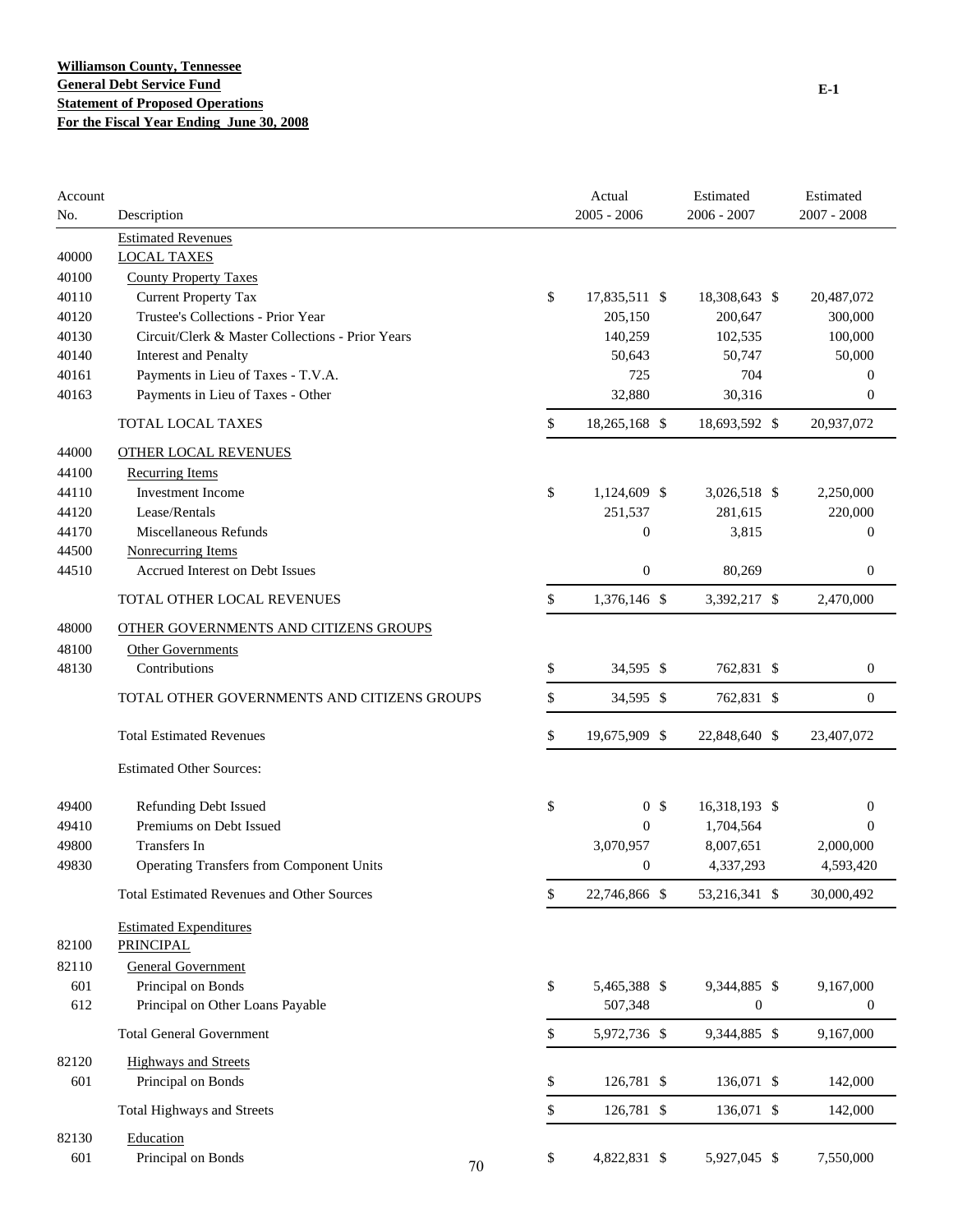| Account<br>No. | Description                                 | Actual<br>$2005 - 2006$ | Estimated<br>$2006 - 2007$ | Estimated<br>$2007 - 2008$ |
|----------------|---------------------------------------------|-------------------------|----------------------------|----------------------------|
|                | <b>Estimated Expenditures (Cont.)</b>       |                         |                            |                            |
| 82100          | PRINCIPAL (Cont.)                           |                         |                            |                            |
| 82130          | Education (Cont.)                           |                         |                            |                            |
| 602            | Principal on Notes                          | \$<br>225,000 \$        | 230,000 \$                 | 240,000                    |
| 612            | Principal on Other Loans Payable            | 123,652                 | $\boldsymbol{0}$           | $\boldsymbol{0}$           |
|                | <b>Total Education</b>                      | \$<br>5,171,483 \$      | 6,157,045 \$               | 7,790,000                  |
| 82200          | <b>INTEREST</b>                             |                         |                            |                            |
| 82210          | <b>General Government</b>                   |                         |                            |                            |
| 603            | <b>Interest on Bonds</b>                    | \$<br>4,945,768 \$      | 7,263,184 \$               | 7,550,000                  |
| 604            | Interest on Notes                           | 53,991                  | $\boldsymbol{0}$           | $\boldsymbol{0}$           |
| 613            | Interest on Other Loans Payable             | 264,184                 | $\boldsymbol{0}$           | $\boldsymbol{0}$           |
|                | <b>Total General Government</b>             | \$<br>5,263,943 \$      | 7,263,184 \$               | 7,550,000                  |
| 82220          | <b>Highways and Streets</b>                 |                         |                            |                            |
| 603            | Interest on Bonds                           | \$<br>77,507 \$         | 72,022 \$                  | 66,500                     |
|                | Total Highways and Streets                  | \$<br>77,507 \$         | 72,022 \$                  | 66,500                     |
| 82230          | Education                                   |                         |                            |                            |
| 603            | Interest on Bonds                           | \$<br>5,348,216 \$      | 5,480,418 \$               | 5,525,000                  |
| 604            | <b>Interest on Notes</b>                    | 160,353                 | 152,530                    | 24,500                     |
| 613            | Interest on Other Loans Payable             | 70,667                  | $\boldsymbol{0}$           | $\mathbf{0}$               |
|                | <b>Total Education</b>                      | \$<br>5,579,236 \$      | 5,632,948 \$               | 5,549,500                  |
| 82300          | <b>OTHER DEBT SERVICE</b>                   |                         |                            |                            |
| 82310          | <b>General Government</b>                   |                         |                            |                            |
| 325            | <b>Fiscal Agent Charges</b>                 | \$<br>8,417 \$          | 7,634 \$                   | 20,000                     |
| 510            | Trustee's Commission                        | 375,725                 | 418,045                    | 500,000                    |
| 599            | Other Charges                               | 33,717                  | 38,026                     | 50,000                     |
| 605            | <b>Underwriter's Discount</b>               | $\boldsymbol{0}$        | 97,048                     | $\boldsymbol{0}$           |
| 606            | Other Debt Issuance Charges                 | $\boldsymbol{0}$        | 46,804                     | $\boldsymbol{0}$           |
|                | <b>Total General Government</b>             | \$<br>417,859 \$        | 607,557 \$                 | 570,000                    |
| 82330          | Education                                   |                         |                            |                            |
| 605            | <b>Underwriter's Discount</b>               | \$<br>0 <sup>5</sup>    | 861 \$                     | $\boldsymbol{0}$           |
| 606            | Other Debt Issuance Charges                 | $\boldsymbol{0}$        | 468                        | $\boldsymbol{0}$           |
|                | <b>Total Education</b>                      | \$<br>0 <sup>5</sup>    | 1,329 \$                   | $\boldsymbol{0}$           |
|                | <b>Total Estimated Expenditures</b>         | \$<br>22,609,545 \$     | 29,215,041 \$              | 30,835,000                 |
|                | <b>Estimated Other Uses:</b>                |                         |                            |                            |
| 99100          | <b>Transfers Out</b>                        | \$<br>0 <sup>5</sup>    | 1,550,000 \$               | $\boldsymbol{0}$           |
| 99300          | Payments to Refunded Debt Escrow Agent      | $\boldsymbol{0}$        | 17,877,577                 | $\boldsymbol{0}$           |
|                | Total Estimated Expenditures and Other Uses | \$<br>22,609,545 \$     | 48,642,618 \$              | 30,835,000                 |
|                |                                             |                         |                            |                            |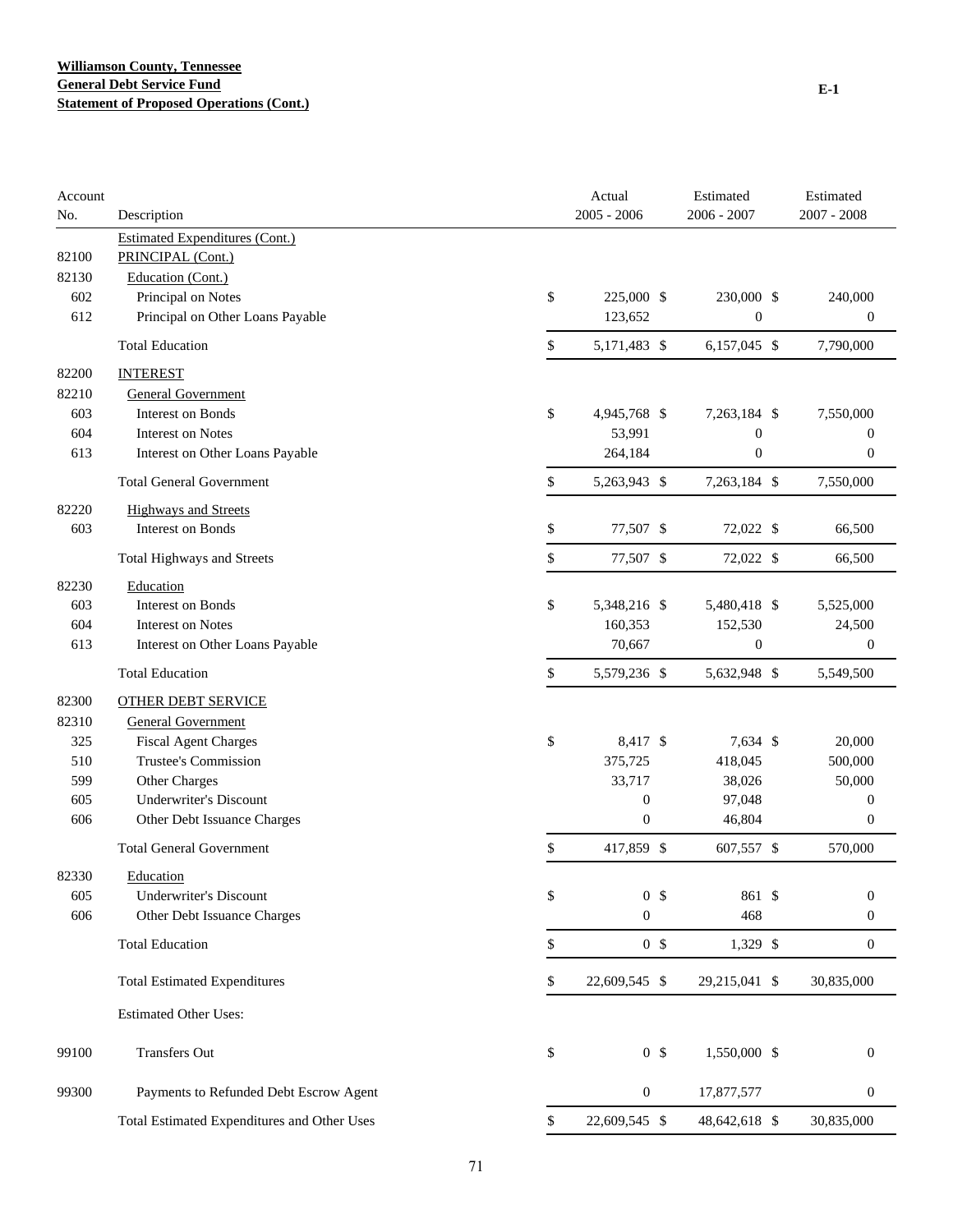## **Williamson County, Tennessee General Debt Service Fund Statement of Proposed Operations (Cont.)**

| Account<br>No. | Description                                         |   | Actual<br>$2005 - 2006$ | Estimated<br>$2006 - 2007$ | Estimated<br>$2007 - 2008$ |
|----------------|-----------------------------------------------------|---|-------------------------|----------------------------|----------------------------|
|                | Excess of Estimated Revenues and Other Sources Over |   |                         |                            |                            |
|                | (Under) Estimated Expenditures and Other Uses       | S | 137.321 \$              | 4.573.723 \$               | (834,508)                  |
|                | Estimated Beginning Fund Balance, July 1            |   | 16,378,168              | 16.515.489                 | 21,089,212                 |
|                | Estimated Ending Fund Balance, June 30              |   | 16.515.489 \$           | 21,089,212 \$              | 20.254.704                 |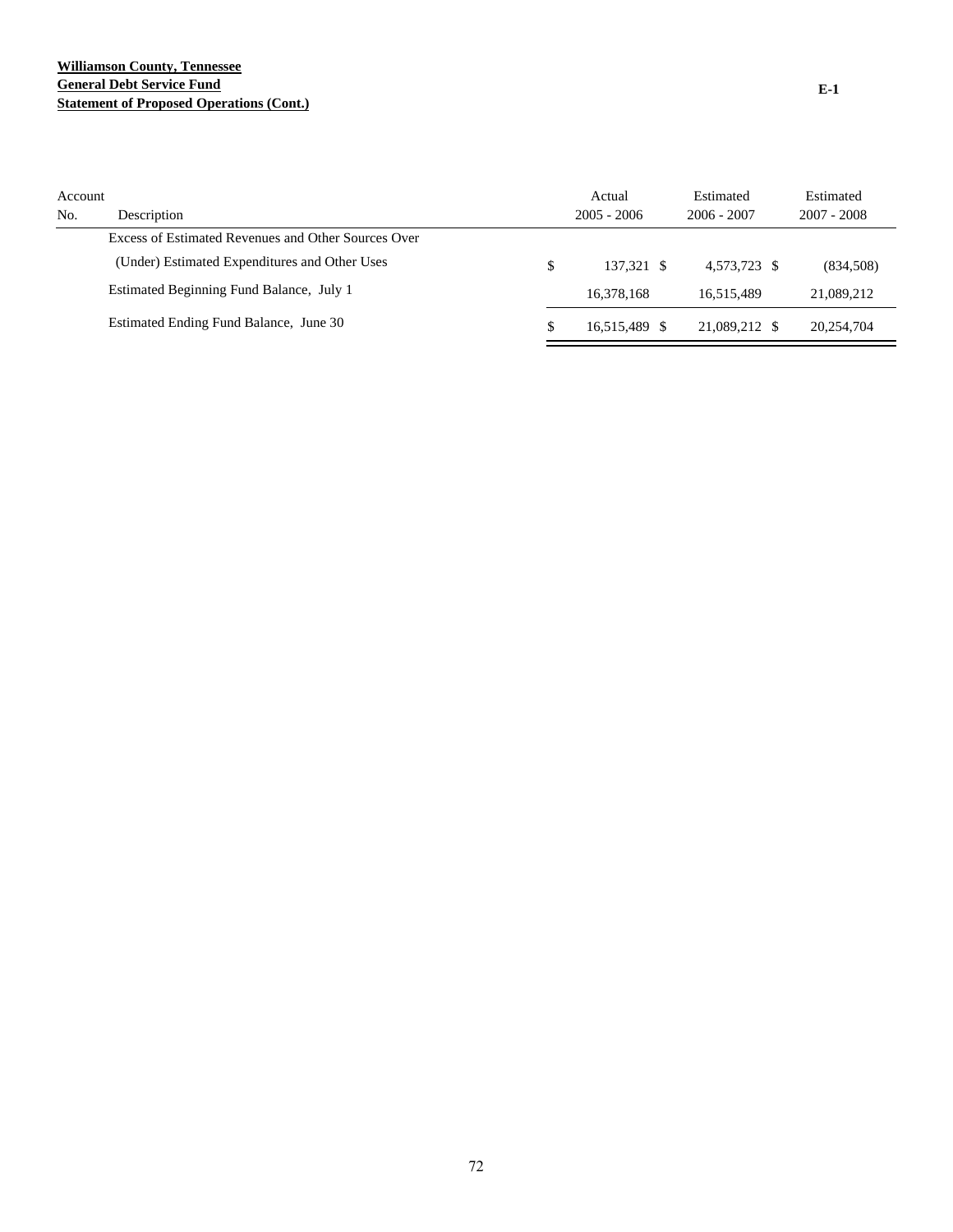| Account<br>No. | Description                                       |    | Actual<br>$2005 - 2006$ | Estimated<br>$2006 - 2007$ | Estimated<br>$2007 - 2008$ |
|----------------|---------------------------------------------------|----|-------------------------|----------------------------|----------------------------|
|                | <b>Estimated Revenues</b>                         |    |                         |                            |                            |
| 40000          | <b>LOCAL TAXES</b>                                |    |                         |                            |                            |
| 40100          | <b>County Property Taxes</b>                      |    |                         |                            |                            |
| 40110          | <b>Current Property Tax</b>                       | \$ | 8,380,877 \$            | 8,016,857 \$               | 7,986,864                  |
| 40120          | Trustee's Collections - Prior Year                |    | 95,542                  | 81,549                     | 100,000                    |
| 40130          | Circuit/Clerk & Master Collections - Prior Years  |    | 73,616                  | 40,366                     | 50,000                     |
| 40140          | <b>Interest and Penalty</b>                       |    | 23,669                  | 20,275                     | 20,000                     |
| 40161          | Payments in Lieu of Taxes - T.V.A.                |    | 439                     | 399                        | $\mathbf{0}$               |
| 40163          | Payments in Lieu of Taxes - Other                 |    | 19,901                  | 17,178                     | $\mathbf{0}$               |
|                | <b>TOTAL LOCAL TAXES</b>                          | \$ | 8,594,044 \$            | 8,176,624 \$               | 8,156,864                  |
| 44000          | <b>OTHER LOCAL REVENUES</b>                       |    |                         |                            |                            |
| 44100          | <b>Recurring Items</b>                            |    |                         |                            |                            |
| 44110          | <b>Investment Income</b>                          | \$ | 323,011 \$              | 440,943 \$                 | 500,000                    |
| 44170          | Miscellaneous Refunds                             |    | $\boldsymbol{0}$        | 2,754                      | $\mathbf{0}$               |
| 44500          | <b>Nonrecurring Items</b>                         |    |                         |                            |                            |
| 44510          | Accrued Interest on Debt Issues                   |    | $\boldsymbol{0}$        | 66,700                     | $\boldsymbol{0}$           |
|                | TOTAL OTHER LOCAL REVENUES                        | \$ | 323,011 \$              | 510,397 \$                 | 500,000                    |
| 48000          | OTHER GOVERNMENTS AND CITIZENS GROUPS             |    |                         |                            |                            |
| 48100          | <b>Other Governments</b>                          |    |                         |                            |                            |
| 48130          | Contributions                                     | \$ | 57,347 \$               | 805,726 \$                 | $\boldsymbol{0}$           |
|                | TOTAL OTHER GOVERNMENTS AND CITIZENS GROUPS       | \$ | 57,347 \$               | 805,726 \$                 | $\mathbf{0}$               |
|                | <b>Total Estimated Revenues</b>                   | \$ | 8,974,402 \$            | 9,492,747 \$               | 8,656,864                  |
|                | <b>Estimated Other Sources:</b>                   |    |                         |                            |                            |
| 49800          | Transfers In                                      | \$ | 4,000,000 \$            | 4,000,000 \$               | 6,000,000                  |
|                | <b>Total Estimated Revenues and Other Sources</b> | \$ | 12,974,402 \$           | 13,492,747 \$              | 14,656,864                 |
|                | <b>Estimated Expenditures</b>                     |    |                         |                            |                            |
| 82100          | <b>PRINCIPAL</b>                                  |    |                         |                            |                            |
| 82130          | Education                                         |    |                         |                            |                            |
| 601            | Principal on Bonds                                | \$ | 6,910,000 \$            | 6,790,000 \$               | 7,850,000                  |
| 602            | Principal on Notes                                |    | 385,000                 | 395,000                    | 400,000                    |
|                | <b>Total Education</b>                            | \$ | 7,295,000 \$            | 7,185,000 \$               | 8,250,000                  |
| 82200          | <b>INTEREST</b>                                   |    |                         |                            |                            |
| 82230          | Education                                         |    |                         |                            |                            |
| 603            | Interest on Bonds                                 | \$ | 5,317,445 \$            | 5,680,870 \$               | 6,975,000                  |
| 604            | <b>Interest on Notes</b>                          |    | 58,113                  | 76,587                     | 41,000                     |
|                | <b>Total Education</b>                            | \$ | 5,375,558 \$            | 5,757,457 \$               | 7,016,000                  |
| 82300          | <b>OTHER DEBT SERVICE</b>                         |    |                         |                            |                            |
| 82330          | Education                                         |    |                         |                            |                            |
| 325            | <b>Fiscal Agent Charges</b>                       | \$ | 5,755 \$                | 4,806 \$                   | 10,000                     |
| 510            | Trustee's Commission                              |    | 173,309                 | 177,651                    | 225,000                    |
|                |                                                   | 73 |                         |                            |                            |